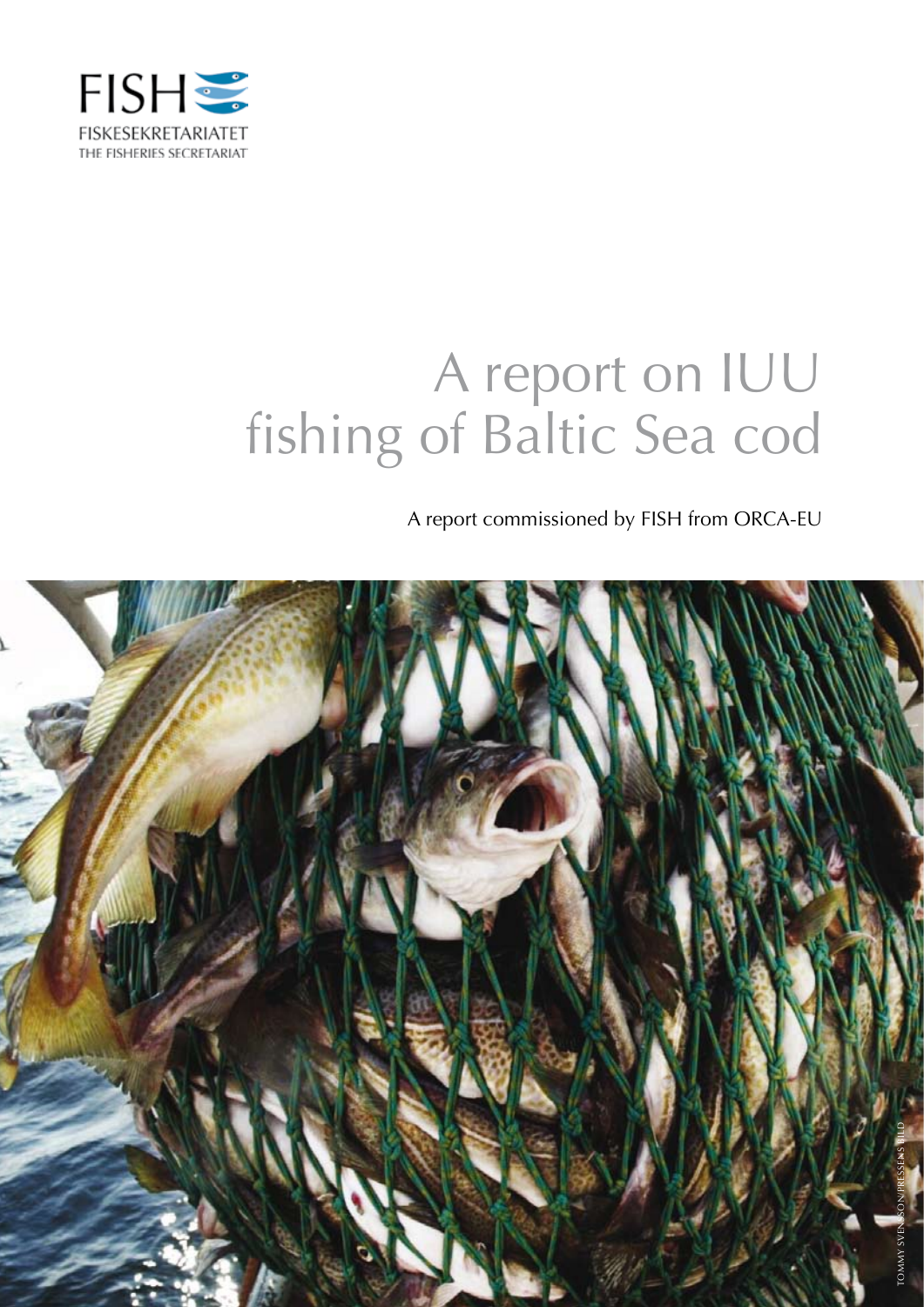## **A report on IUU fishing of Baltic Sea**

PUBLISHED BY The Fisheries Secretariat (FISH) Svartviksslingan 28 167 39 Bromma Sweden

ISBN: 978-91-976859-0-0

Author ORCA-EU EDITOR Niki Sporrong, FISH LAYOUT BY Tryckfaktorn AB, Hans Melcherson PRINTED BY OH-tryck, 2007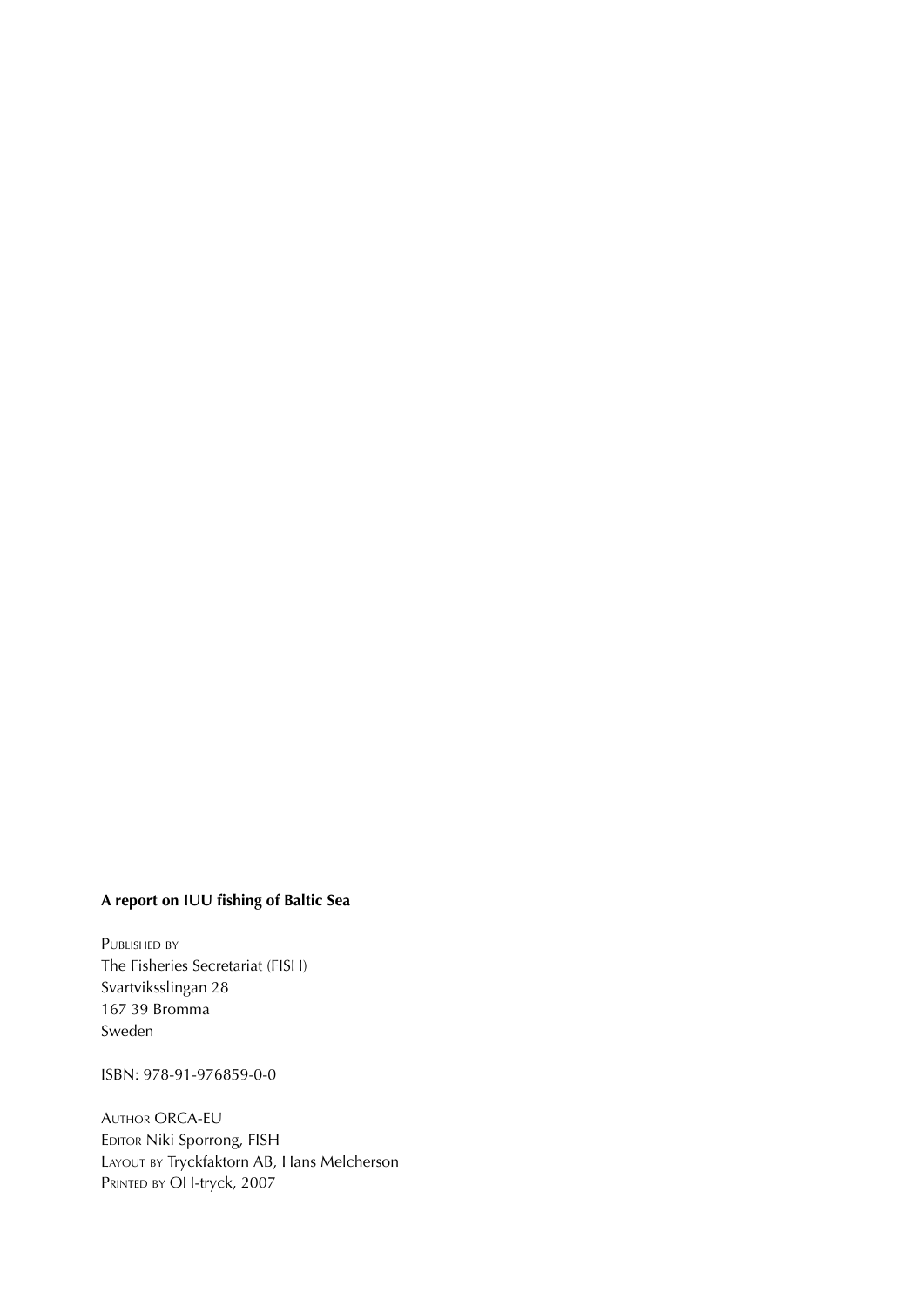## A report on IUU fishing of Baltic Sea cod

A report commissioned by FISH from ORCA-EU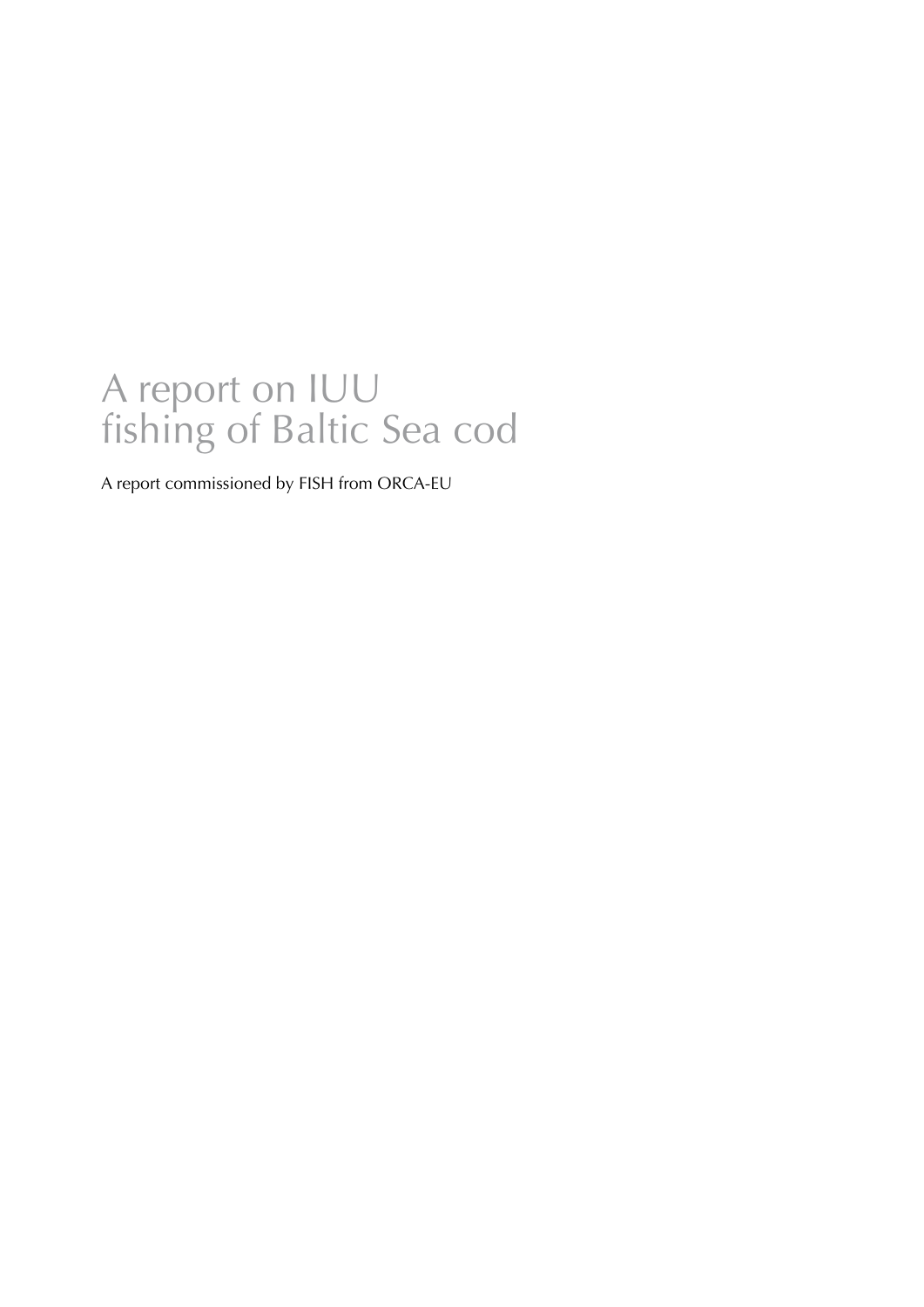## Table of contents

| A report on IUU fishing of Baltic Sea cod                                   | 1        |
|-----------------------------------------------------------------------------|----------|
| Preface                                                                     | 4        |
| Executive summary                                                           | 5        |
| <b>Published information</b>                                                | 5        |
| <b>IUU fishing activities</b>                                               | 5        |
| The cause of IUU fishing                                                    | 5        |
|                                                                             |          |
| How to reduce IUU fishing                                                   | 5        |
| Can ENGOs help to reduce IUU fishing                                        | 6        |
| The policy and regulatory framework                                         | 6        |
| Creating a culture of control and compliance                                | 6        |
| Part I                                                                      | 8        |
| Describing and quantifying IUU fishing for cod in the Baltic Sea            | 8        |
| Introduction                                                                | 8        |
| <b>Published information</b>                                                | 8        |
| The International Council for the Exploration of the Sea (ICES)             | 8        |
| Comment and analysis                                                        | 9        |
| Worldwide Fund for Nature (WWF) report                                      | 10       |
| Comment and analysis                                                        | 10       |
| Institute for Fisheries Management (IFM) study                              | 11       |
| Comment and analysis<br>"Gazeta Wyborcza" – Polish newspaper                | 11<br>11 |
| Comment and analysis                                                        | 12       |
| Personal perspectives and opinions on IUU fishing for cod in the Baltic Sea | 12       |
| Methodology                                                                 | 12       |
| Describing the IUU fishing problem                                          | 13       |
| Unreported landings                                                         | 13       |
| Mis-recorded landings                                                       | 14       |
| Tampering with Vessel Monitoring System (VMS)                               | 15       |
| Trans-shipping                                                              | 15       |
| Late return of logsheets                                                    | 15       |
| Fishing in closed areas<br>Landing undersized cod                           | 16<br>16 |
| Small mesh size or illegal rigging of gear                                  | 16       |
| "Targeted" bycatch                                                          | 16       |
| Exceeding 48 hour soak time for gillnets                                    | 16       |
| Fishing without a special permit                                            | 17       |
| Possible future IUU fishing activities                                      | 17       |
| What can be done to improve compliance?                                     | 17       |
| Reduce fleet capacity                                                       | 17       |
| Improve deterrents                                                          | 17       |
| More fisheries inspectors                                                   | 18       |
| Monitoring the trade in cod                                                 | 18       |
| Better use of technology                                                    | 18       |
| Scientists and fishermen working together                                   | 19       |
| What can ENGOs contribute to improve compliance?                            | 19       |
| Conclusions                                                                 | 20       |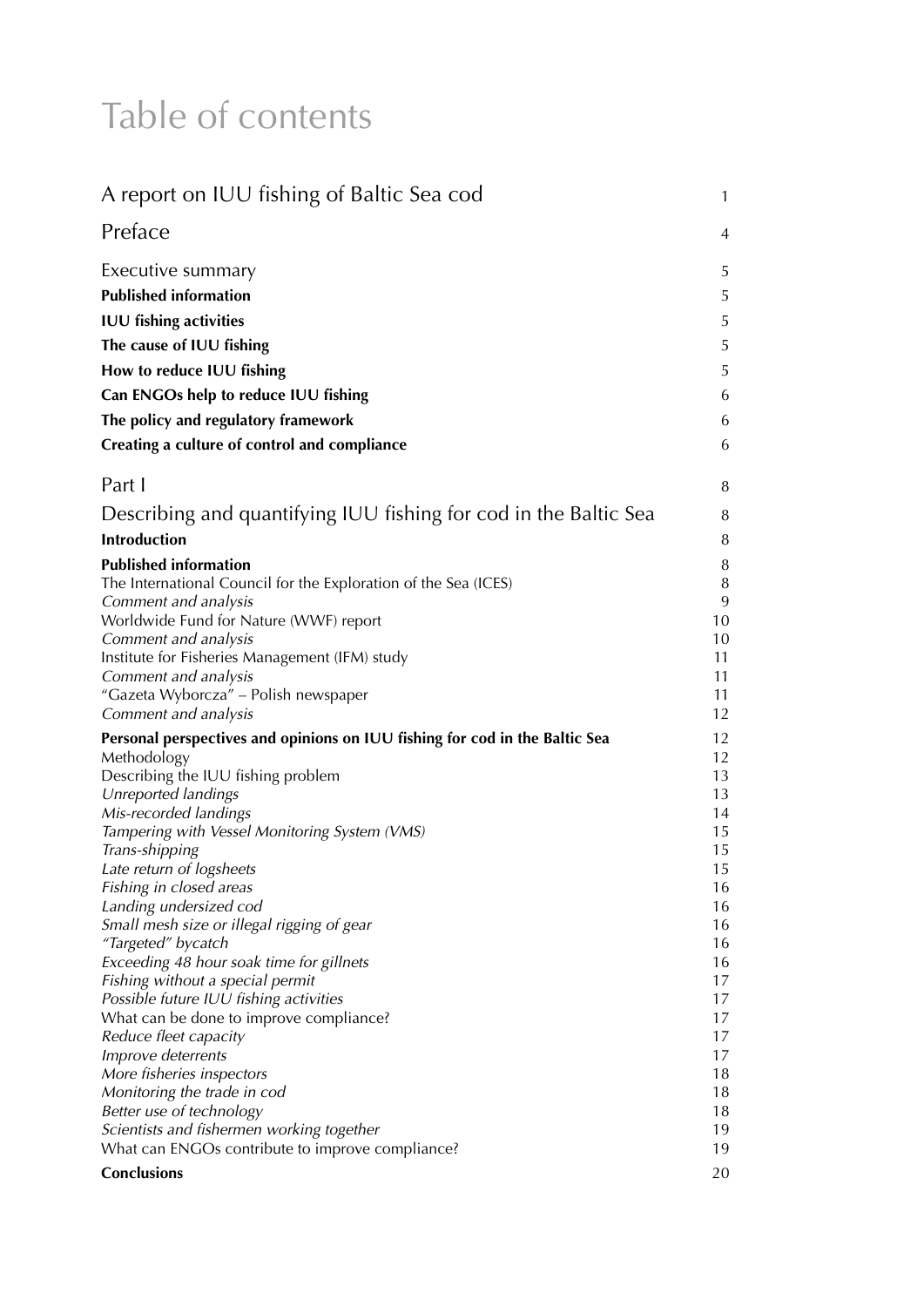| Part II                                                                                           | 21             |
|---------------------------------------------------------------------------------------------------|----------------|
| Policy and regulatory frameworks                                                                  | 21             |
| <b>Introduction</b>                                                                               | 21             |
| The policy framework<br>The reformed CFP                                                          | 21<br>21       |
| The development of a Baltic Sea cod recovery plan<br>Comment<br>Control and enforcement           | 21<br>21<br>22 |
| The Action Plan for Cooperation in Enforcement                                                    | 22             |
| Was the Action Plan effective in the Baltic Sea?<br>The Compliance Work Plan                      | 27<br>28       |
| Support to national authorities and coordination between them                                     | 28             |
| Control and enforcement of the plan                                                               | 28             |
| The Commission's inspection priorities                                                            | 29             |
| Administrative inquiries                                                                          | 29             |
| Redirecting EU inspectors                                                                         | 29             |
| Ensuring there is a deterrent                                                                     | 29             |
| Community Fisheries Control Agency                                                                | 29             |
| Comment                                                                                           | 32             |
| Transparency                                                                                      | 33             |
| Reporting catch data                                                                              | 33             |
| Overfishing                                                                                       | 33             |
| Reports on fishing effort                                                                         | 33             |
| Behaviour seriously infringing the rules                                                          | 33             |
| Infringement procedures                                                                           | 37             |
| <b>EU Commission inspections</b>                                                                  | 37             |
| Effectiveness of the Compliance Scoreboard                                                        | 37             |
| Tri-annual Commission evaluation reports                                                          | 37             |
| Ad hoc stakeholder meetings                                                                       | 38             |
| The regulatory framework                                                                          | 38             |
| The TAC and quota Regulation                                                                      | 39             |
| Technical and control measures                                                                    | 39             |
| Implementation of the technical and control measures                                              | 40             |
| The registration and accuracy of catches and catch information                                    | 40             |
| Misreported landings                                                                              | 41             |
| Technical and control measures for the cod fishery in the Baltic Sea in 2006                      | 42             |
| <b>Notes</b>                                                                                      | 46             |
| List of tables and figures                                                                        | 47             |
| References                                                                                        | 48             |
| Annex I: Baltic Member States fishing and processing industries                                   | 49             |
| Annex II: Members of the Administrative Board of the Community<br><b>Fisheries Control Agency</b> | 58             |
|                                                                                                   |                |
| Annex III: Format for Serious Infringement reporting                                              | 59             |
| Annex IV: Summary of the European Commission's Tri-annual<br>Evaluation Report 2000-2002          | 60             |
|                                                                                                   |                |
| Annex V: European Regulations that apply to Baltic Sea cod                                        | 67             |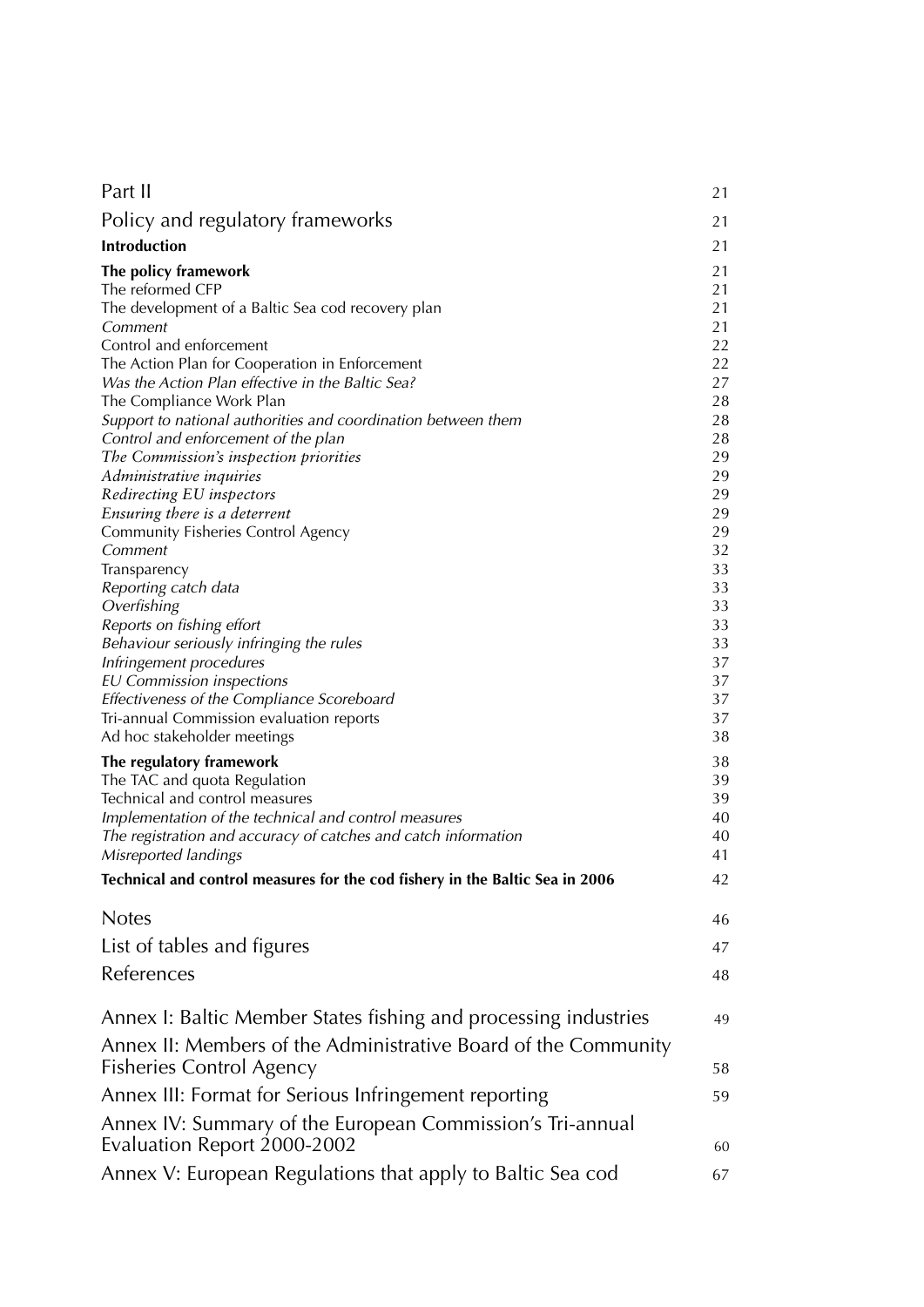## Preface

In 2005, the Fisheries Secretariat (FISH) commissioned a study into illegal, unreported and unregulated (IUU) fishing in the Baltic Sea to inform its existing and future work. In particular, FISH was interested in how NGOs might be best able to contribute to improving compliance.

As a result of this study, a report was produced that was intended for internal use.However, with the heightened interest in IUU fishing associated with the Baltic Se cod fishery, FISH has decided to publish an amended version of the report. We hope that it will contribute to a better understanding of some of the issues associated with the illegal fishing problem in the Baltic Sea cod fishery.

The report is based on a review of the available

literature on IUU fishing within the Baltic Sea region, informal meetings/interviews with individuals with an active interest in the Baltic Sea cod fisheries, as well as a review and analysis of the EU fisheries policy and regulatory frameworks for control and enforcement that apply within the Baltic Sea.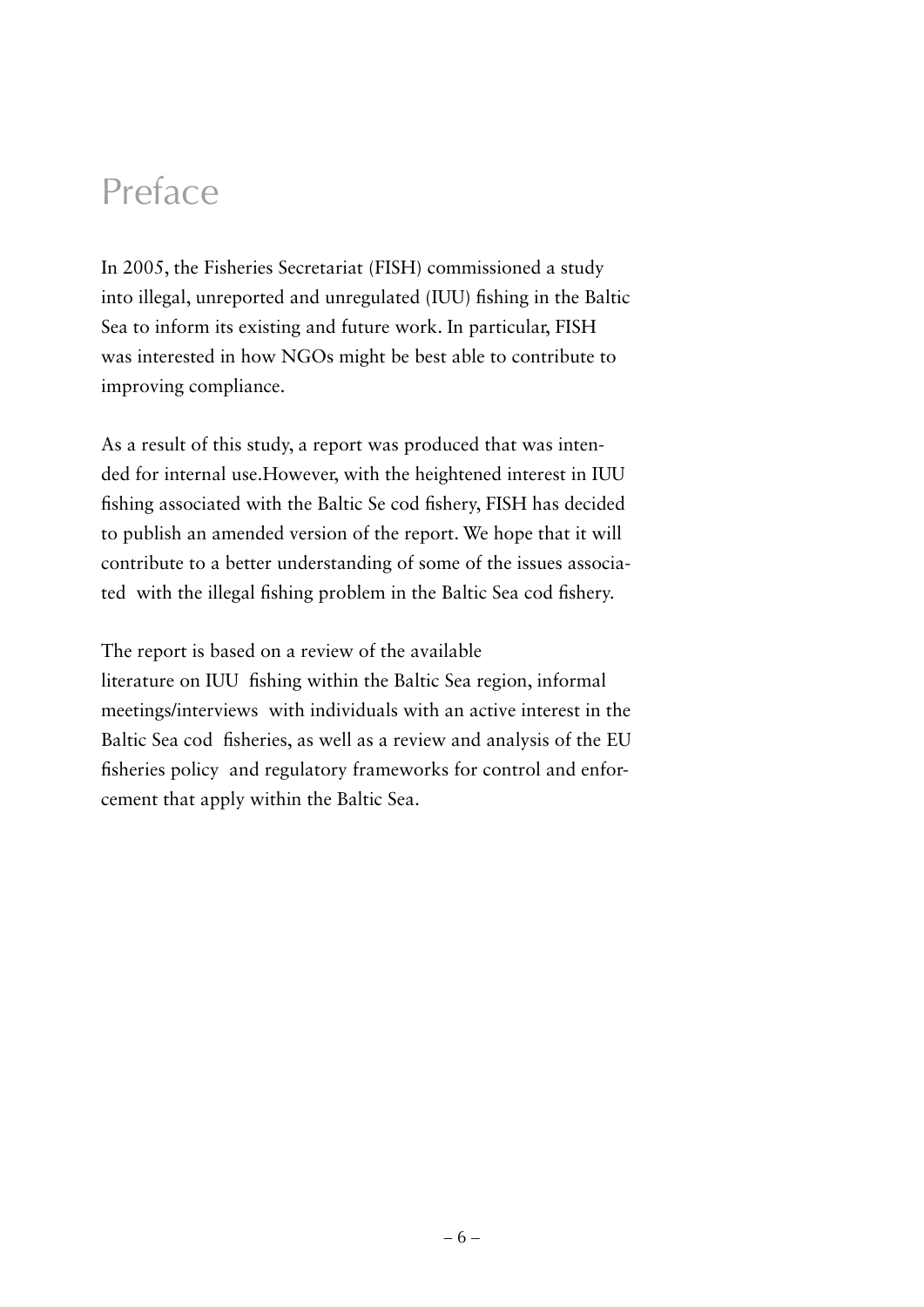## Executive summary

The cod fisheries in the Baltic Sea have gained notoriety for non-compliance with fisheries regulations. This is commonly referred to as illegal, unreported and unregulated fishing or IUU fishing. IUU fishing is seen as the major contributor to the unsustainable exploitation of the cod stocks, particularly in the Eastern Baltic Sea, so much so that this stock is now threatened with collapse.

This report is divided into two parts. The first describes the results of the literature search and presents the views expressed by participants of the informal meetings/interviews. The second part provides a summary of the policy and regulatory frameworks that are in place and provide the basis for Member States to implement European fisheries policy.

## **Published information**

Limited literature is available that describes or quantifies the IUU fishing within the Baltic region. The International Council for the Exploration of the Sea (ICES) has attempted to take account of the quantities of unreported landings within its fisheries assessment advice to the European Commission. Using a variety of sources that includes fishermen, fisheries inspectors and first-hand observations by fisheries scientists, it is estimated that in the Eastern Baltic, 35-45% more cod is landed than reported.

Other recent reports and news articles suggest that possibly even larger quantities are landed. However, owing to the clandestine nature of the activity it is not possible to confirm without doubt what the quantities might be.

## **IUU fishing activities**

In discussions with a broad section of individuals with an active interest in the cod fishery ten forms of IUU activity were cited. There was a consensus view that unreported landings were the most significant IUU fishing activity. These

appear to be more prevalent at different times of the year, from year to year and within certain fleet sectors, such as trawl and gillnet fisheries. For example, tighter quota restrictions would likely lead to increases in unrecorded landings; area closures would coincide with apparent failures in VMS; and, a strong year class entering the fishery could result in increased landings of undersize cod.

Poland was seen by many as the "bad boy" in the Baltic, but those Member States that have the lion-share of the total allowable catch were also implicated.

## **The cause of IUU fishing**

In simple terms, the cause of IUU fishing was described as a function of fleet overcapacity, declining quotas, an inability to effectively monitor and control the fisheries, high consumer demand and high economic value. In part or as a whole, these create an added incentive to fish.

Further detailed analysis offered by a Danish study concluded that the following are all factors that influence compliance:

- the likely economic gains to be had from cheating;
- the risks of being detected and the severity of the sanction;
- compatibility between the content of fishing regulations and fishing patterns/practices;
- long-term non-compliant behaviour becomes 'normal' behaviour such that moral standards are affected.

## **How to reduce IUU fishing**

Reducing fleet capacity was seen as an important factor that would likely reduce IUU fishing. Some fishing industry representatives from the 'older' Member States considered that their national fleet capacities are more in line with their quotas and that this balance needs to be quickly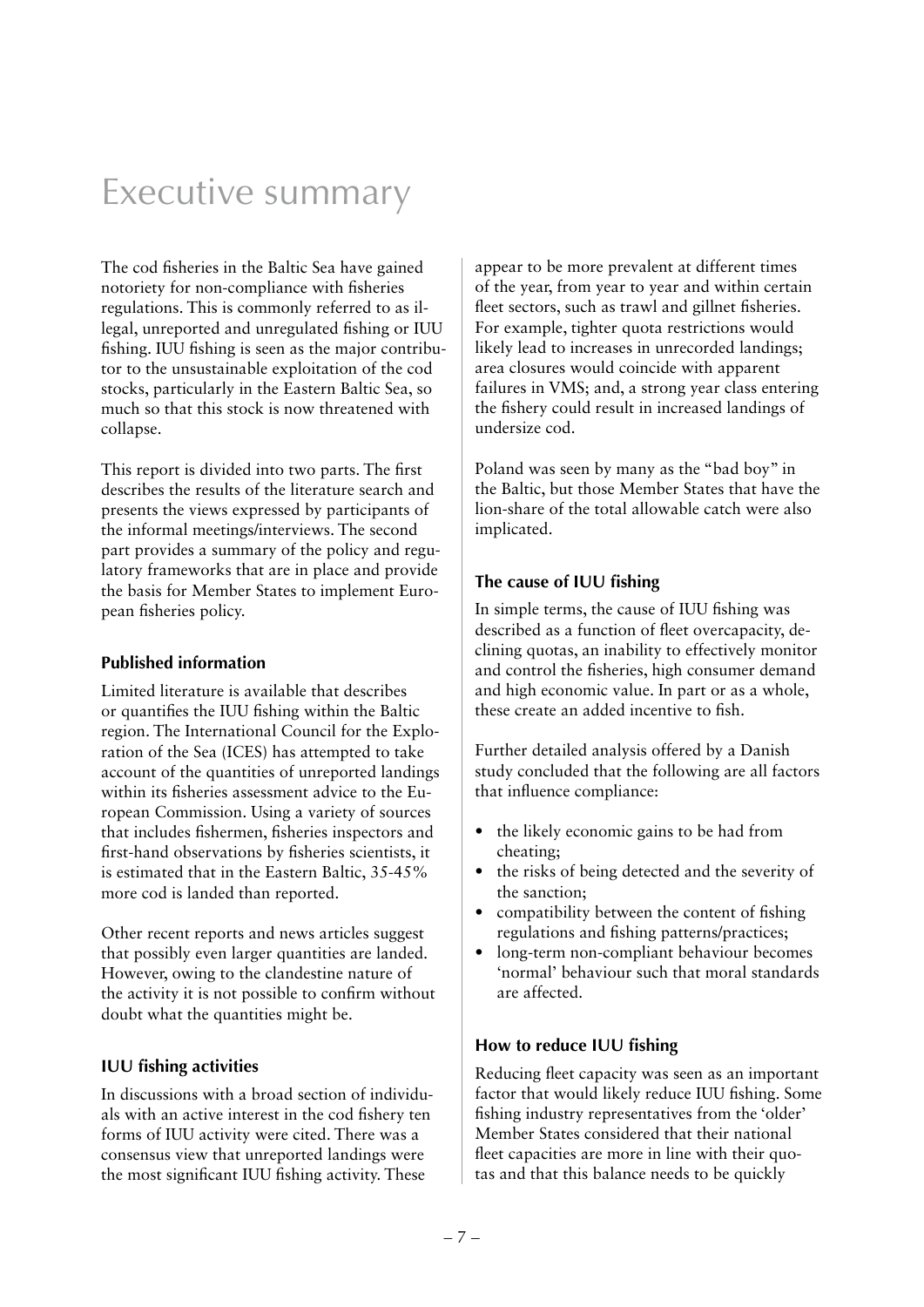achieved by the new Member States. Indeed, significant decommissioning, relative to their fleet size, is taking place in the four new Member States. However, what would constitute a more realistic balance between the capacity of national fleets and the cod resource was a question that nobody was able to answer.

There was a consensus that an increased likelihood of effective inspection combined with the application of sanctions that provide a real deterrent would significantly reduce the level of unreported catches. Political will and commitment by Member States administrations is a prerequisite for this to happen. Many people, including officials within national and European institutions, are of the view that politicians are guilty of only paying lip-service to this problem.

The ability to freely trade in fish from IUU sources was seen as a major challenge and also an opportunity to significantly reduce IUU fishing by application and enforcement of traceability throughout the fish supply chain – from the sea to the consumer. It was suggested that because such large quantities of unreported cod are being landed it is almost impossible for anyone dealing in large quantities of cod to be 100% confident that their fish is *bone fide*. While EU regulations require traceability, there appears to be limited monitoring and enforcement of this aspect. The ability to conduct in-depth 'forensic' auditing was highlighted as a necessity to ensure improvements in combating the market in illicit cod. At present, however, the Member States' fisheries inspectorates have limited capability for this.

Inadequate use of existing technologies was highlighted as a weakness in control, monitoring and enforcement. The use of Vessel Monitoring Systems (VMS) was seen as being less than effective, with the European Commission highlighting its concerns that the Member States were not using it to its full potential. Also, the introduction of electronic logbooks was seen as a potential improvement in insuring that real time recording of catch data could be used to more effectively target enforcement efforts.

It was suggested that the relationship between scientists and fishers could and should be improved, and that it could indirectly contribute to improved compliance. Examples of how this had been achieved in the North Sea were highlighted

as being positive experiences for both fishers and scientists, although there was no evidence or feeling that this had yet contributed toward improved compliance.

## **Can ENGOs help to reduce IUU fishing?**

The majority of respondents considered that environmental non-governmental organisations (ENGOs) have a legitimate right to engage in the IUU fishing issue. There was a general consensus that IUU fishing could be significantly reduced if there was the political will to achieve it. Public opinion is seen as the best way of creating or influencing this political will, and ENGOs were seen as being particularly good or well equipped to undertake this role. There is a clear emphasis that if ENGOs were to engage in this subject, they need to be very clear and up-to-date with the issues. In particular, respondents involved in enforcement highlighted that ENGOs need to understand the practical difficulties that are associated with control and enforcement.

The development of the Baltic Sea Regional Advisory Council (BSRAC) is seen as particularly important for ENGOs to use to highlight and attempt to influence the Commission and others in improving compliance. Although, it was emphasised that this is not a platform or stage from which to launch or present campaigns, rather, it provides an appropriate forum to discuss policy and practical measures in reducing IUU fishing.

## **The policy and regulatory framework**

The Baltic Sea fisheries were managed under the auspices of the International Baltic Sea Fishery Committee (IBSFC) until 2005. Following the accession of Poland, Latvia, Lithuania and Estonia to the European Community in 2004, only the EU and Russia remained in the IBSFC. In 2005, the Community withdrew from the IBSFC and the organisation ceased to exist at the end of that year. Bilateral agreements between the EU and Russia have since been adopted and EU regulations and management measures are replacing those agreed within the IBSFC, including a proposed multi-annual plan for cod in the Baltic Sea.

## **Creating a culture of control and compliance**

The reformed Common Fisheries Policy (CFP) provides a new framework for a Community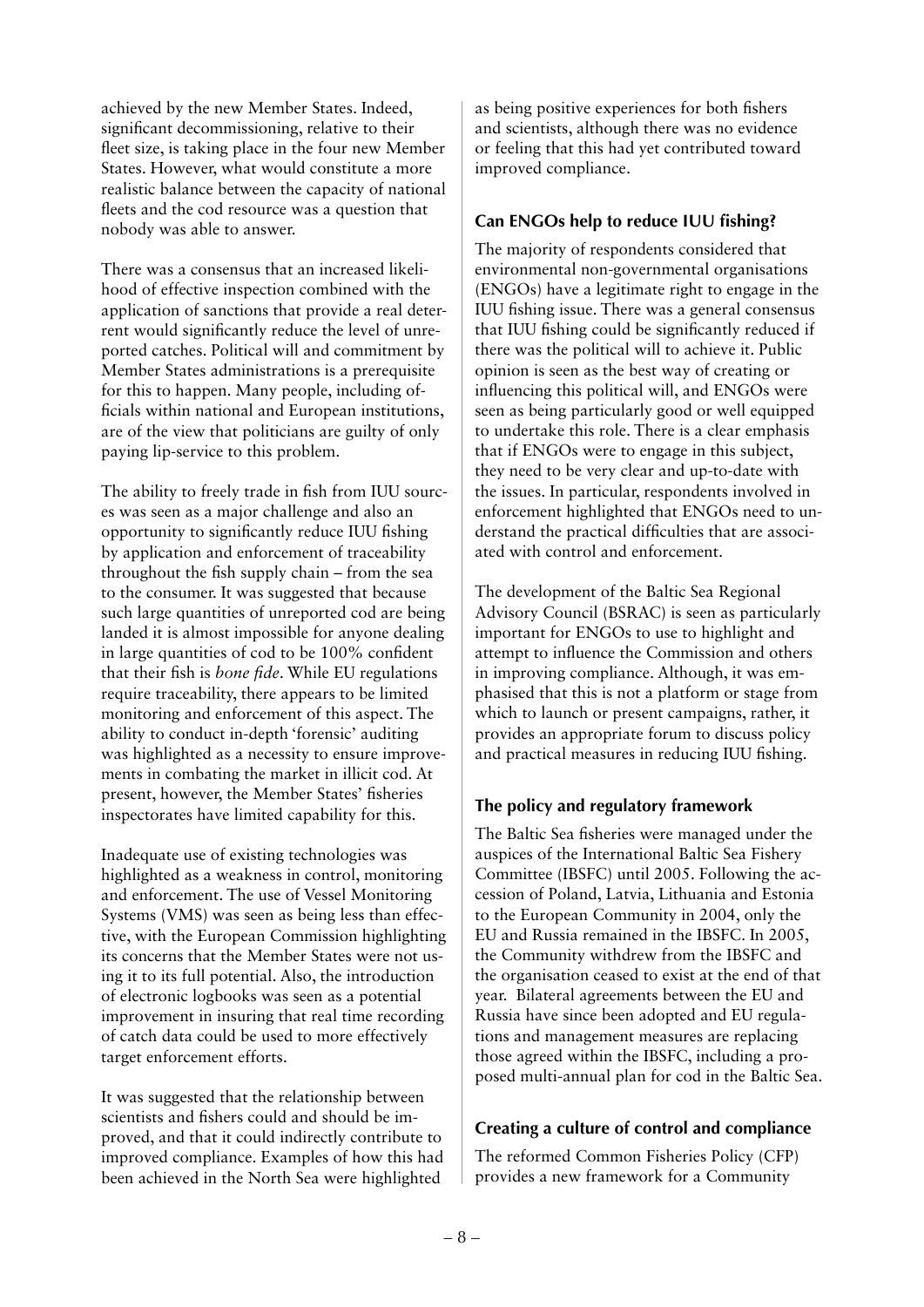control and enforcement system which, in summary: clarifies the responsibilities of the Member States and the European Commission; is designed to ensure that compliance with the rules of the CFP is achieved; and ensures that exploitation of the fish stocks is controlled throughout the whole fisheries chain.

In order to take forward the new control and enforcement framework, the Commission has undertaken a programme of work intended to better integrate and coordinate Member States.

The Commission is of the view that there has been improvement on each. However, some of the new Member States are still finding it hard to meet all the basic requirements, mainly as a result of resource constraints. Some of the other Member States are facing cutbacks or caps on resources and so this has meant that progress has been slower than might have been hoped.

As well as the inspection and monitoring work undertaken by the Commission, a Community Fisheries Control Agency (CFCA or "The Agency") has also been established and was due to begin its operational activities in 2007. The overall aim of the CFCA is to support Member States in their control and enforcement efforts.

According to the Agency's work programme it will concentrate on organising coordination of control and inspection by Member States on a fishery-by-fishery basis, apparently covering all stages of control and inspection of fishing activities from fishing to the first sale of fish landed or entering the Community market. Fisheries subject to recovery or multi-annual plans and high levels of IUU fishing are two criteria that

the CFCA identify as priorities and so means that the Baltic Sea will likely be the subject of their attention.

In order to improve transparency with respect to control and enforcement, the Commission publishes a compliance scoreboard, a serious infringement report and tri-annual evaluations.

All of these publications provide a means by which comparisons between Member States can be made and inference drawn as to which are "good" and "not so good" at meeting their CFP obligations. However, from the publications to date it is difficult to draw any firm conclusions with respect to the Baltic Sea. As a result, there is little reassurance that, at both the Member State and the Commission level, effective systems are in place to improve or report on compliance.

The regulatory framework for the cod fishery is less complex compared to the North Sea and has an emphasis on improving the chances and accuracy of inspection. A suite of technical and control measures are used. However, there is concern that these are not being effectively implemented.

In its role of 'monitoring the monitors', the Commission undertook an evaluation of how Member States have implemented technical and control measures in the Baltic Sea in 2005/2006. Publication of the report has been delayed until 2007. The report is expected to provide clear indicators as to how key control and monitoring measures are being implemented as well as an assessment of their effectiveness. Initial indications suggest that fundamental flaws exist in some of the Member States.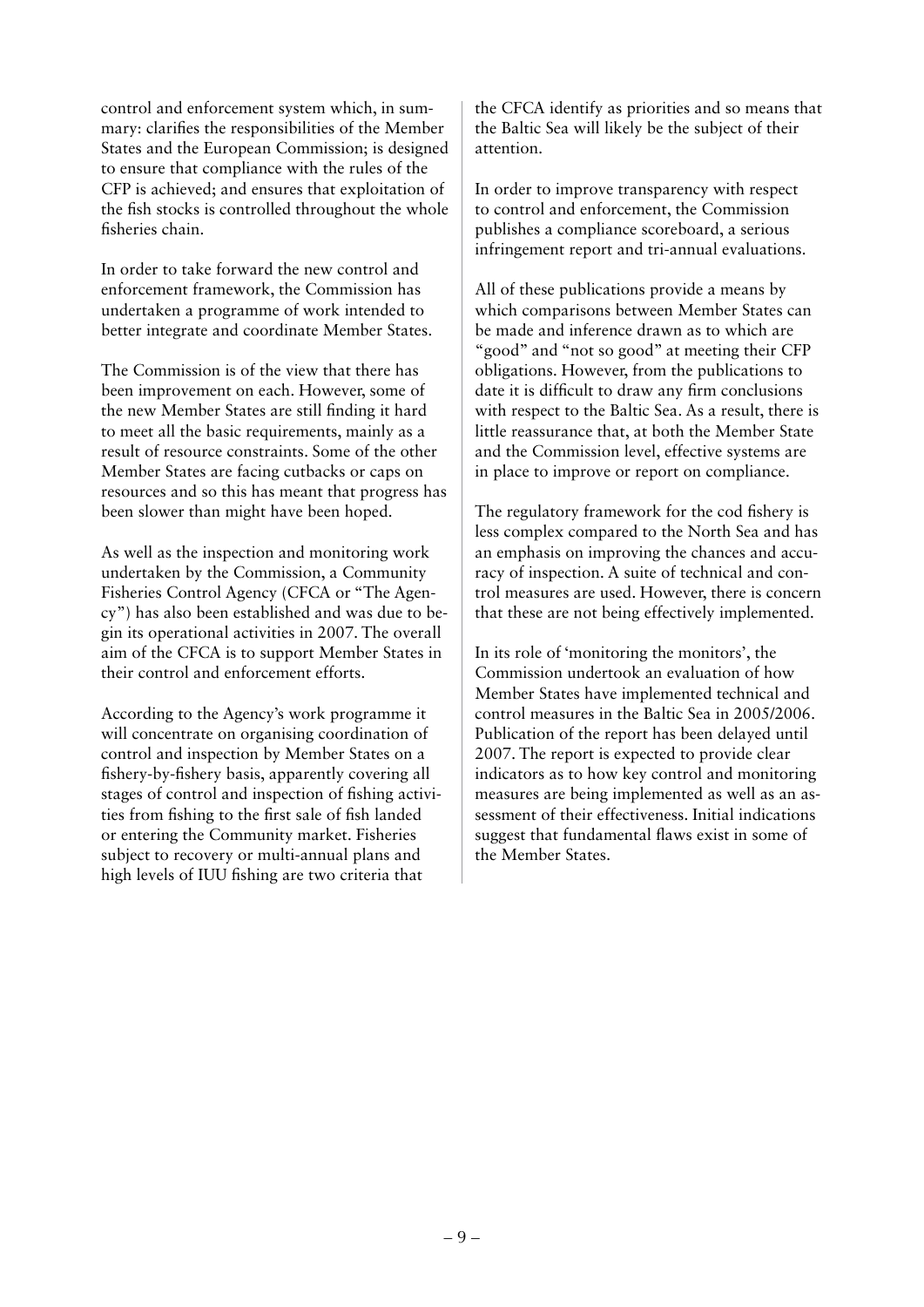## Part I

## Describing and quantifying IUU fishing for cod in the Baltic Sea

## **Introduction**

Scientific advice from the International Council of the Exploration of the Sea (ICES) has indicated that the two cod stocks in the Baltic Sea are suffering from unsustainable exploitation levels. The Eastern stock has declined in size to a point where it may not be able to replenish itself and is considered to be threatened with collapse. The Western stock is in a better state but is also subject to high levels of fishing that mean that the yields from the fishery are lower than their potential level.

Combined with less favourable environmental conditions the ability of the two Baltic Sea cod stocks to increase or, minimally, sustain themselves is further compromised.

The cod fisheries in the Baltic Sea have gained notoriety for non-compliance with fisheries regulations. This is commonly referred to as illegal, unreported and unregulated fishing, or IUU fishing. IUU fishing, particularly in the Eastern Baltic, is seen as the major contributor to the unsustainable exploitation of the cod stocks.

In order to better understand IUU fishing in the Baltic and the measures that are in place to counter the problem the study:

- Undertook a review of the available literature on IUU fishing within the Baltic region;
- Conducted informal meetings/interviews with individuals with an active interest in the Baltic Sea cod fisheries; and,
- Reviewed and analysed European fisheries policy and regulatory frameworks for control and enforcement that apply within the Baltic Sea.

The report is divided into two parts. The first describes the results of the literature search and presents the views expressed by participants of the informal meetings/interviews. The second part provides a summary of the policy and regulatory frameworks that are in place and provide the basis for Member States to implement European fisheries policy.

## **Published information**

An Internet search revealed quite an extensive and relatively recent source of literature on IUU fishing, the majority of which focuses on the high seas. In contrast, very limited peer reviewed and/ or "grey" literature has been published that attempts to describe and/or quantify IUU fishing in the Baltic Sea. The following section summarises the most recent and readily available information on IUU fishing for cod in the Baltic Sea, as well as provides comment and analysis.

The International Council for the Exploration of the Sea (ICES)

The International Council for the Exploration of the Sea (ICES) officially recognises the serious level of IUU fishing in the Baltic Sea cod fishery, particularly within the eastern Baltic. ICES describes the main IUU problem as, "*...misreported landings, mostly in the form of unreported landings*". It suggests that restrictive quotas, the absence of fishing opportunities and inadequate inspection are the main causes, with the circumstances being different in different Member States.

Because the problem is considered to be so significant, the ICES Baltic Fisheries Assessment Working Group has included its own estimates of unreported landings in its annual reports since 1993, referring to them as "*unallocated quota*", and has highlighted that the scale of unreported landings has severely compromised its assessments.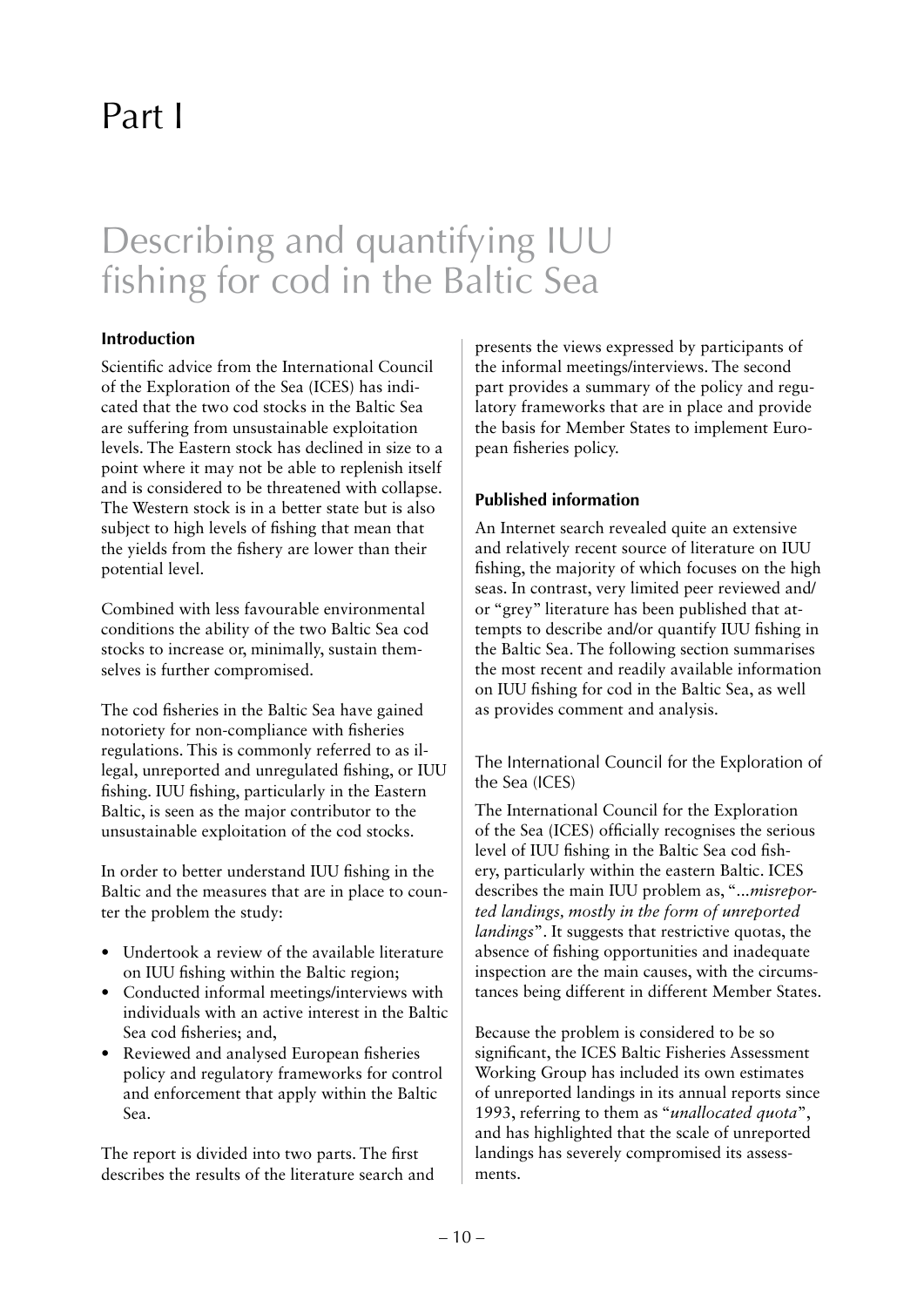The Working Group uses information from fishermen, at-sea-sampling and fisheries inspectors, as well as comparisons between import and export data to estimate the "*unallocated quota*".

In 20051 , the Working Group chose to present two stock assessments to the ICES Advisory Committee on Fishery Management (ACFM) based on the official reported landing figures as well as their own estimated landing figures, and left it to the ACFM to decide on which to use (if at all) in their advice to the European Commission. ACFM chose to provide both<sup>2</sup>.

In the preamble to its 2005 assessment, the Working Group emphasised that it would not disclose the estimates or the sources of the problem that particular Member States may provide. The reasons for its decision included not wanting to compromise the trust that has been established between fishermen and scientists or cause political problems if estimates are seen to be different from the official figures, as well as the possibility that Working Group members may lose their jobs (presumably as a consequence of the former reason).

However, in order to provide some transparency and repeatability in the assessments, the Working Group has chosen to use, what it terms, a "raising factor" (RF) which provides an estimate of the unreported landings year on year, without highlighting a particular Member State. For example, an RF of 1.40 implies that the Working Group estimates that landings are 40% higher than the official figures. Groupings of one or more countries are given an RF value based on the information they bring to the table, as follows:

Group A, based on informal contacts with the industry, is provided with a RF of 1.2.

Group B, based on information from informal contacts with industry and enforcement sources is given a  $RF = 1.5$ 

Group C is based on information available from at sea-sampling, formal and informal contacts with the fishing industry, and inspection of import/export records. Taken together these sources of information indicate total catches about 100% greater than the reported figures, resulting in a RF of 2.0.

Group D, for which either no information is available, or information indicates no or negligible misreporting, is provided with a RF of 1.0.

**Table 1. The Baltic Fisheries Assessment Working Group overall RF for cod landings from the eastern Baltic between 2000 and 2005**

| Year | 2000 | 2001 | 2002 | 2003 | 2004 | 2005 |
|------|------|------|------|------|------|------|
| RF   | 1.35 | 1.35 | 1.35 | 1.45 | 1.41 | 1.38 |

Source: The report of the ICES Baltic Fisheries Assessment Group (WGBFAS), 18-27 April 2006, Rostock

Using these RF figures against the reported landings, the estimated quantities of unreported cod landings have remained relatively stable for the last 6 years, averaging just over 20,000 tonnes. However, the 2005 Working Group report stresses that the estimates are "*considered to be substantial underestimates of the true catches (recent misreporting estimates imply that true catches have been at least 40% greater than reported catches)*".

For comparison, in Table 2 below, reported landings of cod from the Baltic Sea between 2000 and 20053 are set out, along with ICES estimates of total landings and unallocated quota.

**Table 2. A comparison of Member State reported landings and ICES estimates of total landings and unallocated quota for the Eastern Baltic.** 

| Year                                                  | 2000   | 2001           | 2002   | 2003   | 2004   | 2005   |
|-------------------------------------------------------|--------|----------------|--------|--------|--------|--------|
| <b>Reported</b><br>landings                           | 66,171 | 67,651, 49,456 |        | 49,239 | 49,015 | 40,041 |
| <b>ICES</b><br>estimate<br>of total<br>landings       | 89.289 | 91.328         | 67.018 | 71,386 | 68.578 | 55.032 |
| <b>ICES</b><br>estimate of<br>un alloca-<br>ted quota | 23,118 | 23.677         | 17,562 | 22,147 | 19,563 | 14.991 |

Source: Adapted from the report of the Baltic Fisheries Assessment Group (WGBFAS), 18-27 April 2006, Rostock

## *Comment and analysis*

Owing to its clandestine nature, estimating the level of IUU is extremely difficult. For a pre-eminent advisory body like ICES, which bases its advice on best available science, the willingness to use empirical and anecdotal information on IUU fishing to inform its advice makes a pointed statement about the scale and seriousness of the problem and emphasises the significance with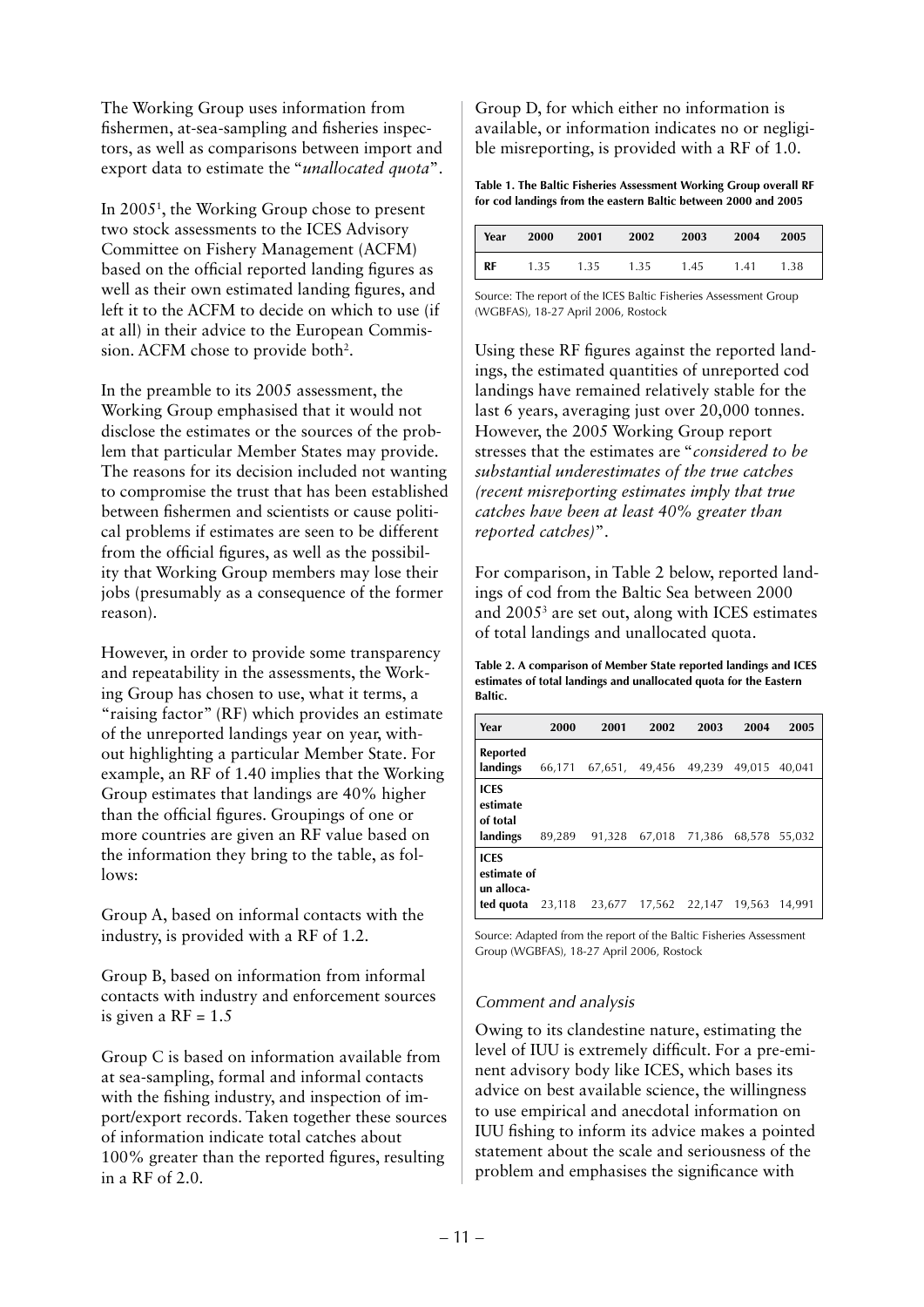which it has undermined their ability to provide scientific advice.

Also, the fact that national experts and advisors are not willing to go public, because they might loose their jobs, confirms the highly political nature of Baltic Sea fisheries management and, more specifically, IUU fishing.

There is a danger that continuing to attempt to account for misreporting will contribute to a decline in the quality of the data and, therefore, in the quality of the resulting stock assessment. In addition, accounting for misreporting in the assessment could also create incentives for further misreporting, as a higher estimated catch is likely to lead to a higher estimate of stock size and thus increased catching opportunities in the future.

The Working Group has provided estimates of unallocated quota since 1993. The continued need to do so and the apparent stability in its estimates over the last 5 years suggests that Baltic States are unable, unwilling or not seriously committed to effectively reducing the IUU fishing problem.

## Worldwide Fund for Nature (WWF) report

The WWF European Policy Office commissioned a report on IUU fishing in the Polish Baltic Sea cod fishery in 2005. WWF chose not to publish the report but allowed access to it for the purpose of this project. Poland was chosen as the focus owing to common and consistent allegations, made by people within or associated with the Baltic Sea cod fishing industry, of non-compliance by the Polish cod fleet.

Having spoken with the authors, the report provided them with a significant challenge, primarily due to difficulties in gathering credible and substantiated evidence. Despite this, the report highlights two pieces of work, one of which is referenced, which provide additional insight into the potential IUU problem.

The Marine Institute in Gydnia, Poland, produces a quarterly publication called "Wiadomosci Rybackie" (Fisheries News) which is aimed at the fishing industry and those with an interest in the fishing industry. In the March-April 2005 edition<sup>4</sup>, an article compares import and export figures for cod and cod products with reported

landing and national consumption figures. The results show a discrepancy in export figures equivalent to 49,000 tonnes of whole cod.

The inference is that this discrepancy was caused by unreported landings which, if it were true, would be over 3 times the reported national annual landings. Table 3 below shows the figures that appear in the article. The WWF report attempted to analyse import and export data but found that detailed information on whole cod or cod products was difficult to obtain. The report recommends that further information needs to be gathered before a definite conclusion can be drawn.

The un-referenced work that was mentioned refers to a study carried out by the Swedish fishing industry in 2002. Using non-scientific comparison between like-for-like fishing vessels and information on working practices provided by Polish crew working aboard Swedish and Danish fishing vessels, the study speculates that in 2003 all the Baltic States and Russia could potentially have exceeded their combined quota by as much as 4 times, and that Poland could have exceeded it by as much as 8 times. This would suggest an unbelievable and unrealistic figure in excess of 350,000 tonnes.

**Table 3. Showing the reported import, export, landing and national consumption figures of cod for Poland in 2003**

| <b>Reported Figures for 2003</b>                                                                                                                                                  |                                                                                   |  |  |  |
|-----------------------------------------------------------------------------------------------------------------------------------------------------------------------------------|-----------------------------------------------------------------------------------|--|--|--|
| Reported landings of cod<br>Imported quantities of cod<br>Polish national consumption of cod<br><b>Exported quantities of processed cod</b><br>(Estimated live weight equivalent) | 15,100 tonnes<br>18,000 tonnes<br>18,000 tonnes<br>23,000 tonnes<br>65,000 tonnes |  |  |  |
| <b>Difference</b>                                                                                                                                                                 | 49,000 tonnes                                                                     |  |  |  |

## *Comment and analysis*

The report provides a wide-ranging estimate of the levels of unreported cod landings, which serves to show the difficulties in accurately estimating the scale of the problem. The analysis of official statistics is considered to be a good way of highlighting discrepancies; indeed, this is used to inform some of the ICES estimates. However, uncertainty as to which sources of information are likely to be the most appropriate and calculating "whole cod equivalent" from the variety of cod products (e.g., frozen filets, steaks, etc.) are two significant problems with this approach.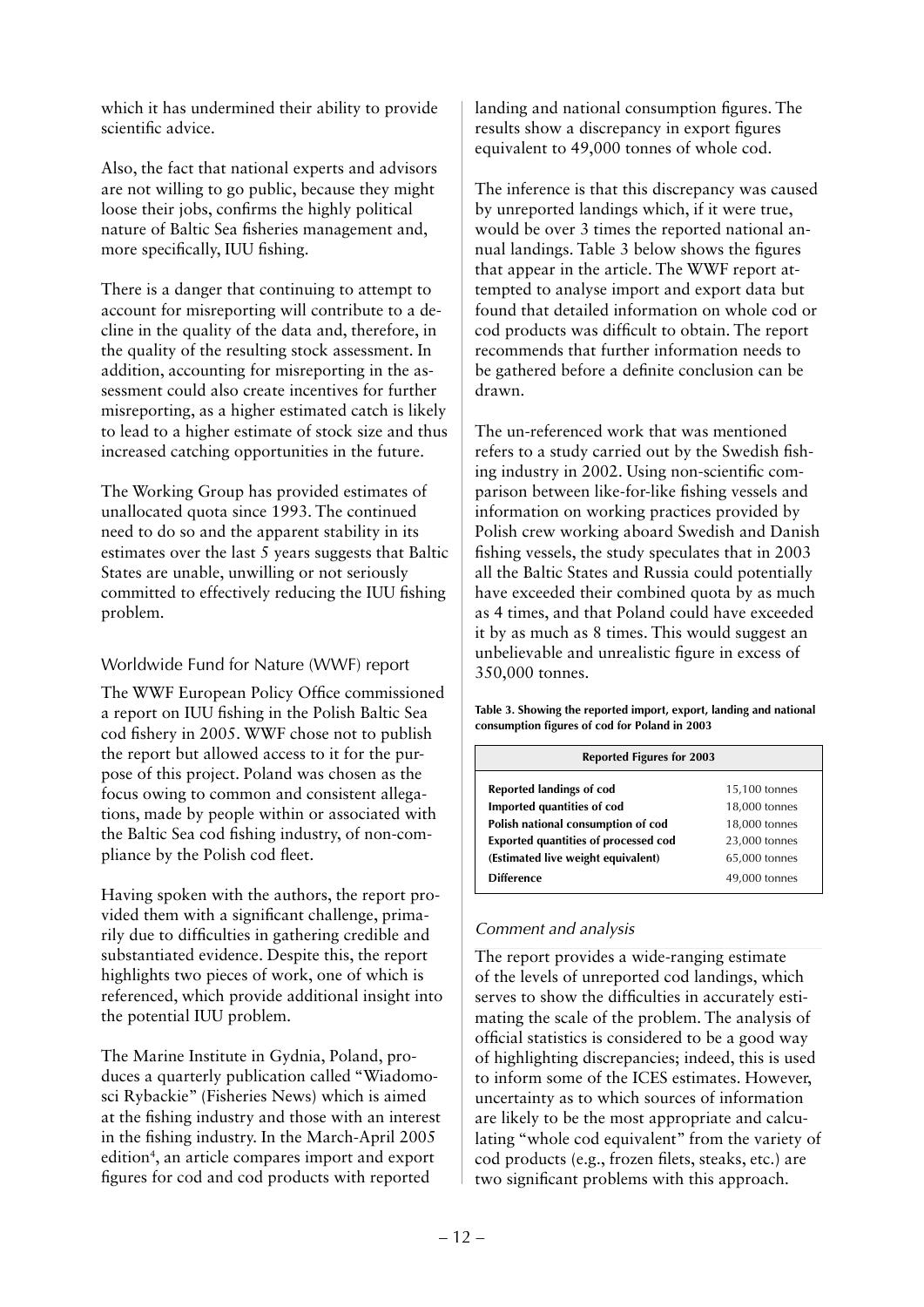For the purpose of this report, an analysis of the latest trade statistics<sup>5</sup> and attempts to compare landing and national consumption were undertaken for all the Baltic Member States. The attempt only proved to confirm the difficulties that the authors of the WWF report experienced and it was decided that this was a study in its own right.

Rather than concluding a likely figure and further contributing to the uncertainty of how much cod is being caught and landed, a safer conclusion from the WWF report is that the Polish cod fishery appears to be a significant contributor to the overall IUU fishing problem in the Baltic Sea.

## Institute for Fisheries Management (IFM) study

In 2003, two researchers – Jesper Raaker Nielson and Christoph Mathiesen – from the Institute for Fisheries Management and Coastal Community Development (IFM) published a research paper<sup>6</sup>: "*Important Factors Influencing Rule Compliance in Fisheries – Lessons from Danish Fisheries*". Their research focused on three Danish fisheries, one of which included the Baltic Sea cod fishery. They undertook a quantitative and qualitative survey asking fishers opinions and views on their acceptance of imposed fisheries regulations and their respect for the management system. Of those questioned in the Baltic fishery:

- 98% said that the profit from the allocated quota has a major or medium impact on their compliance behaviour, i.e., when profits from legitimate fishing are good the incentive for IUU fishing is reduced. However, there was an added caveat that some fishers (2–5%) would continue to fish after catching their quota if the probability of detection was low;
- 90% said that the risk of detection compared to the economic gain from IUU fishing has major or medium impact on their compliance behaviour, giving a strong indication that economic incentive is the driving force behind non-compliance in the Danish fishery;
- 88% considered it morally wrong to discard dead fish even if they had exceeded their quota;
- 85% said it was morally wrong to violate minimum landing sizes;
- 20% said it was wrong to land more than their allocated quota;
- 77% completely or partially agreed with clo-

sed areas to protect fish from overfishing;

- 57% completely or partially agreed that days-at-sea regulation is a better measure to regulate the fishery than closed areas; and
- 90% said that practical difficulties to comply with regulations have a major or medium impact on their compliance behaviour.

The report concludes that, in Danish fisheries, the following factors have a major impact on compliance:

- the economic gains to be obtained;
- the risks of being detected and the severity of the sanction;
- compatibility between the content of the regulation and fishing patterns/practices;
- "norms"7 , in particular, the behaviour of other fishers and the moral of the individual fisher; and
- co-management is important for rule compliance.

## *Comment and analysis*

Unfortunately, this paper was not found and reviewed until the very late stages of the study and so it was not possible to discuss the work in detail with the authors.

While this research did not aim to describe or quantify the IUU problem within the Baltic cod fishery, it did attempt to look at factors that influence the behaviour of fishermen and highlight some important attitudes and behavioural reaction to rules and regulations.

Only 56 fishers were interviewed in the course of the study and there is no indication as to how many of these represented fishers from the Baltic Sea cod fishery. With nine nationalities and their different economic, social and cultural differences, a similar study across the Baltic could provide some interesting comparisons and potentially informative results that may contribute to better or more informed management approaches and decisions.

## "Gazeta Wyborcza" – Polish newspaper

In the May  $4<sup>th</sup>$  2006 edition<sup>8</sup> of the Polish newspaper "Gazeta Wyborcza", an article appeared under the headline "Big Cod Fraud". Representatives from the Polish Fishermen's Association and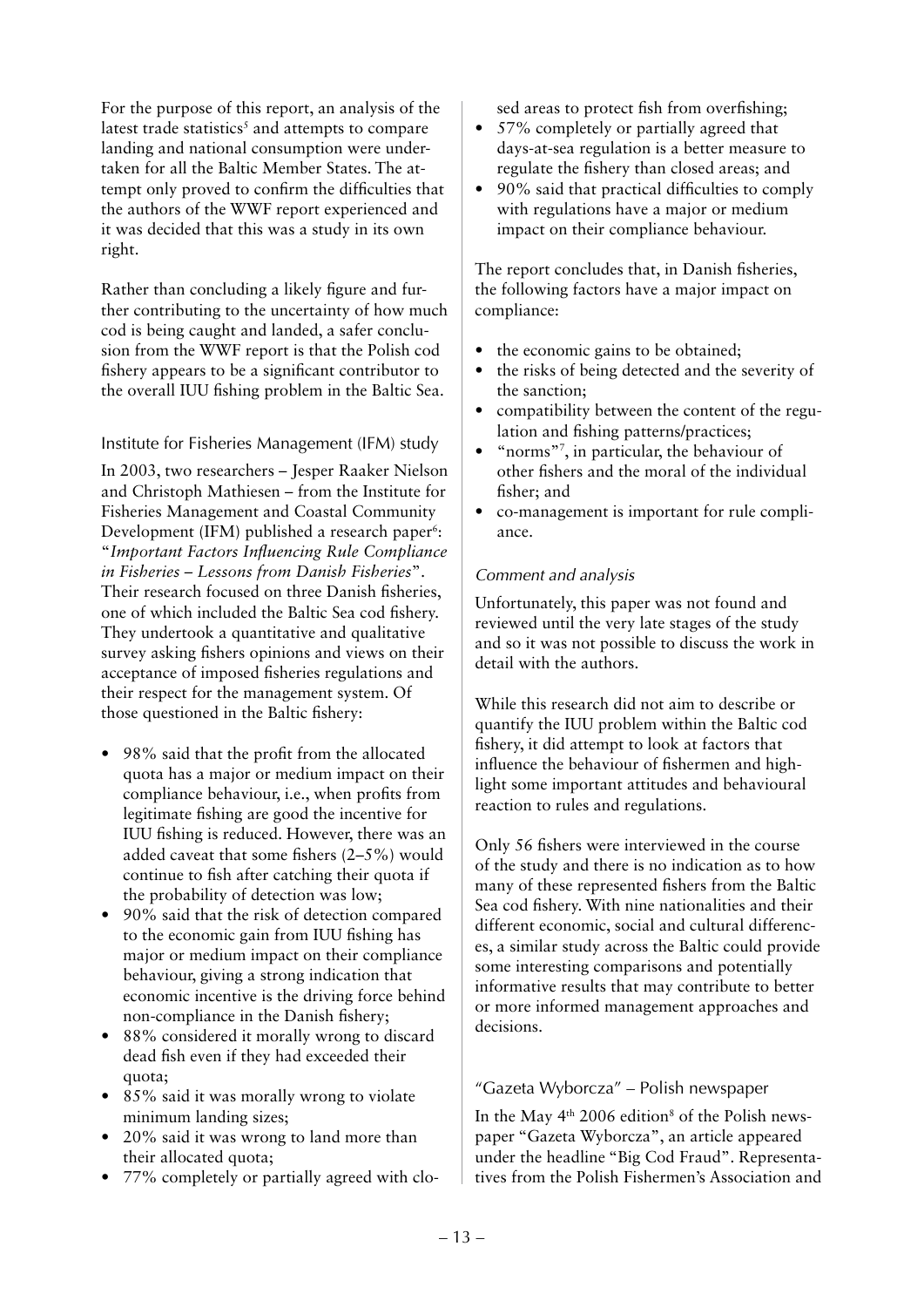the Association of Fish Processors were reported as confirming large scale catching and trading in illegal cod.

The article reports that the lack of inspection, the large number of licensed fish buyers and the numerous places where the first sale of fish is possible make it easy for fishermen to land unreported cod and for illegal fish to enter the supply chain – as much as 80% of the cod that goes to processors is claimed to be illegal.

Comparisons of the 2004 Polish cod quota and the export of Polish cod products were used to show apparent discrepancies: 16,000 tonnes cod quota *v* 52,000 tonnes of exported cod products, which could equate to as much as 70,000– 100,000 tonnes of whole cod.

Apparently, attempts to establish larger state owned auctions have had limited success and are not profitable as the supply of legal fish is limited. The Chairman of one of these auctions is reported as saying that EU money has been made available to support the building these large auctions but they are not profitable because of low quotas and their inability to trade in illegal fish.

While Poland and Sweden were given particular mention, according to a representative from the Sea Fisheries Institute in Gdynia, all countries exceed their national cod quotas. He also proposes that a considerable increase in the quota but with longer closed seasons is a solution to the problem.

The Chairman of the Fishermen's Association is reported as blaming inadequate quotas as the reason for illegal fishing. He says that fishermen know that there is more fish in the sea. He is also reported as saying that fishermen only catch mature fish and highlights that small mesh industrial fishing carried out mainly by the Danes and Swedes catches everything.

## *Comment and analysis*

If this newspaper article is accurate and the individuals have not been mis-represented, then it is a scathing self-analysis and admission of the illegal fishing problem in Poland.

Comparing exports with the annual national quota to provide an estimate of unreported fishing may be misleading. It does not take into

account the significant quantities of cod that are imported into Poland (see table 3 above).

The article seems to suggest that the state-owned auctions restrict the sale of illegal fish. While the consequence of this may be to compromise their ability to compete with other auctions, it does raise the question as to how they are able to achieve this.

## **Personal perspectives and opinions on IUU fishing for cod in the Baltic Sea**

A series of informal meetings with individuals with an active interest in Baltic Sea fisheries took place throughout the course of the project. Fishermen/fishermen's representatives, fish processors, fisheries inspectors and fisheries scientists were targeted as they were considered likely to know most about the IUU fishing problem. A number of individuals within environmental nongovernmental organisations (ENGOs) with either experience of working with IUU and/or Baltic Sea fisheries issues were also contacted, as were a number of academics that had previously conducted research on Baltic Sea fisheries. Latterly, a meeting was held with investigative TV journalists who had undertaken work on IUU fishing in the Baltic Sea and, more recently, the Barents Sea.

## Methodology

In preparation for these interviews, the literature and Internet search described above enabled a profile of each of the EU Member States' and the Russian Federation's fishing industries to be drafted and provided an important source of background information. These profiles are presented in Annex I.

A list of general and more specific questions, the latter being tailored to particular target groups, was prepared and formed the basis of an informal interview. Depending on the answers to these questions, supplementary questions were asked. It should noted that the questions were not part of any analytical framework that allowed for objective analysis and conclusions to be drawn; rather, it was purely a subjective process but one that was considered to provide better understanding of the IUU fishing problem.

Face-to-face interviews, phone interviews and written responses through email correspondence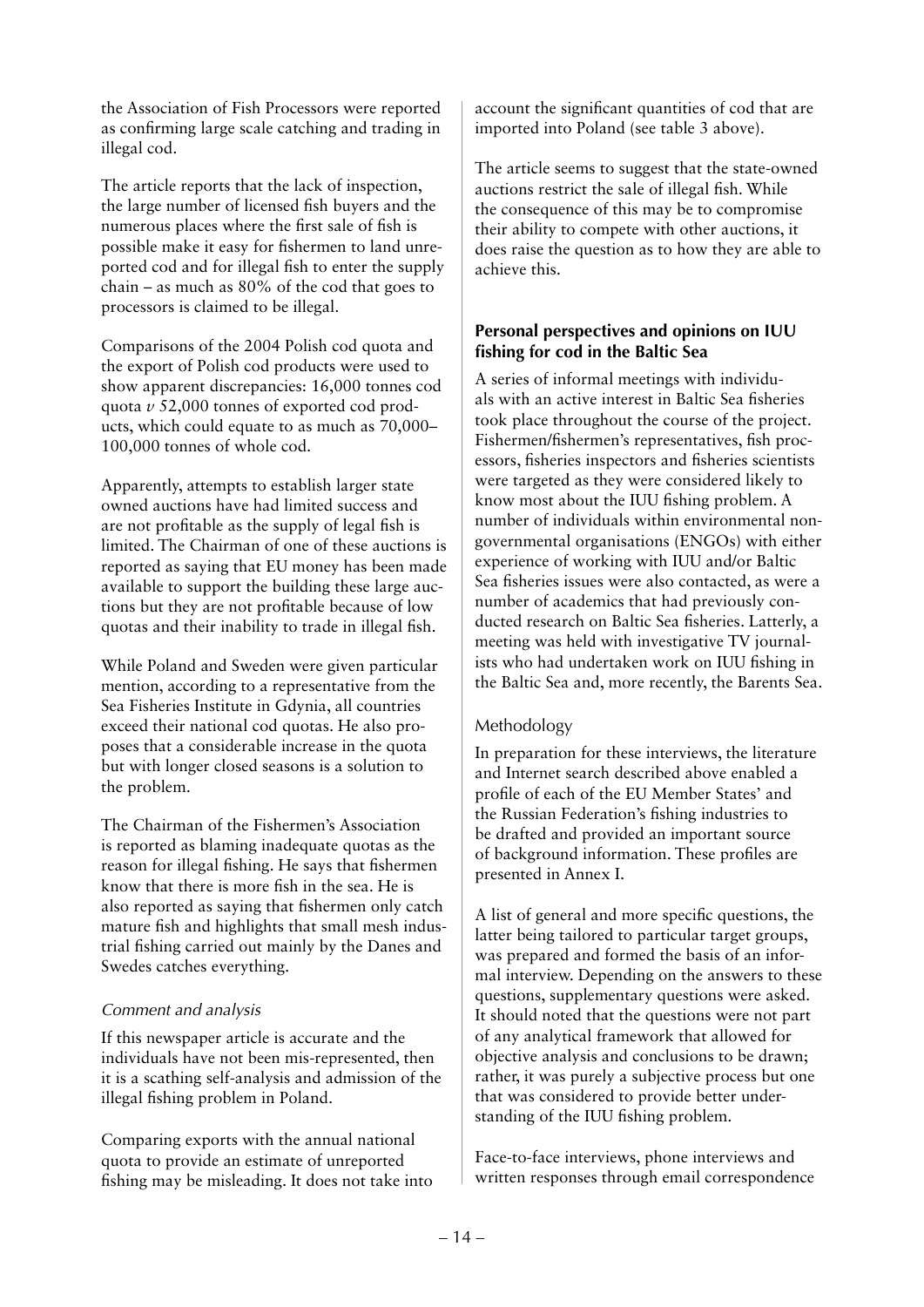were all used. Face-to-face interviews were the preferred and most common option. The interviews lasted anywhere from 1–4½ hours, the length of time largely determined by the participants' time constraints. The majority of meetings were one-to-one, but as many as six people were involved in any one interview.

In total, 80 people were contacted, including representatives from all the Baltic Member States and the Russian Federation. Of these, 52 were able or willing to provide a response to some or all of the questions. All participants were assured that any information or views that they expressed would be non-attributable.

It should be noted that of the three key groups that were initially identified, fishermen and/or fishermen's representatives were comparatively under-represented. This was mainly a result of language barriers.

## Describing the IUU fishing problem

From the responses received it was possible to draw up a list of IUU fishing activities for cod (see Table 4). Participants that were able to provide more detailed information on these activities suggested that they were likely to be more prevalent at different times of the year, from year to year and within certain fleet sectors, such as trawl and gillnet fisheries. For example, with the uptake of the Total Allowable Catch (TAC), tighter quota restrictions would likely lead to increases in unrecorded landings; area closures would coincide with apparent failures in VMS; and, a strong year class entering the fishery could result in increased landings of undersized cod, particularly in trawl fisheries owing to the less effective size selectivity of this gear and/or deliberate rigging to reduce mesh size.

**Table 4. A list of the IUU fishing activities associated with the Baltic Sea cod fishery described in interviews** 

- **1. Unreported landing**
- **2. Mis-recorded landing**
- **3. Tampering with Vessel Monitoring System (VMS)**
- **4. Trans-shipment**
- **5. Late return of logsheet and landing declaration**
- **6. Fishing in closed areas**
- **7. Landing undersized cod**
- **8. Small mesh size or illegal rigging of gear 9. "Targeted" bycatch**
- 
- **10. Exceeding 48 hour soak time for gillnets 11. Fishing without a special permit**

The following section provides information on each IUU activity and is based upon views and information that was provided by participants.

## *Unreported landings*

Without exception, unreported landings were considered to be the most serious IUU fishing activity owing to the scale and likely consequences for the long-term sustainability of the Eastern Baltic cod stock. All Member States were implicated but responses suggest that the top three offenders are those with the "lion-share" of the TAC: Denmark, Sweden and Poland.

In the course of interviews, the majority of participants who were willing to estimate the likely quantities of unreported landings suggested that 45–60% more cod was landed than reported. Those that expressed a view said that the only sure way of reducing this problem is to inspect a significant proportion of all the cod landings.

Measures designed to reduce the likelihood of unreported landings, such as designated ports, were considered to be limited - large ports can provide for many landing sites and so make it difficult for inspectors to cover all possible options. Specific points and times for landing were recommended as possible improvements.

In Denmark and Sweden (and quite likely in other countries too), avoiding inspection results in a "cat and mouse" game between skippers and inspectors. Some fishermen have their own counter measures and tactics to ensure their landings are less likely to be inspected. It is relatively easy to have "look-outs" in ports and harbours, outside offices and even the homes of inspectors to forewarn of any likely inspection activity. Mobile phone scanners may also be used to monitor conversations between inspectors.

In Poland, the likelihood of inspection has been low. As a result, fishermen have not needed to be as organised or sophisticated in their avoidance tactics. The lack of manpower in the three regional fisheries inspectorates, combined with limited resources (e.g., mobile phones have only been made available to them in the last year or so), has meant that effective and coordinated inspection has been difficult.

The reality of fisheries inspectors living within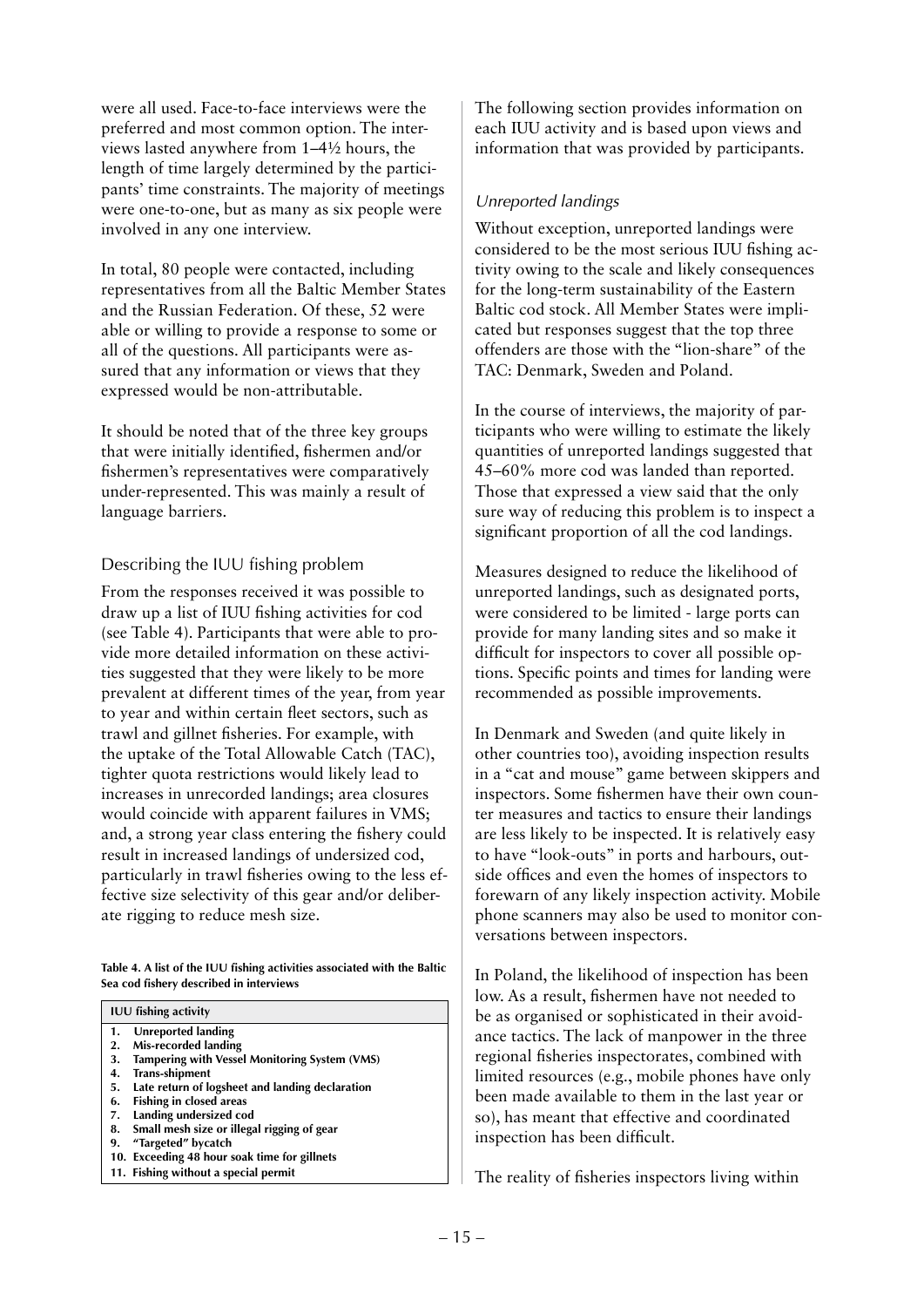or close to fishing communities was highlighted as a potential serious impediment to effective monitoring and application of EU rules and regulations. Furthermore, the civil service salary that fishery officers are paid often belies the role, function and conditions within which they are expected to operate. An individual able to work in intimidating circumstances, understand complex European legislation, and effectively gather and present evidence needs to be of a high calibre. To attract and retain such individuals requires appropriate remuneration and is something that a civil service salary does not necessarily provide.

It was also noted that owing to the civil service status of fisheries inspectors, their ability to fit their working hours around an industry that does not operate within normal working hours created an additional challenge. Limited funds to cover unsocial working hours and over-time, combined with time-off-in-lieu, the necessity to work in pairs and/or teams, means that enforcement coverage can be significantly reduced. The fishing industry is fully aware of these constraints and able to adapt quickly to counter any changes in inspection patterns or priorities.

Also, physical inspection time is significantly reduced owing to the administrative burden that inspectors have to deal with. Up to 50% of their time can be spent cross-checking log sheet, landing declaration and sales note information, and inputting data onto the catch administration system.

In Poland, there appeared to be a general acceptance by those responsible for control and enforcement as well as the fishing industry that there is a significant under-reporting of landings. In contrast, the official and industry views in Sweden and Denmark were much less accepting of a potential problem.

Unreported landings in Poland were commonly estimated to be two to three times more than the reported landings. Given that members of fisheries inspectorates were among those that provided these estimates there may be some credence or validity in this figure. No estimate was offered for either Sweden or Denmark other than remarks that suggested that, at times, the problem was not insignificant.

Opinion both from within and outside of Poland talked of a culture of non-compliance within the Polish fishing industry. It was suggested that together the political history of Poland and the determined characteristics required to be a fishermen have contributed to this culture. "Beating the system" has become habit, a way of life or even a "badge of honour".

Furthermore, the economic benefit that was promoted before joining the EU has not been realised by many in the fishing industry. This has hardened the resolve of many and created a militant element that seek political influence. It was reported that distinct groupings in the Polish cod fishery are beginning to form. The more radical and forceful groups appear to have become more politically influential, both at national and EU level, and appear to have seized the opportunity to try and influence their government and ensure they protect and not negotiate down their fishing interest.

One of these groups was reported to have met with Commissioner Borg when he visited Poland in 2005. During their meeting, the fishermen apparently handed the Commissioner their "real landing figures". Their intention being, to ensure that these were taken into account when setting the proposed TAC for 2006. Whether this had any effect is difficult to say. However, in discussion with Commission officials it was clear that they wanted the starting point for their proposed multi-annual cod plan (see page 21) to match the reality of the fishery, and the 2006 TAC was set at a level that some observers considered higher than would have been reasonably expected.

## *Mis-recorded landings*

Mis-recorded landings were described as being different to unreported landings. It refers to the practice of deliberately under-estimating the landed weight of cod and, in some instances, the recording of cod as another species. This can only happen when fishing vessels are not or are improperly inspected.

The reason for mis-reporting a landing as opposed to not reporting is not entirely clear. It could be a way of lessening the potential for attracting attention to a vessel's activity; it could also be indicative of the guilt that some skippers undoubtedly feel when they break the rules.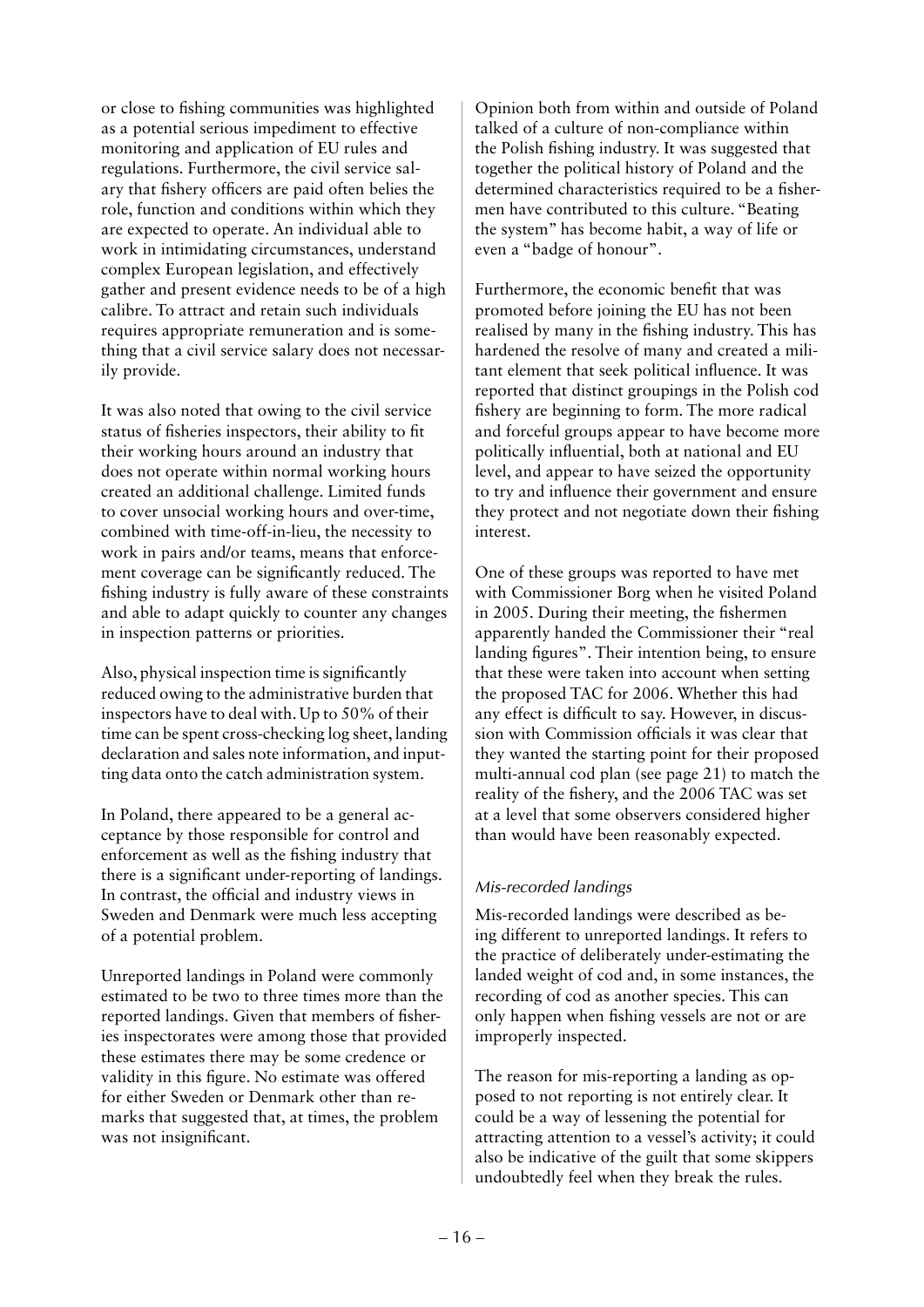An overfilled box of cod can contain significantly more than its apparent volume would suggest. The weighing of boxes on landing is required by EU regulations; however, ensuring that certified scales are available is not always a realistic option for inspectors. Unless a landing inspection is continued at the point of first sale, where there is a possibility of more accurate weighing, the skipper merely has to ensure that the sales note or landing declaration that accompanies his logsheet indicates that his landing was within 8% of his estimated figure.

Mis-recorded landings were considered to be a more common practice when multiple landings were taking place and inspectors were only able to count boxes being discharged from vessels, rather than undertake a full inspection and weigh sample boxes.

## *Tampering with Vessel Monitoring System (VMS)*

Apparently, it is common practice to smother the VMS transmitter with a metal object, such as a bucket, so it is unable or its ability disrupted to transmit. One fisheries officer reported that sometimes there are tell-tale signs as the exhaust soot that can settle on the VMS transmitter antennae can show signs of having been disturbed. More subtle measures have also been employed, an example being the use of a syringe to inject fluid into the "tamper-proof" VMS equipment rendering it inoperable.

Tampering with the VMS should attract the attention of the national inspectorate. However, the odds are in favour of the vessel making an unreported landing before being inspected. Also, notification of vessels not transmitting does not always get passed down to inspectors on the coast or at sea in time to allow for preventative measures to be put in place. While a skipper might run the risk of a delay in returning to sea, owing to the authorities wanting to ensure that the system is functioning correctly before the next fishing trip, the financial benefit from an unreported landing is likely to be worth the attention or the inconvenience.

## *Trans-shipping*

Trans-shipping (i.e., the transfer of cargo between vessels at sea) of cod is not permitted under EU fisheries regulations. However, two

different forms of trans-shipping were described by a number of participants. The first involves trans-shipping of cod from the catching vessel to a vessel that is unlikely to attract the attention of fisheries inspectors. It was suggested that this was an occasional but, at times, common practice in a number of Member States. To avoid attention and suspicion, skippers would be sure to land and record some cod, but a significant part of their catch would be trans-shipped beforehand.

The only way of effectively combating transshipping is to observe the activity and inspect the vessels while at sea.

The second example involves a specific case, where fisheries inspectors suspected that cod was being transferred to Russian Federation vessels under the guise of licensed pelagic "klondyking"9 . Pelagic vessels were suspected of trans-shipping catches that had high levels of cod bycatch. However, it was not possible to undertake an inspection as the coastguard vessels were deployed on higher priority tasks.

## *Late return of logsheets*

It seems likely that late return of logsheets and landing declarations is the most common and widespread breech of fisheries legislation. However, even though it is a key factor in determining the uptake of individual and/or national quota, it is also considered to be a relatively minor offence.

It is unlikely that many inspectorates would sanction or take an offender to court for a late return of a logsheet, unless there is a consistent failure to submit them within the required 48 hour-period after landing. Rather, the tendency is for late returns to be taken into consideration along with a more serious offence.

It is easy to understand and even forgive a fisherman for forgetting to return logsheets and landing declarations within the required 48-hourperiod. However, reports suggest that late or no returns increase when quota restrictions are more severe. The likely reason for a deliberate late or no return is to allow an individual time to assess the risks of not reporting or providing an inaccurate landing of cod.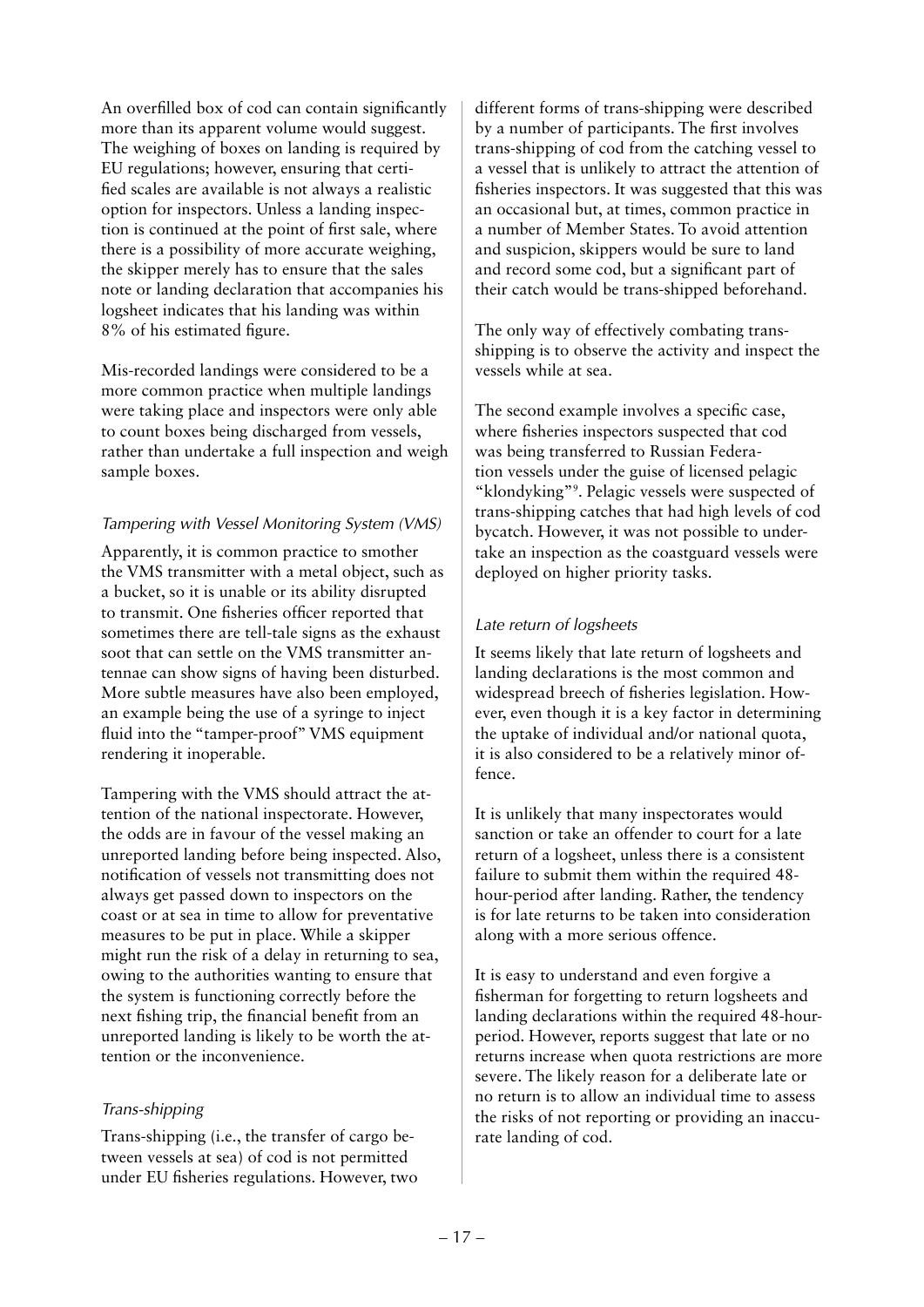## *Fishing in closed areas*

EU fisheries regulations provide for seasonal, temporary and permanently closed areas to all or specified forms of fishing. On occasion, some fishermen are known to deliberately breach these regulations. Indeed, in 2005 Polish fishermen conducted a mass demonstration against the seasonal closure of the cod fishery by fishing during a closed period. However, the extent to which deliberate fishing in closed areas takes place is uncertain.

Unless a vessel is boarded in the act of fishing or without their nets appropriately stowed, it is extremely difficult to prove that they are or have been fishing. While VMS will confirm that a vessel is in transit within a closed area it will not confirm, without reasonable doubt, that it is fishing.

## *Landing undersized cod*

The minimum landing size (MLS) for cod from the Baltic is 38 cm. This means that any cod under this length should not be landed. The catching, retaining and landing of undersized cod was highlighted as an occasional widespread problem and often associated with a strong year class entering the fishery at, or close to, the MLS.

As a result of the comparatively strong 2003 year class, more small cod are presently recruiting to the fishery and this has apparently coincided with an increase in landings of undersized fish. ICES estimate, that in 2004, 47% of the cod caught in the eastern Baltic Sea were 3 years old or younger and 34% were 4 years old.

Individuals involved in discard sampling in Sweden reported that landing of undersized cod was more prevalent in some inshore areas where cod stocks have declined or become less common. Apparently some fishermen have the attitude that they cannot afford to wait for the cod to grow any bigger and/or be left for others to catch.

In Poland, there appears to be a market for undersized cod – or "*bolek*" – and it was suggested that this was one of the reasons that some apparently good year classes had not resulted in the predicted increase in stocks.

The MLS increased from 33 cm to 35 cm in

2002, with a further increase in 2003 to the present 38 cm. It was suggested that these changes may be a contributing factor in the apparent continued landing of small cod, with some fishermen unable to get out of the habit or mindset of catching and keeping, what are now, undersized fish. Limited or ineffective enforcement plus a market for small cod will likely mean that the landing of undersized cod will continue.

## *Small mesh size or illegal rigging of gear*

The increase in MLS has also been coupled with the required use of more size-selective fishing gear such as the BACOMA trawl. However, with the apparent market and the potential mindset of fishermen to catch and retain undersize cod, instances of rigging fishing gear so that mesh sizes were restricted have been reported.

The gillnet fishery tends to target larger fish and so it was suggested that the landing of undersized fish and the illegal rigging of gear were more likely and characteristic of the trawl fishery.

## *"Targeted" bycatch*

Pelagic vessels are allowed a maximum 3% bycatch of cod. Some vessels are known to occasionally and deliberately exceed this limit. If landing inspection is avoided, then the bycatch will go undetected.

When inspectors monitor the landing from a pelagic vessel, visual inspection and sampling are used to indicate the percentage bycatch. It takes an experienced inspector to be able to estimate the percentage of cod bycatch, particularly as the process of landing pelagic species does not necessarily easily lend itself to inspection. Pelagic species are often rapidly pumped from the fish holds ashore in large quantities. This is in contrast to cod and other demersal species that are commonly boxed and winched ashore. It was suggested that the bycatch would need to be significantly above the 3% before some inspectors have the confidence to suspend a landing and take appropriate action.

## *Exceeding 48 hour soak time for gillnets*

Exceeding the 48 hour soak time for gillnets was highlighted as a common complaint by trawler fishermen. It was unclear as to whether this is a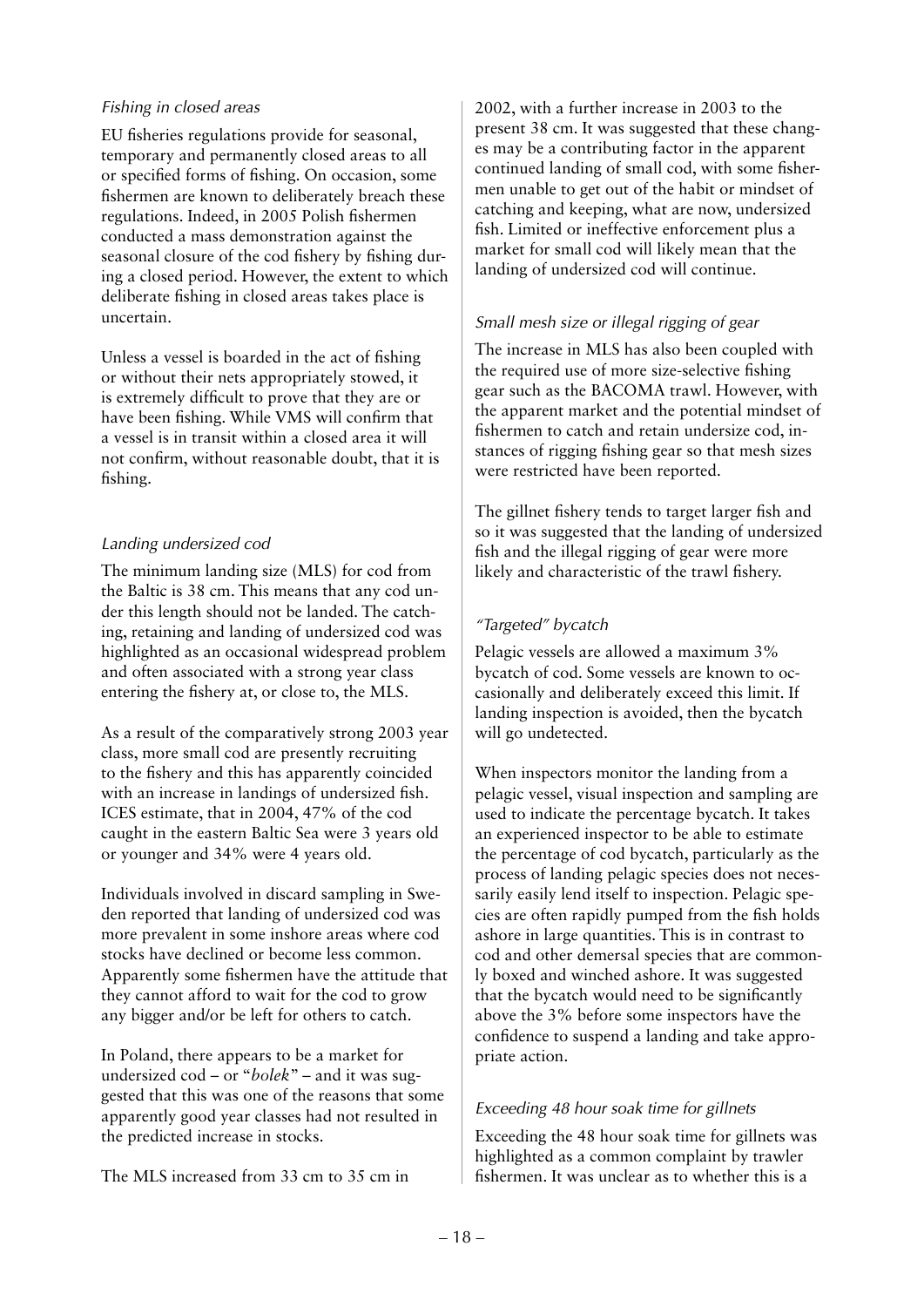genuine concern for spoiling and wasting of cod left in nets for too long a period, or whether it is more to do with a territorial dispute between mobile and static fishermen.

## *Fishing without a "special permit"*

In order to legitimately fish for cod in the Baltic Sea, Member States are required to issue "special permits" to fishermen. The number of permits is capped in order to ensure that the cod fishery is not subject to any increase in fishing capacity. While it was suggested that in some Member States anybody that had initially applied for the special permit got it, there were still fishermen without them who deliberately targeted cod under the guise of fishing for flatfish, such as flounder, turbot and dab. A 10% bycatch of cod is allowed in these fisheries, but it was suggested that this is exceeded in some regions at certain times of the year. There was a suggestion that smaller vessels are often the culprits as they are less prone to inspections or are not inspected as thoroughly as larger vessels.

## *Possible future IUU fishing activities*

During the interviews, some participants highlighted an additional EU fisheries regulation that may result in further IUU fishing activities: the establishment of two separate TACs in the Baltic (for the western and eastern stock).

The change in the TAC system does provide an opportunity to misreport area of capture. As fishermen start to work within the new system, misreporting may well be used as a way of optimising quota. Depending on in which area they plan to record their catch, vessels with a functioning VMS will have to ensure that they actually enter the western or eastern Baltic. As long as they are not closely monitored, they will be able to log their catch to whichever sea area they like.

## What can be done to improve compliance?

In response to this question, the majority of people concluded that there was a need for a reduction in fleet capacity, more forceful deterrents, adequate numbers of well-trained enforcement officers, a greater focus on the first point of sale, better use of existing and new technologies, and an improvement in the understanding and participation of fishers in the scientific assessment process.

The following briefly describes the main points that were highlighted:

## *Reduce fleet capacity*

Fleet overcapacity is considered to be the underlying driving force of IUU fishing for Baltic Sea cod. With limited stocks and increasing fishing costs, fishermen and vessel owners feel forced to break the rules to ensure continued payments on their vessels and a decent living for themselves and their crews.

Capacity will decrease in the Baltic Sea over the next few years. The Accession countries are receiving decommissioning funds that will likely see a significant reduction in their cod fleets. For example, Poland is aiming to reduce its capacity by approximately 40%. In the older Member States, fishing capacity has been "capped" and reduction will likely be left to economics and "natural wastage", though funding for decommissioning is still available. Whether decommissioning money will find its way back into the fishing industry (i.e. decommissioning funds could help fund the buying of licences and new vessels) is uncertain. However, those that expressed an opinion suggested that fishing was not an attractive option for younger people and that EU funds were anticipated to help countries like Poland to develop its economy and create jobs outside of the fishing industry.

Some fishing industry representatives from the 'older' Member States considered that their fleet capacities were more in-line with their quotas and that this balance needed to be quickly achieved by the new Member States.

## *Improve deterrents*

Deterrents to IUU fishing was recognised as a significant shortfall in the present management regime (see page 30). The sanctions imposed for offences are considered to be woefully poor and inadequate to act as deterrents. The time between detecting an offence and bringing it to court was also seen as reducing the deterrent effect.

Of those that expressed a preference, administrative sanctioning rather than a judicial system was favoured. The benefits of an administrative sanctioning system were considered to include administration by people who knew and understood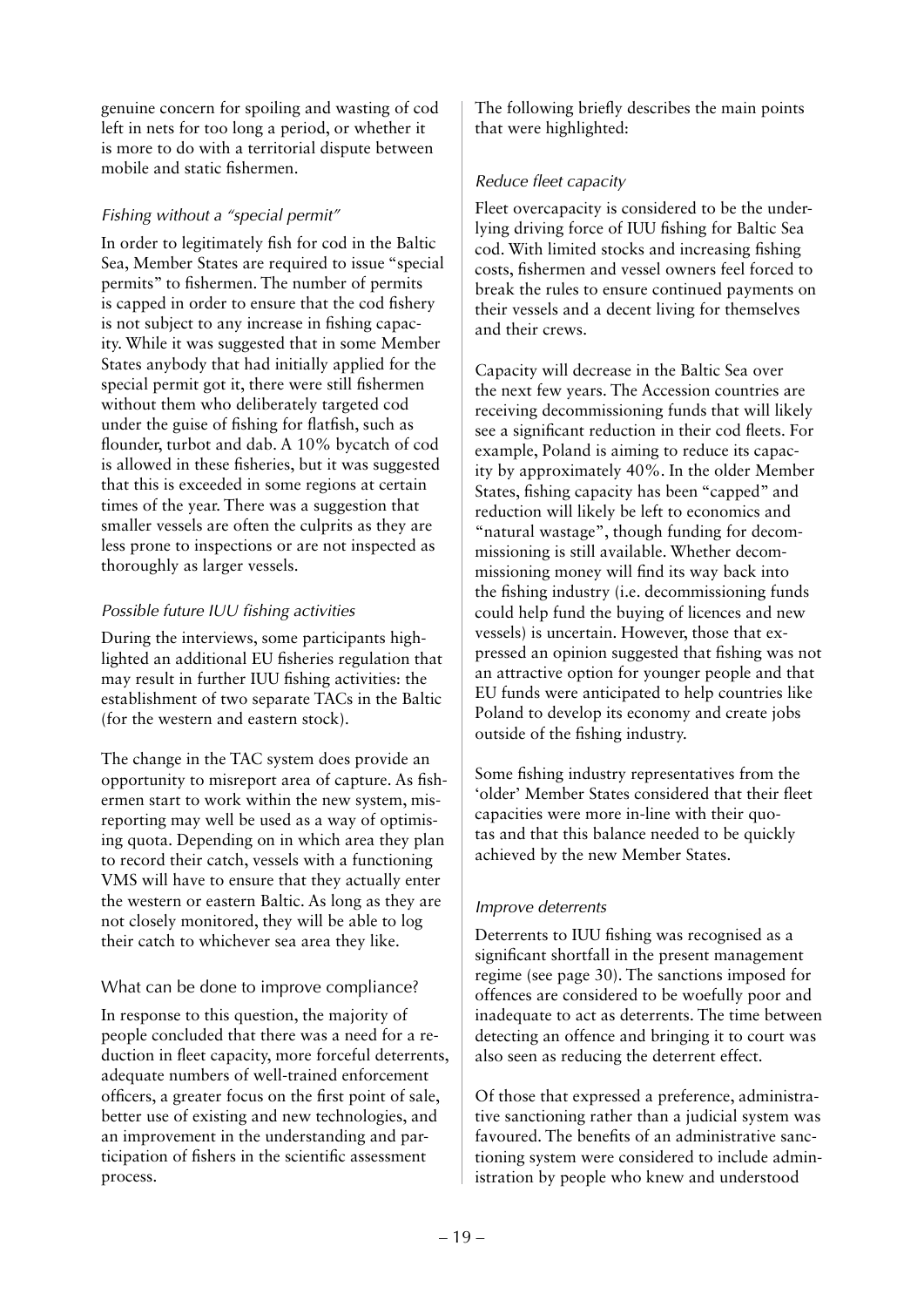the fishing industry and, therefore, were more likely to administer an appropriate and proportionate sanction. However, it should be noted that in Poland, where an administrative system is in place, it appears that the majority of sanctions are appealed and, as a result, reduced.

## *More fisheries inspectors*

The number of well-trained fisheries inspectors and the ability to work in a way that responds to the working practices of the fishing industry were considered to be important requirements, particularly with respect to tackling the major problem of unreported landings. There was a firm view that a high likelihood of effective inspection (combined with an adequate deterrent) would significantly reduce the level of unreported catches. It was highlighted that it requires highlevel political commitment and will to ensure that fisheries inspectorates are well resourced and able to effectively combat the IUU fishing problem. Without it, inspectors become disillusioned and their effectiveness and commitment is significantly affected.

## *Monitoring the trade in cod*

A large number of respondents considered that finding out where the IUU cod goes is the key to reducing the problem. There was a strong but unsubstantiated view that unreported cod is landed and transported overland to China where it is processed before returning to the EU market – its origin being lost along the way.

More than half of those that expressed an opinion suggested that, rather than spending large sums of money chasing fishing boats around the sea (particularly with the technological capabilities at hand), resources should be directed toward the traceability of cod and cod products.

Under EU regulations, all buyers and sellers of fish have to be registered, however, there appears to be only limited enforcement activity directed toward them. In Poland, there are an estimated 400 registered buyers of fish, who move between ports buying fish directly from vessels, but the number of inspections directed at them is significantly lower than the number of at sea inspections.

There was some concern raised as to the transparency with which large fish processing com-

panies operated in the Baltic Sea. This concern has not gone unnoticed by the largest buyer and processor of Baltic Sea cod, Espersen Ltd<sup>10</sup>.

Information readily supplied by Espersen made it clear that it is very aware that dealing in large quantities of cod will mean that, knowingly or unknowingly, there is a likelihood of dealing with fish that originates from an IUU source. For this reason, as well as European food regulations (e.g. Reg. (EC)  $178/2002$ )<sup>11</sup>, Espersen has in-place a paper traceability system, which it is satisfied provides traceability of cod before it enters the processing chain.

Espersen buys in the region of 25% of the cod that is caught in the Baltic Sea. This is purchased from approximately 23 companies that buy from an estimated 80–100 vessels operating in Poland, Denmark, Lithuania and Sweden. It is then transported over-land to their filleting and breading plants in Poland and Lithuania. None of the fish is exported to China for processing. Frozen cod is also purchased from the Barents Sea but is not mixed with the fresh Baltic Sea cod during production.

Espersen has contractual agreements with its buyers regarding their supply of fish. For example, cod must be landed in designated ports; have been caught within the quota regime; and, must have been reported in accordance with the appropriate regulations. The agreement explicitly absolves Espersen from receiving illegally caught fish by ensuring that it is the supplier's responsibility to ensure it operates correct business procedures to avoid this happening.

Espersen has recently decided to contract an authorised third party to undertake regular audits of its Supplier Agreement. Also, through its association with the fast-food chain McDonald's, (to whom it supplies all the fish for their European outlets) Espersen has worked with Conservation International<sup>12</sup> on sourcing sustainable fisheries resources.

## *Better use of technology*

With respect to using existing or new technologies, the European Commission highlighted its concern that VMS was not being used to its fullest extent as a monitoring and an enforcement tool by the Member States. Among the problems are: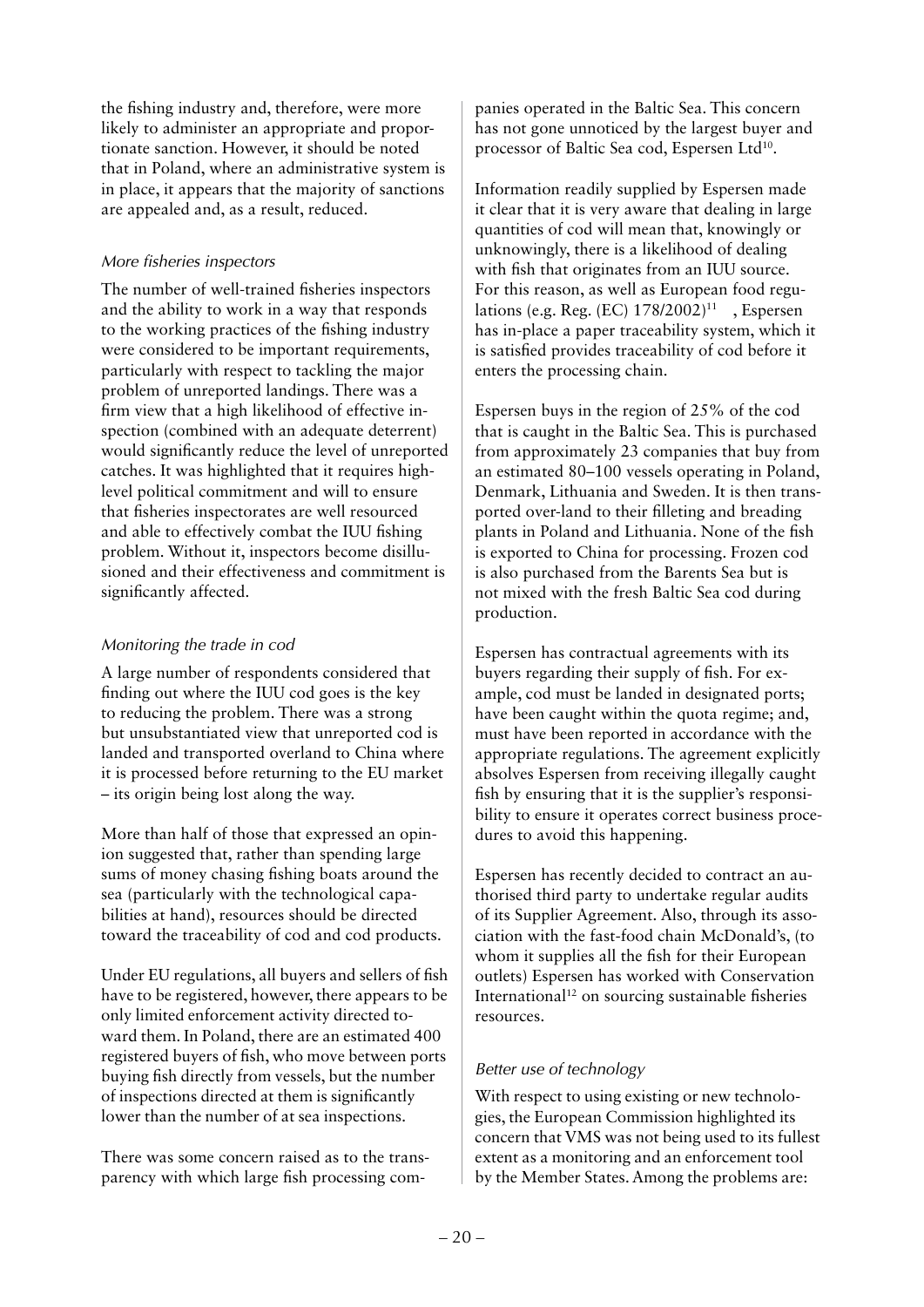- Ineffective sharing of VMS information between Member States
- Limited cross-checking of VMS data with logsheets and landing declarations.
- Some Member States are not using VMS data as supportive evidence in prosecution cases
- Closed areas are not being effectively monitored by VMS
- Failure to take action when VMS is not functioning
- Excessive equipment "failure"

Some Member State inspectorates also indicated that electronic logbooks would help to ensure greater compliance, as real-time catch recording would assist shore and sea-based inspections in confirming quantities of fish. However, such a measure would only be effective if supported by adequate inspections.

## *Scientists and fishermen working together*

Finally, a number of participants suggested that for a number of reasons, fishermen were accidentally or deliberately detached from the scientific assessment process. Reasons included: no, limited or misunderstanding of the part which their information plays in the stock assessment process; a lack of cooperation with scientists owing to the association of fisheries science with government; the perceived or real arrogance of some scientists to fishermen; and, the fear that scientists will only provide advice that causes a reduction in their fishing opportunities.

It was suggested that the relationship between scientists and fishers could and should be improved, and that it could indirectly contribute to improved compliance. Examples of how this had been achieved in the North Sea<sup>13</sup> were highlighted as being positive experiences for both fishers and scientists, although there was no evidence or feeling that this had yet contributed toward improved compliance.

## What can ENGOs contribute to improve compliance?

The majority of respondents considered that ENGOs had a legitimate right to engage in the IUU fishing issue. There was a general consensus that IUU fishing could be significantly reduced if there was the political will to achieve it. Public

opinion was seen as the best way of creating or influencing this political will, and ENGOs were seen as being particularly good or well equipped to undertake this role. There was a clear emphasis that if ENGOs were to engage in this subject, they needed to be very clear and up-to-date with the issues. In particular, respondents involved in enforcement highlighted that ENGOs needed to understand the practical difficulties that are associated with control and enforcement.

The development of the Baltic Sea Regional Advisory Council (BS RAC) was seen as particularly important for ENGOs to use to highlight and attempt to influence the Commission and others in improving compliance. Although, it was emphasised that this was not a platform or stage from which to launch or present campaigns, rather an appropriate forum to discuss policy and practical measures in reducing IUU fishing.

Direct action that had recently been undertaken by some NGOs on Mediterranean and High Seas fisheries was not endorsed by anyone except ENGO respondents. Those involved with enforcement considered this sort of action to be misguided and very unlikely to lead to successful prosecution of offenders. ENGOs confirmed that their intention was not necessarily to gather evidence for prosecutions but to raise awareness of abuse or weaknesses in the system. They also concluded that if such action was to be taken in the Baltic, then communication with and potential support from national authorities was important.

Toward the end of the interview phase of the project a two-part, investigative TV documentary on IUU fishing for cod in the Barents Sea was televised in Sweden ("Kalla Fakta" – Cold Facts on TV4). The programme generated enough public and political interest for there to be follow-up TV coverage, including interviews with the Swedish Fisheries Minister, prominent fisheries representatives and ENGO representatives. Greenpeace and WWF were both involved with the making of the documentary; Greenpeace providing information through "undercover" work and WWF providing more of a policy angle to the issue.

As a result of the documentary, and questions asked by the Swedish Government and others, the European Commission was forced to become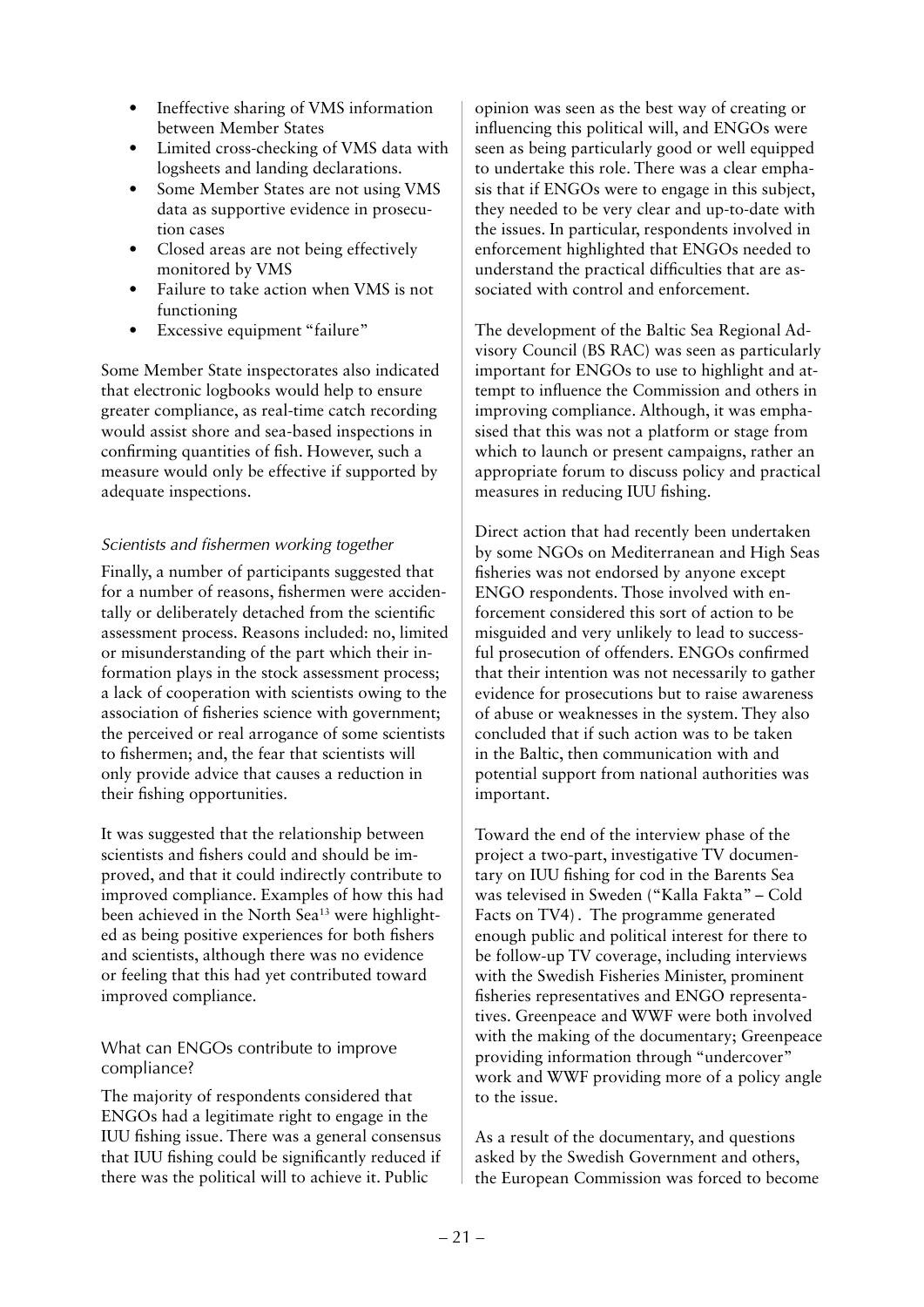very active on the issue and, at the request of the Swedish Government, it was made a specific agenda item at the next Fisheries Council meeting (20/02/06). The Council concluded to work with Russia and Norway in combating IUU fishing in the Barents Sea and ensuring that IUU cod does not enter the EU market<sup>14</sup>.

The opportunity to meet with one of the investigative journalists confirmed that within a sustained and intense six month period, with the support of key individuals and organisations such as the Norwegian Coastguard and ENGOs, they were able to obtain enough information on which to base a television programme which showed that cod has become an expensive commodity and, as a result, has attracted sophisticated business networks and operations that adopt tactics reminiscent in style and approach to the Mafia in their attempts to conceal fishing vessel ownership/activity and trade in cod.

## **Conclusions**

Owing to its clandestine nature, IUU fishing is extremely difficult to confidently estimate. Rather than attempt to estimate the quantities of fish that are caught and landed and further contribute to the uncertain situation, it is reasonable to conclude that there is a high level of IUU fishing, particularly in the form of unreported landings from the Eastern Baltic. The Polish cod fishery appears to be a significant contributor to this aspect of the IUU fishing problem, however, the cumulative effect of IUU activities in other Member States could also be significant.

Other forms of IUU fishing exist and these are likely to vary throughout the year in response to the availability of fish and the technical conservation measures in place.

In some instances, there is chronic non-compliance caused by no or ineffective enforcement action and deterrent. This was described at a local, regional and national scale. Such long term non-compliant behaviour may mean that this has become "normal behaviour" with little or no feeling of moral obligation to comply.

Reducing overcapacity is seen as an important way to reduce IUU fishing. Current decommissioning programmes in the new Member States will mean significant reductions in their national fleets. However, in the absence of any clear understanding of what a balance between capacity and resource may look like it is uncertain whether this will contribute to reducing IUU fishing.

Improving the quality of control and enforcement is seen as an important factor in contributing to a reduction in IUU fishing. However, detecting and successfully compiling a case will only help reduce IUU fishing if the sanction that is imposed acts as a deterrent. If the cost of sanctions are only viewed as a cost of doing business then they will have limited effect.

It seems likely that anyone trading in large amounts of cod runs a high risk of dealing with fish that has come from an IUU source. In some instances, traceability appears to be operational from the point of first sale. However, there is an onus on buyers of first sale fish to ensure that it does not come from IUU sources. Without independent monitoring to confirm that these buyers are making necessary checks to ensure that this is the case, the system is flawed and open to abuse.

VMS appears to be under- or ineffectively utilised by the Member States. Until these short-falls are resolved the monitoring, control and enforcement regime will not be as effective as it could or should be. Further, new technology may be of value, e.g. electronic logbooks, although with the likely need to integrate these systems there is concern that the potential benefit and added value they bring might not be fulfilled.

The political will to improve compliance with fisheries regulations needs to be created and the ENGOs are seen as being well placed to contribute to this. It appears that high profile and factually based media events, in particular through television, provide a very effective way of creating public awareness and help to stimulate political will to tackle IUU fishing.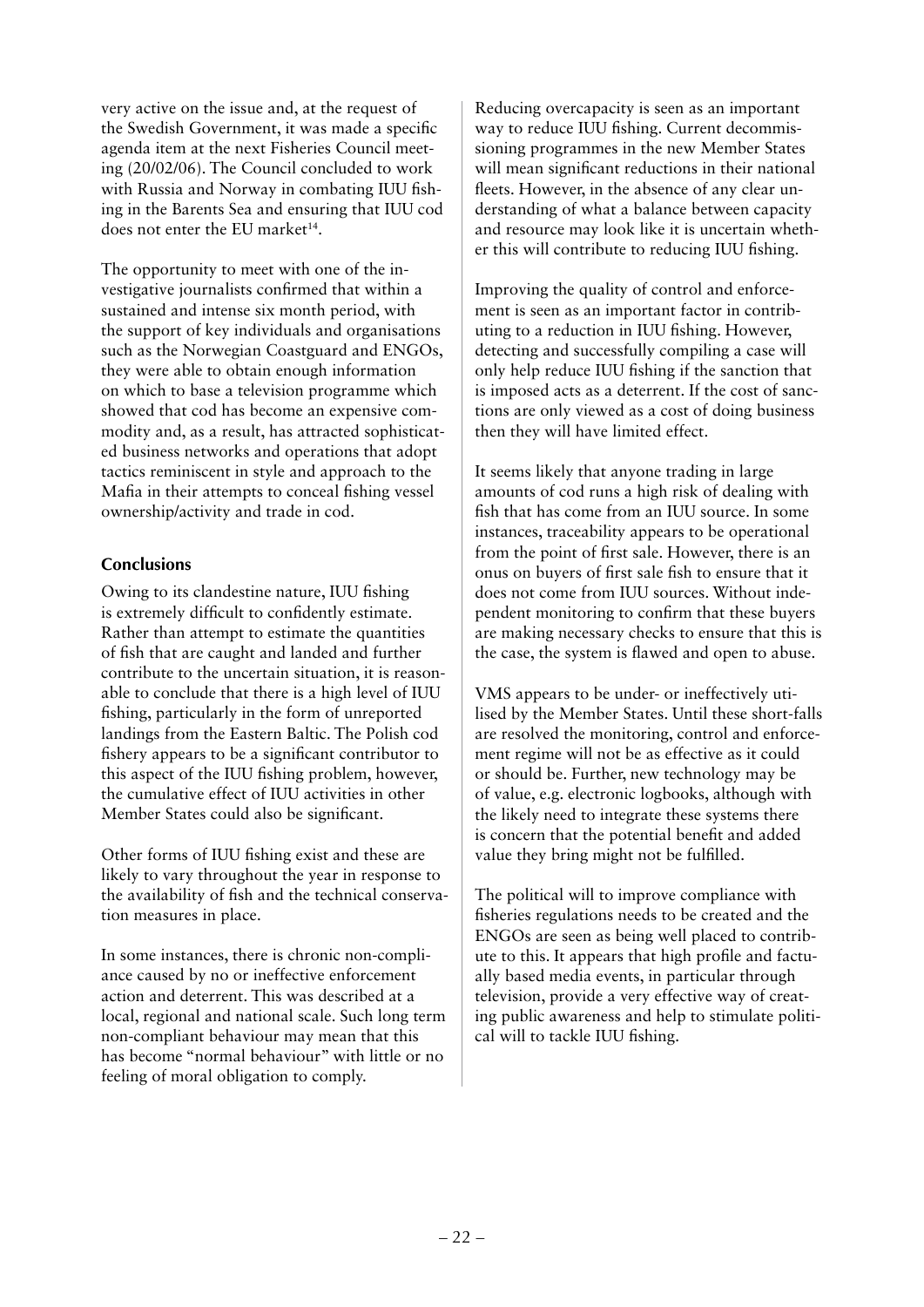## Part II

## Policy and regulatory frameworks

## **Introduction**

European fisheries policy and regulatory frameworks for control and enforcement apply within the Baltic Sea. The following sections describe and analyse these frameworks.

## **The policy framework**

## The reformed CFP

A reformed EU Common Fisheries Policy (CFP) was adopted in December 2002. Given the considerable time and effort that went into the whole reform process, the final outcome is a surprisingly short, 21-page document<sup>15</sup> that provides the new "framework regulation" for the CFP. All other regulations related to the conservation, management and exploitation of living aquatic resources and aquaculture must be in accordance with this regulation. Seven chapters and two annexes provide the basis for measures concerning:

- conservation, management and exploitation of living aquatic resources;
- limitation of the environmental impact of fishing;
- conditions of access to waters and resource;
- structural policy and the management of the fleet capacity;
- control and enforcement;
- aquaculture;
- common organisation of the markets; and
- international relations

Chapters II, V and VI of the reformed CFP provide for three important additions within the policy areas associated with conservation and sustainability, control and enforcement, and decision-making and consultation. They also have particular relevance with respect to the Baltic Sea and the cod fishery in that they provide for:

• The development and implementation of recovery plans for fisheries that exploit stocks which are outside of safe biological limits;

- A new legal framework for a Community control and enforcement system; and
- The establishment of Regional Advisory Councils (RACs) to help meet the objectives of the CFP and to advise the Commission and the Member States on matters of fisheries management in respect of certain sea areas or fishing zones.

The advent of a reformed CFP did not mean that everything changed overnight; further policy development was required to ensure that the new obligations were met. The Commission was given the major task of developing and presenting proposals that would lead to the implementation of the new CFP. This is an ongoing process which is being undertaken in incremental steps.

The development of a Baltic Sea cod recovery plan

The International Baltic Sea Fishery Commission (IBSFC) adopted a long term management plan for cod in 1999. Despite the plan, however, the state of the stocks continued to worsen and a recovery plan was agreed and adopted in 2001 and further revised in 2003. With the accession of Poland, Latvia, Lithuania and Estonia to the European Community in 2004, only two parties – the EU and Russia – remained in the IBSFC. In 2005, the Community withdrew from the IBSFC and the organisation ceased to exist at the end of that year. Bilateral agreements between the EU and Russia have been adopted and EU regulations and management measures are replacing those agreed within the IBSFC, including the long term management and recovery plans for cod in the Baltic Sea.

Following two consultations on versions of a "non-paper on long term management for cod stocks in the Baltic Sea" in 2005 the European Commission published its proposal for a multiannual cod management plan in July 200616. It expects that it will be adopted in June 2007. In the meantime, technical conservation measures are in place that reflects the recommendations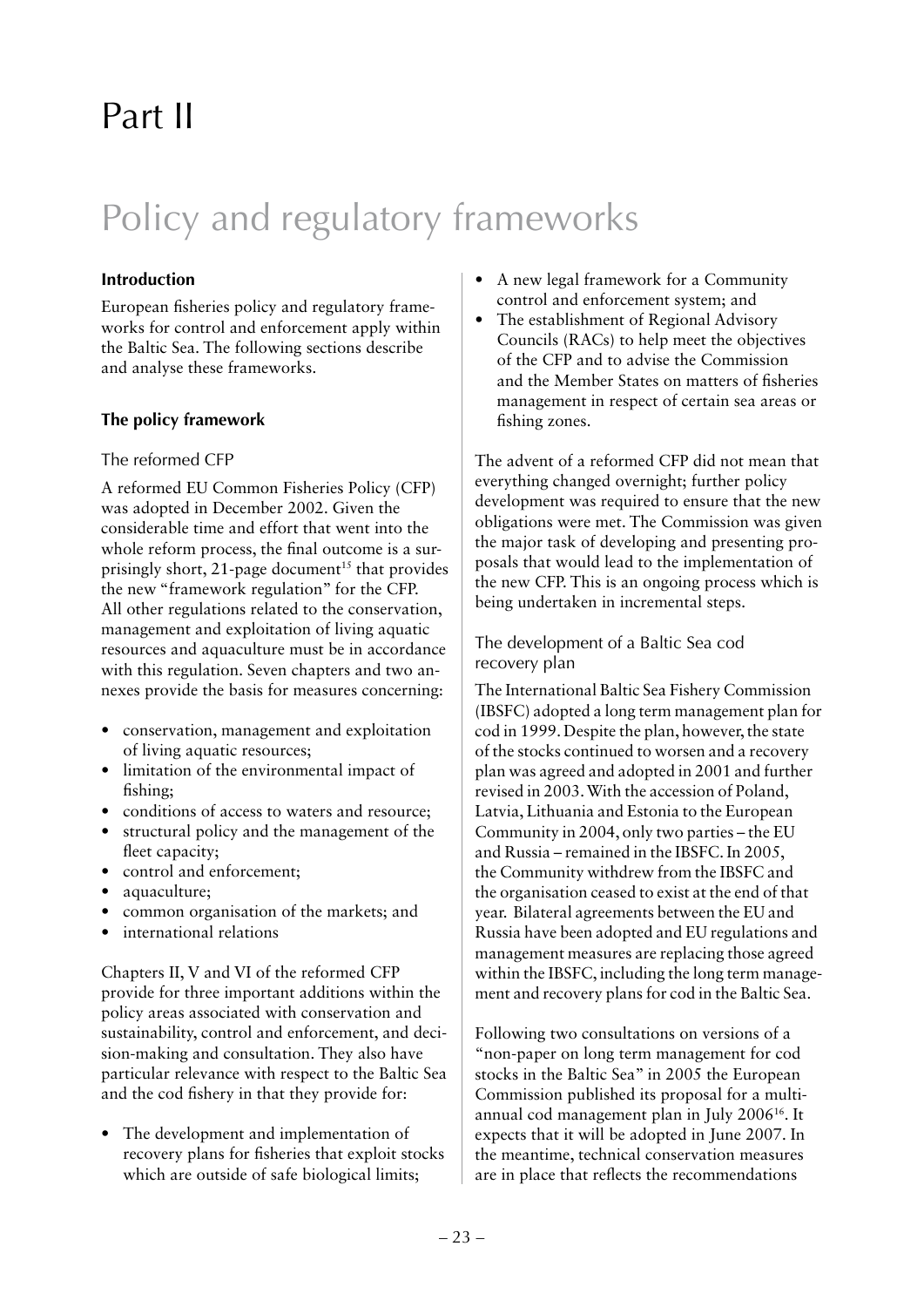that were adopted within the IBSFC's recovery plan.

The following provides a brief summary of the key points in the plan:

Based on scientific advice, target fishing mortality rates are set for both stocks. In order to reach these targets an annual 10% reduction in fishing effort and fishing mortality is proposed. Annual TACs would be set so that they correspond with the effort limits. In order to avoid large annual changes in the TAC a maximum 15% variation, up or down, would be allowed.

Fishing effort would be limited by annual closures in both the western and eastern Baltic Sea, initially; these would correspond to approximately 2 months in the spring and summer, respectively. Thereafter, if the fishing mortality rate is at least 10% higher that the target rate, the total number of days allowed for fishing would be reduced by 10%. A further three seasonal area closures are proposed that correspond to spawning areas.

Monitoring, inspection and surveillance measures are highlighted with the intention of better ensuring Member States improve the accuracy of landing data and enable improved coordination and cooperation between each other.

The plan would be evaluated after the first three years and, thereafter, annually to review the rate of progress toward the targets. If there is an indication that targets are not likely to be achieved, the Council would decide on a proposal from the Commission on additional or alternative measures.

## *Comment*

The main difference between the existing management approach and that which is described in the multi-annual plan is the proposed adoption and use of target fishing mortality rates against which to assess the recovery of stocks. Also, by clearly linking TACs and fishing effort to these targets and introducing annual maximum variations in them, the Commission has attempted to strike a balance between bringing the stocks within safe biological limits and the likely economic and social consequences of doing so.

In theory, this approach is an improvement on the existing regime. However, the outcome of the TAC negotiations for 2006 left some people feeling that the European Commission and the Council of Ministers took a backward step and, indeed, created a worse situation from which their own recovery plan will start if adopted in 2007. A cynical view may suggest it confirms the lip service that the European institutions pay to the management of fish stocks; a pragmatic view may suggest it more accurately reflects the present reality of the fishery by taking account of the unreported landings and will therefore provide a more realistic basis for a new recovery plan.

Furthermore, some have raised concern that the proposed plan does not meet the requirements of the CFP in that stocks outside safe biological limits must have a "recovery plan". However, because the plan aims to manage two stocks, one of which is at or slightly above the safe biological limit, the Commission has proposed a compromise and called it a "multi-annual plan". The stated intention being to conform with the overall objectives of the CFP, aid recovery and, at the same time, allow fishing in a less restrictive way than would be required with a recovery plan.

## Control and enforcement

The reformed CFP provides a new framework for a Community control and enforcement system which, in summary: clarifies the responsibilities of the Member States and the Commission; is designed to ensure that compliance with the rules of the CFP is achieved; and ensures that exploitation of the fish stocks is controlled throughout the whole fisheries chain. The following represent a summary of some of the key points afforded by the new framework:

- The Member States are primarily responsible for the control and enforcement of the CFP, while the Commission is responsible for monitoring and enforcing correct application of Community law by the Member States.
- Member States shall ensure:
	- enforcement measures are taken to ensure compliance with the rules of the CFP;
	- effective control, inspection and enforcement, and provide adequate financial and human resources to achieve this;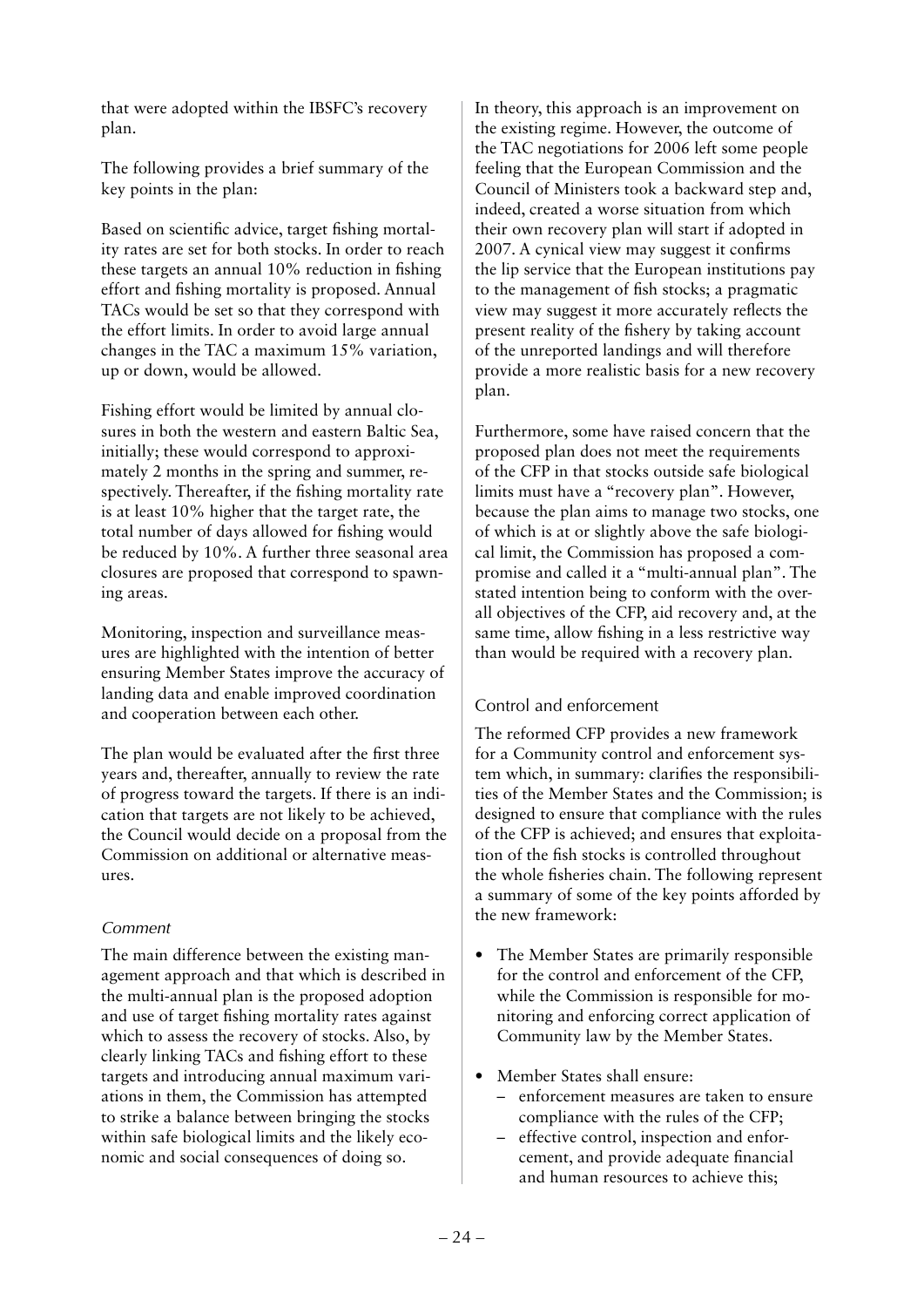- measures that provide sufficient deterrent to discourage infringements;
- cooperation with each other to ensure compliance with the rules of the CFP;
- that fisheries products are subject to an audit and that anybody commercially trading in fishery products must be registered.
- The Commission will:
	- evaluate and control the application of the CFP by Member States, and facilitate coordination and cooperation between them;
	- take preventative measures where there is a risk of a serious threat to the conservation of living aquatic resources;
	- evaluate and report every three years on Member States' application of the CFP rules.

In order to take forward the new control and enforcement framework, the Commission produced two Communications<sup>17, 18</sup> in 2003 which described a step-wise approach with the application of an "*Action Plan for Cooperation in Enforcement*" followed by a "*Compliance Work Plan*" which the Commission would implement in coordination with the Member States. By better integrating national control strategies, the Commission aimed to promote a "*European culture of control and enforcement*"3 . The Action Plan was viewed as a short-term initiative, i.e. 2003-2005, providing the platform from which the long-term Compliance Work Plan would be launched.

The Action Plan for Cooperation in Enforcement

The aim and objectives of the Action Plan were to achieve more effective use of national means of inspection and surveillance through:

- better using the means available in selected fisheries or stocks;
- adopting Specific Monitoring Programmes (SMPs); and
- periodically evaluating the effectiveness of the SMPs.

To implement the Action Plan, the Commission called upon two of its advisory bodies – the Management Committee for Fisheries and Aquaculture and the Expert Group on Fisheries Control – to provide advice, feedback and support. The Management Committee is made up of senior representatives from Member States administrations responsible for the whole gambit of fisheries management issues. In this instance, individuals from Member State policy, scientific and inspectorate divisions are all potential participants. Similarly, the Expert Group on Fisheries Control is made up of senior representatives from Member States but, more obviously, from those parts of national administrations that are responsible for monitoring, control and surveillance of fisheries.

The Action Plan was meant to establish the basis for the Compliance Work Plan and 2006 marks the transition between the two. It is therefore timely to consider and review how the Action Plan has been applied in the Baltic Sea. Table 5 describes each of the Action Plan's eleven action points and, drawing upon discussions with representatives from the Commission's Directorate D and from some Member State inspectorates, provides an analysis of each. Figure 1 provides a pictorial explanation of how the Action Plan and Work Plan relate and the intended outcomes.

**Figure 1. The relationship and planned outcomes of the Action Plan for Cooperation in Enforcement and Compliance Work Plan**

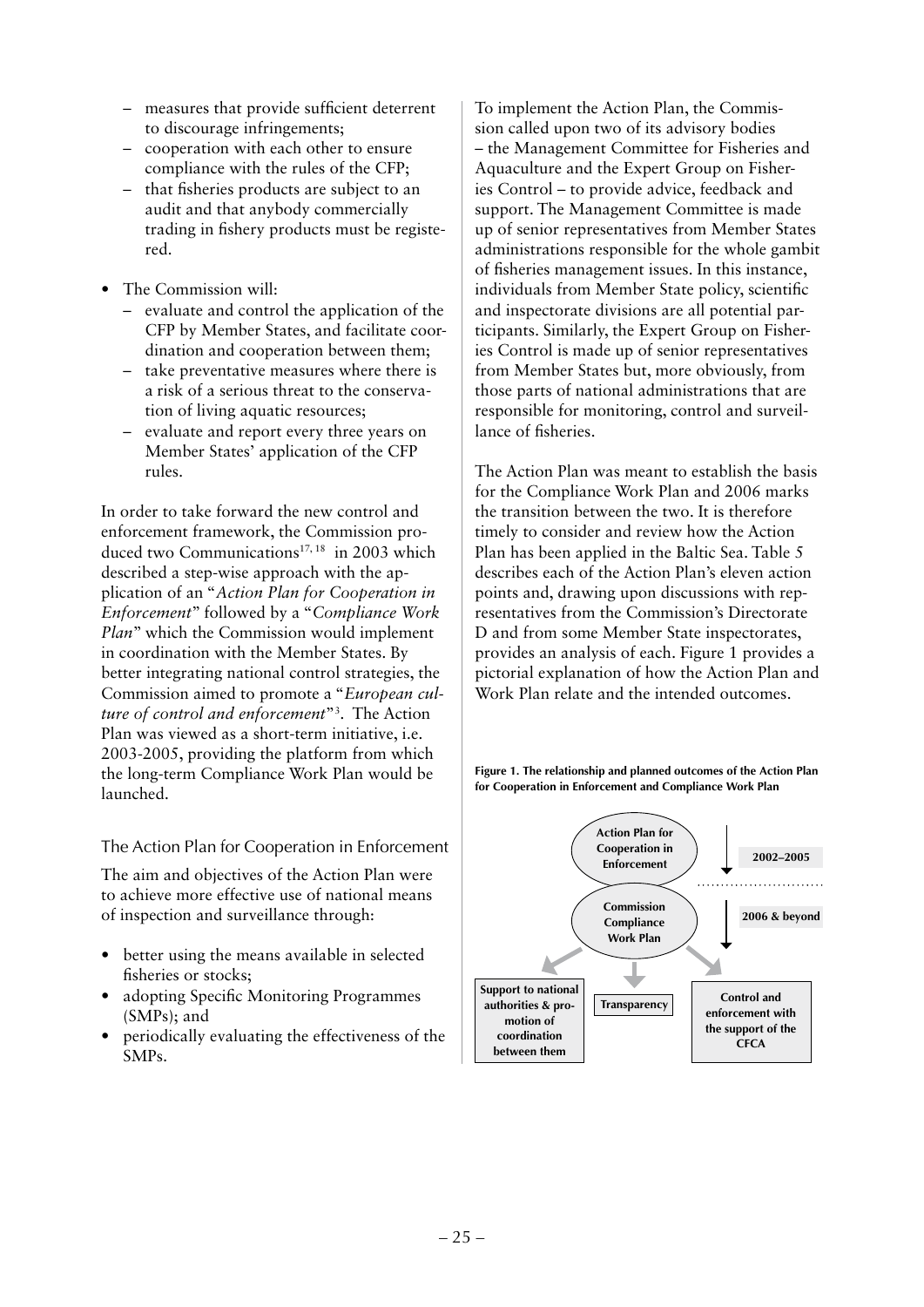## **Table 5. An analysis of the 11 Point Action Plan for Cooperation in Enforcement with respect to the Baltic Sea cod fishery**

| <b>Action Point and its Aim</b>                                                                                                                                                                                                                                                                                                                                                                                                                                                                                                                                      | A description and analysis of how the actions have been applied in the Baltic Sea region                                                                                                                                                                                                                                                                                                                                                                                                                                                                                                                                                                                                                                                                                                                                                                                                                                                                                                                                                                                                                                                                                                                                                                                                                                                                                                                                                                                                                                                                                                                                                                                                                                                                                                                                                                                                                                                                                                                                                                                                                                                                                                                                                                                                                                                                                            |  |
|----------------------------------------------------------------------------------------------------------------------------------------------------------------------------------------------------------------------------------------------------------------------------------------------------------------------------------------------------------------------------------------------------------------------------------------------------------------------------------------------------------------------------------------------------------------------|-------------------------------------------------------------------------------------------------------------------------------------------------------------------------------------------------------------------------------------------------------------------------------------------------------------------------------------------------------------------------------------------------------------------------------------------------------------------------------------------------------------------------------------------------------------------------------------------------------------------------------------------------------------------------------------------------------------------------------------------------------------------------------------------------------------------------------------------------------------------------------------------------------------------------------------------------------------------------------------------------------------------------------------------------------------------------------------------------------------------------------------------------------------------------------------------------------------------------------------------------------------------------------------------------------------------------------------------------------------------------------------------------------------------------------------------------------------------------------------------------------------------------------------------------------------------------------------------------------------------------------------------------------------------------------------------------------------------------------------------------------------------------------------------------------------------------------------------------------------------------------------------------------------------------------------------------------------------------------------------------------------------------------------------------------------------------------------------------------------------------------------------------------------------------------------------------------------------------------------------------------------------------------------------------------------------------------------------------------------------------------------|--|
| 1. Select relevant fisheries or<br>stocks:                                                                                                                                                                                                                                                                                                                                                                                                                                                                                                                           | The Baltic Sea cod fishery has been selected as a key fishery on which to focus inspection and sur-<br>veillance effort.                                                                                                                                                                                                                                                                                                                                                                                                                                                                                                                                                                                                                                                                                                                                                                                                                                                                                                                                                                                                                                                                                                                                                                                                                                                                                                                                                                                                                                                                                                                                                                                                                                                                                                                                                                                                                                                                                                                                                                                                                                                                                                                                                                                                                                                            |  |
| • Demersal fisheries in regions<br>2 and 3;<br>• Highly migratory species in<br>the Mediterranean;<br>• Cod, herring and sprat fish-<br>eries in ICES divisions III b, c<br>and d, (i.e. The Baltic Sea);<br>• Industrial and pelagic fish-<br>eries in regions 1, 2 and 3;<br>and<br>• Landings of IUU vessels in<br>Community ports (this refers<br>specifically to vessels enga-<br>ging in high seas fisheries).<br>Aim: The prioritisation of<br>the use of existing means of<br>inspection and surveillance in<br>selected fisheries or stocks.                | The Commission has chosen to use the Working Group on Control and Enforcement, which was<br>originally established by the International Baltic Sea Fishery Commission (IBSFC), as the main focal<br>point for improving integration and cooperation of national control strategies. The Working Group is<br>chaired by the Commission and brings together representatives from all the Baltic Sea Member States<br>fisheries inspectorates.<br>Unlike the IBSFC, the Commission does not publish reports of these meetings. It appears that owing<br>to sensitivities that some Member States have with respect to having their "shortfalls" being made pu-<br>blicly available and, given the role of facilitator, coordinator and encourager, the Commission is keen<br>to establish meetings where Member State representatives can talk openly and not feel too guarded in<br>what they say.<br>Feedback received in the course of this study suggests that the Commission is of the opinion that the<br>effectiveness of inspection and surveillance at sea would be greatly enhanced by better coordination<br>and more frequent inspections of landings. In particular, the Commission believes:<br>• VMS data is under-utilised by and between Member States with limited use or capacity to use<br>real time information to direct inspections. Given that Community funds have contributed to the<br>development and implementation of VMS, the Commission is keen to see better use of the system.<br>Coordinated at-sea inspections appear to happen more on an ad-hoc basis owing to poor coordi-<br>$\bullet$<br>nation between the relevant Member State departments as well as difficulties in ensuring that ves-<br>sels, which are often tasked with multiple roles, are available. The Community Fisheries Control<br>Agency (CFCA) (see page 30) and any vessels it may charter may be able to provide a solution to<br>this situation.<br>There is a need for an increase in the frequency of landing inspections: concerted actions need<br>to be taken targeting those fleets or ports where landings of cod are most likely; more inspectors<br>need to be employed by the Member States; and/or more specific designated places and times<br>(i.e. than the existing designated ports) need to be set for landings to improve the chance of<br>inspection. |  |
| 2. The Commission will adopt<br>regulations laying down speci-<br>fic monitoring programmes for<br>the relevant fisheries or stocks<br>and establish:<br>• Common inspection and<br>surveillance priorities;<br>• Benchmarks for inspection<br>and surveillance of fishing<br>activities; and<br>• Checks to be made by<br>inspectors.<br>Member States should ensure<br>that their competent authori-<br>ties will achieve the com-<br>mon inspection priorities and<br>benchmarks.<br>Aim: Enhanced effectiveness<br>of inspection and surveillance<br>activities. | Annex III to Council Regulation 52/2006 <sup>19</sup> (also page 42) provides the basis of a specific monitoring<br>programme (SMP) for the Baltic Sea cod fishery. Its origin is the IBSFC's cod recovery plan, which was<br>agreed in 2002 and has been annually rolled forward and adapted since. An EU cod recovery plan is<br>anticipated in 2007 (see page 21) and will provide a new framework for the SMP.<br>Member States are required to take the necessary measures to facilitate implementation of these<br>programmes, particularly as regards the human and material resources required and the periods<br>and zones where these are to be deployed. Baltic Sea Member States are required to publish this<br>information on their authorities' websites. In the same vane, benchmarks for inspection are required<br>to be publicised on official websites. While all Member States have published this information some<br>deficiencies are noted, for example, the Polish website does not give information on how they imple-<br>ment effort management.<br>The Commission is keen to ensure that uniform inspections are being conducted and that criteria are<br>established for what constitutes a "full inspection". Common rules for national control programmes<br>have been set but a standardised inspection protocol or criteria have yet to be established for the<br>Baltic Sea.<br>In 2005, the Commission undertook an evaluation of how Member States had implemented measures<br>set out in Annex III (see page 40). In its interim assessment, the Commission presented broad con-<br>clusions for four unnamed Member States (subsequently found out to be Poland, Latvia, Lithuania,<br>Estonia). They concluded that:<br>The interim and additional conditions for monitoring, inspection and surveillance in the context<br>٠<br>of recovery of cod stocks in the Baltic Sea were mostly being implemented. However, some mea-<br>sures (undisclosed) were not achieving the intended outcome or were not considered to be useful.<br>Extra enforcement effort had been deployed in most cases but there were unlikely to be any more<br>٠<br>additional resources for at-sea or onshore enforcement in the near future.<br>Comprehensive and efficient catch registration systems are in place.                                             |  |
|                                                                                                                                                                                                                                                                                                                                                                                                                                                                                                                                                                      | There was scope for better cooperation between Member States.<br>٠                                                                                                                                                                                                                                                                                                                                                                                                                                                                                                                                                                                                                                                                                                                                                                                                                                                                                                                                                                                                                                                                                                                                                                                                                                                                                                                                                                                                                                                                                                                                                                                                                                                                                                                                                                                                                                                                                                                                                                                                                                                                                                                                                                                                                                                                                                                  |  |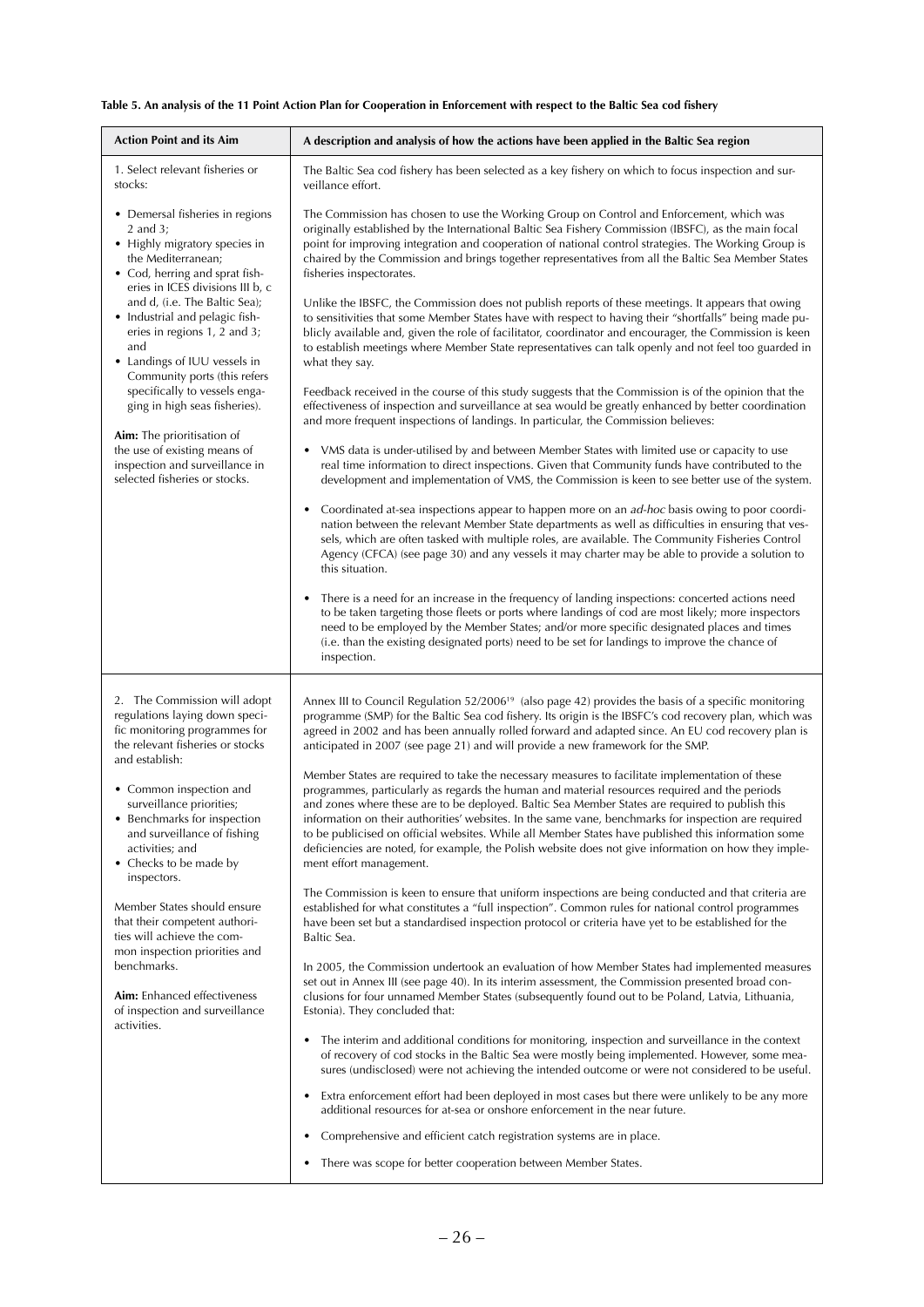| <b>Action Point and its Aim</b>                                                                                                                                                                                                                                                                                                                   | A description and analysis of how the actions have been applied in the Baltic Sea region                                                                                                                                                                                                                                                                                                                                                                                                                                                                                                                                                                                                                                                                                                                                                                                                                                                                                                                                                                                                                                                                                                                                                                                                                                                                                                                                                                                                                                                                                                                                                                                                                                                                                                                                                                                                                                                                                                                                                                                                                                                                                                                                                                                                                                                                                      |  |  |
|---------------------------------------------------------------------------------------------------------------------------------------------------------------------------------------------------------------------------------------------------------------------------------------------------------------------------------------------------|-------------------------------------------------------------------------------------------------------------------------------------------------------------------------------------------------------------------------------------------------------------------------------------------------------------------------------------------------------------------------------------------------------------------------------------------------------------------------------------------------------------------------------------------------------------------------------------------------------------------------------------------------------------------------------------------------------------------------------------------------------------------------------------------------------------------------------------------------------------------------------------------------------------------------------------------------------------------------------------------------------------------------------------------------------------------------------------------------------------------------------------------------------------------------------------------------------------------------------------------------------------------------------------------------------------------------------------------------------------------------------------------------------------------------------------------------------------------------------------------------------------------------------------------------------------------------------------------------------------------------------------------------------------------------------------------------------------------------------------------------------------------------------------------------------------------------------------------------------------------------------------------------------------------------------------------------------------------------------------------------------------------------------------------------------------------------------------------------------------------------------------------------------------------------------------------------------------------------------------------------------------------------------------------------------------------------------------------------------------------------------|--|--|
|                                                                                                                                                                                                                                                                                                                                                   | A more detailed analysis for all the Baltic EU Member States was expected to be published in June<br>2006, however, this was delayed and has yet to be formally released (as of early 2007). The delay is<br>apparently due to the Commission discussing the results and encouraging Member States to make<br>improvements in their ability to carry out fundamental control, monitoring and surveillance (CMS).                                                                                                                                                                                                                                                                                                                                                                                                                                                                                                                                                                                                                                                                                                                                                                                                                                                                                                                                                                                                                                                                                                                                                                                                                                                                                                                                                                                                                                                                                                                                                                                                                                                                                                                                                                                                                                                                                                                                                              |  |  |
| 3. The Commission will perio-<br>dically review the effectiveness<br>of inspection and surveillance<br>activities in cooperation with<br>national control experts.<br>Aim: Enhanced transparency<br>of inspection and surveillance<br>activities.                                                                                                 | Measuring the effectiveness of inspection and surveillance is difficult. Rather than try to measure this<br>specifically, the Commission believes that consistent and equitable application of the rules will result<br>in more effective inspection and surveillance. In this regard, it has chosen a number of ways that, in<br>combination, provide an on-going review of effectiveness and greater transparency:<br>The Commission convenes regular meetings of the Baltic Sea Working Group on Control and<br>Enforcement to discuss effectiveness of National Action Plans and Joint Inspection Programs.<br>The Commission undertakes its own evaluation of the effectiveness of control and inspection<br>$\bullet$<br>activities.<br>Inspection reports are produced for every inspection and the Member States provide an analysis of<br>this to the Commission and other Member States.<br>The Commission annually publish a Compliance Scoreboard (see page 33 and table 6) which,<br>among other things, is meant to provide an indication of how Member States comply with their<br>obligations associated with control and enforcement.<br>The lack of transparency of the meetings of the Working Group, as already highlighted above in<br>reference to Action Point 1, makes it difficult to comment on how this group contributes to improved<br>effectiveness of inspection and surveillance.<br>Since 2003, the Commission has undertaken three separate evaluation/verification programmes:<br>• BACOMA verification programme;<br>• VMS verification; and<br>• Interim evaluation of technical conservation measures.<br>The compilation of Member State inspection information and the Compliance Scoreboard are linked;<br>the analysis of the inspection information provides the basis for assessment by the Commission<br>through the Scoreboard. However, in the analysis that the Commission has provided with each of the<br>Scoreboards that have been published so far, it highlights the difficulties in making meaningful com-<br>parison between Member State control and surveillance programmes. The reason appears to be the<br>lack of a standardised way of compiling and reporting inspections, despite the Commission providing<br>a template within which to submit information. As a result, the way in which the Commission has |  |  |
|                                                                                                                                                                                                                                                                                                                                                   | chosen to assess effectiveness and enhance transparency is significantly compromised to the point of<br>limited use and meaning.                                                                                                                                                                                                                                                                                                                                                                                                                                                                                                                                                                                                                                                                                                                                                                                                                                                                                                                                                                                                                                                                                                                                                                                                                                                                                                                                                                                                                                                                                                                                                                                                                                                                                                                                                                                                                                                                                                                                                                                                                                                                                                                                                                                                                                              |  |  |
| 4. Working in cooperation<br>with the Commission and third<br>countries, Member States will<br>adopt legislation requiring the<br>setting up of pilot projects to<br>develop and test electronic<br>reporting devices and logbooks.<br><b>Aim:</b> Rationalised data recor-<br>ding and reporting to autho-<br>rities.                            | Vessel Monitoring Systems (VMS) have been developed and supported by the Commission and are<br>now in place for all vessels over 15 metres. The Commission has funded research into electronic<br>logbooks - Secure and Harmonised European Electronic Logbook (SHEEL) - and is confident that such<br>innovations will be part of the control regulations in the not too distant future; indeed, Denmark is<br>already operating an electronic logbook system. Ensuring that new technologies to improve control<br>and enforcement are used to best effect and in a way that allows Member States to better coordinate<br>their inspection effort will be a challenge; one that has not been met with total success with VMS, as<br>indicated under Action Point 1 above.                                                                                                                                                                                                                                                                                                                                                                                                                                                                                                                                                                                                                                                                                                                                                                                                                                                                                                                                                                                                                                                                                                                                                                                                                                                                                                                                                                                                                                                                                                                                                                                                   |  |  |
| 5. Member States will ap-<br>point coordinators capable of<br>responding at short notice to<br>requests for information on the<br>characteristics of vessels flying<br>their flag.<br>Aim: Increased effectiveness of<br>inspection, surveillance and fol-<br>low-up action on infringements<br>through accessibility of relevant<br>information. | An obvious pre-requisite for improved coordination between Member States is knowing who, where<br>and how to contact officers within different administrations in order to gain access to relevant and<br>specific vessel information. According to the Commission, all Baltic States have appointed coordina-<br>tors and the intention is that remote access to information by electronic means will be available in the<br>future.<br>In conversation with some members of fisheries inspectorates it still seems there are problems getting<br>information in a timely and useful fashion. Not only does this apply to statutory information such as<br>logsheets, sales notes and landing declarations but also with respect to VMS or vessel sighting data.                                                                                                                                                                                                                                                                                                                                                                                                                                                                                                                                                                                                                                                                                                                                                                                                                                                                                                                                                                                                                                                                                                                                                                                                                                                                                                                                                                                                                                                                                                                                                                                                             |  |  |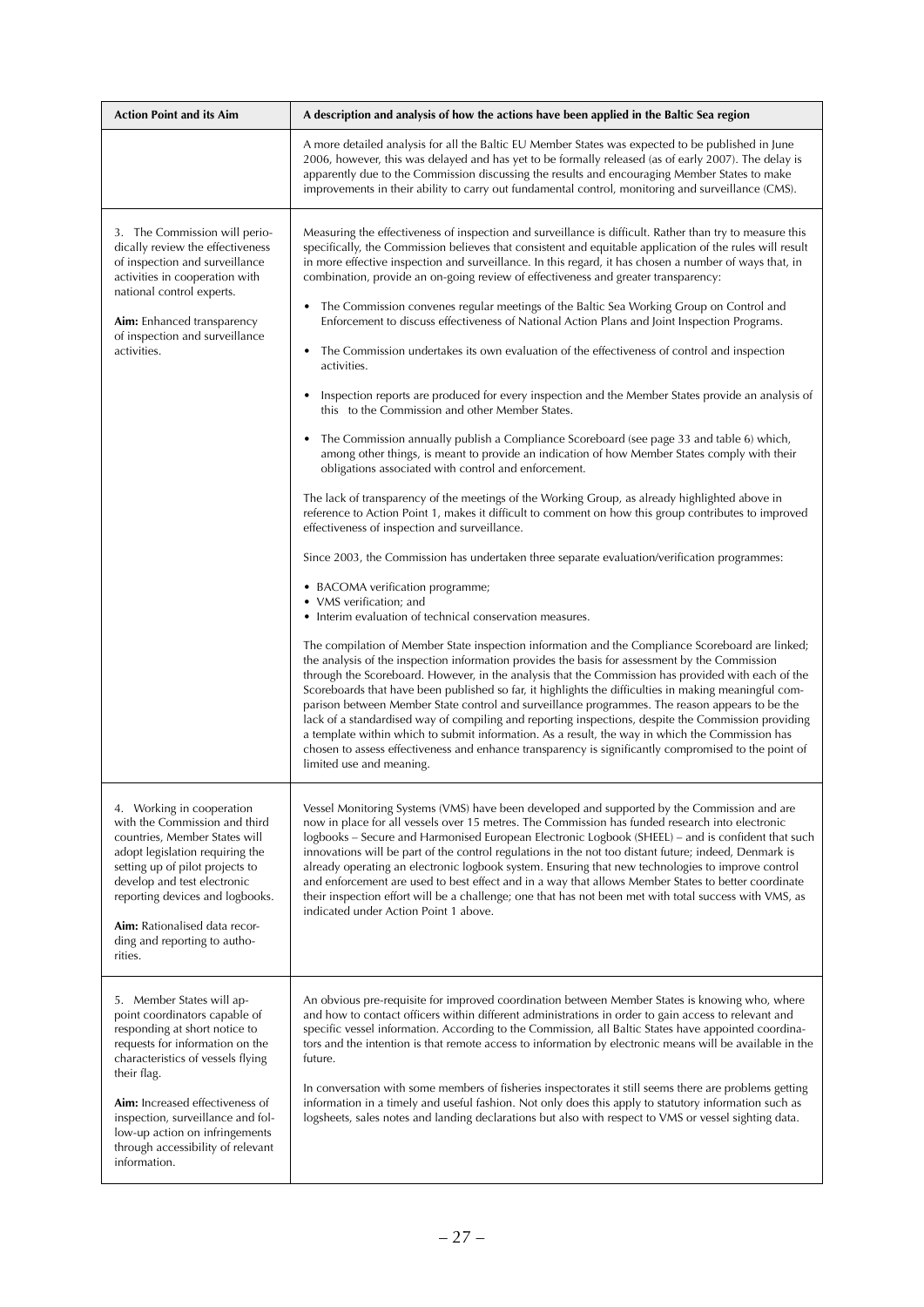| <b>Action Point and its Aim</b>                                                                                                                                                                                                                                                                                                                                                                     | A description and analysis of how the actions have been applied in the Baltic Sea region                                                                                                                                                                                                                                                                                                                                                                                                                                                                                                                                                                                                                                                                                                                                                    |  |  |
|-----------------------------------------------------------------------------------------------------------------------------------------------------------------------------------------------------------------------------------------------------------------------------------------------------------------------------------------------------------------------------------------------------|---------------------------------------------------------------------------------------------------------------------------------------------------------------------------------------------------------------------------------------------------------------------------------------------------------------------------------------------------------------------------------------------------------------------------------------------------------------------------------------------------------------------------------------------------------------------------------------------------------------------------------------------------------------------------------------------------------------------------------------------------------------------------------------------------------------------------------------------|--|--|
| 6. Working in cooperation<br>with national authorities, the<br>Commission will review natio-<br>nal procedures and require-<br>ments concerning accessibility<br>of individual data and, where<br>appropriate, introduce harmoni-<br>sed minimum requirements by<br>adopting new legislation.<br>Aim: Guaranteed confidentia-<br>lity of information concerning<br>individual vessels or individual | When vessels operate either within, from or between different Member States, secure and quick<br>access to vessel data provides for improved control, surveillance and enforcement. The Commission<br>confirmed that through the Working Group on Control and Enforcement it has reviewed the national<br>procedures in place. It concludes that, in some instances, procedures are still inadequate or infre-<br>quent. Member States where this was a problem made a commitment to remedy the situation in 2006;<br>to what extent this was achieved is not yet certain.<br>Again, without access to reports or minutes of the Working Group, it is not clear to which Member<br>States it refers and whether improvements were achieved. Neither is it clear what action the Commis-<br>sion will take if the situation is not improved. |  |  |
| operators.                                                                                                                                                                                                                                                                                                                                                                                          |                                                                                                                                                                                                                                                                                                                                                                                                                                                                                                                                                                                                                                                                                                                                                                                                                                             |  |  |
| 7. Working in cooperation<br>with national authorities,<br>the Commission will review<br>operational communication<br>procedures and, where needed,<br>will introduce uniform com-<br>munication routines.<br><b>Aim:</b> Harmonisation of opera-<br>tional communication routines<br>between inspection platforms.                                                                                 | An important issue with respect to improved cooperation between national authorities is their prac-<br>tical ability to securely communicate between surveillance vessels and aircraft. Some Member States<br>use military technology and procedures, while others use civilian means of inspection and are not<br>equipped with installations that allow them to communicate in this way. It is not clear how much of<br>an impediment this really is. While the Commission has a commitment to improve the situation, it has<br>openly given this a low priority and admits to limited progress on this action.                                                                                                                                                                                                                           |  |  |
| 8. Member States should adopt<br>measures to facilitate exchange<br>of inspectors, notably as regards<br>inspection and surveillance of<br>trans-boundary fishing activities.<br>Aim: Enhanced uniformity of<br>inspection and surveillance.                                                                                                                                                        | The Commission is helping to facilitate this approach by providing resources to improve exchange<br>and liaison. Some Member States have established good links resulting in a regular (annual) exchange<br>of inspectors.<br>Those inspectorates that expressed an opinion agreed that these exchanges were valuable. However,<br>losing inspectors from already under-staffed administrations posed its own problems.                                                                                                                                                                                                                                                                                                                                                                                                                     |  |  |
| 9. The Commission will review<br>information on irregularities<br>and non-compliance which it<br>receives from third parties, on<br>an annual basis, together with<br>representatives of the fishing<br>industry.<br>Aim: Enhanced uniformity of<br>inspection and surveillance.                                                                                                                    | The Commission is of the opinion that the Regional Advisory Councils (RACs) provide a forum<br>through which irregularities on non-compliance could be brought to its attention.<br>While this action point specifically mentions reviewing information on an annual basis, when asked,<br>the Commission confirmed that if the irregularities were considered to be of a serious enough nature it<br>would deal with them in a more expeditious fashion.                                                                                                                                                                                                                                                                                                                                                                                   |  |  |
| 10. The Commission will com-<br>pose a draft code of conduct<br>for inspection to be discussed<br>with national inspectors and the<br>fishing industry by mid-2003.<br>Aim: Fair, professional and safe<br>inspection and surveillance.                                                                                                                                                             | The code has been given a low priority and not been progressed. Some Member States already ope-<br>rate their own codes of conduct.<br>Such codes are important to show that the administrations have established clear and transparent<br>methods for conducting their duties.                                                                                                                                                                                                                                                                                                                                                                                                                                                                                                                                                             |  |  |
| 11. The Commission will<br>provide regular feedback of in-<br>spection information to national<br>control experts.<br>Aim: Enhanced cooperation bet-<br>ween the Commission and the<br>competent national authorities.                                                                                                                                                                              | The findings of Commission inspectors are made available to the competent national authorities for<br>comment. This is part of a formal process.<br>The Commission has said that it will review the information on irregularities on conduct.                                                                                                                                                                                                                                                                                                                                                                                                                                                                                                                                                                                               |  |  |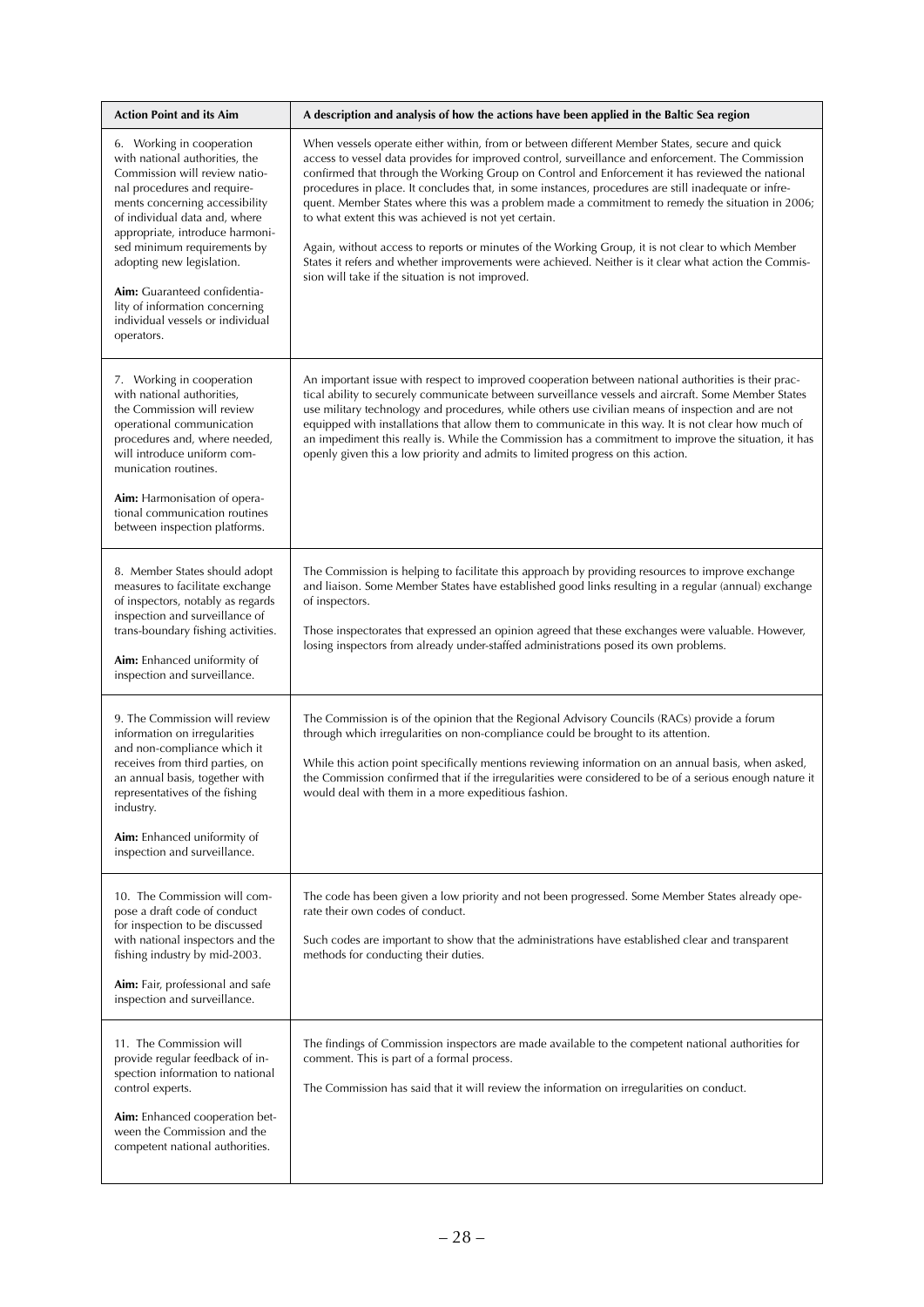## *Was the Action Plan effective in the Baltic Sea?*

Within the Baltic Sea region, the European Commission has achieved the majority of the action points set out in the Action Plan:

- The Baltic Sea cod fishery has been identified as a key fishery on which to focus inspection and surveillance effort;
- A working group, formerly under the auspicious of the IBSFC, has been used to coordinate cooperation;
- Common priorities and benchmarks for inspection and surveillance for all the Baltic Sea Member States have been adopted;
- The Commission has undertaken evaluation of a variety of control and inspection activities;
- The Commission provides regular feedback of inspection information to national control experts;
- A compliance scoreboard has been published annually since 2003;
- Pilot projects have been funded and are expected to result in new applications in the near future;
- Review of third party complaints through the development of the Baltic Sea RAC;
- Member State coordinators have been appointed to ensure improvement in requests for information from other Member States; and
- Member States are increasingly exchanging inspectors and the Commission is helping provide funds for this process.

The Commission has made limited or no progress on:

- Achieving common inspection protocol or criteria;
- Reviewing operational communication procedures; and
- Drafting a code of conduct for inspection.

The Commission should be given credit for achieving so much within a relatively short space of time and with the limited resources it has at its disposal. In discussion with Commission staff, the "fall out" from the CFP reform has provided them with a significant task and was further added to by unrealistic political gestures and commitments made by some senior staff who were buoyed up by the fact that they were leaving after the CFP reform – and so would not be around to deal with the consequences.

Furthermore, within the post-CFP reform phase, the accession of four new Member States within the Baltic has provided the Commission with another significant increase in workload. If it had not been for the fact that the IBSFC provided a focal point and structure which the Commission could adopt and mould into a form that suited it, then it seems likely that the Commission would have had serious difficulties in achieving what it has. In some instances, the accession process may have benefited the speed with which the Action Plan has been implemented owing to the requirement of new Member States to meet the *Acquis Communautaire*, i.e. the body of legislation candidate countries must adopt before joining the EU. The near coincidence of their joining and the implementation of the reformed CFP may have provided for a more rapid adoption by new Member States of some new working practices.

While the Commission may have been able to put in place the majority of the actions it had intended, the real "litmus test" is to assess whether they have been effective or not, and also to consider the consequences of those actions that were not fully implemented.

There has been no official assessment of the Action Plan. During the course of the study, however, representatives from the Commission were asked their opinion on how effective the Action Plan had been in achieving its aims.

There was a general feeling that cooperation had improved and overall there was much better coordination. However, some of the new Member States were still finding it hard to meet all the basic requirements, mainly as a result of resource constraints. Some of the other Member States were facing cutbacks or caps on resources and so, as with any system that was being asked to do something different but with the same or less resources, progress was slower than might have been hoped. It was also pointed out that the outcome of the Commission's 2005 evaluation of how Member States implemented the technical and control measures set out in Annex III of Council Regulation 52/2006 will provide clear indicators as to a number of the key aspects of the Action Plan (see page 40). The Compliance Scoreboard was also considered to provide some indication of how Member States were complying with requirements of the Action Plan, although it was recognised that there were some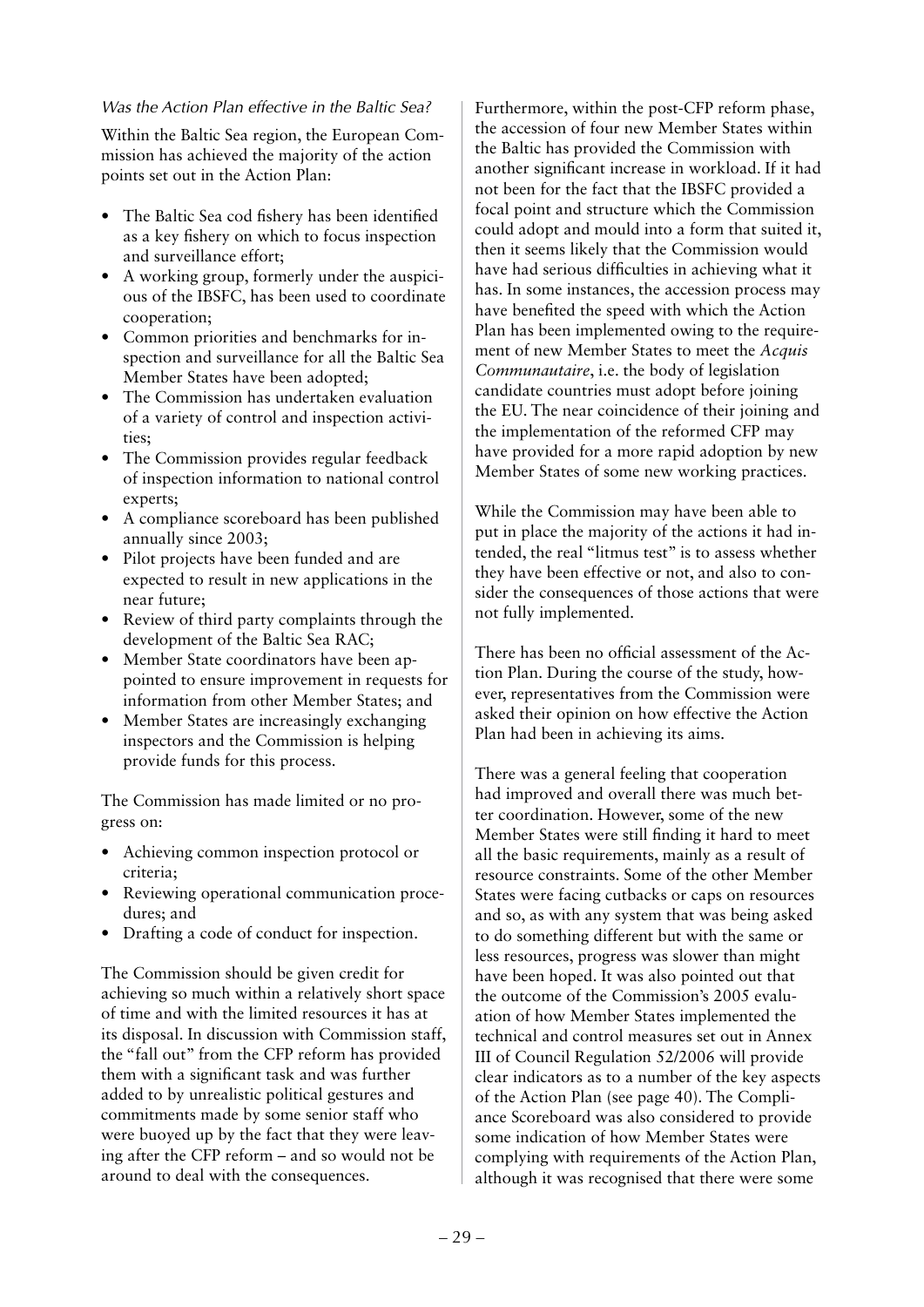failings in the process (see page 33).

With respect to actions for which there were limited or no progress, the Commission had given a low priority to all but the development of common inspection protocol/criteria from the outset. Results from its interim evaluation of the implementation of Annex III confirm that inspections are still not being conducted in a standardised way. It was not entirely clear from the discussions with the Commission why standardising inspections was such a difficult thing to do. It seems likely that, for some Member State authorities, a significant factor is the practical reality of undertaking inspections with limited resources, often in less than ideal conditions or circumstances. In such cases, inspectors may find they have to prioritise aspects of an inspection at the expense of others.

If standardised, inspections may consistently fail to be fully applied, even though key aspects of an inspection were undertaken. The authorities could either fail to meet minimum requirements or chose to report a complete inspection, without actually doing so, making a mockery of the system.

It would be unfair to use the feedback received in the course of the study as a clear indication of effectiveness of the Action Plan. However, it was obvious that some of the actions were considered easier to assess than others as they had tangible results or indicators. In other instances, there appears only to be a presumption that because certain frameworks or procedures are in place the actions are effective.

## The Compliance Work Plan

The Commission's Compliance Work Plan aims to compliment and take forward the Action Plan. It focuses on three main areas:

- Support to national authorities and promotion of co-ordination between them
- Control and enforcement
- Transparency

In discussion with members of Directorate D: Control and Enforcement and with reference to the Commission's Communication  $(COM(2003)344)^{20}$ , the following provides a summary of what the Commission has already

achieved and what it envisages for the Work Plan under these three areas. Where possible, it also highlights aspects of particular relevance to the Baltic region.

### *Support to national authorities and coordination between them*

The Commission will continue to work with the Member States within the framework of the Management Committee for Fisheries and Aquaculture and the Expert Group on Fisheries Control. Their focus will be:

- the adjustment of fleet capacity;
- the current weaknesses in inspection and surveillance, including follow-up of infringements; and
- assessment of joint inspection programmes (in so doing, the Commission will undertake periodic evaluation reports).

The Commission will also continue to consult stakeholders through the Advisory Committee on Fisheries and Aquaculture (ACFA) and use Regional Advisory Councils (RACs) to consult interested parties. With respect to the Baltic, the Working Group on Control and Enforcement will continue to provide important input and the Commission specifically expressed its high expectations of the Baltic Sea RAC.

## *Control and enforcement of the plan*

The Commission has broadly set out within the Work Plan how it will monitor and enforce the correct application of Community law by the Member States. The Commission intends to focus its efforts in four ways:

- 1. By identifying inspection priorities;
- 2. The establishment of "administrative inquiries" into cod and hake catch data;
- 3. The freeing up and re-directing of EU inspector time away from RFO (Regional Fisheries Organisations such as NAFO, NEAFC) duties; and
- 4. Ensuring Member States are applying appropriate deterrents.

As well as the inspection and monitoring work undertaken by the Commission, a Community Fisheries Control Agency (CFCA or "The Agency") will also be established to support Member States in their control and enforcement efforts.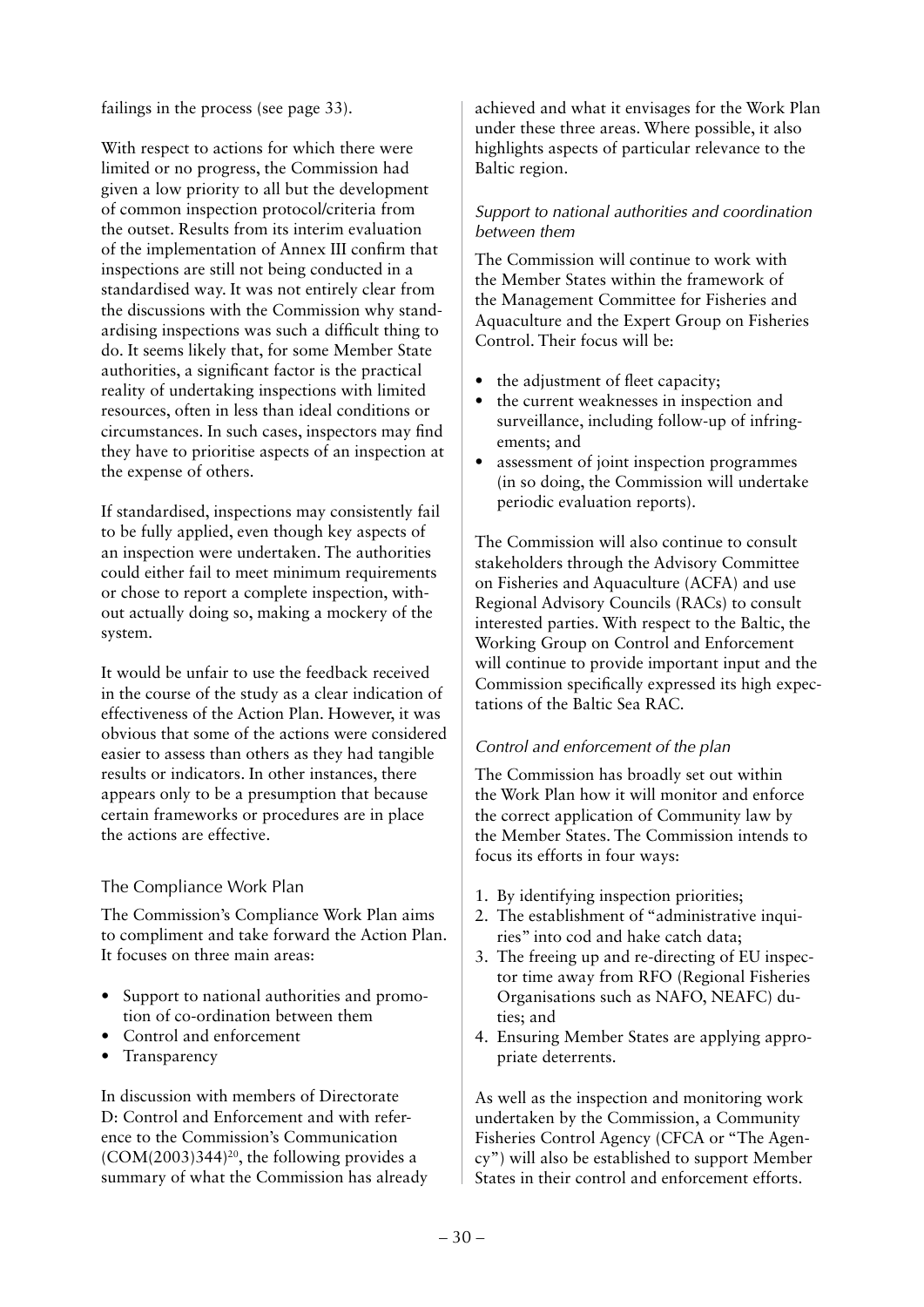Using the above points as headings, the following provides a summary of what the Commission envisages for the control and enforcement aspects of the Work Plan and also describes the role and function of the Control Agency.

*The Commission's inspection priorities*  The European Commission has a team of approximately 30 inspectors and, following an advertising for 29 more, will be recruiting throughout 2007. Through "Missions" to the Member States and through the analysis of information gathered from different sources, the inspectors observe and verify how the national authorities have organised their control and inspection activities, and how the rules of the CFP are applied in practice. The Commission has set four inspection priorities:

The first priority for Commission inspectors is the effective application of conservation, control and enforcement measures by Member States on stocks that are outside safe biological limits and for which recovery plans have been tabled – and so includes the Baltic Sea cod fishery. The adoption of specific monitoring programmes will provide a focus on inspection and surveillance at sea, inspections of landings, including the first sale of the quantities landed, as well as transport and marketing. The monitoring programmes will also set out benchmarks for inspection, common priorities and list the checks to be carried out by national inspectors, with the intention of providing a clearer basis upon which Commission inspectors can undertake their evaluations.

The second priority is the verification of the implementation and effectiveness of particular requirements in specified areas, such as effort limitations in the North Sea and North Western Waters, control measures for the Baltic Sea cod fishery, control measures for highly migratory species, checking of logbook requirements in the Mediterranean and checking on how Member States control engine power. In so doing, the Commission inspectors will provide evaluation reports on how Member States are performing.

The third priority relates to cooperation with third countries, notably under bilateral fishery agreements, regional fisheries organisations' control and enforcement schemes, and the FAO International Plan of Action to Prevent, Deter and Eliminate Illegal, Unreported and Unregu-

lated fishing – this is a high seas initiative rather than within the EU EEZ.

Finally, the fourth priority that the Commission has set will facilitate the implementation of new technological requirements adopted by the new CFP, such as the inclusion of VMS requirements for smaller vessels, pilot projects on remote sensing and electronic logbooks.

The Commission's priority areas appear to be appropriate and well founded. However, the ability of the Commission inspectors to effectively undertake their role as "monitors of the monitors" has been diluted and constrained in a number of ways by Article 27(1) of the CFP framework regulation (EC 2371/2002):

- They have no additional powers beyond those of national inspectors and have no enforcement powers;
- If a Commission inspection takes place without assistance of national inspectors, the third party is within their right to decline an inspection;
- Commission inspections can only take place on fishing vessels, places of first landing or first points of sale, unless accompanied by national inspectors;
- Commission inspections of business premises or vehicles transporting fish can only take place when accompanied by national inspectors; and
- Member States are not obliged to act against individuals on the basis of the findings of a Commission inspection report.

How much these limitations undermine the Commission inspectors effectiveness was not clarified during the course of this study, although it was intimated by the Commission that the inability for Commission inspectors to operate while ashore, in some circumstances, inhibited their effectiveness and that it was down to Member States to be more willing than they presently were to allow this to change.

## *Administrative inquiries*

Owing to the apparent EU-wide problem of unrecorded landings of cod and hake, the Commission will request all Member States concerned to undertake administrative inquiries into the reliability of cod and hake catch data and to investigate any potential cases of illegal landings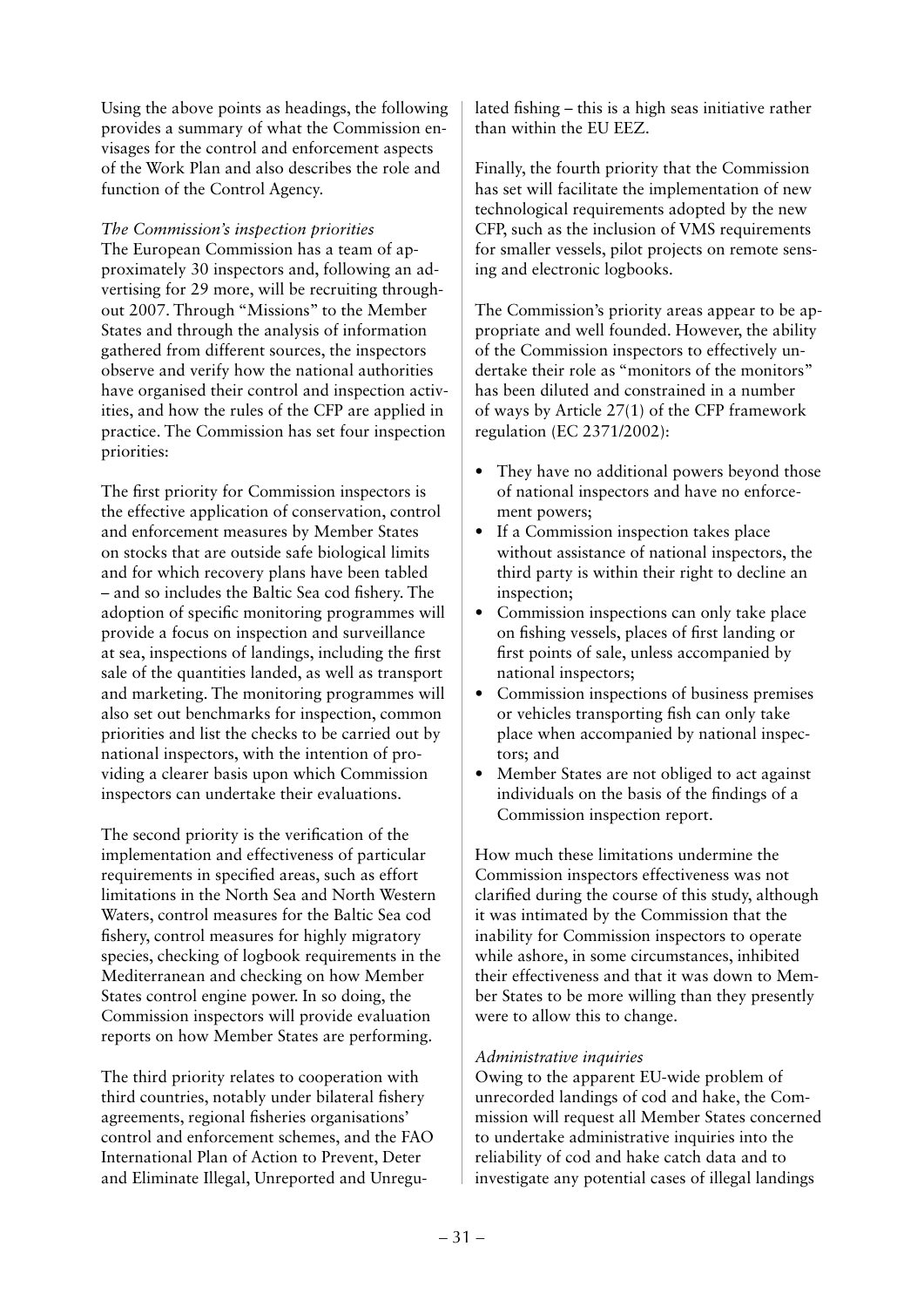of cod and hake. The Commission will be able to ask that particular sources of information are used including commercial, trade and tax data and Commission inspectors will be able to participate in the inquiries.

This is a key initiative and something that is to be anticipated within the Baltic. At the time of writing it had apparently not been decided when such a request will be made. It was not possible to gauge the level of detail or the extent to which the Commission anticipates being involved in these inquiries. However, it would seem prudent to ensure limited warning is given to those that might be involved in the trade of unreported landings; that the level of participation by the Commission is high; and, that appropriately qualified and skilled investigators are used to undertake a task that is, potentially, beyond the normal capabilities and expectations of fisheries inspectors who are more accustomed to dealing with fishermen, fishing vessels and other fisheries inspectors than trade and tax data.

### *Redirecting EU inspectors*

To ensure that the Commission is able to best direct its limited inspection resources to this new way of working, Commission inspector time in RFO fisheries will be freed up and the shortfall will be made up by inspectors from the Member States benefiting from these fisheries. This has already happened within the NAFO region. Also, as indicated above, in order to ensure that it is more able to effectively carry out these areas of work, the Commission is in the process of appointing a further 29 Commission inspectors. These will be based in Brussels and will be tasked with developing, undertaking and evaluating monitoring programmes in all the coastal Member States.

### *Ensuring there is a deterrent*

Member States are required to have systems that will deprive offenders of any financial gain from their actions and also act as an appropriate deterrent. When Member States fail to comply with these requirements, the Commission is able to improve the level of compliance by suspending financial assistance, invoking preventive measures and reducing future fishing opportunities. As regards preventive measures, as a first stage, the Commission envisages using this instrument primarily in relation to "black fish" concerning vulnerable stocks such as cod and hake.

These appear to be appropriate and effective measures. However, the time and human resources needed to undertake such action are considered likely to act as more of a deterrent for the Commission than the Member States. It was only after 15 years of political and legal wrangling that France was finally penalised last year for overfishing. It is not clear how or why the process for penalising Member State judicial or administrative systems for inappropriate deterrents will be any easier or quicker.

In addition to what the Commission may have in their "deterrent armoury", Article 25(4) of the reformed CFP (EC Reg. No. 2371/2002) says that the Council will establish, "…*a catalogue of measures to be applied by Member States relating to serious infringements*…". The Commission and others have regularly highlighted that appropriate deterrents are either not used or are not consistently applied, and so this was seen by many as a positive move toward establishing a way by which Member State judicial and administrative systems could accordingly set penalties. However, during the course of the discussions with the Commission staff they said that they would delay the development of such a catalogue and first focus on making the existing transparency elements of their Work Plan (i.e. the Serious Infringement Report and the Compliance Scoreboard) more meaningful and effective (see page 37). This would not likely happen until 2007.

Community Fisheries Control Agency

The following is based on a summary from Commission COM(2003)130<sup>21</sup>, Commission staff working paper SEC(2004)44822 and the Council Regulation<sup>23</sup> that confirmed the establishment of the Community Fisheries Control Agency  $(CFCA)$  – "the Agency".

The setting up of the Agency was agreed by the Council of Ministers in April 2005 and preempted a feasibility study that the Commission had already put out to tender with the intention of informing the Agency's establishment.

The Regulation confirms the objective of the Agency is "…*to organise operational coordination of fisheries control and inspection activities by the Member States and to assist them to cooperate so as to comply with the rules of the CFP in order to ensure its effective and uniform application*".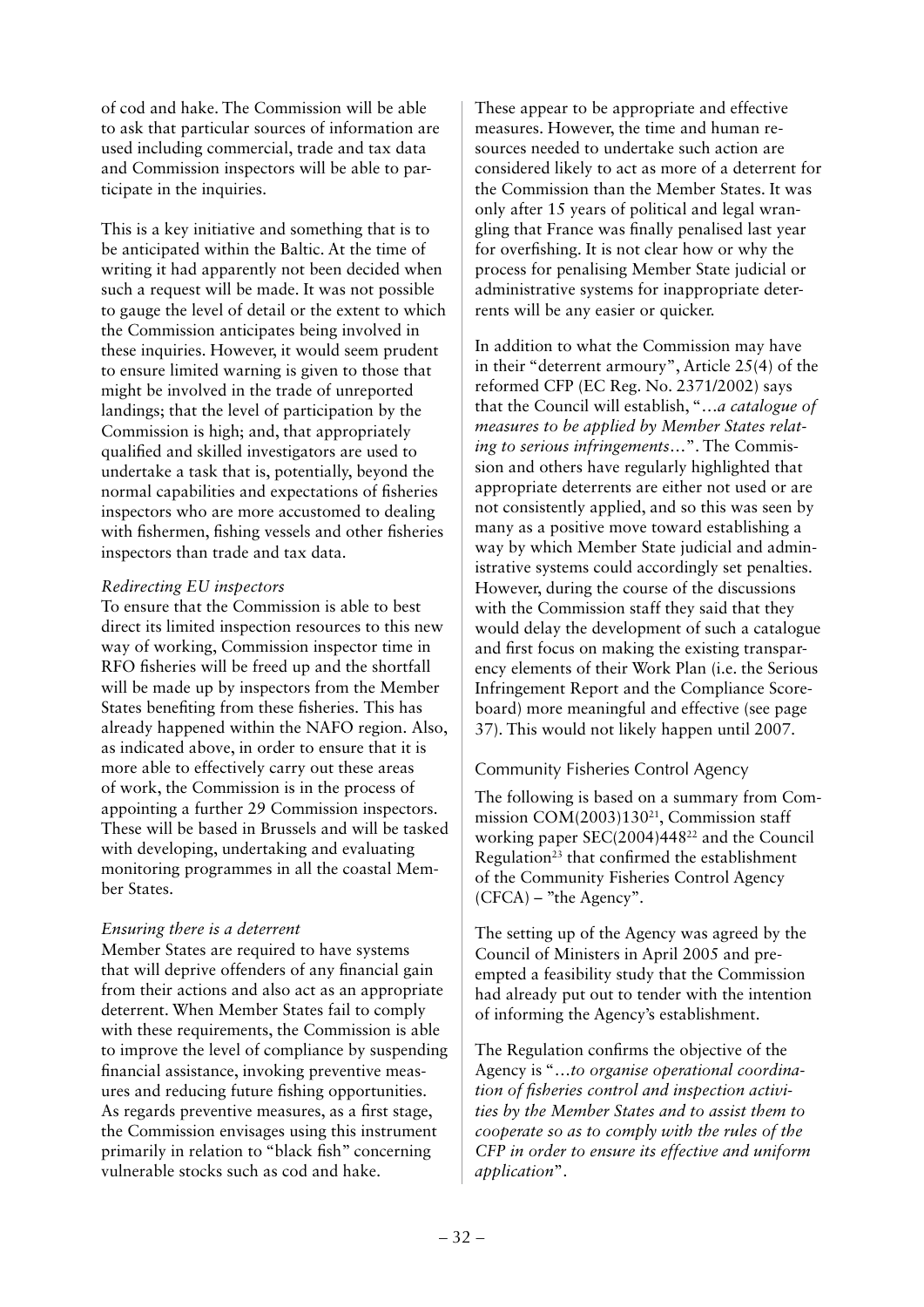It also confirms that there will be a corresponding obligation on Member States to make available the resources needed, and to deploy these "…*in accordance with the joint deployment plan*". Figure 2 includes the joint deployment plan and also shows how the Agency will potentially work with, coordinate and assist Member States on specific monitoring, control and surveillance operations.

Its Administrative Board was constituted at its first meeting held in February 2006 (see Annex II). At its second meeting held in Vigo, Spain, in June 2006, the Administrative Board appointed the Executive Director of the Agency. The Agency is in the process of setting up its basic administrative and financial structures and recruiting staff so as to be ready to commence its operational activities from January 2007. It is basing itself in Brussels until its new headquarters are built in Vigo.

According to the Agency's work programme it will concentrate on organising operational coordination of control and inspection by Member States on a fishery-by-fishery basis, apparently covering all stages of control and inspection of fishing activities from fishing to the first sale of fish landed or entering the Community market.

Three operational priorities are highlighted:

- (i) Recovery and multi-annual plans for stocks and the fishing activities exploiting those stocks;
- (ii) The Community Action Plan to combat illegal, unreported and unregulated fishing; and,
- (iii) The need to reduce the impact of destructive fishing practices and discards.

Preparation of operational "Joint Deployment Plans" (JDP) will be undertaken and they will be

**Figure 2. Showing the potential structure for a joint inspection framework within which the Agency might operate**

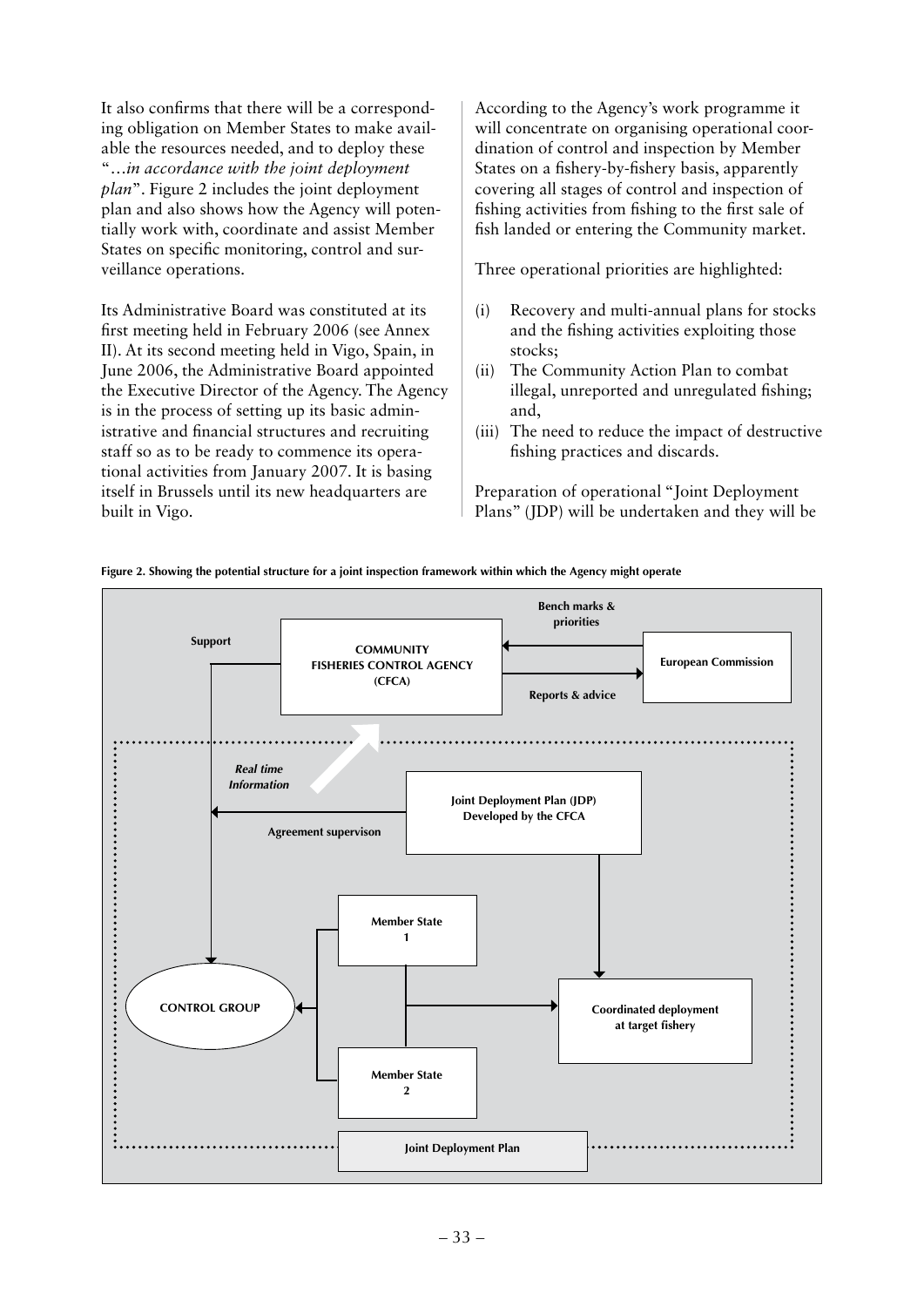adopted in the North Sea, the Baltic Sea and for the eastern stock of blue fin tuna.

What constitutes a JDP is elaborated upon in the Agency's work programme. In summary, it will build on the existing operational cooperation between the Member States in the region concerned and it will be tailored to the characteristics of the region. The Agency will first make a study covering information on fishing and control and inspection activities, non-compliance records and levels, and reasons for such behaviour.

Moreover, it will examine ways to promote a culture of compliance on the level of the region together with the relevant RAC. Subsequently, the Agency will analyse on the basis of the means of control and inspection pooled by the Member States concerned how the objectives, priorities and bench marks set out in the specific control and inspection plan can be achieved.

Within its competence and for this purpose, the Agency may assist in or hold meetings, symposia, conferences, working groups with the Member States concerned and the stakeholders through the relevant RAC and invite third persons to attend or to make presentations or other written documents so as to contribute to the objectives pursued by the Agency.

Within Community waters, priority is given to fishing activities affecting stocks with recovery plans and within which non-reporting of landings is considered a significant problem.

In international waters, the Agency may take on tasks that are already assigned to the Commission within the North East Atlantic Fisheries Commission (NEAFC) and the North Atlantic Fisheries Organisation (NAFO). It may also undertake work with Norway on discarding in the mackerel fishery.

According to the work programme, the Agency will have to concentrate its operational activities in 2007 and 2008 on a limited number of fisheries since it will take some time to be fully equipped and staffed (estimates of 49 staff have been made by the Commission – based on similar Community inspection agencies).

The Agency will use its experience from 2007 to agree future needs with Member States and the

Commission. By 2010 the Agency is anticipated to become the independent and objective contact point in the Community for matters relating to control and inspection

The estimated budget of the Agency is in the region of  $\epsilon$ 5 million, which it envisages would be met mainly by a contribution from the Community but also through other sources of income including charges to Member States for specific services provided to them on a contractual basis (e.g. training), as well as fees for publications.

## *Comment*

Discussions with the Commission confirm that it and some Member State administrations have some uncertainty as to the benefits the agency will provide. Some are of the opinion that the Agency was a result of politics as opposed to practical solutions. The basing of it in Vigo, the fishing heartland of a Member State with a notorious reputation for non-compliance, only served to confirm these opinions. Some of the southern Member States appear to be more positive as they see that there is the potential for a Community Agency to improve their IUU problems and remove potentially difficult political situations that might be created if their own administrations were more effective. Whereas in the northern Member States they are keen to show that their agencies and systems are able to deal with the problem; in the UK, for example, anything that undermines or shows a failing in the Royal Navy to undertake enforcement will be seen to be very negative.

The challenge appears to be whether the Agency will add value to the existing system. Many Member State administrations are under regular scrutiny as to the cost of enforcement and this is becoming more of an issue. The success, or otherwise, of the Agency is likely to be highly dependent on the ability of the Chief Executive to establish the organisation and win over the opinion that the Agency is more than a political sop to tackling IUU fishing.

Figure 2 has been adapted from the Commission Communications and staff working papers to show how the Commission envisages that the Agency will fit into helping coordinate and engage with Member States on specific monitoring, control and surveillance operations.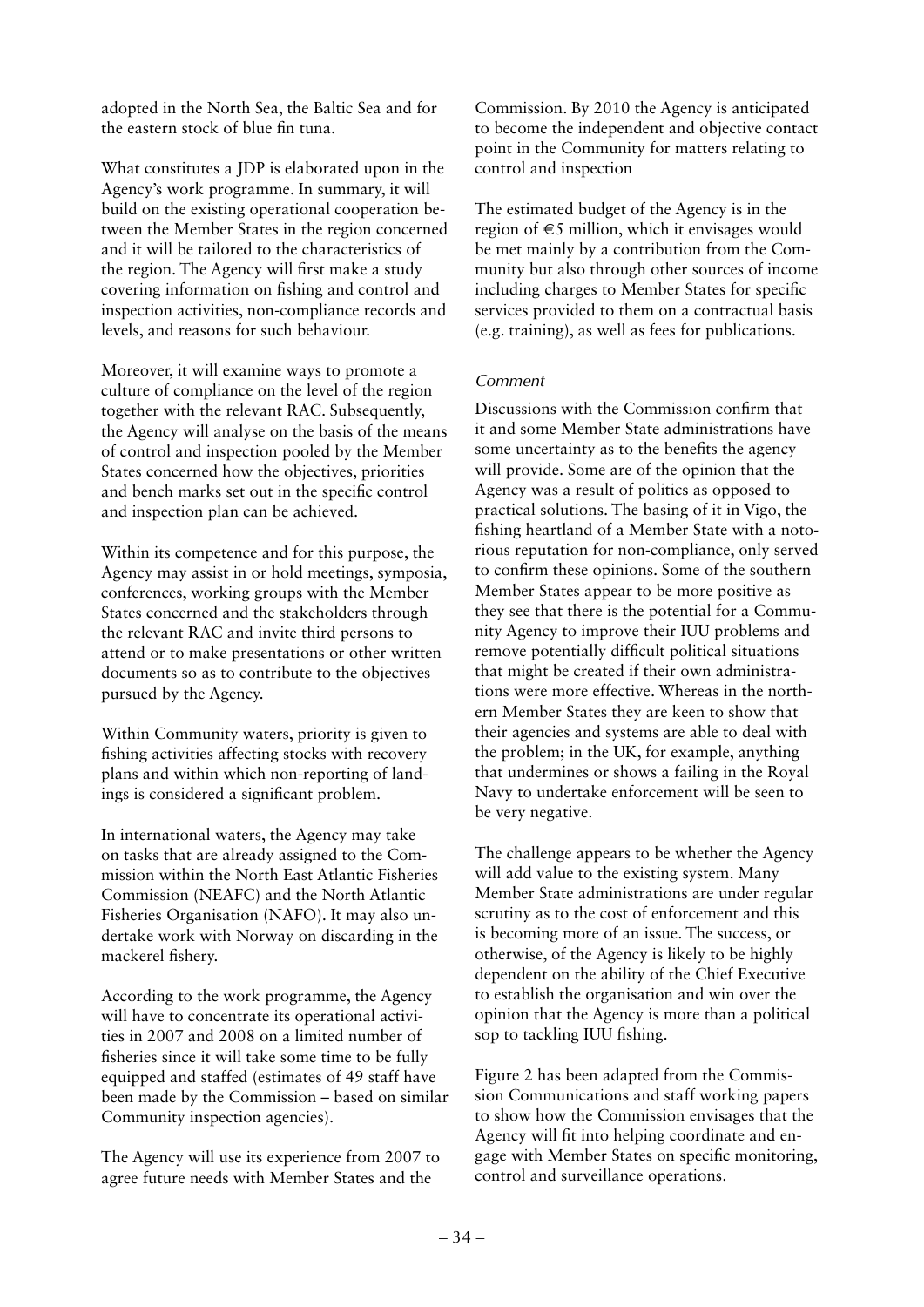## Transparency

During the CFP reform process, the Commission published a "Roadmap"24 that set out how it would implement its programme of reform. In this, the Commission committed itself to improving transparency of information on compliance of fisheries regulations by collating Member State information and publishing an annual Compliance Scoreboard. To date, three editions of the scoreboard have been published<sup>25</sup> and take the form of written analysis and data presented in tables.

The Scoreboard is intended to show Member States' compliance with their obligations regarding fish stock conservation, fleet management, structural policy, and control and enforcement. This is achieved by using indicators, intended to provide an easy way of viewing comparative information between Member States. The Scoreboard also indicates the inspections carried out by Member States and shows the infringement procedures initiated by the Commission against Member States who have failed to comply with CFP rules.

Table 6 summarises the indicators used in the Commission's Compliance Scoreboard and evaluates how the EU Baltic Sea Member States performed in 2004.

Of particular relevance to this study is the effectiveness of the Scoreboard's indicators under the policy themes associated with "management of fisheries" and "verification of national monitoring/control arrangements and infringement procedures". The following considers each with respect to the EU Baltic Member States.

## *Reporting catch data*

This is used as a basis to indicate whether Member States are implementing adequate data monitoring procedures. The analysis in Table 6 shows that six of the Member States had problems meeting the requirements of submitting data on time. From the available information, it can be concluded that these Members States did not have adequate monitoring procedures. However, there is no explanation as to the significance or why there was this apparent failing, nor is there any indication of how the Commission intended to follow up and improve the situation.

## *Overfishing*

None of the Member States reported overshooting quotas. However, the Commission is not naïve enough to think that this is an accurate reflection of the situation and mentions in its assessment that scientific reports and its own observations have supported the suspicion that misreporting and unreported landings take place throughout the EU. With this in mind, it begs the question as to the validity or worth of this as an indicator of compliance.

## *Reports on fishing effort*

Three Member States were late in submitting their fishing effort reports. The Commission indicates that it could take infringement action against those that do not fully meet the requirements of reporting fishing effort. In this instance, however, it gave no indication as to whether action would be taken. Without explanation as to the follow up action that the Commission intends to take, there is no validation in the value of this as an indicator.

## *Behaviour seriously infringing the rules*

Four serious infringement reports have been published<sup>27, 28, 29, 30</sup>. Owing to the late submission of information (see required information format in Annex III) from Member States, the Commission was unable to publish a report in 2004. In its 2005 report, the Commission was unable to draw many clear conclusions because of the poor quality of the Member States' data and the tone of some of the reports final remarks suggest a degree of frustration, for example, "Given a certain unreadiness to comply with the obligation of timely and accurate reporting of information on 'serious infringements', the Commission shall not rule out at this stage taking action against some Member States".

However, and despite this, one clear conclusion the Commission was able to make is that the level of fines is insufficient to act as a deterrent and should be generally increased. It is of the opinion that an administrative sanction that penalises fishing time rather than the pocket of fishermen, such as the suspension of a licence or authorisation to fish, would be quicker to administer and a more effective deterrent. It highlights its regret that Member States do not more readily use this approach.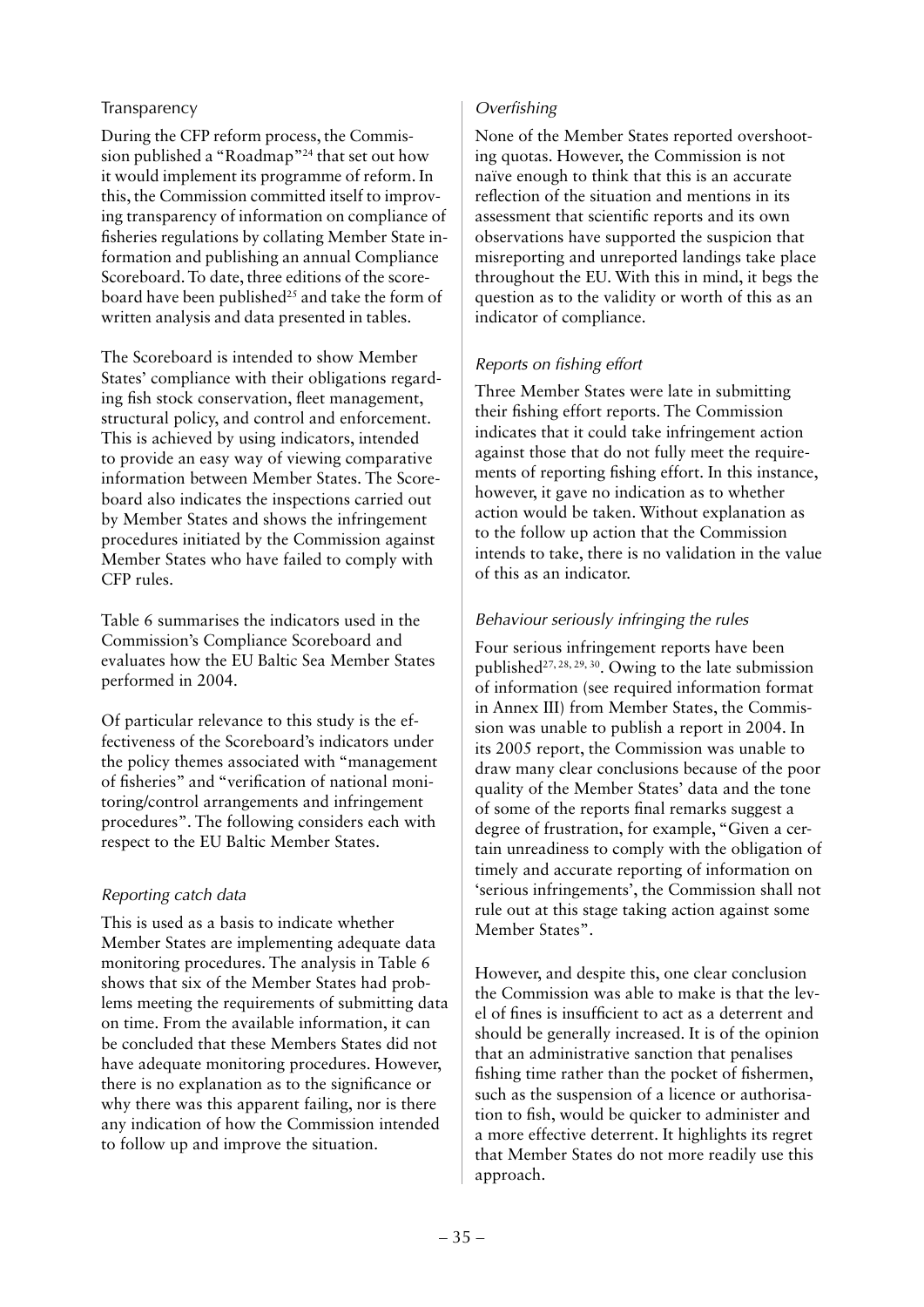| <b>Policy areas</b>        | <b>Policy theme</b>                                                                                                      | Indicator                                                                                                                                                                                                                                                                                                                                                                                                                                                                                                                                                                                                                                                                                                                                                                                                                                                                                                                                                                                                                                                                                                                      | <b>How Baltic Member States</b><br>performed in 2004                                                                                                                                                                                                                                                                                                                                                                                                                                                                                                                                                                      |  |
|----------------------------|--------------------------------------------------------------------------------------------------------------------------|--------------------------------------------------------------------------------------------------------------------------------------------------------------------------------------------------------------------------------------------------------------------------------------------------------------------------------------------------------------------------------------------------------------------------------------------------------------------------------------------------------------------------------------------------------------------------------------------------------------------------------------------------------------------------------------------------------------------------------------------------------------------------------------------------------------------------------------------------------------------------------------------------------------------------------------------------------------------------------------------------------------------------------------------------------------------------------------------------------------------------------|---------------------------------------------------------------------------------------------------------------------------------------------------------------------------------------------------------------------------------------------------------------------------------------------------------------------------------------------------------------------------------------------------------------------------------------------------------------------------------------------------------------------------------------------------------------------------------------------------------------------------|--|
| Management<br>of fisheries | Reporting of<br>catch data                                                                                               | To ensure that the Member States are implementing adequate<br>data monitoring procedures, the Commission requires them to<br>provide data at regular intervals throughout the fishing year.<br>This information is divided between six types of reports,<br>known as Reports A to F.                                                                                                                                                                                                                                                                                                                                                                                                                                                                                                                                                                                                                                                                                                                                                                                                                                           | The following tabulation shows which<br>Member States complied with submitting<br>their reports in 2004. Where an "0" is<br>used it signifies either a late or nil return.                                                                                                                                                                                                                                                                                                                                                                                                                                                |  |
|                            |                                                                                                                          | Reports that must be presented monthly:<br>A report: quantities of each stock covered by a TAC and/or<br>quota landed in the territory of a Member State by vessels<br>flying its flag.<br><b>B report:</b> quantities of each stock covered by a TAC and/or<br>quota landed in the territory of a Member State by vessels<br>flying the flag of another Member State.<br>Reports that must be presented quarterly:<br>C report: quantities of each stock not covered by a TAC and/or<br>quota landed in the territory of a Member State by vessels flying<br>its flag.<br><b>D</b> report: quantities of each stock not covered by a TAC and/or<br>quota landed in the territory of a Member State by vessels flying<br>the flag of another Member State.<br>E report: quantities of each species taken in third-country waters<br>or on the high seas landed in the territory of a Member State by<br>vessels flying its flag.<br>F report: quantities of each species taken in third-country<br>waters or on the high seas landed in the territory of a Member<br>State by vessels flying the flag of another Member State. | Swe Den Pol Ger<br>Fin Lith Lat Ea<br>0<br>$\mathbf{0}$<br>$\overline{0}$<br>A<br>X<br>$\mathsf X$<br>X<br>X<br>x<br>B<br>$\mathbf{0}$<br>$\overline{0}$<br>0<br>X<br>X<br>X<br>$\boldsymbol{\mathsf{X}}$<br>X<br>C<br>$\mathbf{0}$<br>$\mathbf{0}$<br>$\mathbf{0}$<br>0<br>0<br>X<br>X<br>X<br>D<br>0<br>$\mathbf{0}$<br>0<br>$\mathbf{0}$<br>$\mathbf{0}$<br>$\mathbf{0}$<br>X<br>X<br>E<br>$\mathbf{0}$<br>$\mathbf{0}$<br>$\mathbf{0}$<br>$\mathbf{0}$<br>$\mathbf{0}$<br>$\mathsf X$<br>0<br>X<br>F<br>$\mathbf{0}$<br>$\mathbf{0}$<br>$\Omega$<br>$\mathbf{0}$<br>$\mathbf{0}$<br>$\mathbf{0}$<br>$\mathsf{x}$<br>X |  |
|                            | Overfishing                                                                                                              | The data forwarded by Member States to the Commission is<br>based on the declarations of catches and landings made by<br>vessel owners or agents.<br>When a Member State assesses that its annual quota allocations<br>for any particular stock or group of stocks are almost used up it<br>is obliged, under Community law, to take a number of measures<br>to avoid these quotas from being overfished. These measures<br>include not only enforcing a ban on fishing for the stocks or<br>group of stocks concerned, but also setting a date after which<br>these stocks cannot be retained on board a vessel, trans-shipped<br>or landed.                                                                                                                                                                                                                                                                                                                                                                                                                                                                                  | No Baltic Member State reported<br>exceeding their annual quota.<br>The TAC for cod in 2004 was 75,000<br>tonnes. 69,858 tonnes was reported to<br>have been landed. The ICES Baltic<br>Fisheries Assessment Working Group<br>Report (2005) estimates total landings<br>of 88,609 tonnes.                                                                                                                                                                                                                                                                                                                                 |  |
|                            | Reports on<br>fishing effort                                                                                             | "Fishing effort" is defined as the product of the fishing capacity<br>of a vessel (usually assessed in terms of engine capacity) and its<br>fishing activity (days spent at sea). Limits on fishing effort have<br>been imposed in some fishing areas, such as the Baltic Sea.<br>Member States are required to provide the Commission with<br>information on the fishing effort exerted by their vessels in these<br>areas in quarterly and yearly reports, the latter showing fishing<br>effort on a monthly basis.                                                                                                                                                                                                                                                                                                                                                                                                                                                                                                                                                                                                          | Sweden was the only Member State to<br>submit all their reports on time. On at<br>least one occasion Denmark, Germany<br>and Finland all submitted late reports.<br>The accession countries were exempt<br>from this reporting requirement for 2004.                                                                                                                                                                                                                                                                                                                                                                      |  |
| Fleet<br>management        | Community's<br>register of<br>fishing vessels                                                                            | Member States have to register their fishing vessels in the<br>Community Fleet Register; therefore, the Register should reflect<br>the current situation of their fleets. The Member States have to<br>send a copy of their complete national fleet register database,<br>which includes a minimum set of characteristics per vessel to<br>the Commission four times a year.                                                                                                                                                                                                                                                                                                                                                                                                                                                                                                                                                                                                                                                                                                                                                   | All Member States provided this<br>information on time.                                                                                                                                                                                                                                                                                                                                                                                                                                                                                                                                                                   |  |
|                            | Compliance<br>with the entry-<br>exit regime<br>and the re-<br>ference levels<br>for the fleet at<br>the end of<br>2003. | Before 1st May each year, Member States have to submit a report<br>on their efforts during the previous year to achieve a sustainable<br>balance between fleet capacity and available fishing<br>opportunities.<br>Since 1 January 2003 Member States have had to apply an<br>entry-exit regime to the capacity of their fleets, measured in<br>terms of both tonnage and power. Any entry of capacity into the                                                                                                                                                                                                                                                                                                                                                                                                                                                                                                                                                                                                                                                                                                                | All States remained within<br>the reference levels.                                                                                                                                                                                                                                                                                                                                                                                                                                                                                                                                                                       |  |

### **Table 6 Showing the indicators used in the Commission's 2004 Compliance Scoreboard and how Baltic Sea Member States performed.**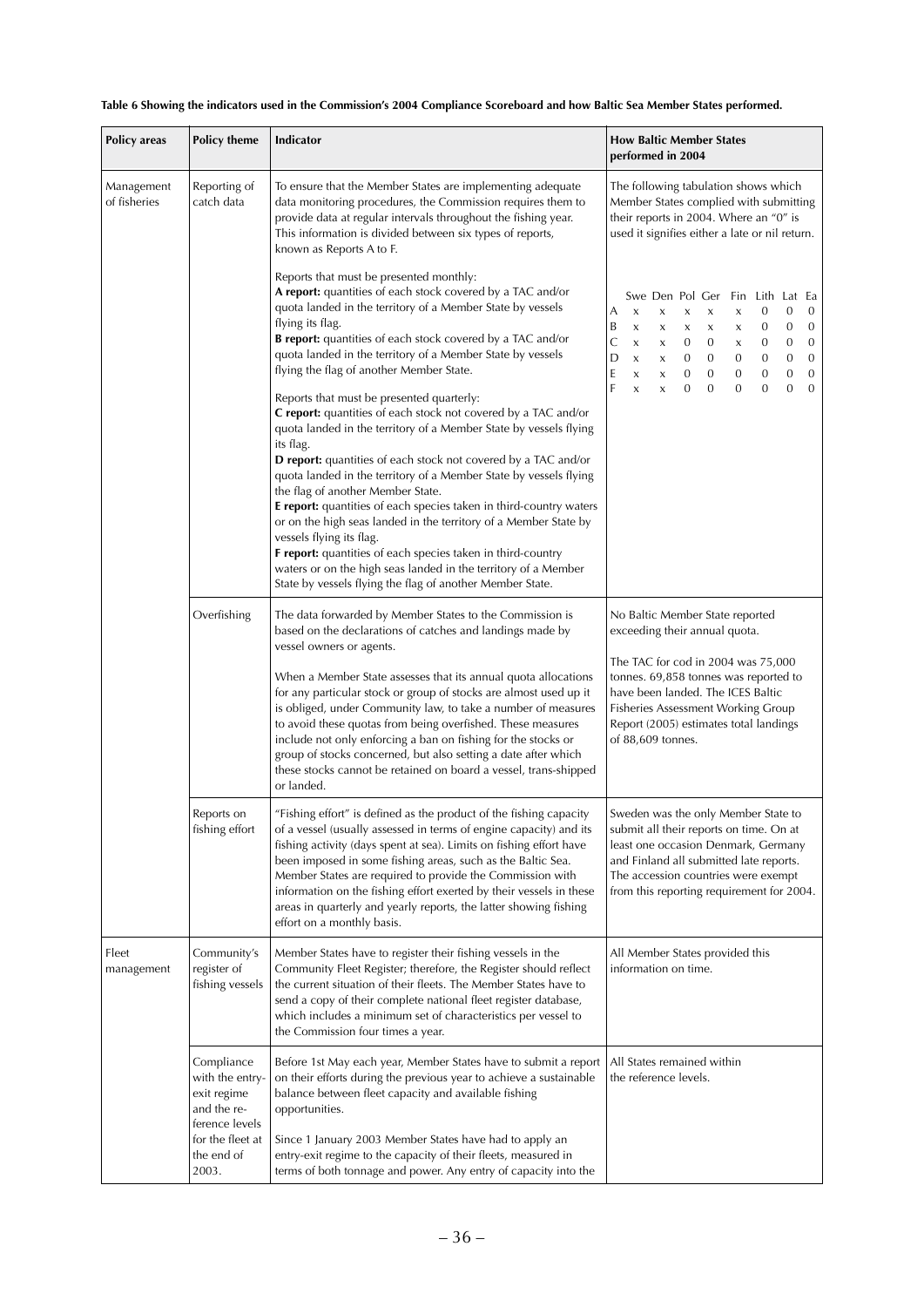| <b>Policy areas</b>     | <b>Policy theme</b>                                                                                                | Indicator                                                                                                                                                                                                                                                                                                                                                                                                                                                                                                                                                     | <b>How Baltic Member States</b><br>performed in 2004                                                                          |
|-------------------------|--------------------------------------------------------------------------------------------------------------------|---------------------------------------------------------------------------------------------------------------------------------------------------------------------------------------------------------------------------------------------------------------------------------------------------------------------------------------------------------------------------------------------------------------------------------------------------------------------------------------------------------------------------------------------------------------|-------------------------------------------------------------------------------------------------------------------------------|
| Fleet<br>management     |                                                                                                                    | fleet of a Member State has to be compensated by the prior exit<br>of at least the same amount of capacity (ratio 1:1, "at any time"),<br>unless the entry corresponds to works to improve safety,<br>hygiene or living and working conditions on board.                                                                                                                                                                                                                                                                                                      |                                                                                                                               |
|                         |                                                                                                                    | Reference levels for fleet capacity were set at the end of the Multi<br>Annual Guidance Program (MAGP IV). Since the reference levels<br>are a legacy of MAGP IV (period 1997-2002), they do not apply<br>to the Member States that joined the EU on 1st May 2004.<br>Rather, they have to ensure that the capacity of their fleets<br>(in terms of gross tonnage and kilowatt power) must be equal or<br>less than it was at 1st May 2004.                                                                                                                   |                                                                                                                               |
|                         | Re-measuring<br>fishing vessel<br>capacity                                                                         | Owing to differences in how Member States' measured fleet<br>capacity in 1995 the Commission put in place rules to<br>standardise the measurement of Community vessels in Gross<br>Tonnes (GT). Measuring capacity is particularly pertinent in the<br>attempts to better achieve a balance between fishing capacity<br>and fish stocks. By 2003, all vessel length categories (0-15 m,<br>15-24 m, >24 m) were to have been re-measured.                                                                                                                     | All States had re-measured their fleets,<br>except for Poland, which still had to<br>measure 1% of its 0-15 m fleet.          |
|                         | Information<br>required on<br>fishing<br>licences                                                                  | Member States are required to communicate the vessel agent's<br>name and address, the owner's name and address, and the place<br>of construction for all vessels.                                                                                                                                                                                                                                                                                                                                                                                             | All States were fully compliant.                                                                                              |
| Structural<br>Policy    | Progress<br>reports on<br>programmes<br>under the<br>Financial<br>Instrument of<br>Fisheries<br>Guidance<br>(FIFG) | Each year, Member States are required to submit progress reports<br>on every programme being carried out under the terms of the<br>FIFG before 30 April. The reports should also cover information<br>on financial aspects of implementation, and on the steps being<br>taken to ensure the quality and effectiveness of the application<br>of the funding.<br>These reports allow the Commission to keep a close watch on<br>how the FIFG is operating, and to check that aid granted under<br>the scheme by the Member States meets the requirements of the | All States were fully compliant.                                                                                              |
|                         |                                                                                                                    | structural funds (e.g. eligibility criteria). Since 1 January<br>2003, FIFG aid to a Member State can be suspended if reporting<br>obligations are not met.                                                                                                                                                                                                                                                                                                                                                                                                   |                                                                                                                               |
|                         | management<br>and control<br>systems for<br>assistance<br>granted under<br>the Structural<br>Funds                 | Member States'  Member States are legally obliged to implement effective<br>management and control systems and must assist the Commission<br>by carrying out checks on how European funds are being used.<br>Member States must inform the Commission by 30 June each<br>year of the checks they have carried out.                                                                                                                                                                                                                                            | All States were fully compliant.                                                                                              |
| Environmental<br>Issues | Annual report<br>on shark<br>finning                                                                               | Since 2003 there has been a general prohibition on "shark<br>finning" - although there are certain exceptions. By 1st May<br>Member States are required to send a comprehensive annual<br>report on the implementation of the Regulation during the<br>previous year. This report must include a description of<br>monitoring systems in place to ensure compliance with the<br>requirements set out in the Regulation and the outcome of<br>control procedures.                                                                                              | Sweden was the only Member State to<br>submit their report on time; all the other<br>Member States provided late submissions. |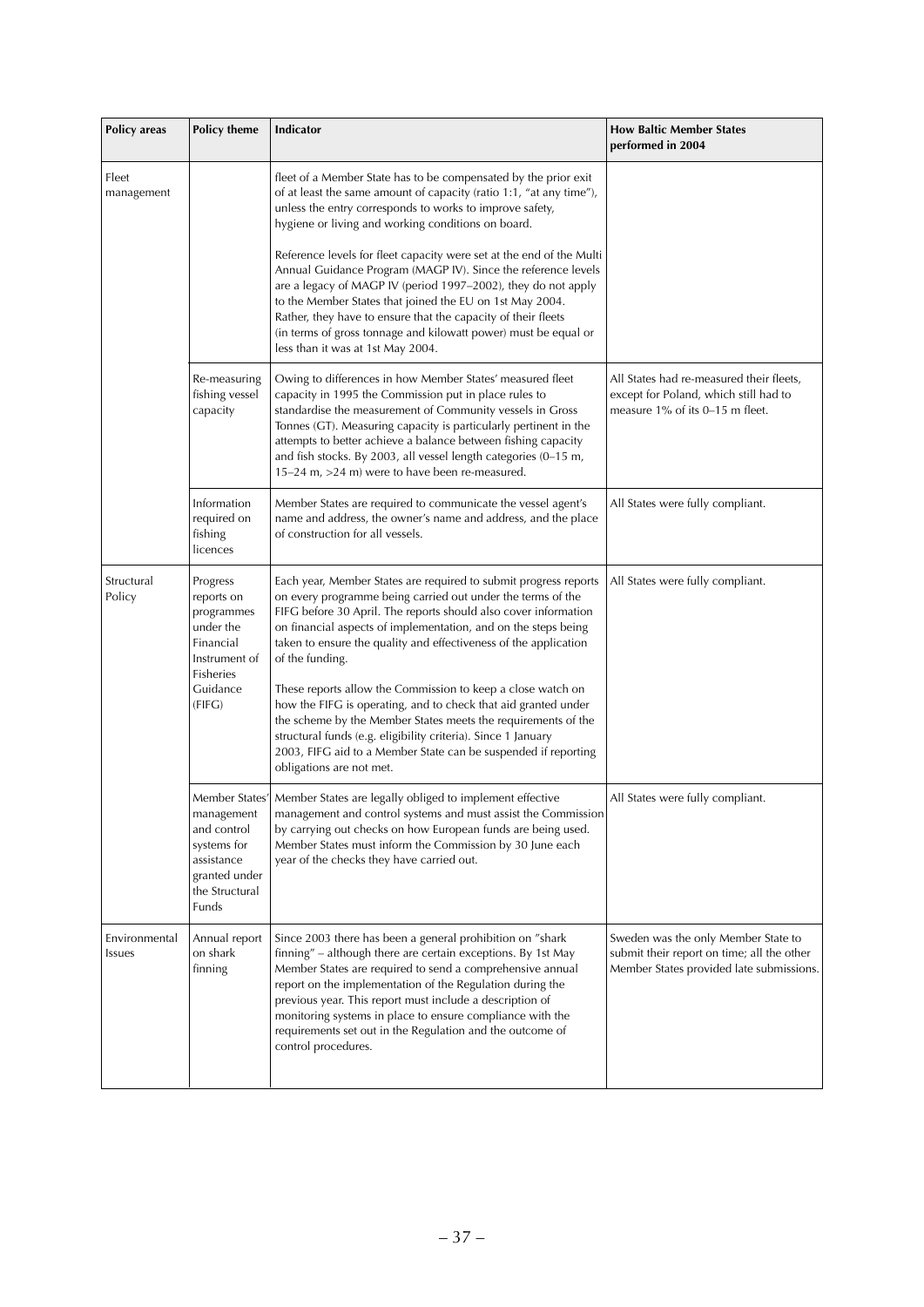| Policy areas                                                                                              | <b>Policy theme</b>                                                    | Indicator                                                                                                                                                                                                                                                                                                                                                                                                                                                                                                                                                                                                                                                                                                                                                                                                                                                                                                                                                                                                                                                                                                                                                                                                                                             | <b>How Baltic Member States</b><br>performed in 2004                                                                                                                                                                                                                                                                                                                                                                                                                                                                                                                                                                                                  |
|-----------------------------------------------------------------------------------------------------------|------------------------------------------------------------------------|-------------------------------------------------------------------------------------------------------------------------------------------------------------------------------------------------------------------------------------------------------------------------------------------------------------------------------------------------------------------------------------------------------------------------------------------------------------------------------------------------------------------------------------------------------------------------------------------------------------------------------------------------------------------------------------------------------------------------------------------------------------------------------------------------------------------------------------------------------------------------------------------------------------------------------------------------------------------------------------------------------------------------------------------------------------------------------------------------------------------------------------------------------------------------------------------------------------------------------------------------------|-------------------------------------------------------------------------------------------------------------------------------------------------------------------------------------------------------------------------------------------------------------------------------------------------------------------------------------------------------------------------------------------------------------------------------------------------------------------------------------------------------------------------------------------------------------------------------------------------------------------------------------------------------|
| Environmental<br>Issues                                                                                   | List of vessels<br>authorised to<br>use driftnets in<br>the Baltic Sea | By 30th April each year, Member States are required to send the<br>Commission the list of vessels authorised to carry out fishing<br>activities using driftnets in the Baltic Sea. There will be a total<br>prohibition of this gear in the Baltic Sea from 1st January 2008.<br>This total ban is preceded by a progressive phasing out. In 2005,<br>the maximum number of vessels, which may be authorised by a<br>Member State to use driftnets, shall not exceed 60% of the<br>number of fishing vessels that used driftnets during the reference<br>period 2001 to 2003. In 2006 and 2007, this maximum number<br>of vessels shall not exceed 40% and 20% respectively of the<br>reference number.                                                                                                                                                                                                                                                                                                                                                                                                                                                                                                                                               | Germany and Sweden provided their<br>information to the Commission on time.<br>Poland did not make any submission.<br>All the other Member States provided<br>late submissions.                                                                                                                                                                                                                                                                                                                                                                                                                                                                       |
| Verification of<br>national<br>monitoring/<br>control arrange-<br>ments and<br>infringement<br>procedures | Behaviour<br>seriously<br>infringing the<br>rules of the<br><b>CFP</b> | In 1999 a system was devised "to increase transparency in the<br>enforcement of CFP rules and to encourage the adoption of<br>adequate and dissuasive sanctions when serious infringements<br>are detected" <sup>26</sup> . Council Regulation (EC) No.1447/1999 described<br>types of behaviour (see table 7) that were considered likely to<br>cause "serious infringement" of rules relating to important<br>components of the CFP: fish stock conservation, monitoring of<br>fishing activity and marketing of fisheries products.<br>Member States are required to provide annual returns to the<br>Commission on the number of serious infringements, the<br>proceedings that were initiated (i.e. administrative or criminal)<br>and a description of the outcome. The Commission then uses the<br>data to present statistical information (i.e. the number of cases,<br>the number of cases where Member State authorities have<br>detected infringement by nationals and non-nationals, the<br>number of penalties/sanctions, the number of seizures, the<br>average fine and the amount paid by the fishing industry in each<br>Member State as a consequence of serious infringement) that<br>allows for comparison between Member States. | The following shows the number of<br>serious infringements and the percentage<br>for which penalties were imposed in<br>2003: Denmark 485 (59%); Germany 128<br>(100%), Finland 18 (50%); Sweden<br>$97(24%)$ .<br>Drawing any meaningful conclusions<br>from these figures is not possible for a<br>number of important reasons, among<br>them: each Member State has its own<br>judicial or administrative system for<br>dealing with and sanctioning offences;<br>there are no Community standards for<br>inspection, so direct comparison is not<br>possible; and, the levels of fishing and<br>enforcement effort are not taken into<br>account. |
|                                                                                                           | Infringement<br>procedures                                             | Infringement procedure means any procedure adopted by the<br>Commission and formally initiated against a Member State for<br>failure to comply with basic or secondary Community law (i.e.<br>provisions in the Treaties, Regulations and other legislative<br>instruments). If the Commission considers a Member State has<br>breached Community law, it asks the State concerned to present<br>its observations within a specified period of time by sending it a<br>letter of formal notice.<br>If the State continues to fail to meet its obligations, and if the<br>Commission does not change its views as a result of the Member<br>State's observations in response to the letter of formal notice, the<br>Commission then delivers a reasoned opinion with which the<br>Member State must comply within a given period. If the Member<br>State fails to do so, the Commission may then refer the matter to<br>the Court of Justice (this procedure is called a referral). The Court<br>of Justice delivers judgements on any matter referred to it, and<br>these judgements are then binding on the Member States. In<br>2004, 69 procedures were underway.                                                                                  | The following Member States had<br>procedures against them in 2004:<br>For exceeding Member State quota:<br>Finland (2), Denmark (10), Sweden (6)<br>For failure to provide catch/fishing effort<br>data: Sweden (1), Finland (1)<br>For failure to implement VMS:<br>Estonia (1)                                                                                                                                                                                                                                                                                                                                                                     |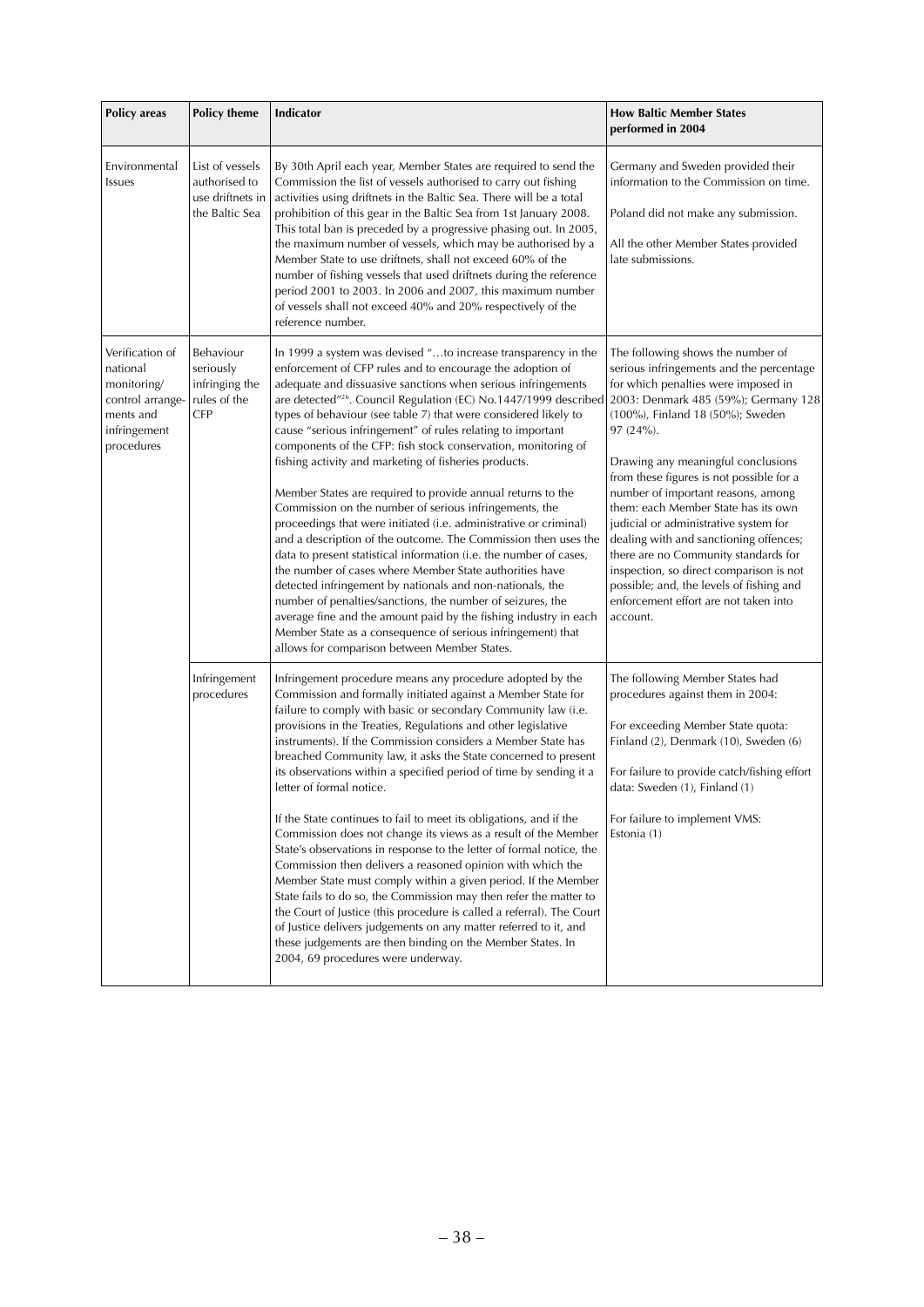| <b>Policy areas</b>                                                                                       | <b>Policy theme</b>                   | <b>Indicator</b>                                                                                                                                                                                                                                                                                                                                                                                                                                                                                                                                                                                                                                                                                                                                                                                                                                                          | <b>How Baltic Member States</b><br>performed in 2004                                                                                                                                                                                                                                                                                                                                                                                                                                                                                                                               |
|-----------------------------------------------------------------------------------------------------------|---------------------------------------|---------------------------------------------------------------------------------------------------------------------------------------------------------------------------------------------------------------------------------------------------------------------------------------------------------------------------------------------------------------------------------------------------------------------------------------------------------------------------------------------------------------------------------------------------------------------------------------------------------------------------------------------------------------------------------------------------------------------------------------------------------------------------------------------------------------------------------------------------------------------------|------------------------------------------------------------------------------------------------------------------------------------------------------------------------------------------------------------------------------------------------------------------------------------------------------------------------------------------------------------------------------------------------------------------------------------------------------------------------------------------------------------------------------------------------------------------------------------|
| Verification of<br>national<br>monitoring/<br>control arrange-<br>ments and<br>infringement<br>procedures | European<br>Commission<br>inspections | The European Commission has a team of approximately 30<br>Commission inspectors. Through "Missions" to the Member<br>States and through the analysis of information gathered from<br>different sources, the inspectors observe and verify how the<br>national authorities have organised their control and inspection<br>activities, and how the rules of the CFP are practically applied.<br>Evaluation reports are produced summarising the findings,<br>providing data on the level of compliance of the Member States<br>concerned and drawing general conclusions. For example, in<br>2004 a BACOMA and VMS verification programme was<br>carried out.<br>In 2004, the following number of EU Commission inspection<br>visits were made to the Baltic Member States: Denmark 6,<br>Estonia 2, Lithuania 2, Poland 2, Germany 6, Latvia 2, Finland 1<br>and Sweden 5. | The BACOMA evaluation programme<br>showed that all the relevant Member<br>States had implemented the BACOMA<br>measures.<br>The VMS verification program-<br>mes showed that not all legislation was<br>in place and the lack of a mandate often<br>hindered the effective enforcement of the<br>CFP; not all vessels required to be fitted<br>with a VMS terminal had been; the VMS<br>systems of most of the Member States did<br>not demonstrate the potential to monitor<br>and control fishing vessel activity; and<br>the technical aspects of most systems<br>were limited. |

The average financial penalty imposed by each of the EU Baltic Sea Member States in 2003 was: Denmark € 455, Germany € 379, Finland € 282, Sweden  $\epsilon$  742. These represent some of the lowest financial penalties for all the EU Member States in 2003, with Finland being the lowest of all. The average between the Baltic States was  $\epsilon$ 464.50 compared to an overall EU average of  $\epsilon$ 4,664 – which was still considered to be wholly inadequate as a deterrent by the Commission.

With respect to its effectiveness it can only be concluded that the serious infringement report does not effectively achieve its aim of increasing transparency, nor does it appear to have encouraged the adoption of adequate and dissuasive sanctions.

## *Infringement procedures*

In discussion with Commission representatives they were of the opinion that, until recently, the long drawn-out process of infringement procedures has not been an effective incentive in ensuring that Member States meet their CFP obligations. However, since July 2005 when the European Court imposed considerable fines on France for failing to meet inspection requirements, there had been a sudden improvement in the way in which Member States were reporting on many aspects of the CFP. Up until this point it appears that Member States administrations had not taken the Scoreboard seriously, considering it a burden rather than a way of promoting improved compliance.

## *EU Commission inspections*

With limited resources the Commission has undertaken a considerable number of inspections throughout the EU and, more specifically, the Baltic Sea. In some instances, for example VMS verification, significant failings were highlighted but no indication on what follow up action the Commission intended to take was given. Without this, anybody who is interested in equitable and transparent application of the rules is left with more questions than answers.

## *Effectiveness of the Compliance Scoreboard*

The Compliance Scoreboard has provided a means by which comparisons between Member States can be made and inference drawn as to which are "good" and "not so good" at meeting their CFP obligations. However, because some of the indicators are, at best, limited in their meaning, accurate comparison is not possible. Also, in some instances, the Scoreboard fails to show what follow-up action the Commission is taking to ensure that a failing in compliance is improved. As a result, there is little reassurance that, at both the Member State and the Commission level, effective systems are in place to improve or report on compliance.

## Tri-annual Commission evaluation reports

The Commission has also chosen to use an existing requirement, afforded by Article 35 of the Control Regulation (EEC No.  $2847/93$ )<sup>31</sup>, along with a more recent obligation, afforded by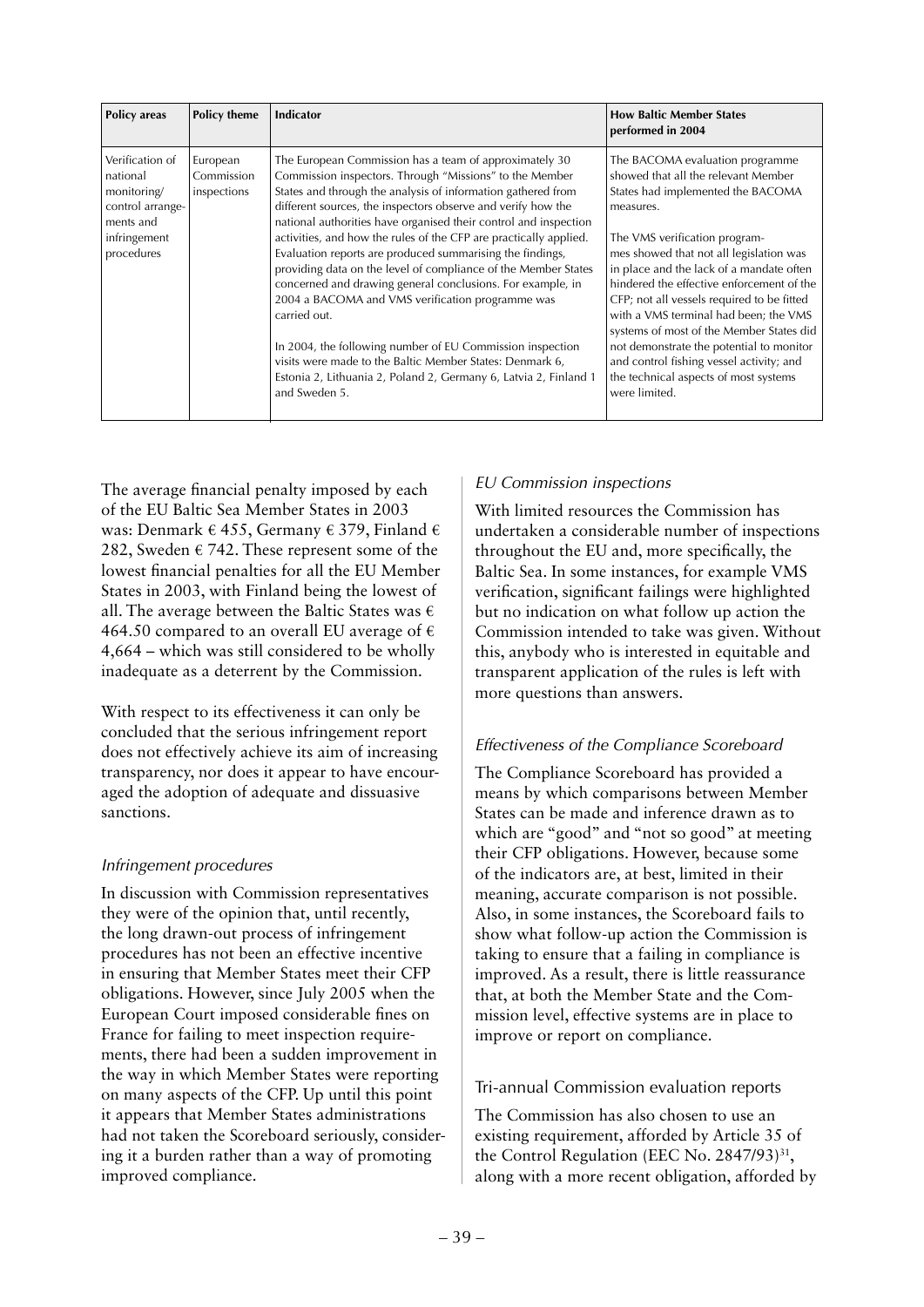#### **Table 7. The list of types of behaviour which are considered to be serious infringements of the CFP rules**

- **• Obstructing the work of fisheries inspectors**
- **• Falsifying, concealing, destroying or tampering with evidence**
- **• Obstructing the work of observers**
- **• Fishing without holding a fishing licence/permit or any other authorisation required for fishing**
- **• Fishing under cover of a falsified document**
- **• Falsifying, deleting or concealing the identification marks of the fishing vessel**
- **• Using or keeping on board prohibited fishing gear**
- **• Using prohibited fishing methods**
- **• Not lashing or stowing prohibited fishing gear**
- **• Directed fishing for, or keeping on board of, a species subject to a fishing prohibition**
- **• Unauthorised fishing**
- **• Failure to comply with minimum landing sizes**
- **• Failure to comply with the rules and procedures relating to transhipments**
- **• Falsifying or failing to record data in logbooks**
- **• Tampering with the satellite-based vessel monitoring system**
- **• Deliberate failure to comply with rules on remote transmission of movements of fishing vessels**
- **• Failure of a third country vessel to comply with the rules when operating in Community waters**
- **• Landing of fishery products not complying with the community rules on control and enforcement**
- **• Storing, processing, placing on sale, and/or transporting fish products not meeting marketing standards**

Article 27(4) of the reformed CFP Framework Regulation (EC No. 2371/2002), as a means of improving transparency. Under both of these, it is required to publish a tri-annual evaluation report on control and enforcement of the rules of the CFP by Member States. The reports are based on annual control reports submitted by Member States and observations made by the Commission.

The latest report was published in 200532 and covers the pre-accession period 2000-2002. The report is supported by a 230-page annex that provides an evaluation of each Member State, including a description of the prominent features of the fisheries; the fisheries-related activities that need to be controlled; the legal and administrative system in place; a description of the existing means of control and their use in monitoring, inspection and surveillance activities; a description of the cooperation exercised both at national and international level; and, finally, the Commission's assessment of the state of fisheries control in the Member State for the period in question.

A summary of the findings of the report for Denmark, Sweden, Finland and Germany is provided in Annex IV.

These reports are potentially very useful for com-

paring and contrasting the different approaches and issues in each Member State. However, because of the significant task in collating and putting this information together and because the Commission undertakes to provide Member States with an opportunity to comment as well as to suggest any additional topics to be included, by the time they enter the public domain, they are minimally 3 years out of date. Also, the value of the reports is diluted because the Commission does not include how it has or intends to deal with any shortfalls that may be described in the evaluations.

#### *Ad hoc* stakeholder meetings

Finally, under the theme of transparency, the Commission has also committed to provide additional information to stakeholders by convening ad hoc meetings specifically tailored to the exploitation of the stocks concerned in the relevant regions. With the emphasis on stock recovery plans it seems likely that it will be within these regions most of these meetings will take place.

#### **The regulatory framework**

All of the EU Regulations that apply to the Baltic Sea cod fishery are listed in Annex V and, where possible, links provided. All Regulations that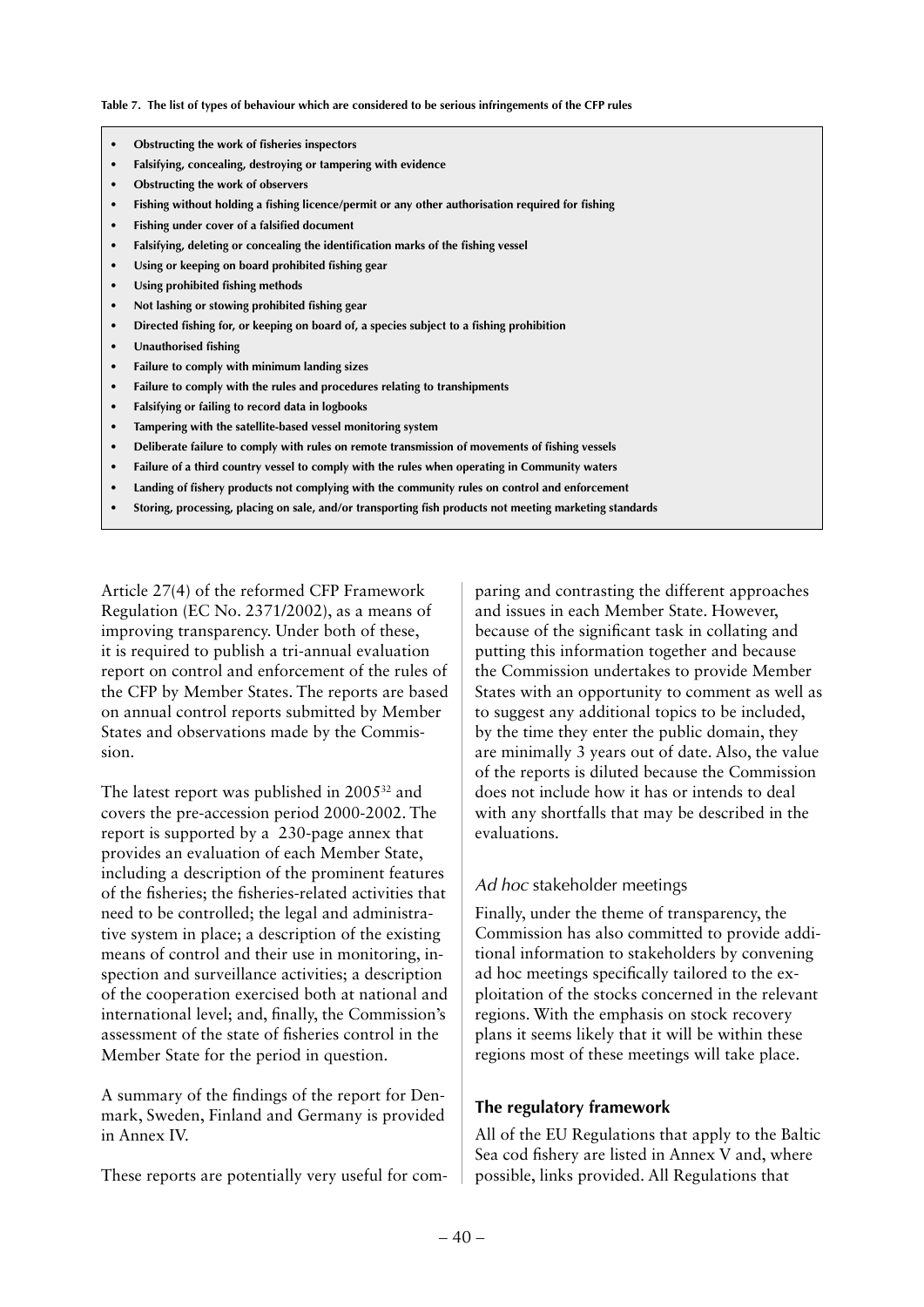are applicable to the CFP can be found on the European Commission's Fisheries and Maritime Affairs website at the following address:

http://europa.eu.int/comm/fisheries/doc\_et\_publ/ factsheets/legal\_texts/regl\_en.htm#general

This section focuses on the process and the consequence of those regulations that allocate the cod quotas to each EU Baltic Member State and provide technical conservation measures for the Baltic Sea cod fishery.

## The TAC and quota Regulation

2005 marked the transition from the IBSFC to bi-lateral, annual agreement on TACs and quotas between the EU and the Russian Federation it also marked a change in the process and timetable for their establishment.

In June 2005, the Commission received ICES scientific advice on fishing opportunities in the Baltic Sea for 2006. ICES advised the setting of two separate TACs: 28,400 tonnes and 14,900 tonnes for the Western and Eastern Baltic, respectively.

The Commission then called upon its own advisory committee the Scientific, Technical and Economic Committee on Fisheries (STECF)<sup>33</sup> to assess the information and take into account economic consequences of the ICES advice. This was the first time the STECF had been used in the Baltic Sea process as, up until then, this function was handled within the framework of the IBSFC.

After receiving advice from the STECF the Commission, on behalf of the Community, attended the final meeting of the IBSFC in September and discussed the TAC, quotas as well as fishing conditions with the Russian Federation. A proposed TAC of 28,400 and 45,339 tonnes for the western and eastern stocks, respectively, was agreed. In an attempt to reduce the burden of work for the Council at the end of year, the Commission presented its proposals to the Council in November<sup>34</sup> for consideration; however, it was not until the December meeting that final negotiations and agreement took place.

Traditionally the IBSFC had agreed one TAC for the whole of the Baltic Sea, however, the Council chose to accept ICES and Commission advice and set two separate TACs. They set the Western

cod TAC at 28,400 tonnes and Eastern at 45,339 tonnes.

The Commission and the Council explained that they increased the Eastern TAC because of a combination of fishing effort reductions, seasonal closures as well as strengthened control and monitoring of fishing activities.

In 2006, the Baltic Sea TACs for 2007 were agreed at the October Fisheries Council meeting. ICES recommended a TAC of 24,500 tonnes for the Western stock and a zero TAC for the Eastern stock. ICES also stated that a recovery plan should be developed and implemented before a fishery was re-opened. The Council set TACs of 26,696 tonnes and 40,805 tonnes, respectively.

These agreed TACs were conditional on the setting up of the cod multi-annual plan by 30 June 2007. If an agreement is not reached by that date, the reductions will automatically increase to 15% for the two stocks concerned.

Furthermore, the number of fishing days was reduced by 10%.

**Table 8. Shows a summary of the Baltic Sea cod TAC for 2006 and 2007 and compares it with the ICES advice.**

| <b>ICES Advice for 2006</b><br>cod TACs (tonnes) |         | <b>Agreed TACs cod</b><br>(tonnes) |         |  |  |
|--------------------------------------------------|---------|------------------------------------|---------|--|--|
| Western                                          | Eastern | Western                            | Eastern |  |  |
| 28,400                                           | 14,900  | 28,400                             | 45,339  |  |  |
| <b>ICES Advice for 2007</b><br>cod TACs (tonnes) |         | <b>Agreed TACs cod</b><br>(tonnes) |         |  |  |
| 24,500                                           |         | 26,696                             | 40,805  |  |  |

Source: Data taken from Council Regulation (EC) No. 52/2006 & Commission Press release, October 2006

### Technical and control measures

Council Regulations EC No. 2187/200535 and EC No. 52/2006 provide the technical conservation measures and the conditions that presently apply for EU Baltic Member States and the cod fishery. Both of them reflect the legacy of IBSFC regulations and newer EU measures.

Council Regulation (EC) No. 2187/2005 - "for the conservation of fishery resources through technical measures in the Baltic Sea, the Belts and the sound" provides new and up to date rules on all the fisheries in the Baltic Sea. The intention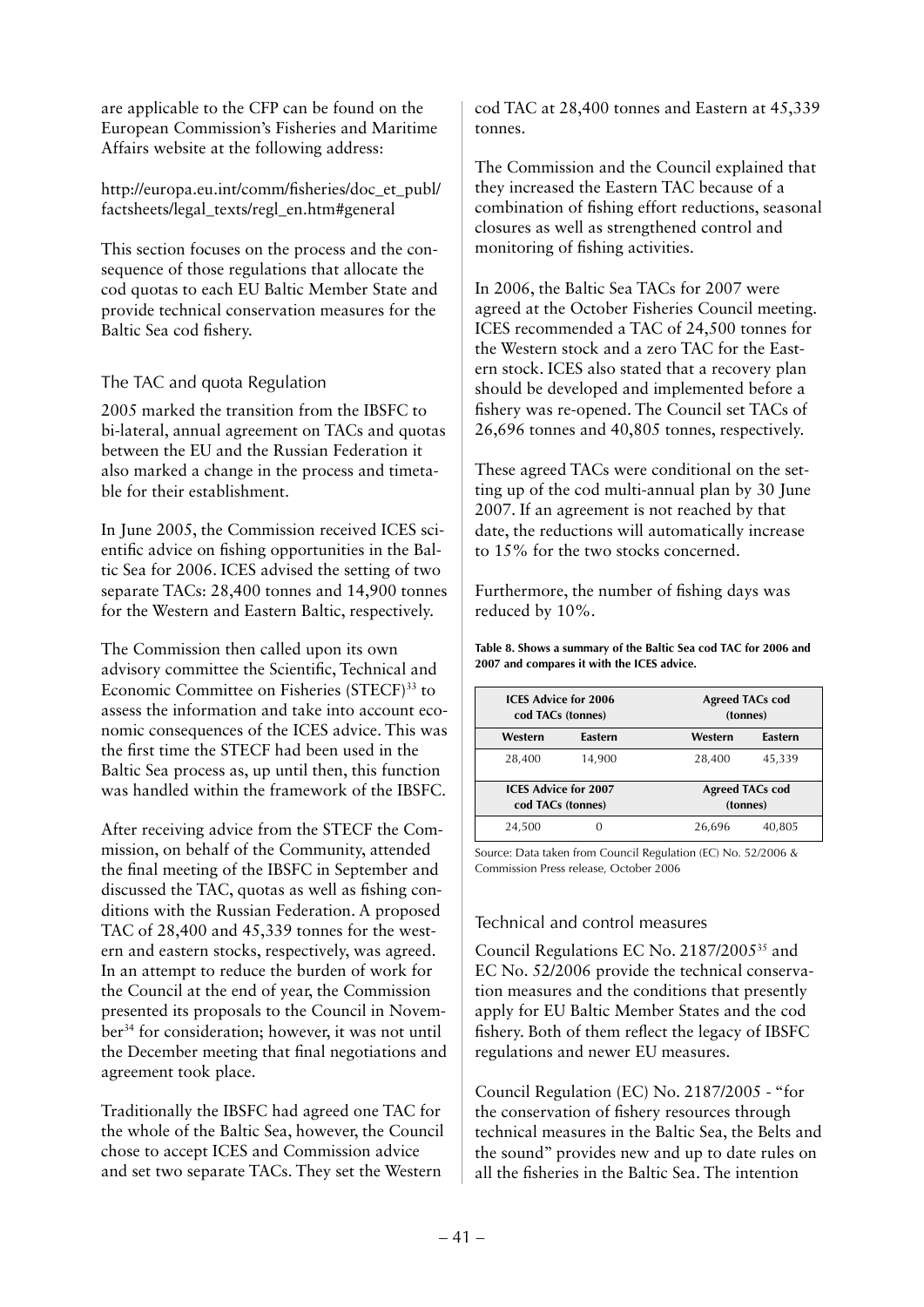of this Regulation is to streamline and simplify some of the regulations that resulted from the EUs participation in the IBSFC. Within the Regulation, specifications for fishing gears targeting cod are laid down and conditions for bycatch of cod in other fisheries is also specified.

Annex III, to Regulation 52/2006 provides "transitional technical and control measures" which are specifically designed for the cod fishery and are intended to enhance measures that were in place within the IBSFCs cod recovery plan and also act as interim measures during the period prior to the implementation of the EU's own cod recovery plan. As the name suggests technical measures with respect to area closures are dealt with as well as control measures setting out how or what Member States are required to have in place to effectively manage the cod fishery.

With the accession of the new Member States and, in anticipation of a future recovery plan, the Commission undertook an evaluation in 2005 of how all the EU Baltic Member States were implementing Annex III. Having completed half of its visits to Member States the Commission presented the interim results of its assessment at the final IBSFC meeting, in September 2005. The Commission chose not to name the four Member States, preferring to wait until it had completed its fieldwork and shared the findings with all the Member States before publishing a report in June 2006. However, through the course of this study, it was clear that the four Member States were Poland, Latvia, Lithuania and Estonia.

In the presentation "key indicators" were used to assess the level of compliance by the Member States for the implementation of the technical and control measures as well as the registration and accuracy of catches and catch information.

## *Implementation of the technical and control measures*

In its limited summary of findings, the Commission considered there had been successful administrative implementation of the technical and control measures and unspecified measures had resulted in improved control and enforcement. On the less positive side, not all measures were effective or properly implemented and some of the Member State Inspectorates had expressed concern over the complexity of the regulations.

From an observers point of view the assessment does not look particularly promising. The two areas where the four Member States received a particularly poor assessment, i.e., inspection benchmarks and exchange of information between Member States, likely mean that at the time, little or no progress had been made on these aspects. Without further details it is difficult to draw any strong conclusions other than to say that, apart from the ability to issue special fishing permits and logbooks to vessels over 8 m, the system appears to be far from satisfactory.

**Table 9. Shows the key indicators and the level of compliance for the implementation of technical and control measures for four Baltic Sea Member States in 2005.**

| <b>Key Indicator</b>                                       | Compliance     |
|------------------------------------------------------------|----------------|
| Special fishing permit                                     |                |
| Designated ports                                           | П              |
| Logbooks for vessels $> 8m$                                | $\Box$         |
| National control action programme                          | П              |
| Prior notification                                         | П              |
| Inspection benchmarks                                      | $\blacksquare$ |
| Closed areas and summer ban                                | П              |
| Exchange of inspectors and joint surveillance              | ╸              |
| Exchange of information between Member States              |                |
| Inspections and follow-up action in case of non-compliance |                |
| Full compliance                                            |                |
| Progress being made                                        |                |
| Little or no progress                                      |                |

## *The registration and accuracy of catches and catch information*

The second part of the Commission's assessment focused on the ability of Member States to effectively monitor landings.

Logsheets, landing declarations and sales notes provide the landing data from which the uptake of quota is measured against the vessel and the Member State. Discrepancies in these sources directly translate into discrepancies in quota management; therefore, the accuracy of this information is very important.

In its presentation, the Commission confirmed that the use of logsheets, landing declarations and sales notes was in place. However, there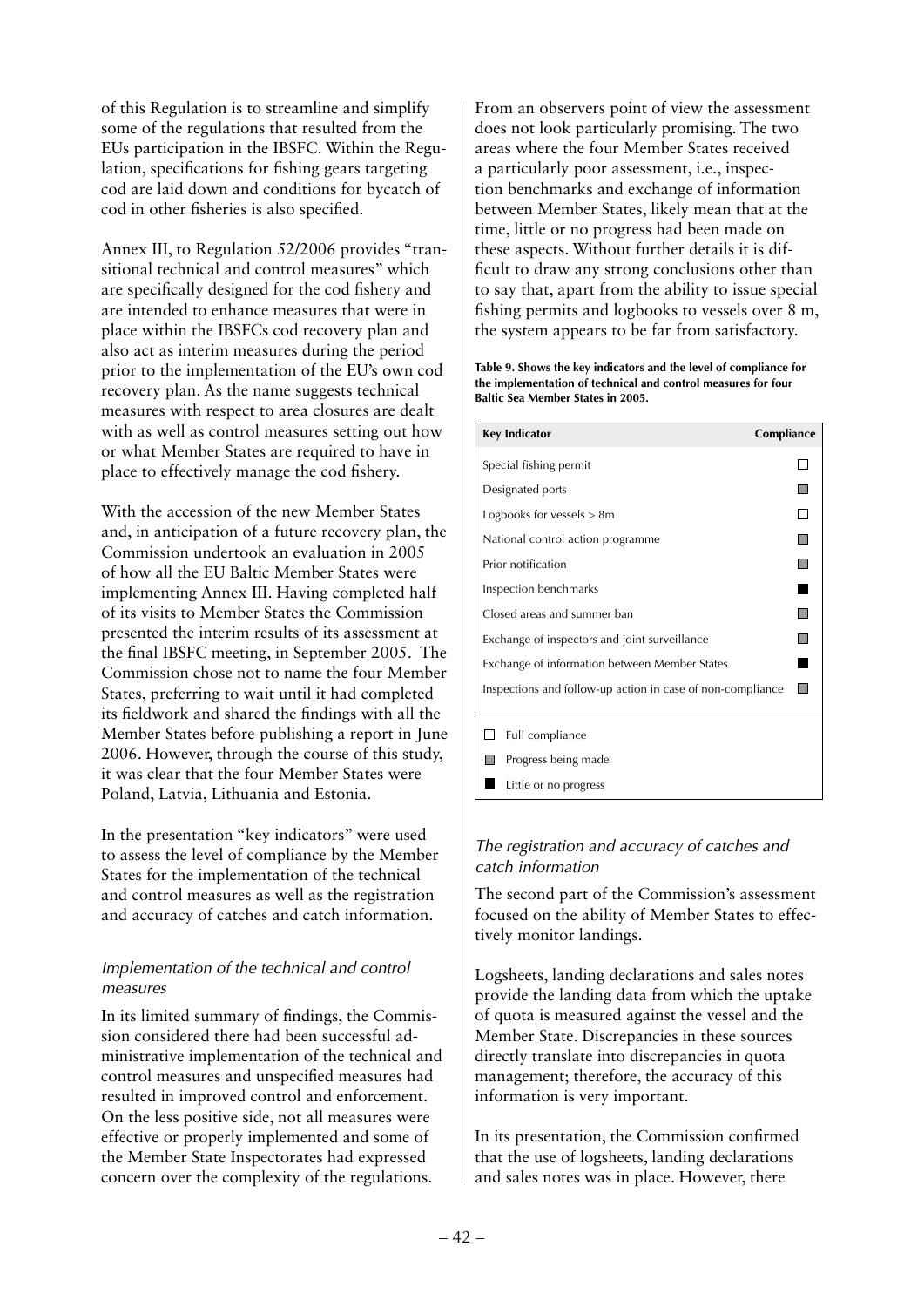were some serious failings in the accuracy and submission of the data:

- 35% of the logsheets they examined were outside the permitted level of tolerance. Similarly, comparisons between landing declarations and sales notes resulted in 19% of the landing declarations being outside of the allowed tolerance.
- For an undisclosed number of landings observed by the Commission Inspectors, approximately 21% failed to submit a sales note, 23% failed to submit landing declarations and 5% failed to submit a logsheet within the required timescales.

It is the role of Member State Fisheries Inspectorates to reduce these discrepancies by educating fishermen and fishermen's representatives and, where appropriate, take action to penalise those who do not comply.

**Table 10. Shows the indicators used to assess the four Member States ability to apply important requirements with respect to registering landing information and their ability or willingness to follow up on administrative inaccuracies.**

| <b>Key Indicator</b>                                       | Compliance |  |  |  |  |  |  |
|------------------------------------------------------------|------------|--|--|--|--|--|--|
| Implementation of logbooks, landing declaration, etc.      |            |  |  |  |  |  |  |
| Computerised catch registration systems in place           |            |  |  |  |  |  |  |
| System to record catches by $\lt$ 8m vessels               |            |  |  |  |  |  |  |
| Quality and return of statutory documents                  |            |  |  |  |  |  |  |
| Prior submission of logsheets                              |            |  |  |  |  |  |  |
| Logbook tolerance of 8%                                    |            |  |  |  |  |  |  |
| Delay in getting catch data onto the system                |            |  |  |  |  |  |  |
| Cross-checking of logbooks with statutory returns          |            |  |  |  |  |  |  |
| Cross-checking of logbooks with VMS                        |            |  |  |  |  |  |  |
| Logbook registration system in place                       |            |  |  |  |  |  |  |
| Inspections and follow-up action in case of non-compliance |            |  |  |  |  |  |  |
|                                                            |            |  |  |  |  |  |  |
| Full compliance                                            |            |  |  |  |  |  |  |
| Progress being made                                        |            |  |  |  |  |  |  |
| Little or no progress                                      |            |  |  |  |  |  |  |

Again, without the full details of the report it is difficult to draw any strong conclusions. It appears that the ability to register catch data onto a national data system has been achieved. However, the practical aspects associated with the, all important, inspection of logsheets, their cross-referencing with VMS data and the followup of any apparent inaccuracies seem to have significant shortfalls.

## *Misreporting landings*

The level of misreporting of cod catches and the apparent effect landing inspections had on subsequent catch and landing information formed the final part of the Commission's presentation. The methodology was described:

- Landings for a number of vessels were observed.
- Comparisons were made between actual and estimated landings submitted by fishermen on their statutory returns.
- Landing Per Unit Effort (LPUE) was calculated for the sampled landing, i.e. the weight of landed cod divided by the reported fishing effort.
- The LPUE from inspected landings were compared with the LPUE from reported landings before and after the inspection. 27 landings  $bv < 10m$  vessels and 94 landings  $bv > 10m$ vessels were observed and a total of 607 landing records were analysed.

Without exception, in all the Member States that were assessed the average LPUE of the inspected landing was higher than the average LPUE for landings before and after the inspected landings. Also of note, the LPUE for the landings that followed the inspected landings were all higher than those prior to the inspection. A possible explanation or inference is that, as a result of the inspection, the behaviour of the skipper may have been influenced such that a more accurate return was made.

The average difference between LPUE of inspected and non-inspected landings for each of the Member States was calculated at 21.6%, with differences ranging from 3.0% to 54.1%.

In its summary and presentation of key findings, the Commission confirmed that it would continue to conduct further analysis of the information gathered on its mission and would also apply similar methods when visiting the remaining 4 Baltic Sea Member States. It concluded that:

• The Commission's sampling programme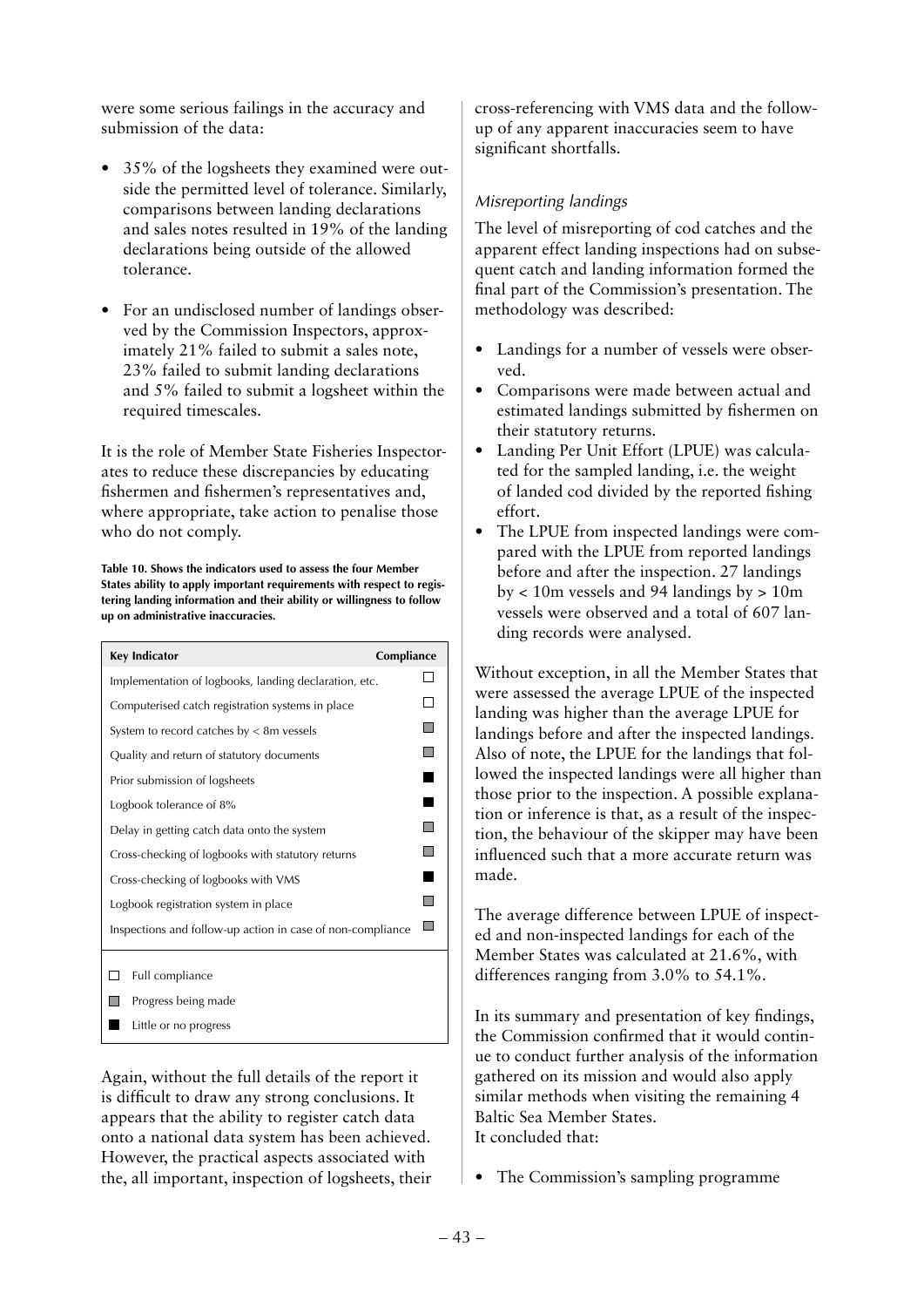appeared to bear out that significant underdeclaration of catches was taking place;

- The interim and additional conditions for monitoring, inspection and surveillance in the context of recovery of cod stocks in the Baltic Sea were mostly being implemented, however, some measures (undisclosed) were not achieving their intended outcome or were not considered to be useful;
- Extra enforcement effort had been deployed in most cases but additional resources for at sea or onshore enforcement were unlikely in the near future.
- Comprehensive and efficient catch registration systems are in place;
- There is scope for better cooperation between Member States;
- Cross-checking of statutory returns with in-

spection and VMS data needed to be improved; and,

• The interim findings will be used to inform management arrangements for 2006 and beyond.

## **Technical and control measures for the cod fishery in the Baltic Sea in 2006**

Between them, Council Regulations EC No. 2187/2005 and EC No. 52/2006 provide quite an impressive package of technical and control measures that, if they were correctly applied and adhered to, should enable the effective management of the Baltic Sea cod fishery. Table 11 provides a summary and analysis of the fisheries management conditions that apply to fishing for cod within the Baltic Sea for 2006.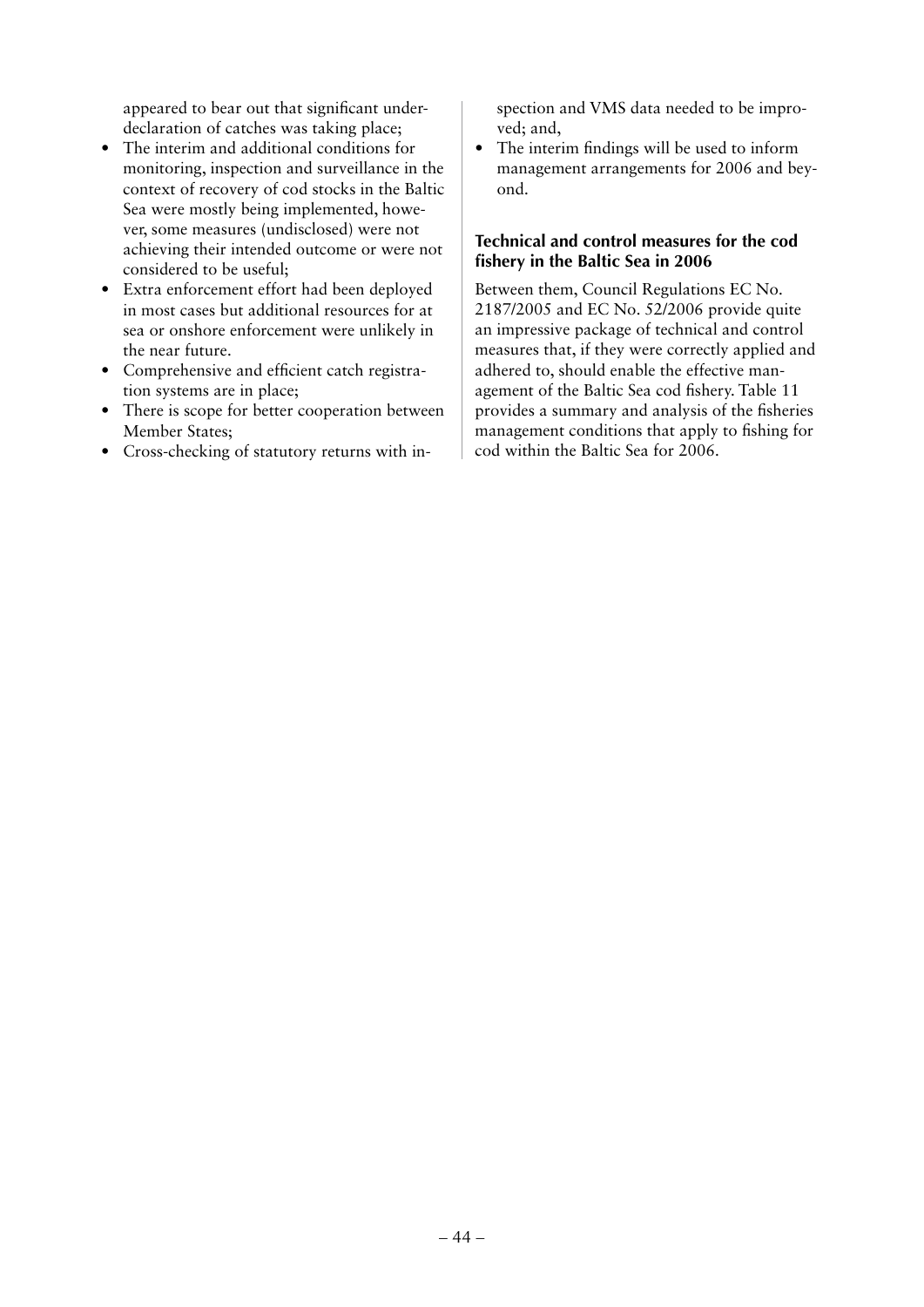| Table 11. Shows the fisheries management conditions that apply to fishing for cod within the Baltic Sea and comments on issues |  |
|--------------------------------------------------------------------------------------------------------------------------------|--|
| related to their application.                                                                                                  |  |

| <b>General headings/</b><br>Sub-headings                                                             | Detail of conditions for fishing and<br>obligations on Member State authorities                                                                                                                                                                                                                                                                                                                                                                                                                                                                                                                                                                                                                                                                | Analysis and comments                                                                                                                                                                                                                                                                                                                                                                                                                                                                                                                                                                                                                          |
|------------------------------------------------------------------------------------------------------|------------------------------------------------------------------------------------------------------------------------------------------------------------------------------------------------------------------------------------------------------------------------------------------------------------------------------------------------------------------------------------------------------------------------------------------------------------------------------------------------------------------------------------------------------------------------------------------------------------------------------------------------------------------------------------------------------------------------------------------------|------------------------------------------------------------------------------------------------------------------------------------------------------------------------------------------------------------------------------------------------------------------------------------------------------------------------------------------------------------------------------------------------------------------------------------------------------------------------------------------------------------------------------------------------------------------------------------------------------------------------------------------------|
| <b>Fishing effort limits</b>                                                                         | • In order to reduce effort on the cod stocks, the Western<br>Baltic is closed to fishing with trawls, seines and gillnets<br>using a mesh $\geq 90$ mm between 15 March and 14 May.<br>• Similarly, the Eastern Baltic is closed between 15 June<br>and 14 September.<br>• Also, outside of the "closed season" an additional 30<br>days of no fishing using these methods and mesh sizes<br>are in place.<br>• For the Eastern Baltic, an additional 27 days are in<br>place.<br>• Fishing with gillnets with a mesh $\geq 110$ mm from vessels<br>< 12 m is allowed throughout the year.<br>• Vessels fishing for pelagic species such as herring and<br>sprat may use a mesh as small as 16 mm but can only<br>retain a 3% bycatch of cod. | Member States are required to describe how they intend<br>to enforce these effort restrictions. This provides an<br>indicator as to whether Member States have minimally<br>met their obligations, however, there is no measure as to<br>how effective this has been as there is no requirement to<br>show when, where and which vessels these restrictions<br>apply to. As a result, there is limited opportunity to<br>confirm whether the measures that have been put in<br>place are effective.                                                                                                                                            |
| <b>Closed areas</b>                                                                                  | • There is one area permanently closed to mobile fishing<br>gear and there are three areas that are temporarily<br>closed to all forms of fishing between 1 May and 31<br>October                                                                                                                                                                                                                                                                                                                                                                                                                                                                                                                                                              | The Commission's original proposal for 2006, as set<br>out in COM(2005)598 <sup>36</sup> , proposed that the three areas<br>were permanently closed but the Council of Ministers<br>compromised with the temporary closures.<br>VMS should help the monitoring of closed areas, howe-<br>ver, it only shows where a vessel is and does not show<br>whether it is fishing.<br>If a vessel is transiting a closed area it must have its<br>fishing gear stowed.<br>Closed areas require dedicated Fisheries Patrol Vessel<br>(FPV) time. Only by inspecting a fishing vessel can it be<br>confirmed that a vessel is transiting and not fishing. |
| Monitoring,<br>inspection and<br>surveillance in<br>connection with<br>the recovery of<br>cod stocks | • Vessels $> 8$ m require a special permit to fish for cod in<br>the Baltic Sea.<br>• To be eligible the vessel must have had a permit in<br>2005.<br>• If the vessel did not hold a permit the Member State<br>may issue the vessel a permit but must ensure that a ves-<br>sel or vessels of the same engine size (measured in kW)<br>are prevented from fishing, i.e. the capacity of the cod<br>fleet must not increase.                                                                                                                                                                                                                                                                                                                   | Member States are obliged to publish a list of vessels<br>with special permits on their website. This provides an<br>indicator to show that Member States have an admi-<br>nistrative system in place to issue special permits but<br>it does not show whether capacity is minimally being<br>maintained. Only by providing more detailed informa-<br>tion could this be confirmed.                                                                                                                                                                                                                                                            |
| <b>Logbooks</b>                                                                                      | • Vessels $> 8$ m are required to keep a logbook<br>• There is an 8% margin in error allowed when estimating<br>and recording the live weight of cod.<br>• Logsheets must be submitted within 48 hours of landing.                                                                                                                                                                                                                                                                                                                                                                                                                                                                                                                             | In reality, unless logbook offences are extreme (e.g., very<br>late return, significant differences between actual and<br>estimated weights, blatant and evidenced-based mis-<br>recording of large quantities of species) they tend to be<br>used as additional evidence for more "serious offences".                                                                                                                                                                                                                                                                                                                                         |
| <b>Prior notification</b>                                                                            | • Vessels $\geq$ 15 m in length are required to be fitted with a<br>Vessel Monitoring System (VMS).<br>• Vessels with a VMS are required to report/transmit their<br>catch on a daily basis to the Member State authorities.<br>• If the vessel does not have a VMS and has > 300 kgs of<br>cod on board and is moving either to or from the Wes-<br>tern or Eastern Baltic it must report/transmit the time,<br>position, quantity of cod onboard, and where and when<br>they intend to land. They must not start land their catch<br>until they are authorised.                                                                                                                                                                              | Reporting daily catches is meant to reduce the likeli-<br>hood of misreporting area of fishing. To be effective<br>there needs to be an inspection at sea to confirm the<br>quantities on board.                                                                                                                                                                                                                                                                                                                                                                                                                                               |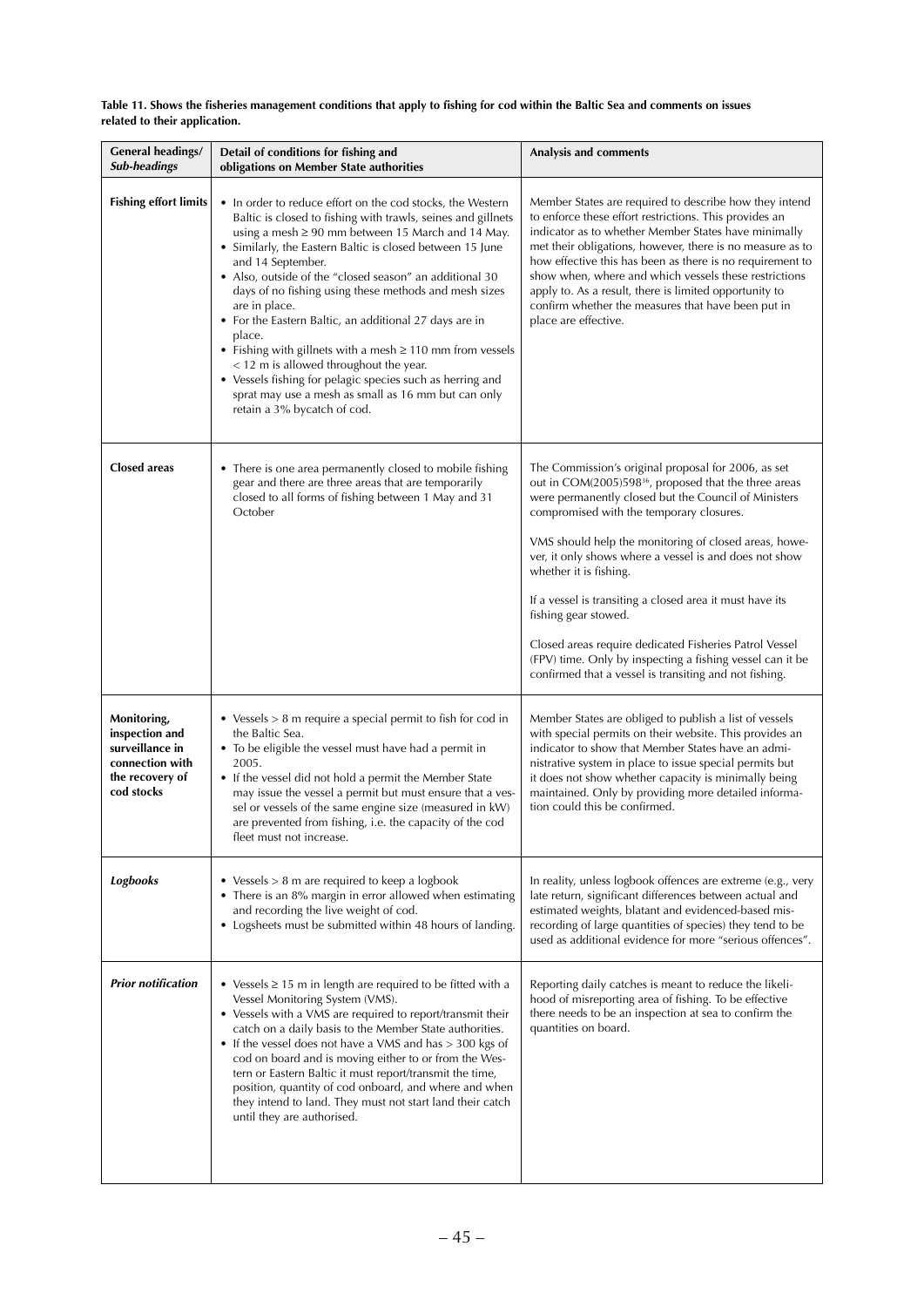| <b>General headings/</b><br><b>Sub-headings</b> | Detail of conditions for fishing and<br>obligations on Member State authorities                                                                                                                                                                                                                                                                                                                                                                                                                                                                                                                                                                                                                                                                                                                                                                                                                                                                                                                                                                                                                                                                                                                                                                                                                                                                                                                                                                                                                                             | Analysis and comments                                                                                                                                                                                                                                                                                                                                                                                                                                                                                                                                                                                                                                                                                                                                                                                                                                |
|-------------------------------------------------|-----------------------------------------------------------------------------------------------------------------------------------------------------------------------------------------------------------------------------------------------------------------------------------------------------------------------------------------------------------------------------------------------------------------------------------------------------------------------------------------------------------------------------------------------------------------------------------------------------------------------------------------------------------------------------------------------------------------------------------------------------------------------------------------------------------------------------------------------------------------------------------------------------------------------------------------------------------------------------------------------------------------------------------------------------------------------------------------------------------------------------------------------------------------------------------------------------------------------------------------------------------------------------------------------------------------------------------------------------------------------------------------------------------------------------------------------------------------------------------------------------------------------------|------------------------------------------------------------------------------------------------------------------------------------------------------------------------------------------------------------------------------------------------------------------------------------------------------------------------------------------------------------------------------------------------------------------------------------------------------------------------------------------------------------------------------------------------------------------------------------------------------------------------------------------------------------------------------------------------------------------------------------------------------------------------------------------------------------------------------------------------------|
| <b>Designated ports</b>                         | • If a vessel has > 750 kgs of cod on board it must only<br>land at a designated port.                                                                                                                                                                                                                                                                                                                                                                                                                                                                                                                                                                                                                                                                                                                                                                                                                                                                                                                                                                                                                                                                                                                                                                                                                                                                                                                                                                                                                                      | Member States that have designated ports are obliged<br>to publish them on their official website. Some of the<br>designated ports are so large that potential landing sites<br>are many and so difficult to monitor. Designated time<br>and place of landing would be more effective.                                                                                                                                                                                                                                                                                                                                                                                                                                                                                                                                                               |
| <b>Weighing of cod</b>                          | • Authorities may have any quantity of cod weighed<br>before it is transported.                                                                                                                                                                                                                                                                                                                                                                                                                                                                                                                                                                                                                                                                                                                                                                                                                                                                                                                                                                                                                                                                                                                                                                                                                                                                                                                                                                                                                                             | This obliges the various people involved on discharging<br>to comply with inspectors' wishes.                                                                                                                                                                                                                                                                                                                                                                                                                                                                                                                                                                                                                                                                                                                                                        |
| <b>VMS</b> messages                             | • The VMS is minimally required to record the entry and<br>exit from port and between sea areas where rules on<br>access and stocks are in place.                                                                                                                                                                                                                                                                                                                                                                                                                                                                                                                                                                                                                                                                                                                                                                                                                                                                                                                                                                                                                                                                                                                                                                                                                                                                                                                                                                           | The Member States are required to have a system in<br>place that allows for cross-checking VMS data with<br>logsheets. The Commission is able to request this<br>information. This provides an indicator that necessary<br>checks are in place.                                                                                                                                                                                                                                                                                                                                                                                                                                                                                                                                                                                                      |
| <b>Trans-shipment</b>                           | • Trans-shipment (the transfer between vessels) of cod is<br>prohibited.                                                                                                                                                                                                                                                                                                                                                                                                                                                                                                                                                                                                                                                                                                                                                                                                                                                                                                                                                                                                                                                                                                                                                                                                                                                                                                                                                                                                                                                    | During interviews (see page 15) it was confirmed that<br>trans-shipment of pelagic species between Russian and<br>some EU vessels has taken place in the recent past. On-<br>board inspection is required to confirm that excessive<br>quantities cod are not involved.                                                                                                                                                                                                                                                                                                                                                                                                                                                                                                                                                                              |
| <b>Transport</b>                                | • A landing declaration must accompany quantities of<br>$\text{cod} > 50$ kgs that have been landed by vessels $\geq 8$ m<br>in length.                                                                                                                                                                                                                                                                                                                                                                                                                                                                                                                                                                                                                                                                                                                                                                                                                                                                                                                                                                                                                                                                                                                                                                                                                                                                                                                                                                                     | This is meant to ensure that if the vehicle is inspected<br>at any point during its journey there will be documen-<br>tation to show the origin of the cod.                                                                                                                                                                                                                                                                                                                                                                                                                                                                                                                                                                                                                                                                                          |
| Joint working                                   | • Member States are required to undertake "joint opera-<br>tional procedures" with other Member States.                                                                                                                                                                                                                                                                                                                                                                                                                                                                                                                                                                                                                                                                                                                                                                                                                                                                                                                                                                                                                                                                                                                                                                                                                                                                                                                                                                                                                     | As well as other Member State inspectors, Commission<br>inspectors may also participate.                                                                                                                                                                                                                                                                                                                                                                                                                                                                                                                                                                                                                                                                                                                                                             |
| <b>National</b><br>control action<br>programmes | • Member States are required to develop and publish on<br>their official websites a national control plan.<br>• Common rules for national control programmes have<br>been set:<br>(a) Inspection and surveillance will focus on vessels<br>likely to catch cod and priorities will be set on<br>those sectors most affected by fishing opportuni-<br>ties;<br>(b) Random checking of transport and marketing of<br>cod;<br>(c) Cross-checking to test the effectiveness of inspec-<br>tion and surveillance;<br>(d) "Benchmarks" will be set by each Member State<br>and advertised on official websites which will aim<br>to meet the following targets:<br>Inspections will aim to cover 20% (by weight) of<br>cod landings, or, that in a 3 month period the<br>vessels that account for 20% or more of the cod<br>landings are inspected at least once.<br>Market inspections will aim to cover at least 5%<br>of cod that is offered for auction.<br>Patrol days in the cod management areas.<br>Aerial surveillance effort.<br>• Member States are required to aim to specify in their<br>control programmes the following:<br>(a) the number of shore-based and sea-going inspec-<br>tors and when and where they are deployed;<br>(b) the number of patrol vessels and aircraft and the<br>areas in which they will be deployed;<br>(c) the budget for undertaking enforcement;<br>(d) a list of designated ports;<br>(e) a description of how compliance is achieved in<br>the requirement for prior notification; | The Member States are able to set their own "bench-<br>marks" and only have to "aim" to specify their means<br>of control. Therefore, the minimum for each need only<br>be applied.<br>Information should be displayed on national authori-<br>ties websites by 31 January. At the time of writing the<br>majority of Member States had failed to provide the<br>information in this form.<br>Common rules are established but there is no common<br>inspection protocol or criteria so, for example, a vessel<br>could land in Sweden and be inspected in one way<br>and then land in Poland and be inspected in a different<br>way. A standardised approach may provide for impro-<br>ved confidence in inspections, however, there would<br>still need to be checks undertaken by the Commission<br>to ensure that the standard was being upheld. |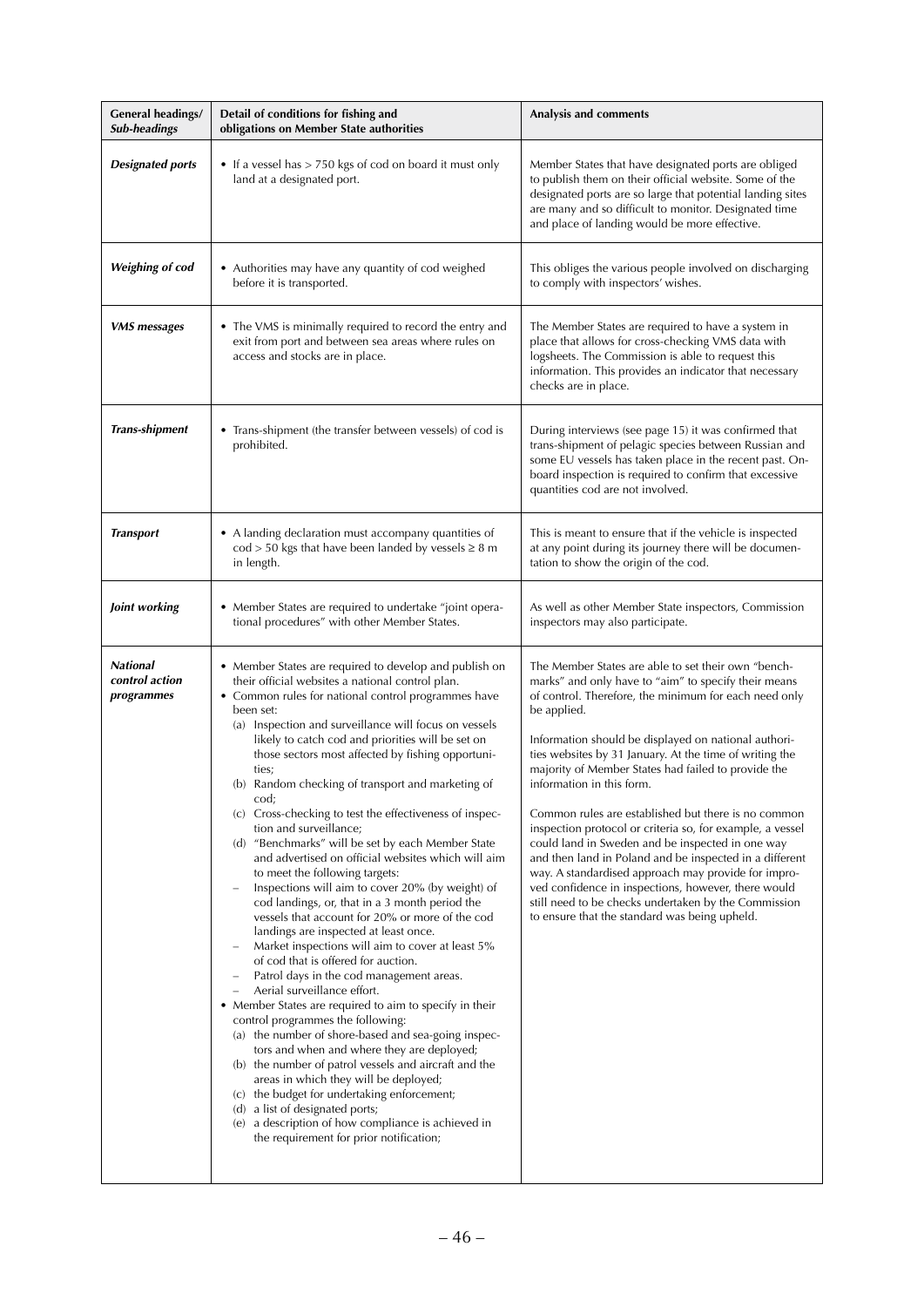| <b>General headings/</b><br>Sub-headings        | Detail of conditions for fishing and<br>obligations on Member State authorities                                                                                                                                                                                                                                                                                                                                                                                                                                                                                                            | Analysis and comments                                                                                                                                                                                                                                                                                                                                                                                                                                                                                                                                                                                                                 |
|-------------------------------------------------|--------------------------------------------------------------------------------------------------------------------------------------------------------------------------------------------------------------------------------------------------------------------------------------------------------------------------------------------------------------------------------------------------------------------------------------------------------------------------------------------------------------------------------------------------------------------------------------------|---------------------------------------------------------------------------------------------------------------------------------------------------------------------------------------------------------------------------------------------------------------------------------------------------------------------------------------------------------------------------------------------------------------------------------------------------------------------------------------------------------------------------------------------------------------------------------------------------------------------------------------|
| <b>National</b><br>control action<br>programmes | a description of how compliance is achieved ensur-<br>(f)<br>ing tolerance in logbook estimates, designated<br>ports and the weighing of landed cod; and,<br>a description of procedures for sea- and shore-<br>(g)<br>based inspections and communicating and<br>working with other Member States.<br>• The Commission will evaluate the compliance with and<br>the results of the national control programmes with the<br>Committee for Fisheries and Aquaculture.                                                                                                                       |                                                                                                                                                                                                                                                                                                                                                                                                                                                                                                                                                                                                                                       |
| Fishing gear and<br>condition of their<br>use   | • Various mesh sizes and other gear specifications are set<br>for static and mobile fishing gears that target cod. For<br>those fishing gears that are used to target other species<br>bycatch limits are set. Examples of restrictions on fish-<br>ing gear used to target cod include:<br>(a) 110 mm mesh size for gillnets.<br>(b) 48 hour maximum immersion time for gillnets.<br>(c) Vessels $\leq 12$ m may use up to 9 km of net, vessels<br>$\geq$ 12 m may use up to 21 km of net.<br>(d) 105 mm for diamond mesh and 110 mm for square<br>mesh windows in BACOMA and T90 trawls. | Measurement of mesh size is only meaningful when<br>it is undertaken at sea on fishing gear that has been<br>observed to be fishing.<br>Enforcing immersion time restrictions can only be app-<br>lied if the gear is marked and its setting was observed.<br>The configuration and construction of trawls are<br>complex and difficult even for experienced fisheries<br>officers to enforce with confidence. Only blatant abuse<br>of restricting mesh size is relatively easy to enforce.<br>By September 2007 the Commission will present to the<br>Fisheries Council an assessment of the selectivity on<br>cod of mobile gears. |
| Minimum landing<br>size                         | • The minimum landing size of cod in the the Baltic Sea<br>is 38 cm                                                                                                                                                                                                                                                                                                                                                                                                                                                                                                                        |                                                                                                                                                                                                                                                                                                                                                                                                                                                                                                                                                                                                                                       |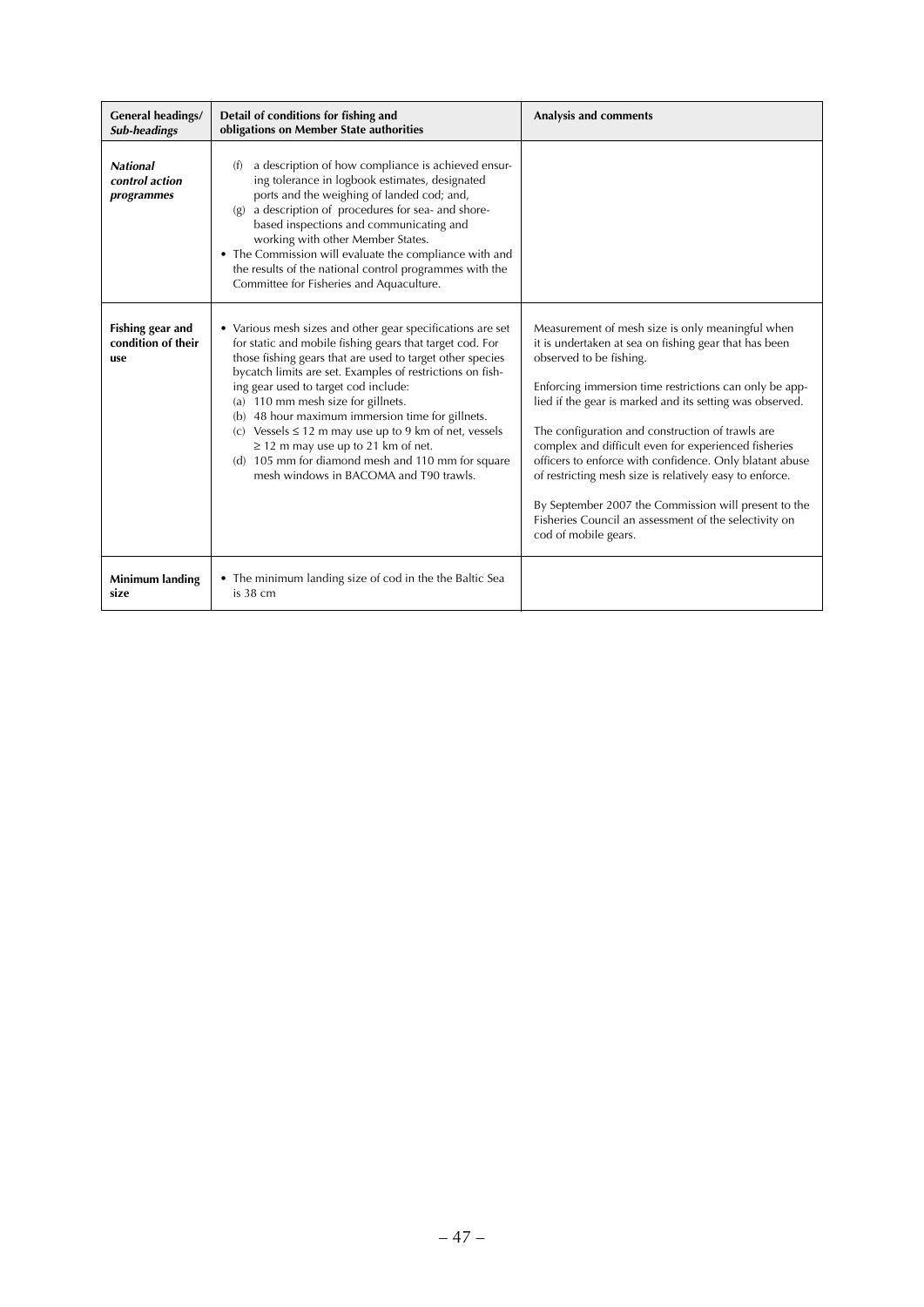## Notes

1 ICES. 2005. Report of the Baltic Fisheries Assessment Working Group (WGBFAS), 12-21 April 2005, Hamburg, Germany. Page 150 of 589.

http://www.ices.dk/reports/ACFM/2005/WGBFAS/2-Cod.pdf

<sup>2</sup> ICES. 2005. Report of the ICES Advisory Committee on Fishery Management, Advisory Committee on the Marine Environment and Advisory Committee on Ecosystems, 2005. ICES Advice. Volumes 8, page 62. http://www.ices.dk/products/AnnualRep/2005/ICES%20Advice%2

02005%20Volume%208.pdf

- 3 Owing to the delay in data collation, 2005 is the most recent year for which complete data is available
- <sup>4</sup> "Wiadomosci Rybackie" (Fisheries News) March April 2005 http://rybackie.pl/files/WR3-4.05.pdf
- <sup>5</sup> ACFA white fish study 2005
- 6 IFM publication website http://www.ifm.dk/publications.html
- $7$  "Norms" are often defined as typical actions, attitudes and expectations concerning the behaviour and attitude of peers. Furthermore, norms are seen as social pressure that creates both positive and negative sanctions.
- <sup>8</sup> Gazeta Wyborcza, 4 May, 2006 http://gospodarka.gazeta.pl/ gospodarka/1,33181,3324426.htm
- "Klondyking" is the term given to trans-shipment of fish from catching vessels to a "mother" ship where the fish is processed
- <sup>10</sup> Espersen Ltd http://www.espersen.dk/Default.asp?m=42
- <sup>11</sup> Regulation (EC) No 178/2002 of 28 January2002 laying down the general principles and requirements of food law, establishing the European Food Safety Authority and laying down procedures in matters of food safety http://europa.eu.int/eur-lex/pri/en/oj/ dat/2002/l\_031/l\_03120020201en00010024.pdf
- 12 Conservation International: www.conservation.org
- <sup>13</sup> Fisheries Science Partnerships http://www.cefas.co.uk/FSP/default.htm
- 14 European Commission press release http://ec.europa.eu/comm/ fisheries/news\_corner/press/inf06\_09\_en.htm
- <sup>15</sup> Regulation (EC) No. 2371/2002, on the conservation and sustainable exploitation of fisheries resources http://europa.eu.int/eur-lex/ pri/en/oj/dat/2002/l\_358/l\_35820021231en00590080.pdf
- <sup>16</sup> Proposal for a Council Regulation establishing a multi-annual plan for the cod stocks in the Baltic Sea and the fisheries exploiting those stocks (COM(2006)411)
- <sup>17</sup> "Towards uniform and effective implementation of the Common Fisheries Policy" http://europa.eu.int/comm/fisheries/doc\_et\_publ/factsheets/legal\_texts/docscom/en/com\_03\_130\_en.pdf
- <sup>18</sup> "Compliance with the rules of the Common Fisheries Policy – "Compliance Work Plan and Scoreboard" http://europa.eu.int/comm/fisheries/doc\_et\_publ/factsheets/legal\_texts/docscom/en/com\_03\_344\_en.pdf
- 19 Council Regulation 52/2006 fixing the fishing opportunities

and associated conditions for certain fish stocks and groups of fish stocks applicable in the Baltic Sea for 2006 http://europa.eu.int/eur-lex/lex/LexUriServ/site/en/oj/2006/l\_016/l\_ 01620060120en01840199.pdf

- <sup>20</sup> "Compliance with the rules of the Common Fisheries Policy – Compliance Work Plan and Scoreboard" http://europa.eu.int/comm/fisheries/doc\_et\_publ/factsheets/ legal\_texts/docscom/en/com\_03\_344\_en.pdf
- <sup>21</sup> "Towards uniform and effective implementation of the Common Fisheries Policy" http://europa.eu.int/comm/fisheries/doc\_et\_publ/factsheets/legal\_texts/docscom/en/com\_03\_130\_en.pdf
- <sup>22</sup> Commission staff working paper. Proposal for a Council Regulation establishing a Community Fisheries Control Agency http://europa.eu.int/comm/secretariat\_general/impact/docs/SEC\_ 2004\_0448\_1\_EN.pdf
- <sup>23</sup> Council Regulation (EC) No. 768/2005. Establishing a Community Fisheries Control Agency http://europa.eu.int/eur-lex/lex/LexUriServ/site/en/oj/2005/l\_128/ l\_12820050521en00010014.pdf
- <sup>24</sup> The CFP Roadmap http://europa.eu.int/comm/fisheries/reform/roadmap\_en.htm
- 25 Link to the three compliance scoreboards: http://europa.eu.int/ comm/fisheries/scoreboard/index\_en.htm
- <sup>26</sup> Fisheries & Maritime Affairs, 2005 Press Release, http://europa. eu.int/comm/fisheries/news\_corner/press/inf05\_21\_en.htm
- <sup>27</sup> COM(2001)650 http://europa.eu.int/eur-lex/lex/LexUriServ/site/en/com/2001/ com2001\_0650en01.pdf
- <sup>28</sup> COM(2002)687 http://europa.eu.int/comm/fisheries/doc\_et\_publ/ factsheets/legal\_texts/docscom/en/com\_02\_687\_en.pdf
- <sup>29</sup> COM(2003)782 http://europa.eu.int/eur-lex/en/com/pdf/2003/com2003\_0782en01. pdf
- <sup>30</sup> COM(2005)207 http://europa.eu.int/eur-lex/lex/LexUriServ/site/en/com/2005/ com2005\_0207en01.pdf
- Control Regulation http://europa.eu.int/eur-lex/lex/LexUriServ/LexUriServ. do?uri=CELEX:31993R2018:EN:HTML
- $32$  Commission report on the monitoring of the Member States' implementation of the CFP 2000-2002 http://europa.eu.int/eur-lex/lex/LexUriServ/site/en/com/2004/ com2004\_0849en01.pdf
- <sup>33</sup> Scientific, Technical and Economic Committee on Fisheries http://europa.eu.int/comm/fisheries/faq/committee\_en.htm#stecf
- 34 Commission proposal for 2006 Baltic Sea TACs and quotas http://europa.eu.int/comm/fisheries/news\_corner/press/inf05\_69\_ en.htm
- <sup>35</sup> Council Regulation EC No. 2187/2005 http://europa.eu.int/eur-lex/lex/LexUriServ/site/en/oj/2005/l\_349/ l\_34920051231en00010023.pdf
- <sup>36</sup> http://europa.eu.int/comm/fisheries/doc\_et\_publ/factsheets/ legal\_texts/docscom/en/com\_05\_598\_en.pdf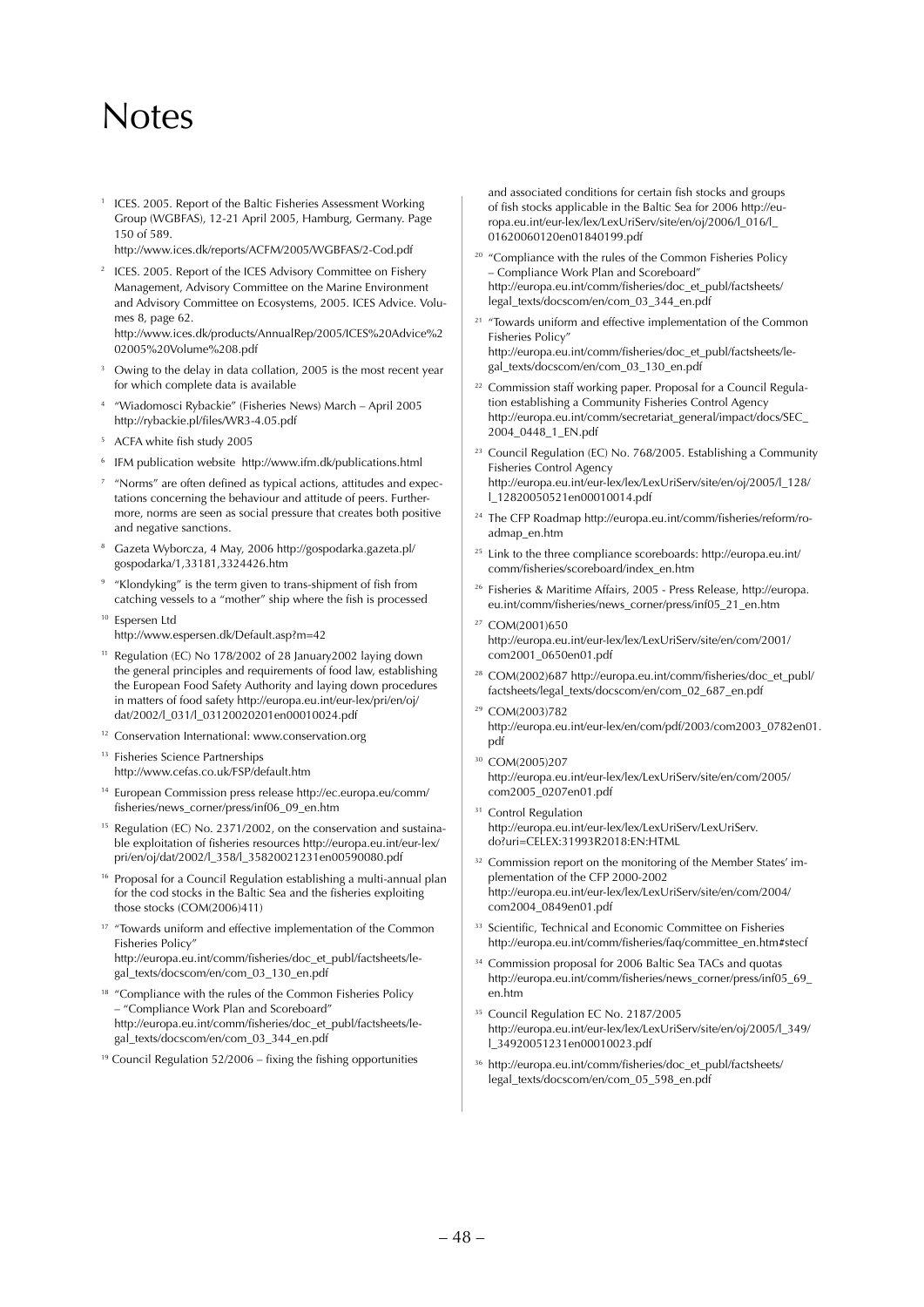## List of tables and figures

- Table 1. The Baltic Fisheries Assessment Working Group overall RF for cod landings from the Eastern Baltic between 2000 and 2005.
- Table 2. A comparison of Member State reported landings and ICES estimates of unallocated quota for the Eastern Baltic.
- Table 3. The reported import, export, landing and national consumption figures of cod for Poland in 2003
- Table 4. A list of the IUU fishing activities associated with the Baltic Sea cod fishery described in interviews
- Table 5. An analysis of the 11 Point Action Plan for Cooperation in Enforcement with respect to the Baltic Sea cod fishery
- Table 6. The indicators used in the Commission's 2004 Compliance Scoreboard and how Baltic Sea Member States performed
- Table 7. The list of types of behaviour which are considered to be serious infringements of the CFP rules
- Table 8. A summary of the Baltic Sea cod TAC and quota allocations for 2006 and 2007.
- Table 9. The key indicators and the level of compliance for the implementation of technical and control measures for four Baltic Sea Member States in 2005.
- Table 10. The indicators used to assess the four Member States' ability to apply important requirements with respect to registering landing information and their ability or willingness to follow-up on administrative inaccuracies.
- Table 11. The fisheries management conditions that apply to fishing for cod within the Baltic Sea and comments on issues related to their application.
- Figure 1. The relationship and planned outcomes of the Action Plan for Cooperation in Enforcement and Compliance Work Plan
- Figure 2. The potential structure for a joint inspection framework within which the Community Fisheries Control Agency might operate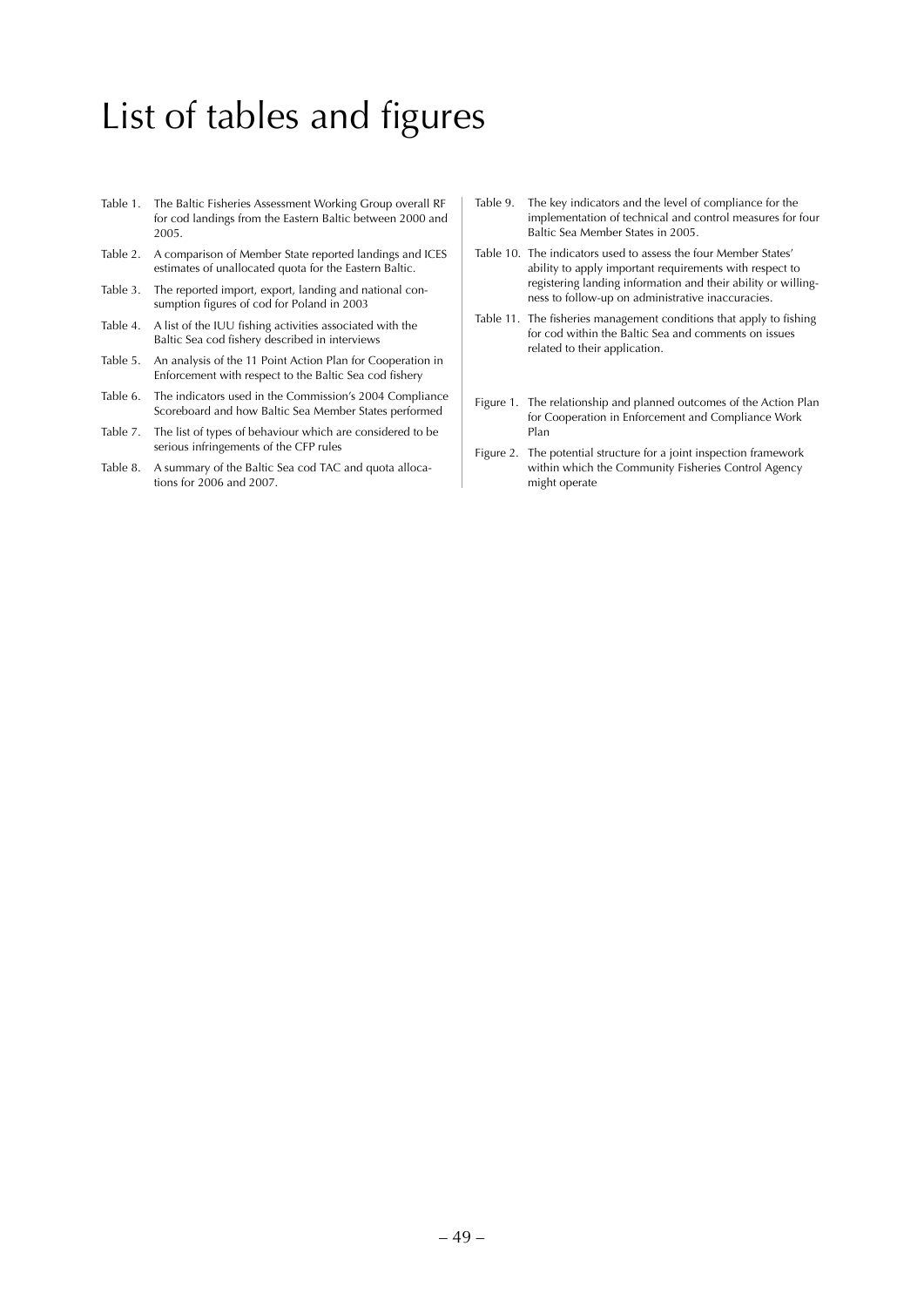## References

- Anderson, J.L., 2002. Reasons for Technical Inefficiency of Danish Baltic Sea Trawlers. Danish Research Institute of Food Economics. Division for Fisheries Economics and Management
- Danish Directorate of Fisheries, 2002. Yearbook of Fishery Statistics 2002. ISBN 87-89443-18-7 ISSN 0907-9238

### DW World, 2004

http://www.dw-world.de/dw/article/0,2144,1362542,00.html

#### EU Commission, 2004 http://europa.eu.int/comm/fisheries/enlargement/info\_estonia\_ en.pdf

EU Commission, 2004a

http://europa.eu.int/comm/fisheries/enlargement/info\_latvia\_en.pdf

EU Commssion, 2004b http://www.eu.int/comm/fisheries/enlargement/info\_poland\_en.pdf

## Eurofish, 2000

http://www.eurofish.dk/indexSub.php?id=584

European Commission, 2001. Commission Staff Working Paper, Fisheries Control in Member States, Denmark. SEC(2001)

#### FAO, 1999

http://www.fao.org/fi/fcp/en/DEU/profile.htm

#### FAO, 2001

http://www.fao.org/fi/fcp/en/POL/profile.htm

#### FAO, 2004

http://www.fao.org/fi/fcp/en/DNK/profile.htm

#### FAO, 2004a

http://www.fao.org/fi/fcp/en/SWE/profile.htm

#### FAO, 2004b

http://www.fao.org/fi/fcp/en/RUS/profile.htm

#### FAO, 2005

http://www.fao.org/fi/fcp/en/FIN/profile.htm

#### FAO, 2005a

http://www.fao.org/fi/fcp/en/EST/profile.htm

#### FAO, 2005b

http://www.fao.org/fi/fcp/en/LVA/profile.htm

ICES, 2005. Report of the Baltic Fisheries Assessment Working Group (WGBFAS), 12-21 April 2005, Hamburg, Germany. 589 pp.

#### Latvia National Board of Fisheries, 2005

http://www.vzp.gov.lv/?sadala=110

### OECD, 2001

http://www.oecd.org/dataoecd/17/21/1836994.xls

#### OECD, 2003

http://www.oecd.org/dataoecd/10/57/34429370.pdf

#### OECD, 2005

http://www.oecd.org/dataoecd/11/45/34428239.pdf

#### OECD, 2005a

http://www.oecd.org/dataoecd/9/31/34431367.pdf OECD, 2005b

http://www.oecd.org/dataoecd/11/40/34429179.pdf

Polish Ministry of Agriculture and Rural Development, 2003 http://www.funduszestrukturalne.gov.pl/NR/rdonlyres/56D3E5E9- 0D1D-411C-8811-B35170002DE5/0/sop\_fisheries\_final\_draft\_.pdf

Polish Economic Affairs & Labour, 2005. EU Structural Funds in Poland,

http://www.funduszestrukturalne.gov.pl/English/SOP++Transport/ SOP+Fisheries/

Polish Ministry of Agriculture and Rural Development, 2003. http://www.funduszestrukturalne.gov.pl/NR/rdonlyres/56D3E5E9- 0D1D-411C-8811-B35170002DE5/0/sop\_fisheries\_final\_draft\_.pdf

RSPB, 2004. Assessment of the sustainability of industrial fisheries producing fish meal and oil. Poseidon Aquatic Resource Management Ltd & the University of Newcastle upon Tyne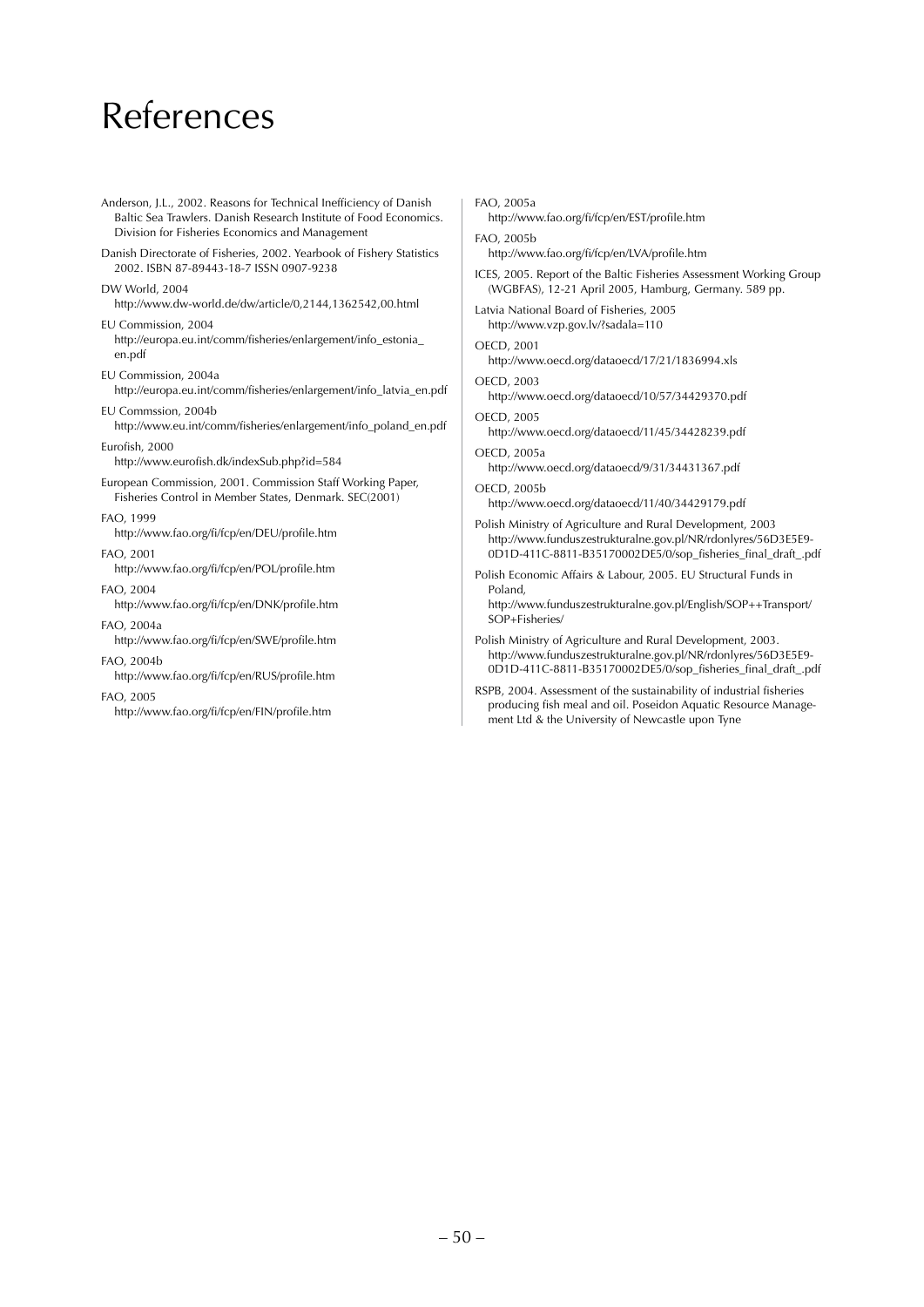## Annex I

## Baltic Member States fishing and processing industries

## Overview

The main target species for Baltic Sea fisheries are cod, Baltic herring and sprat. They form about 95 % of the total catch. Other target fish species having either local economical importance or ecosystem importance are Baltic salmon, plaice, flounder, dab, brill, turbot, pike-perch, pike, perch, vendace, whitefish, burbot, eel and sea-trout.

The main fisheries for cod in the Baltic use demersal trawls, pelagic trawls and gillnets. There was substantial increase in gillnet fisheries in the 1990s but because of the change in stock age composition in the late 1990's and early 2000,

the share of the total catch of cod taken by gillnets has decreased and that of demersal trawls increased again.

Pelagic fisheries in the Baltic are dominated by pelagic trawlers catching a mixture of herring and sprat. The proportion of the two species in the catches varies according to area and season. The catches of the pelagic species are used for human consumption, reduction to oil and meal and to animal fodder, and is largely dependent on market forces. The following table shows the reported quantities, area and method of capture for cod in the Baltic Sea in 2004.

| Country       | T=Trawl          | ICES Divisions in the Baltic Sea with reported catches of cod |                      |                  |                |                  |                      |                |              |                  |              |
|---------------|------------------|---------------------------------------------------------------|----------------------|------------------|----------------|------------------|----------------------|----------------|--------------|------------------|--------------|
|               | <b>G=Gillnet</b> |                                                               | <b>Western Stock</b> |                  |                |                  | <b>Eastern Stock</b> |                |              |                  |              |
|               |                  | 22                                                            | 23                   | 24               | 25             | 26               | 27                   | 28             | 29           | 30               | <b>Total</b> |
| Denmark       | T                | 5,238                                                         | 1,202                | 4,277            | 6,209          | 26               | $\mathbf{0}$         | $\mathbf{0}$   | $\mathbf{0}$ | $\mathbf{0}$     | 16,952       |
|               | $\mathsf{G}$     | 1,082                                                         | 725                  | 789              | 1,145          | 15               | $\mathbf{0}$         | $\mathbf{0}$   | $\mathbf{0}$ | $\mathbf{0}$     | 3,756        |
| Germany       | Т                | 2,771                                                         | $\boldsymbol{0}$     | 1,268            | 2,659          | $\mathbf{0}$     | $\mathbf{0}$         | $\mathbf{0}$   | $\mathbf{0}$ | $\mathbf{0}$     | 6,698        |
|               | G                | $\mathbf{0}$                                                  | $\boldsymbol{0}$     | 612              | $\mathbf{0}$   | $\boldsymbol{0}$ | $\mathbf{0}$         | $\overline{0}$ | $\mathbf{0}$ | $\mathbf{0}$     | 612          |
| Poland        | T                | $\mathbf{0}$                                                  | $\overline{0}$       | 143              | 3,309          | 2,650            | $\overline{0}$       | $\overline{0}$ | $\Omega$     | $\mathbf{0}$     | 6,102        |
|               | $\mathsf{G}$     | $\mathbf{0}$                                                  | $\boldsymbol{0}$     | 395              | 6,658          | 1,012            | $\mathbf{0}$         | $\mathbf{0}$   | $\mathbf{0}$ | $\mathbf{0}$     | 8,065        |
| Finland       | $\mathsf T$      | $\mathbf{0}$                                                  | $\mathbf{0}$         | $\boldsymbol{0}$ | 354            | $\boldsymbol{0}$ | 4                    | $\mathbf{0}$   | $\mathbf{0}$ | $\mathbf{0}$     | 358          |
|               | $\mathsf{G}$     | $\overline{0}$                                                | $\overline{0}$       | $\mathbf{0}$     | 489            | 6                | $\mathbf{0}$         | $\overline{0}$ | $\mathbf{0}$ | $\mathbf{0}$     | 495          |
| Latvia        | T                | $\mathbf{0}$                                                  | $\overline{0}$       | $\mathbf{0}$     | 423            | 602              | $\overline{4}$       | 193            | $\mathbf{0}$ | $\mathbf{0}$     | 1,222        |
|               | G                | $\mathbf{0}$                                                  | $\boldsymbol{0}$     | $\mathbf{0}$     | 2,496          | 992              | 30                   | 95             | $\mathbf 0$  | $\boldsymbol{0}$ | 3,613        |
| Estonia       | T                | $\mathbf{0}$                                                  | $\boldsymbol{0}$     | $\boldsymbol{0}$ | $\mathbf{0}$   | $\mathbf{0}$     | $\mathbf{0}$         | $\mathbf{0}$   | $\mathbf{0}$ | $\mathbf{0}$     | $\mathbf{0}$ |
|               | $\mathsf{G}$     | $\mathbf{0}$                                                  | $\boldsymbol{0}$     | $\boldsymbol{0}$ | 1,183          | 5                | 3                    | $\overline{0}$ | 1            | $\mathbf{0}$     | 1,192        |
| Sweden        | T                | $\mathbf{0}$                                                  | $\mathbf{0}$         | 701              | 7,491          | 15               | 246                  | $\overline{0}$ | $\mathbf{0}$ | $\mathbf{0}$     | 8,453        |
|               | G                | $\mathbf{0}$                                                  | 393                  | 1,026            | 4,060          | 9                | 185                  | 24             | 9            | $\overline{4}$   | 5,710        |
| Lithuania     | $\mathsf T$      | $\mathbf{0}$                                                  | $\mathbf{0}$         | $\boldsymbol{0}$ | $\mathbf{0}$   | 2,041            | $\boldsymbol{0}$     | $\mathbf{0}$   | $\mathbf{0}$ | $\boldsymbol{0}$ | 2,041        |
|               | $\mathsf{G}$     | $\mathbf{0}$                                                  | $\boldsymbol{0}$     | $\mathbf{0}$     | $\mathbf{0}$   | $\mathbf 0$      | $\mathbf{0}$         | $\mathbf{0}$   | $\mathbf{0}$ | $\mathbf{0}$     | $\theta$     |
| Russia        | T                | $\mathbf{0}$                                                  | $\mathbf{0}$         | $\mathbf{0}$     | $\mathbf{0}$   | 1,520            | $\boldsymbol{0}$     | $\overline{0}$ | $\mathbf{0}$ | $\mathbf{0}$     | 1,520        |
|               | G                | $\overline{0}$                                                | $\overline{0}$       | $\overline{0}$   | $\overline{0}$ | 1,890            | $\boldsymbol{0}$     | $\overline{0}$ | $\mathbf{0}$ | $\mathbf{0}$     | 1,890        |
| <b>TOTALS</b> | Τ                | 8,009                                                         | 1,202                | 6,389            | 20,445         | 6,854            | 250                  | 193            | $\Omega$     | $\mathbf{0}$     | 43,342       |
|               | G                | 1,082                                                         | 1,118                | 2,822            | 16,031         | 3,918            | 218                  | 119            | 10           | 4                | 25,322       |
|               | T&G              | 9,091                                                         | 2,320                | 9,211            | 36,476         | 10,772           | 468                  | 311            | 10           | $\overline{4}$   | 68,664       |

Source: data from ICES Baltic Fisheries Working Assessment Group, 2005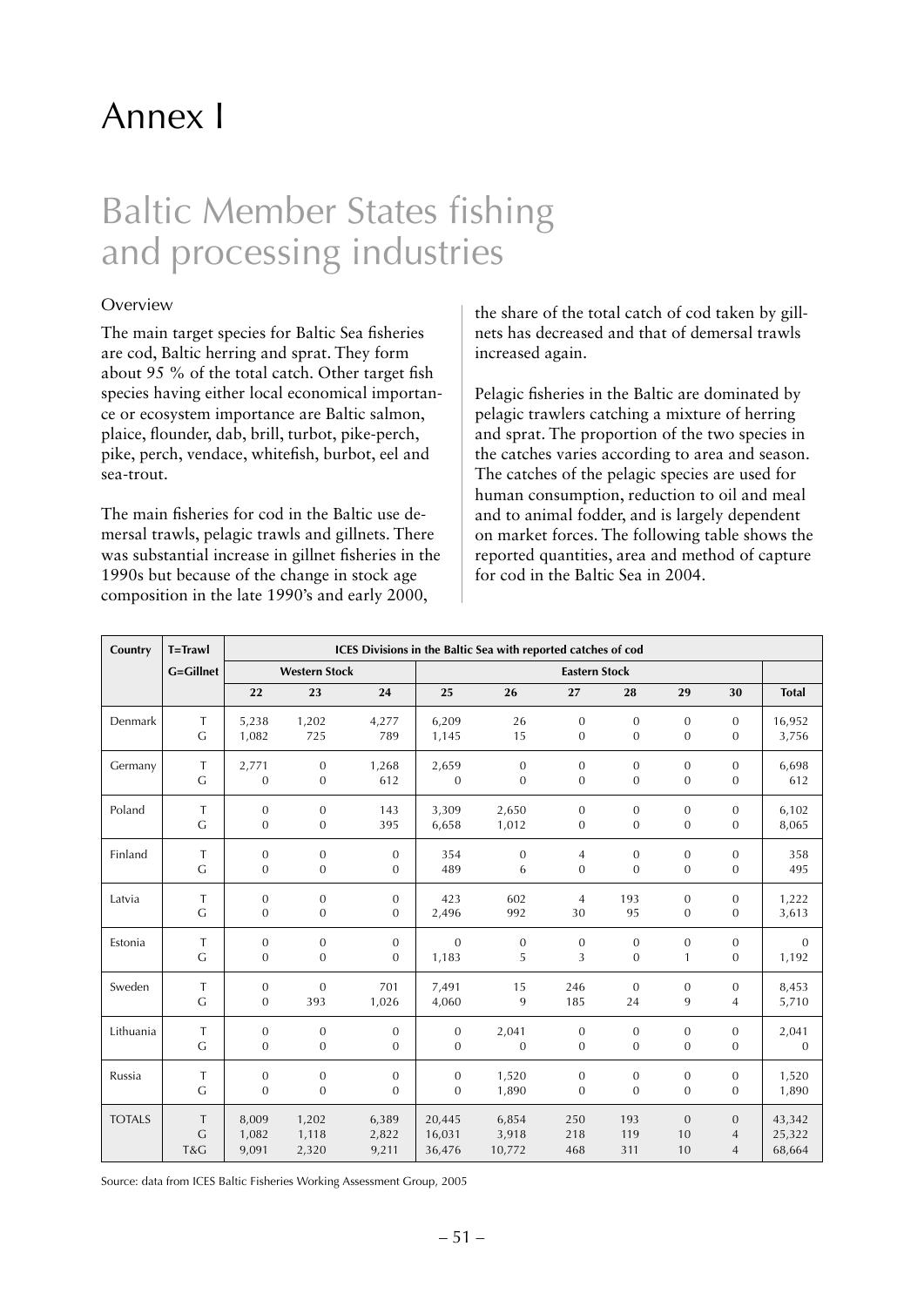## **DENMARK**

The Baltic is the third most important fishing area for Danish fishermen – after the North Sea and Skagerrak, respectively (Anderson, 2002).

The overall contribution of the fisheries sector to the economy is small – about  $0.5%$  – but it has a very strong importance to specific regions which are heavily dependent on fisheries for their livelihoods: north and west Jutland, and the island of Bornholm, where 95% of all landings by Danish vessels are made (European Commission, 2001)*.* 

Approximately 5,650 fishermen work on 3,831 vessels operating from Danish ports. The registered tonnage of the fleet is 99,720 gross tonnage (GT). The table below provides a breakdown of the categories and number of vessels within the Danish fleet.

| Category of registered vessel     | Number |
|-----------------------------------|--------|
| Side trawlers                     | 256    |
| Stern trawler                     | 218    |
| Other trawler                     | 147    |
| Purse seine & combination vessels | 198    |
| Danish seiners                    | 78     |
| Longliners and gillnetters        | 1,138  |
| Traps, poundnets                  | 1,574  |
| Dredgers and other vessels        | 226    |
| TOTAL                             | 3,831  |

Source: Danish Directorate of Fisheries, 2002

Cod are targeted by trawl and gillnets, with landings of plaice and flounder normally associated with the trawl fishery. Sprat and herring are targeted by trawl and purse seiners.

The trawler fleets are based in the main ports in Jutland and Bornholm with a large fleet of small gill netters located in all Danish ports (European Commission, 2001; Danish Directorate of Fisheries, 2002; FAO, 2004). The numbers of gillnetters has declined in recent years owing to the stock age composition with vessels switching to longlining or trawling. The main pelagic fisheries are conducted by a small fleet of purse seiners and large trawlers (ICES, 2005).

Broadly speaking there are three types of fishery in Denmark:

(i) The industrial fishery for fishmeal and fish oil. In the North Sea, sandeel is the main target

species along with Norway pout, blue whiting and sprat, whereas, sprat are targeted in the Skagerrak/Kattegat and Baltic Sea. Owing to high levels of dioxins which make them unsuitable for human consumption, herring has also been allowed to be targeted in some instances in the Baltic (RSPB, 2004).

(ii) The pelagic fishery for human consumption, mainly herring and mackerel stored in tanks and landed whole; and,

(iii) The demersal fishery for white fish (cod, hake, haddock, whiting, saithe), flatfish (sole, plaice, flounder), lobster and deep water prawns (FAO, 2004).

The table below indicates the total annual catch of fish from the Baltic Sea by Danish vessels.

Danish catches from the Baltic Sea (including The Belt and The Sound)

| Main<br>species | 1993   | 1994   | 1995   | 1996    | 1997    | 1998    |
|-----------------|--------|--------|--------|---------|---------|---------|
| Cod             | 11,843 | 19,836 | 34,613 | 48,521  | 42,581  | 29,488  |
| Herring         | 42,986 | 45,199 | 37,763 | 34,340  | 30,877  | 38,820  |
| Sprat           | 29,949 | 69,673 | 76,716 | 123,549 | 153,765 | 111.003 |
|                 |        |        |        |         |         |         |
| Main<br>species | 1999   | 2000   | 2001   | 2002    | 2003    | 2004    |
| Cod             | 38,174 | 32,050 | 29,148 | 21,558  | 22,342  | 19,936  |
| Herring         | 37,973 | 49,727 | 46,297 | 18,407  | 5,300   | n/a     |

Source: adapted from Danish Directorate of Fisheries, 2002; ICES 2005; OECD, 2005

## The processing sector

Because of the inability of the domestic fleet to meet the national demand of Danish processors, there is a great reliance on imports to sustain the industry. Denmark also acts as a "hub" for fish trade. Figures for 2000 indicate there were 738 companies dealing with processing and trade in fish products: 83 in smoking and drying, 47 in canning and filleting, 5 in fish meal and fish oil, 310 in wholesale trade and 293 in retail trade (FAO, 2004).

Employment in the fish processing sector between 1996 and 2000 is shown in the table below.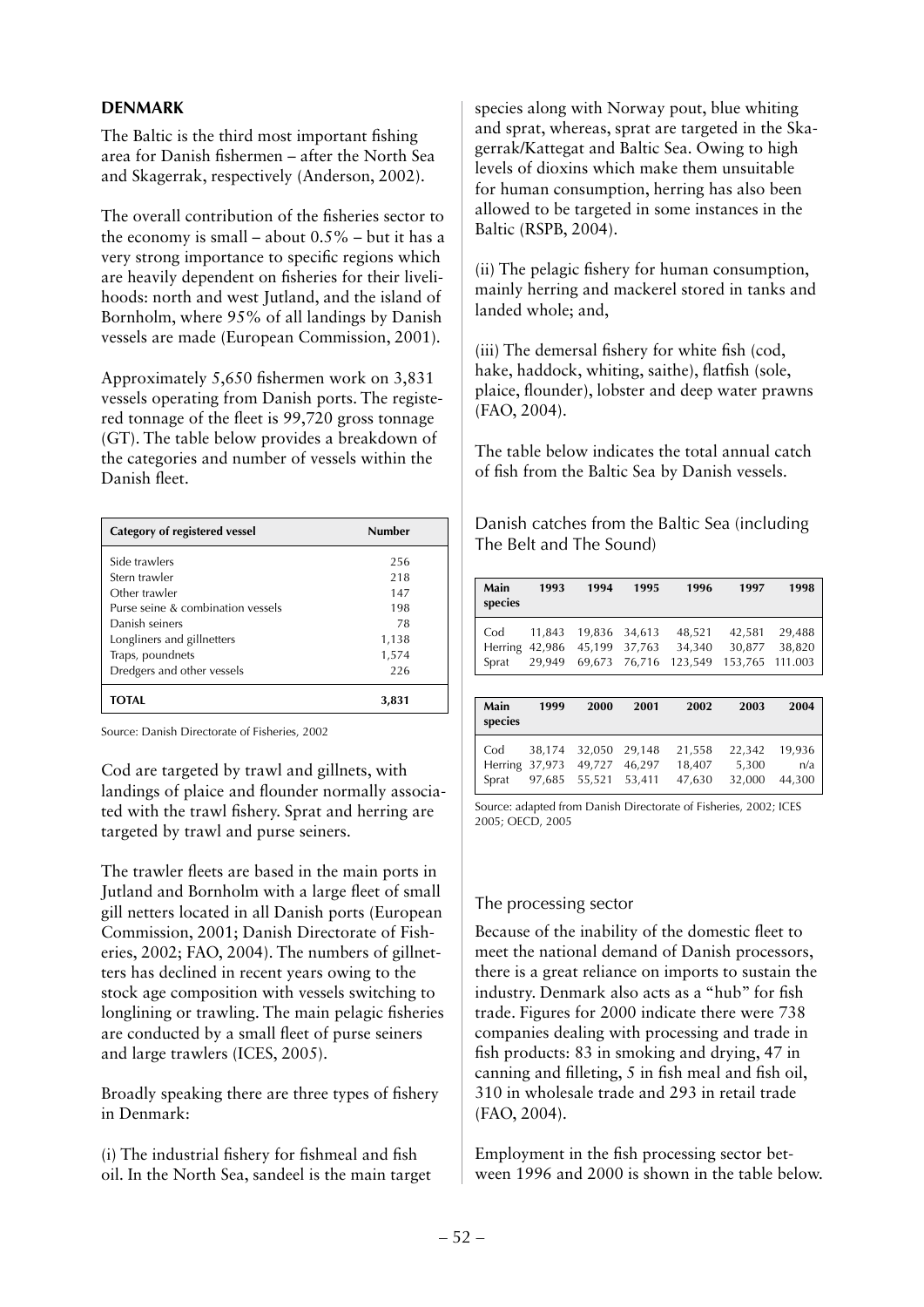| Type of company        | 1996   | 1997   | 1998   | 1999          | 2000  |
|------------------------|--------|--------|--------|---------------|-------|
| Smoking and drying     | 1,512  | 1,913  | 1,568  | 1,578         | 1,704 |
| Canning and filleting  | 6,473  | 5,220  | 5,251  | 4,962         | 4,859 |
| Fish meal and fish oil | 603    | 499    | 488    | 472           | 424   |
| Wholesale trade        | 3,237  | 3,399  | 3,292  | 3,099         | 3,060 |
| Retail trade           | 909    | 901    | 955    | 998           | 1,048 |
| Total                  | 19.612 | 18.293 | 17,771 | 17,285 17,449 |       |

Number of employees in the fish processing sector in Denmark

Source: adapted from FAO, 2004

### **SWEDEN**

For Sweden, the Baltic Sea is the most important fishing area with 45% of total national landings in volume. Other important fishing areas include the Skagerrak (15%), the Kattegat (6%), the North Sea (12%) and the North Atlantic (23%) (FAO, 2004a).

The fishing sector in Sweden is decreasing – landings (value as well as quantity), vessel numbers and numbers of fishermen are all decreasing. At the same time, the prices of fish for consumption have increased, the amount of fish used for reduction has declined and exports of fish and fishery products have increased (OECD, 2005a).

The overall contribution of the fisheries sector to the economy is small – about 0.2%. On the west coast, where large processing facilities are based, the economic importance is more significant (FAO, 2004a).

There are approximately 1,860 fishermen (FAO, 2004a) and 685 vessels with a total gross tonnage of 41,700 (ICES, 2005). The fleet segments have differing capacities for adapting to changes in fishing possibilities. The smaller boats usually fish from a local port, whereas the mobility of larger vessels enables them to move between fishing grounds and land in other Baltic States. There are a large number of landing sites in Sweden. The most important are the harbours of Träslövsläge, Göteborg, Ängholmen, Smögen, and Strömstad on the west coast; and Trelleborg, Simrishamn, Karlskrona, Nogersund, Västervik, and Oxelösund in the Baltic. Several Danish harbours, such as Skagen and Hanstholm, are also important for landing Swedish catches (FAO, 2004a).

The table below provides a breakdown of the categories and number of vessels within the Swedish fleet.

| Category of registered vessel          | Number |
|----------------------------------------|--------|
| Pelagic trawler ( $\geq$ 24m)          | 55     |
| Pelagic trawler $(< 24$ m)             | 63     |
| Demersal trawler (cod, $\geq$ 24 m)    | 16     |
| Demersal trawler (cod, $<$ 24 m)       | 73     |
| Gill netters/longliners ( $\geq 12$ m) | 49     |
| Gill netters/longliners $(< 12m)$      | 279    |
| Shrimp trawler                         | 60     |
| Nephrops trawler                       | 90     |
|                                        |        |

Source: ICES, 2005

The pelagic fisheries are conducted by four fleet categories:

- (i) Trawlers catching herring for human consumption.
- (ii) Trawlers catching sprat, some of which is used for human consumption but the majority is used for industrial purposes. Herring is caught as bycatch in this fishery.
- (iii) Coastal gillnet fishery for herring for human consumption.
- (iv) Purse seine fishery near the coast for spawning herring in the second quarter of the year. This fishery is also for human consumption (FAO, 2004a).

The demersal fishery for cod and flatfish in the Baltic is carried out by four fleet categories:

- (i) Trawlers targeting cod but with a bycatch of flatfish;
- (ii) Gillnetters and longliners targeting cod but with a bycatch of flatfish (longlines are starting to increase on the behalf of gillnetters in this category, possibly caused by the need for improved quality which deteriorates more so with the soak time of nets) (ICES, 2005)
- (iii) Gillnetters targeting flatfish but with a bycatch of cod.
- (iv) Coastal fishery with trap nets for eel and other species. Cod and flatfish are caught in this fishery (FAO, 2004a).

The large pelagic vessels accounted for more than 40% of the total national landings in terms of value and close to 90% of the landed volume in 2003 (FAO, 2004a). EU rules governing the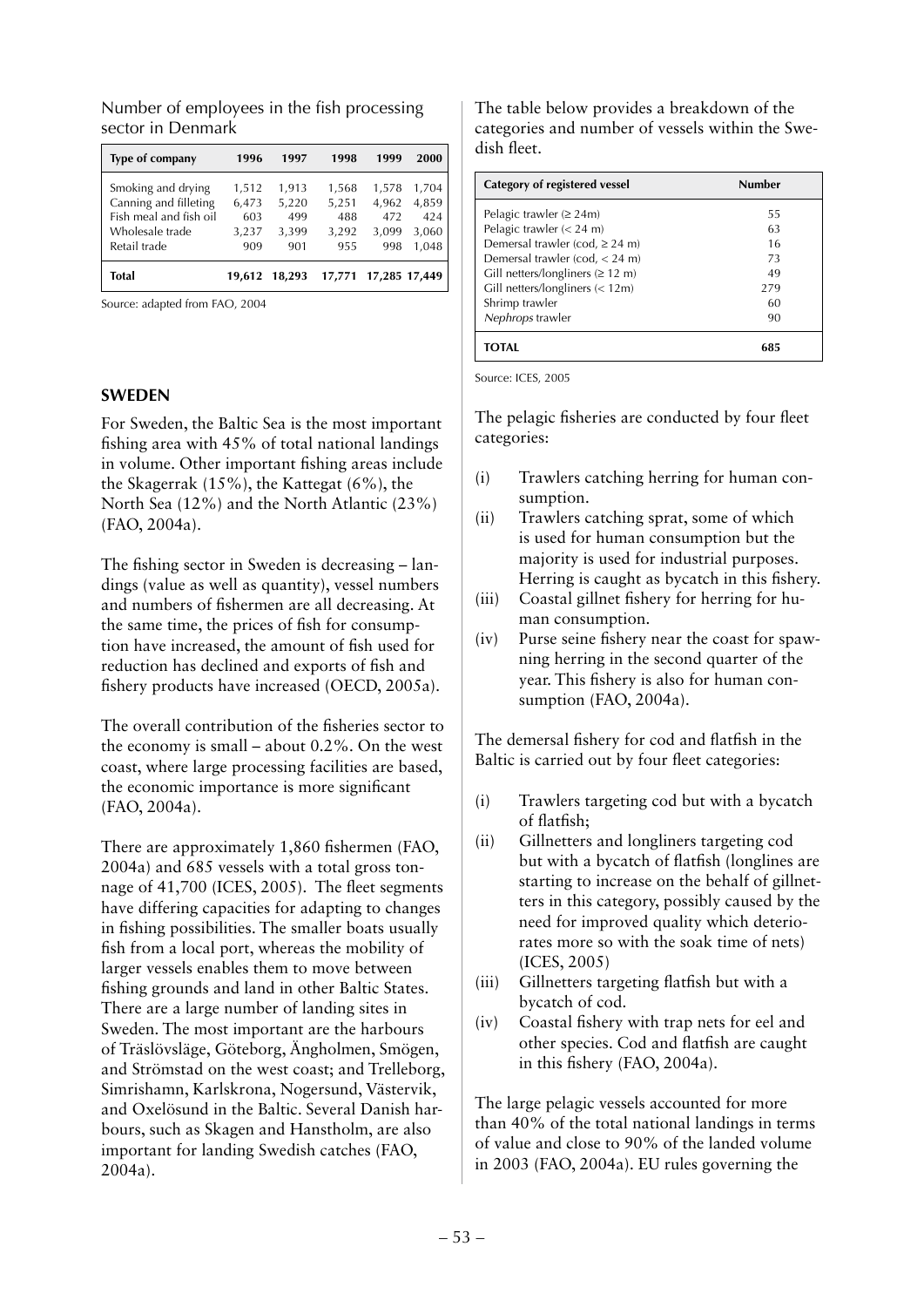highest allowable level of dioxin in food entered into force on 1 July 2002. Sweden has an exemption from these rules relating to fish from the Baltic sold for human consumption, implying that products whose dioxin levels exceed these limits can be placed on the Swedish market. This derogation is currently in place until the end of 2006 (RSPB, 2004).

The table below shows the total reported landings of fish by Swedish vessels for human consumption and reduction purposes

| Year | Coastal           | For human   | For       |
|------|-------------------|-------------|-----------|
|      | district          | consumption | reduction |
| 2003 | West Coast        | 28,628      | 27,256    |
|      | South Coast       | 24,540      | 3,909     |
|      | <b>Fast Coast</b> | 15,163      | 6,710     |
|      | <b>TOTAL</b>      | 68,331      | 37,875    |
| 2004 | <b>West Coast</b> | 31,489      | 24,893    |
|      | South Coast       | 24,439      | 6,255     |
|      | <b>Fast Coast</b> | 14,218      | 9,548     |
|      | <b>TOTAL</b>      | 71,146      | 40,696    |

Source FAO, 2004a

Most of the Swedish landings of herring and sprat from the Baltic are from the traditional trawl fishery with pelagic trawls as well as bottom trawls for herring. Fishing with gillnets for herring is of local importance in the coastal fisheries, especially in the northern Baltic.

The table below shows the total reported landings of cod by Swedish registered vessels between 1993 and 2004.

| Cod landings by Swedish vessels |                             |                             |                             |                             |                             |                             |  |
|---------------------------------|-----------------------------|-----------------------------|-----------------------------|-----------------------------|-----------------------------|-----------------------------|--|
| Year                            | 1993                        | 1994                        | 1995                        | 1996                        | 1997                        | 1998                        |  |
| Cod<br>Herring<br>Sprat         | 12,048<br>66.400<br>92.700  | 22,190<br>61.600<br>135.200 | 27,966<br>47.200<br>143.700 | 36,119<br>25.900<br>158,200 | 28,374<br>44,100<br>151,900 | 16,609<br>71,000<br>191.100 |  |
| Year                            | 1999                        | 2000                        | 2001                        | 2002                        | 2003                        | 2004                        |  |
| Cod<br>Herring<br>Sprat         | 15,927<br>48,900<br>137,300 | 19,172<br>60.200<br>120.600 | 21,026<br>29,800<br>85,400  | 14,588<br>29,400<br>77,300  | 14,585<br>31,800<br>63,400  | 14,163"<br>29,300<br>78,300 |  |

\* preliminary

Source: adapted from ICES, 2005

#### The processing sector

In 2002, the fish processing industry in Sweden was dominated by a relatively small number of large companies located on the Swedish west coast. There were 184 companies involved in

the processing sector in 2002. Many Swedish companies have been bought by or merged with Norwegian or Icelandic companies. This development has increased the availability of raw material to the Swedish industry, and has also been a way for Norwegian and Icelandic companies to get access to the EU market (FAO, 2004a).

Total employment in the industry in 2002 was 1,804 employees, a decrease of 16 per cent compared with 2001. Swedish fish processing companies import about 80 per cent of their raw material. Their main output is herring and cod products, but they also produce prawn, salmon, mackerel and haddock products. The majority of imports come from Norway and Denmark (FAO, 2004a).

### **FINLAND**

The arctic climate is an important characteristic of the Finnish fisheries, with coastal waters covered by ice to varying degrees for part of the year. This means that the main fishing period lies between April and November but ice fishing using nets, hooks and traps is also common in the winter season (FAO, 2005).

While economically important in some coastal regions the fishing industry is not a significant economic force, contributing about 0.1 and 0.2 per cent of the national GDP in 2000 (FAO, 2005; OECD, 2005b).

The commercial fleet is largely comprised of smaller vessels, with the majority of the vessels less than 18 metres in length. Most fishing effort is focused in the coastal waters, but the largest volumes are caught in the offshore fisheries. The most important commercial species is Baltic herring followed by salmon, whitefish (*Coregonus lavaretus*) and sprat. Finland catches the second largest amount of fish for feed in the EU, after Denmark. Most of the herring and sprat are used in industrial processing for animal feed for the fur farming industry (FAO, 2005).

In 2003 there were about 1,000 full-time fishermen – in this instance, classed as anyone receiving more than 30% of their income from fishing – and a further 1,700 part-time fishermen. The number of fishing vessels was estimated to be about 3,494 in 2003. 95% of the vessels are shorter than 12 metres (OECD, 2005b).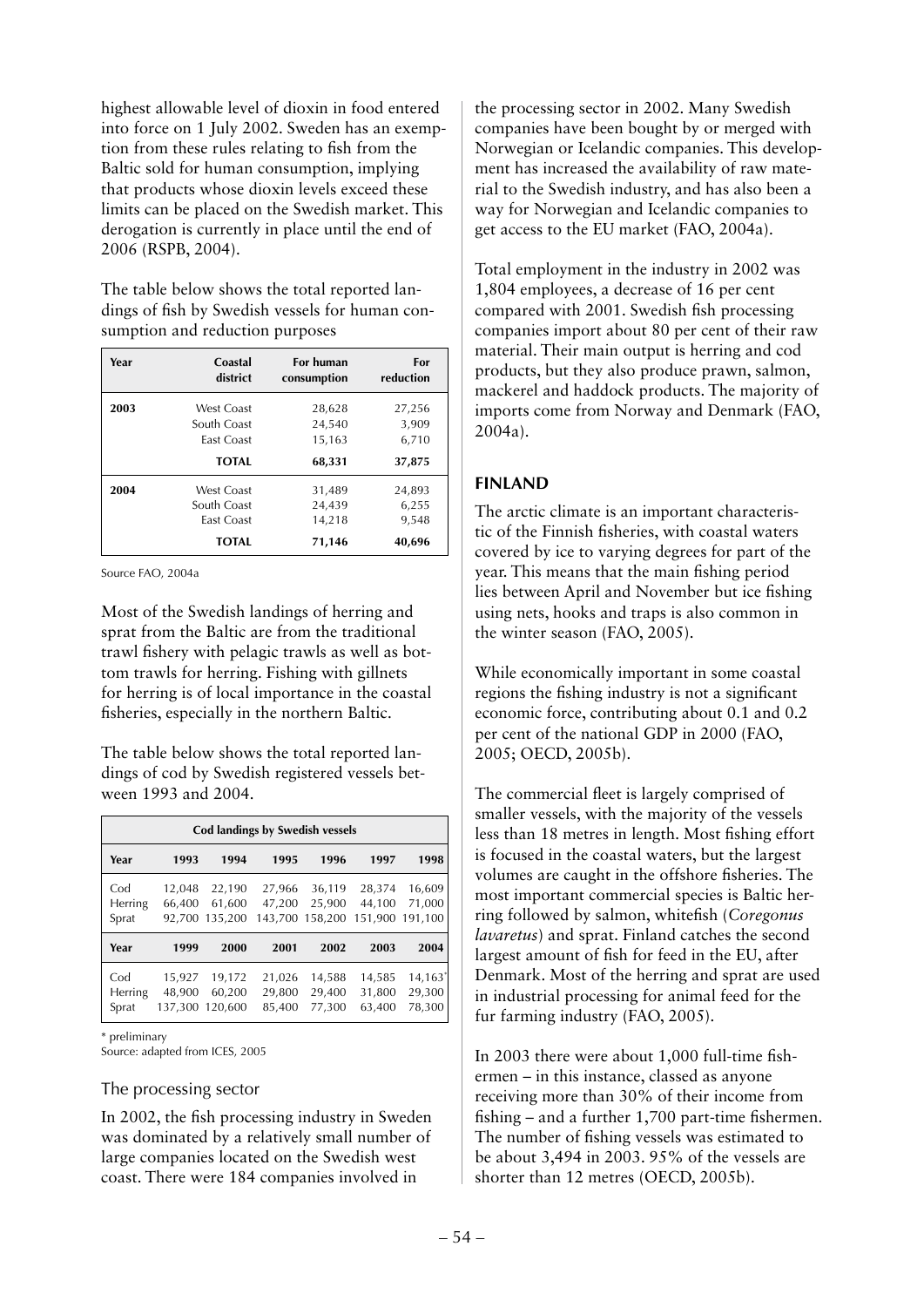| <b>Small scale</b> | Pelagic | <b>Demersal</b> | <b>Static</b> |
|--------------------|---------|-----------------|---------------|
| coastal            | trawler | trawlers        | gear          |
| 3,271              | 163     |                 | 57            |

Source: FAO, 2005

Many of the trawlers use both pelagic and demersal trawls for herring. Pelagic trawls are often used to exploit the juvenile herring stocks, whereas demersal trawling is directed more to the adult part of the stock. Only a few vessels directly exploit sprat. However, sprat is the main bycatch in the herring fishery (ICES, 2005). Ninety per cent of the total catch is Baltic herring or sprat. Almost all the sprat and three quarters of the Baltic herring is used for reduction or otherwise as animal feed, leaving less than one third of the total catch for human consumption (FAO, 2005).

A few vessels target cod with demersal trawls in the Main Basin (SDs 24-25) as do a small number of gillnetters (FAO, 2005).

| <b>Main species</b>     | 1995                     | 1996                      | 1997                      | 1998                      | 1999                       |
|-------------------------|--------------------------|---------------------------|---------------------------|---------------------------|----------------------------|
| Cod<br>Herring<br>Sprat | 1,181<br>31,400<br>5,200 | 1,388<br>31,500<br>17,400 | 1,425<br>23,700<br>24,400 | 1,201<br>24,800<br>25,700 | 1,168*<br>17,900<br>18,900 |
| <b>Main species</b>     | 2000                     | 2001                      | 2002                      | 2003                      | 2004                       |
| Cod<br>Herring          | 775                      | 856                       | 228                       | 650                       | 1,193*                     |

\*preliminary

Source: ICES 2005

A coastal trap net fishery for herring, salmon and European whitefish (*Coregonidae*) is common near the coast and inside archipelagos (FAO, 2005).

### The processing sector

There are a few large processing plants and numerous small family businesses. There were 228 processing plants in 2001. They mostly processed domestically landed fish (approximately 35,000 tonnes), but also around 6,000 tonnes of imported fish (FAO, 2005).

Over half of the Baltic herring used for human consumption is deep frozen, whereas half of the rainbow trout is consumed in the form of fillets. The majority of fish for human consumption is processed into fillets; deep-frozen fish are the second most frequently consumed form of fish (OECD, 2005b).

## **ESTONIA**

Fisheries do not play a significant role in the Estonian economy, contributing about 0.3% to the GDP. It is of economic, social and cultural importance in coastal areas where alternative income sources are scarce. Fisheries employment is concentrated in the western part of Estonia, the islands along the west coast and the coast of the Gulf of Finland (EU Commission, 2004). Approximately 2,300 people were employed in the fishing industry in 2003 (FAO, 2005a).

In 2004 the Estonian Baltic Sea fishing fleet consisted primarily of trawlers: 152 fishing vessels of over 12 m and 888 vessels of under 12 m. The fishery is predominantly focused on herring and sprat. Pelagic trawls take the most significant proportion of the catch but pound net fisheries in the Gulf of Riga can also take large amounts. Cod is all but absent from the Estonian EEZ so a limited amount of fishing is undertaken by gill netters in the Main Basin (SD 25) to the east. Brackish water fishes like perch, pike-perch, flounder, eel, sea trout and salmon being targeted by passive fishing gear is mainly used in coastal fisheries (ICES, 2005; FAO, 2005a). The Table below shows the reported quantities of the main species of fish in metric tonnes landed by the Estonian fleet.

| <b>Main species</b>     | 1995                      | 1996                      | 1997                      | 1998                      | 1999                      |
|-------------------------|---------------------------|---------------------------|---------------------------|---------------------------|---------------------------|
| Cod<br>Herring<br>Sprat | 1,049<br>30,700<br>13,100 | 1,388<br>35,700<br>21,100 | 1,420<br>42,600<br>38,900 | 1,196<br>34,000<br>32,300 | 1,062<br>35,400<br>33,200 |
|                         |                           |                           |                           |                           |                           |
| <b>Main species</b>     | 2000                      | 2001                      | 2002                      | 2003                      | 2004                      |

\* preliminary

Source: ICES, 2005

Estonia has a distant-water fishing fleet which consists of 11 factory trawlers – a shadow of its former self. Shrimp from the NAFO and NEAFC regulatory areas is the main target species. The main export destinations for the shrimp pro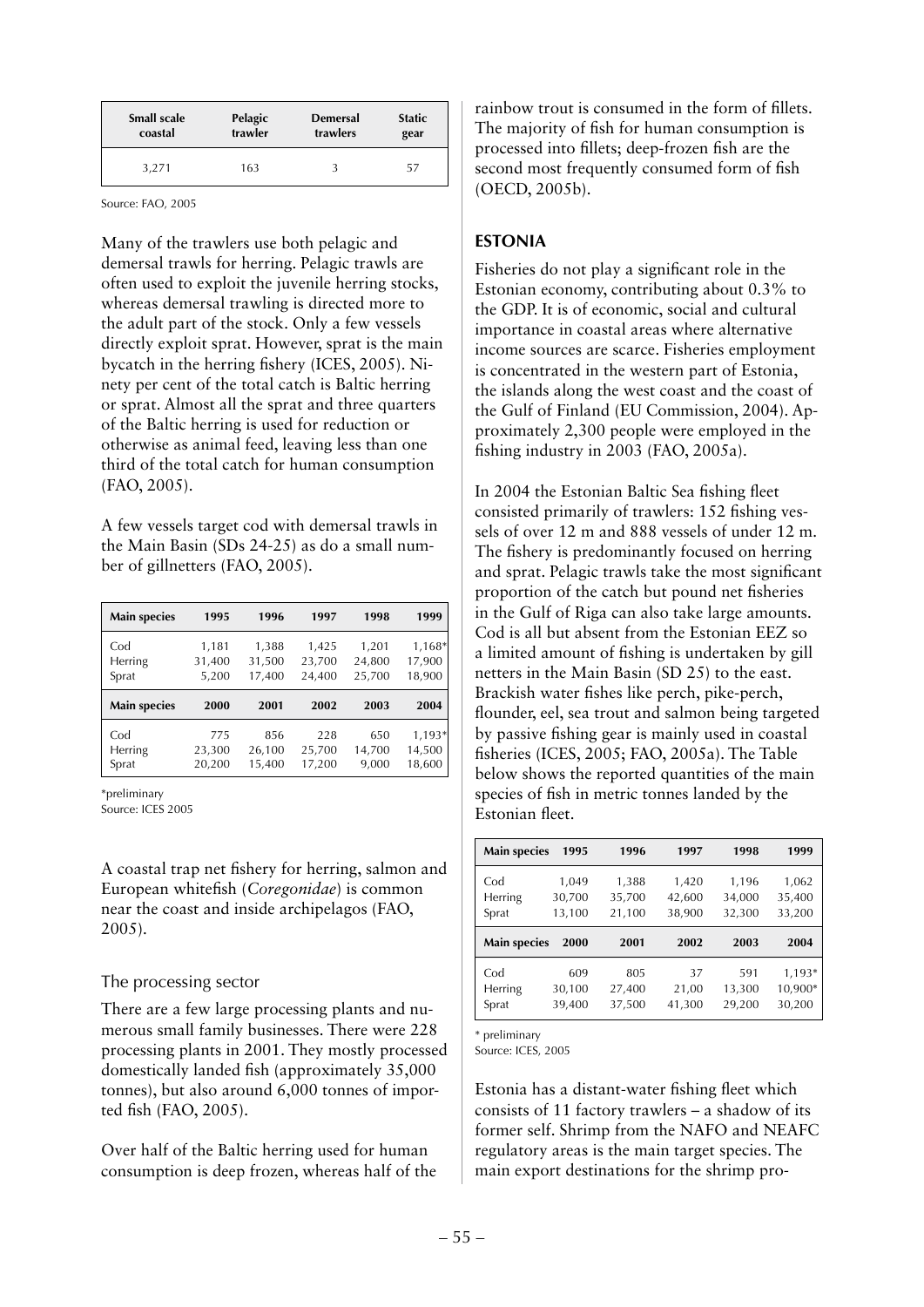duction are Iceland, Norway, Japan and Canada (FAO, 2005a).

Most of Estonian fishers are members of the Estonian Fishermen's Association, with its headquarters in Tallinn. The Estonian Fishermen's Association comprises 6 sections: distant-water fishery; Baltic cod fishery; open Baltic trawl fishery; coastal Baltic trawl fishery; Baltic coastal fishery; and the inland water fishery (Lakes Peipsi and Võrtsjärv). Estonian fishers are planning to establish a Producer Organisation under EU regulations (FAO, 2005).

## The processing sector

The fish processing industry holds a strong position in Estonia's food industry, providing 40% of the food industry's total export volume. The main products exported were fresh, frozen and canned fish products as well as preparations. The volume of exports was 163,000 tonnes in 2001, whereas imports amounted to 65,000 tonnes. The Estonian processing industry includes producers of canned fish and frozen fish (mainly targeting Eastern markets) as well as fast-food, fillet and delicacy producers who sell the majority of their production on Western markets. The approximately 80 processing companies in Estonia employ 4,500 people (EU Commission, 2004).

## **RUSSIA**

Information regarding the Russian fishing industry is limited. The overall contribution of the entire Russian fishing industry to GDP is 0.71%. The main Russian ports in the Baltic are Kaliningrad (home to approximately 300 fishing vessels) and St Petersburg (FAO, 2004).

Baltic herring, sprat and cod are targeted. A small number of large vessels (> 15m and engine power > 1,000 Hp) target sprat for human consumption and animal feed in the 1st and 4th quarters and  $2<sup>nd</sup>$  and  $3<sup>rd</sup>$  quarters, respectively (ICES, 2005).

Up to 26 vessels operate within the coastal region targeting herring in the  $4<sup>th</sup>$  and  $1<sup>st</sup>$  quarters (ICES, 2005).

Data suggests that within the demersal trawling fleet an average of 6 ships (up to 27m and 300 Hp) per fishing day, fish for cod within a year. A gillnet fleet fish for cod with anywhere from 9 to 24 vessels per available day (ICES, 2005).

## The processing sector

The fishing industry is strongly export-oriented. The major commodities are various kinds of frozen fish products with limited added value. Russia imports fish from Norway, Iceland, the UK and the Baltic countries, in particular (FAO, 2004).

## **LATVIA**

Latvia's overall fishery production is 1.5% of GDP. However, the fisheries sector plays a significant role in the national economy, especially in coastal regions where employment opportunities are limited. It employs around 13,900 people, or 1.2% of the active population. The foreign trade balance in fish production has been positive since the early nineties with exports of fisheries products representing 3.7% of total export volume (EU Commission, 2004a; FAO, 2005b).

In 2005, Latvia had a fleet of 951 vessels totalling 42,670 GRT. The fleet can be divided into three broad divisions: high seas; Baltic Sea/Gulf of Riga; and coastal vessels (ICES, 2005; Latvia National Board of Fisheries, 2005; FAO, 2005b). The table below provides a breakdown by number of these divisions.

| No. high seas   | No. Baltic Sea            | No. of coastal   |
|-----------------|---------------------------|------------------|
| vessels $>24$ m | vessels $> 12$ m $< 24$ m | vessels $< 12$ m |
| ч               | 197                       | 742              |

Source: FAO, 2005b

The nine high seas vessels fish in NAFO and NEAFC regulated areas targeting redfish, Greenland halibut and shrimp. Some of these vessels also use fishing opportunities provided within the EU and Mauritanian agreement, targeting pelagic species such as horse mackerel, sardine and mackerel (FAO, 2005b).

The Baltic Sea and the Gulf of Riga are considered to be the main fishing grounds (Latvia National Board of Fisheries, 2005) where Baltic herring, sprat and cod are targeted. About 85% of the total Latvian herring catches are taken by mid-water and demersal trawls and 15% by trap-nets. Demersal trawls, set nets and, occasionally, long-lines are used for cod (ICES, 2005).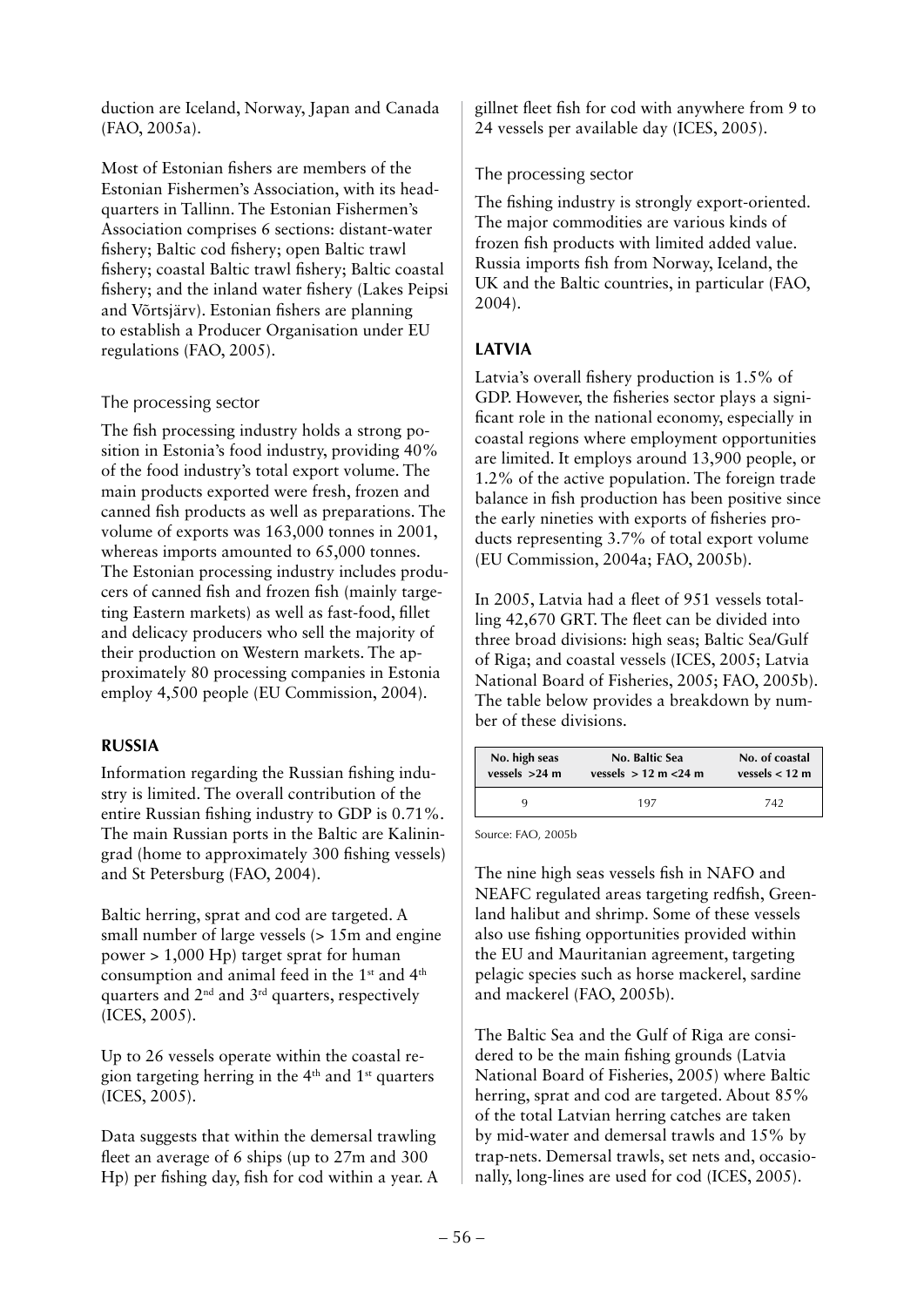The coastal fleet target Baltic herring, salmon, trout, vimba, flounder, eel and pike perch, and also sprat and cod in smaller quantities (ICES, 2005)

The table below provides an indication of the total reported landings in 2003 for the Latvian fleets.

|                 | Total landings 2003 (tonnes) |                      |
|-----------------|------------------------------|----------------------|
| High seas fleet | <b>Baltic Sea fleet</b>      | <b>Coastal fleet</b> |
| 42,376          | 71,566                       | 3,500                |

The table below shows the reported quantities of the main species of fish in metric tonnes landed by the Latvian fleet.

| <b>Main species</b>     | 1995                     | 1996                      | 1997                      | 1998                      | 1999                     |
|-------------------------|--------------------------|---------------------------|---------------------------|---------------------------|--------------------------|
| Cod<br>Herring<br>Sprat | 6,643<br>9,300<br>24,400 | 8,741<br>11,600<br>34,200 | 6,187<br>10,100<br>49,300 | 7,778<br>10,000<br>44,900 | 6,914<br>8,300<br>42,800 |
|                         |                          |                           |                           |                           |                          |
| <b>Main species</b>     | 2000                     | 2001                      | 2002                      | 2003                      | 2004                     |

\*Preliminary

Source: ICES, 2005

## The processing sector

The fish processing sector is almost entirely sustained by the nations fleets. There are more than 100 fish processing enterprises in Latvia, most of whom are located on the Baltic Sea and Gulf of Riga coasts, close to the fishing ports in the districts of Riga, Tukums, Talsi, Liepaja and Limbazi (FAO, 2005b).

Baltic herring and sprat are the main raw material. Mackerel and Atlantic herring and their fillets are also being used for processing. Canned products have decreased more recently, being replaced by chilled and frozen fish products. This means that export volumes have a greater proportion of low-added-value products, and a considerable part of locally available fish resources is being exported (FAO, 2005b).

## **LITHUANIA**

Klaipeida is Lithuania's main seaport. The contribution made by fisheries to GDP is estimated to be 0.08%, but is more important in coastal areas (FAO, 2005b). In the past few years, the average

yearly yield has been 10,000–15,000 tonnes of various species, 2–3 % of which is caught in the coastal areas. The main species are cod, herring, sprat and flounder. Some foreign vessels, mostly Russian, land their catches in Klaipëda (FAO, 2005b).

As many as 2,500 fishermen are reported to be employed (FAO, 2005c), which appears to be a disproportionate amount as official figures indicate only 24 distant water vessels and 292 registered vessels fishing in the Baltic Sea and coastal regions (FAO, 2005b; Eurofish, 2005; Lithuanian Ministry of Agriculture, 2005).

| No. high seas    | No. Baltic Sea                  | No. of coastal   |
|------------------|---------------------------------|------------------|
| vessels $> 24$ m | $> 12 \text{ m} < 24 \text{ m}$ | vessels $< 12$ m |
| 24               | 64                              | 201              |

Source: Lithuanian Ministry of Agriculture, 2005

Pelagic trawling for sprat and herring and demersal and pelagic trawling for cod is used along with some gill netting and very occasionally drift nets and long-lines (FAO, 2005b; ICES, 2005).

The Latvian Baltic cod fleet only fish in SD 25-32 (Eastern cod stock). Outside of the closed season cod is fished all year round and, in some years, as much as one third of the total landings have been made in Denmark and Sweden. Herring and sprat are caught all year round, however, there is a marked decrease in effort in the summer. Sprat and herring catches are used for human consumption. Due to the lower abundance of cod in recent years catches of flounder have increased (FAO, 2005c; Lithuanian Ministry of Agriculture, 2005).

The table below shows the reported quantities of the main species of fish in metric tonnes landed by the Lithuanian fleet.

| <b>Main species</b>     | 1995                    | 1996                     | 1997                    | 1998                    | 1999                    |
|-------------------------|-------------------------|--------------------------|-------------------------|-------------------------|-------------------------|
| Cod<br>Herring<br>Sprat | 4,513<br>3,600<br>2,900 | 5,524<br>4,200<br>10,200 | 4,601<br>3,300<br>4,800 | 4,176<br>2,400<br>4,500 | 4,371<br>1,300<br>2,300 |
| <b>Main species</b>     | 2000                    | 2001                     | 2002                    | 2003                    | 2004                    |
| Cod<br>Herring          | 5,165<br>1,100          | 3,317<br>1,600           | 3,317<br>1,500          | 2,767<br>2,100          | $2,041*$<br>1,800*      |

\*preliminary

Source: ICES, 2005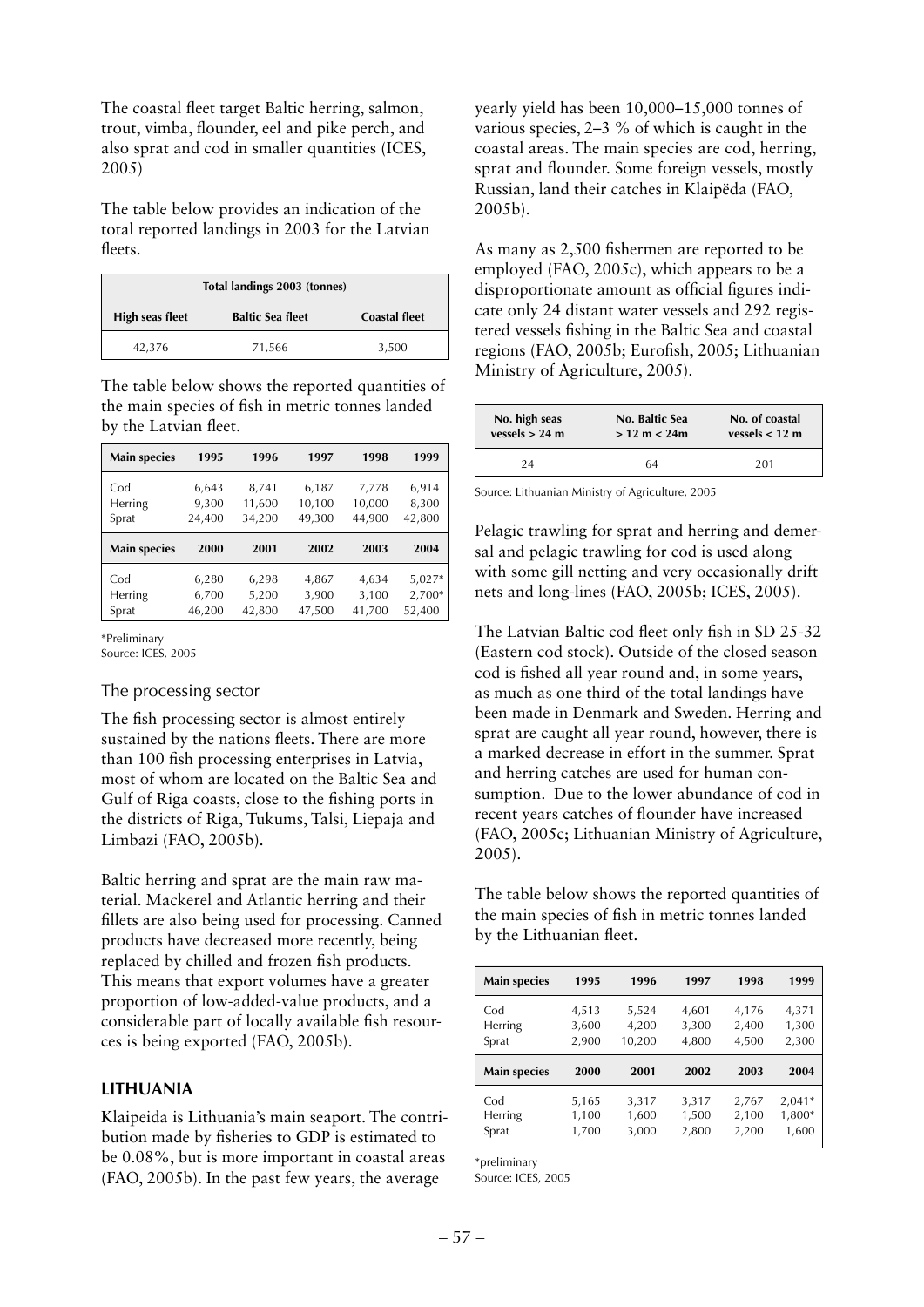### The processing sector

At the beginning of 2005 there were 38 registered fish processing enterprises in Lithuania, as compared to 62 at the end of 2003. The decrease is a result of more stringent requirements, due to Lithuania's EU membership as well as increased competition, shortage of raw materials and adverse settlement terms with trade outlets. Approximately 3,700 people are employed in the sector (Lithuanian Ministry of Agriculture, 2005).

Most fish processing enterprises import raw materials and export the bulk of their production. In addition to the traditional salted, smoked, pickled and canned fish products the industry has started to target higher value products (Lithuanian Ministry of Agriculture, 2005).

## **POLAND**

While the contribution of fisheries to the Polish economy is limited to approximately 0.03–0.07%, Baltic Sea fisheries make a very significant contribution in both economic and social terms. In the east, the fishing tradition has resulted in a distinct social group within the Kaszuby region (FAO, 2001; EU Commission, 2004; Polish Economic Affairs & Labour, 2005).

Exports of fisheries products represent approximately 2% of the value of Polish food exports. Approximately 4,200 fishermen are employed in Baltic Sea fisheries with a further 14,000 employed in the processing sector (Polish Ministry of Agriculture and Rural Development 2003; EU Commission, 2004).

The fleet sectors are divided into size categories. The table below represents the numbers of registered vessels within each size category in 2001.

| Fishing vessel size category      | Number of vessels |
|-----------------------------------|-------------------|
| $<$ 10 m                          | 846               |
| $10-12$ m                         | 100               |
| $12 - 15$ m                       | 46                |
| 15-30m (cutters)                  | 413               |
| 30m+ (high seas factory trawlers) |                   |

Source: Polish Ministry of Agriculture and Rural Development 2003; EU Commission, 2004; OECD, 2001

The average age of the fleet is old, 30 years, although some have been modernised and upgraded. In order to adjust Baltic fishing fleet potenti-

al to fish resources and to improve the economic performance of Baltic fishery, Poland plans to reduce by decommissioning the fleet capacity by at least 30 % (FAO, 2001).

The Polish Baltic fleets operate mainly in the Polish EEZ targeting cod, Baltic herring, sprat and flounder. In general, the smaller size cutters trawl and gillnet for cod and flounder, while the larger cutters use pelagic trawls for Baltic herring and sprat (ICES, 2005).

The table below shows the reported quantities of the main species of fish in metric tonnes landed by the Polish fleet.

| <b>Main species</b>     | 1995                       | 1996                       | 1997                       | 1998                       | 1999                       |
|-------------------------|----------------------------|----------------------------|----------------------------|----------------------------|----------------------------|
| Cod<br>Herring<br>Sprat | 25,000<br>38,700<br>44,200 | 34,855<br>30,700<br>72,400 | 31,659<br>26,200<br>99,900 | 25,778<br>19,300<br>55,100 | 26,580<br>18,100<br>66,300 |
|                         |                            |                            |                            |                            |                            |
| <b>Main species</b>     | 2000                       | 2001                       | 2002                       | 2003                       | 2004                       |

\*preliminary

Source: ICES, 2005

## The processing sector

At present the Polish fish processing industry is not self-sufficient as far as the supply of the raw material is concerned. In 2001, after years of growth, the value of the fish processing industry's sold production diminished for the first time. At the end of 2003, 340 fish processing establishments were operational.

Total production of the sector amounted to 273,000 tonnes, the main products being canned fish and fresh and frozen fish fillets. It is estimated that around 70 percent of raw material processed by Polish enterprises comes from abroad. Canneries and smoking plants are based on domestic raw material (sprat and herring) as well as on imported (mainly herring, mackerel and salmon) (FAO, 2001; EU Commission, 2004; Polish Economic Affairs & Labour, 2005).

## **GERMANY**

The contribution of fisheries to the GDP is low at approximately 0.13%. As with many Member States, the German fishing industry has seen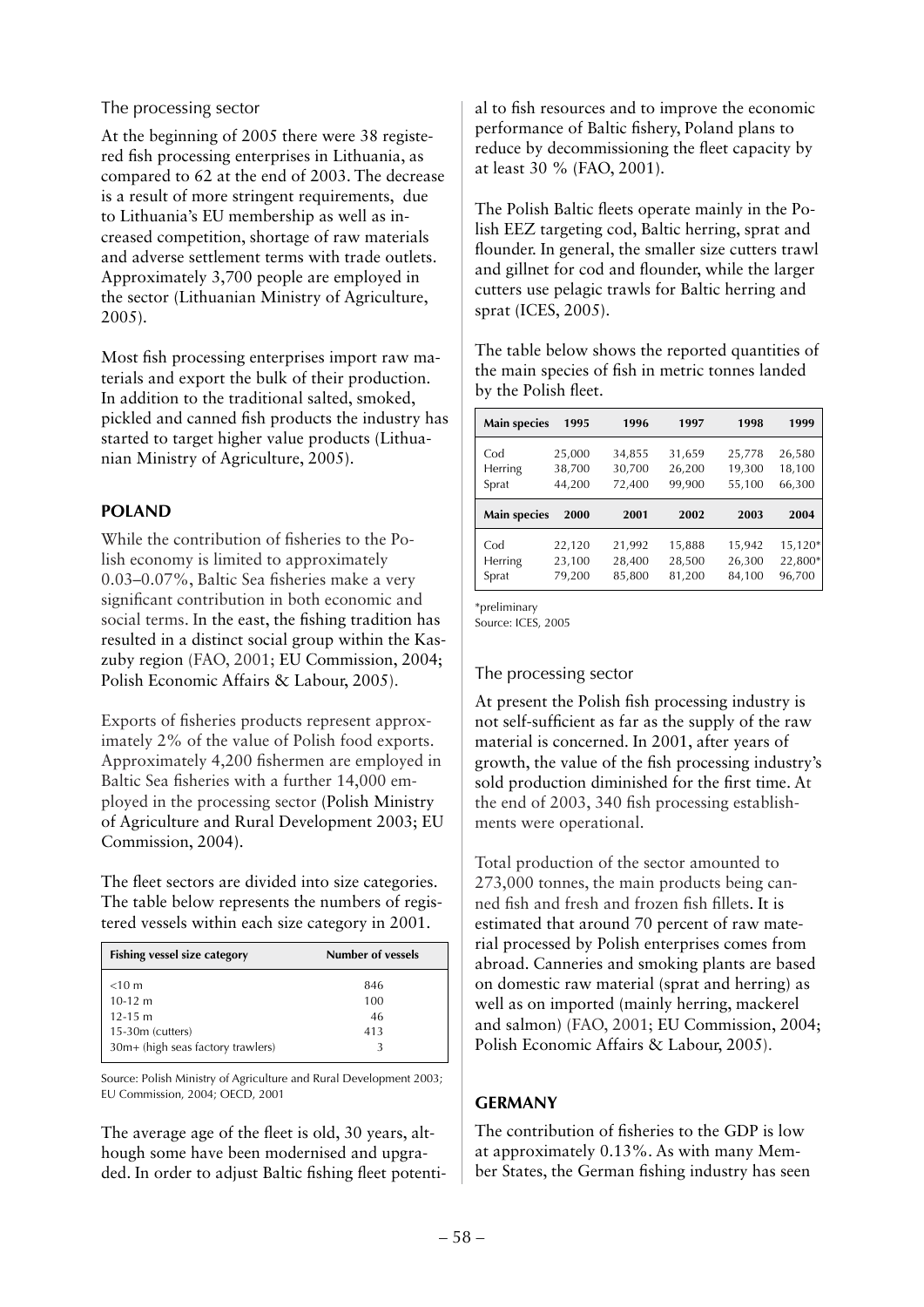some significant changes in the last 20 years with a decline in their distant, middle distant and coastal fleets. The size of the fleet more than doubled after reunification but since then the size of the fleets had decreased by 40% in the late 1990s compared to the 1980s (OECD, 2003; FAO, 1999).

In 2003 there were estimated to be in the region of 2,200 registered vessels and approximately 4,000 fishermen (OECD, 2003).

Cod has been the most important species for the German Baltic fleet but in more recent years, with declining cod stocks and available quota, the sprat and herring fisheries have shown significant increases in reported landings. Each fleet segment is broken down into similar size categories and further divided by the main method of fishing. The table below shows the number and main method used by vessels that fished for herring in 2004.

| Year         | <b>Type</b><br>of gear    | <b>Vessel</b><br>length | No.<br>vessels | GRT    | kW     |
|--------------|---------------------------|-------------------------|----------------|--------|--------|
| 2004         |                           | <12 (coastal<br>fleet)  | 380            | 1,905  | 15,330 |
|              | Fixed (gill<br>& trapnet) | $>12$ (cutter<br>fleet) | 10             | 733    | 3,835  |
|              | trawl<br>fleet)           | $<$ 12 (coastal         | 8              | 415    | 3,250  |
|              |                           | >12 (cutter<br>fleet)   | 47             | 8,851  | 27,910 |
| <b>TOTAL</b> |                           |                         | 445            | 11,904 | 50,325 |

Source: ICES,2005

The table below shows the number and main method used by vessels that fished for sprat in 2004.

| Year         | <b>Type of</b><br>gear | <b>Vessel</b><br>length m | No.<br>vessels | <b>GRT</b> | kW    |
|--------------|------------------------|---------------------------|----------------|------------|-------|
| 2004         | trawl                  | < 12                      |                | 24         | 220   |
| 2004         | trawl                  | >12                       | 26             | 2,750      | 7,682 |
| <b>TOTAL</b> |                        |                           | 27             | 2,774      | 7,902 |

Source: ICES, 2005

The table below shows the number and main method used by vessels that fished for cod in 2004. The German cod fishery is focused in SD 22 and 24 in the 1<sup>st</sup> and 4<sup>th</sup> quarter of the year and in SD 25 in the 2nd quarter.

In 2002 and 2003, the landings taken by gillnets amounted to 30 % and 40 %, respectively

| Year  | <b>Type of</b><br>gear | <b>Vessel</b><br>length   | No.<br>vessels | <b>GRT</b> | kW     |
|-------|------------------------|---------------------------|----------------|------------|--------|
| 2004  | Gill nets              | $<$ 12 (coastal<br>fleet) | 447            | 1,750      | 15,210 |
|       |                        | $>12$ (cutter<br>fleet)   | 15             | 916        | 4,680  |
|       | trawl                  | $<$ 12 (coastal<br>fleet) | 29             | 895        | 7,190  |
|       |                        | $>12$ (cutter<br>fleet)   | 82             | 6,959      | 22,110 |
| TOTAL |                        |                           | 573            | 10,520     | 49,290 |

Source: ICES, 2005

The table below shows the reported quantities of the main species of fish in metric tonnes landed by the German fleets.

| <b>Main species</b>     | 1995               | 1996               | 1997                      | 1998                 | 1999               |
|-------------------------|--------------------|--------------------|---------------------------|----------------------|--------------------|
| Cod<br>Herring<br>Sprat | 14,692<br>0<br>200 | 19,358<br>0<br>200 | 14,484<br>$\Omega$<br>400 | 12,492<br>0<br>4,600 | 15,439<br>0<br>200 |
|                         |                    |                    |                           |                      |                    |
| <b>Main species</b>     | 2000               | 2001               | 2002                      | 2003                 | 2004               |

## The processing sector

Despite the small size of the German fishing fleet, there is a relatively important fish processing industry. The reduction of the distant-water fleet forced the processors to turn to other (foreign) sources. In 1999 landings by German fisheries contributed 17 per cent to total supplies to the German market whilst, in contrast, imports from the EU and third countries accounted for 83 per cent (FAO, 1999; EuroFish, 2000).

With the accession of the new Member States some German companies have, or, are looking to move their processing operations to these countries owing to lower wage costs (DW World, 2004).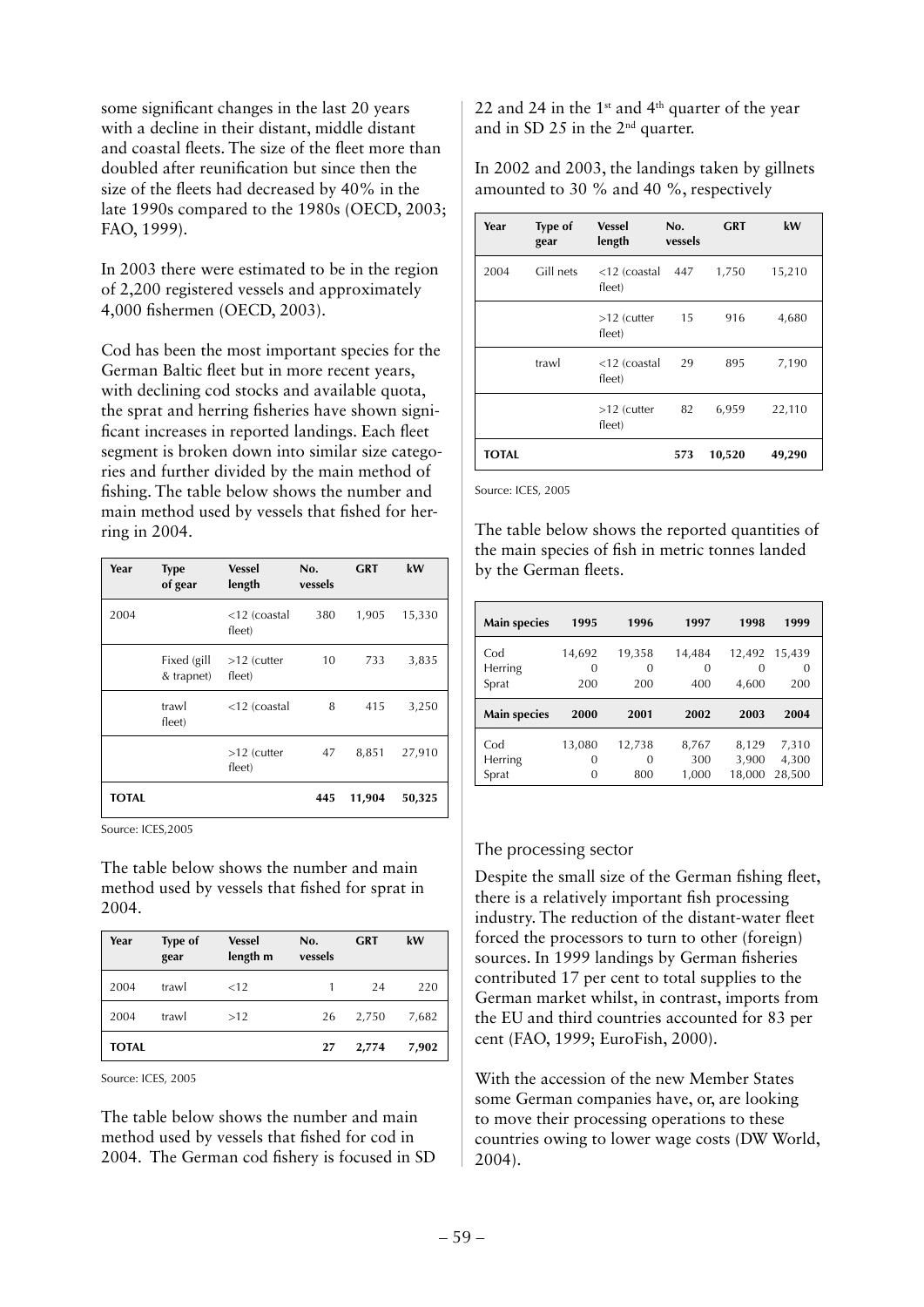## Annex II

## Members of the Administrative Board of the Community Fisheries Control Agency<sup>1</sup>

## Chairman: Mr. Marcelo Vasconcelos, Deputy chairman: Mr. Hermann Pott

| Representative                 | Deputy representative         | <b>Member States</b>       |
|--------------------------------|-------------------------------|----------------------------|
| Dr Johnny Demaiter             | Dr Jean-François Verheggen    | BE                         |
| Mr Jiri Pondelicek             | Mr Vladimir Gall              | CZ                         |
| Mrs Birgit Bolgann             | Mr Mik Jensen                 | DK                         |
| Herrn Hermann Pott             | Herrn Bernd Kremer            | DE                         |
| Mr Tarvo Roose                 | Mr Heiki Nurmsalu             | EE                         |
| Mr Nikolaos Papakonstantinou   | Mr Konstantino Vourlias       | EL                         |
| Sr D. Fernando Curcio Ruigómez | Sr D. José Navarro Garcia     | ES                         |
| M. Pascal Savouret             | M. Nicolas Mariel             | <b>FR</b>                  |
| Mr Andrew Kinneen              |                               | IE                         |
| Dr Pasquale Giannella          | Dr Elisabetta Giannoccari     | IT                         |
| Mr Loizos Loizides             | Mrs Mirto Ioannou             | <b>CY</b>                  |
| Mr Guntis Drunka               | Mr Kupcans Vladislavs         | LV                         |
| Mr Genadijus Babcionis         | Mr Arünas Jonaitis            | <b>LT</b>                  |
| Mr Frank Schmit                | Mr Pierre Treinen             | LU                         |
| Mr Károly Pinter               | Mr Tibor Györbiró             | HU                         |
| Dr Anthony Gruppetta           | Mr John Brincat               | MT                         |
| Dr G. de Peuter                | Dhr ir. L.R.M. Lomans         | NL                         |
| Herrn Friedrich Huemer         | Dipl.-Ing Andrä Rupprechter   | AT                         |
| Mr Jaroslaw Koscielny          | Mr Stanislaw Kasperek         | PL                         |
| Mr Eurico Monteiro             | Mr Alberto Brás               | PT                         |
| Mr Robert Smoje                | Mr Matjaz Kocar               | <b>SI</b>                  |
| Mrs Helena Lettrichová         | Dr Ján Regenda                | <b>SK</b>                  |
| Mr Marku Aro                   | Mr Jarmo Raine Vilhunen       | FI                         |
| Mr Daniel Samuelson            | Mrs Marie Ingerup             | <b>SE</b>                  |
| Mr Nigel Gooding               | Mr Cephas A. Ralph            | <b>UK</b>                  |
| Mr Anton Dotchev               | Mrs Eliza Emilova Angelova    | <b>BG</b>                  |
| Mr Gheorghe Stefan             |                               | RO                         |
| Mr Willem Brugge               | Mr Martin Newman              | European Commission        |
| Ms Valérie Lainé               | Ms Fuensenta Candela Castillo | European Commission        |
| Mr Alain Laurec                | Mr Fergal Nolan               | European Commission        |
| Mr Ernesto Penas Lado          | Mr Jean-Claude Cueff          | European Commission        |
| Mr Raoul Prado                 | Mr François Dom               | <b>European Commission</b> |
| Mr Marcelo Vasconcelos         | Mr Giorgio Gallizioli         | European Commission        |

<sup>1</sup> http://europa.eu.int/comm/fisheries/agency/board\_en.htm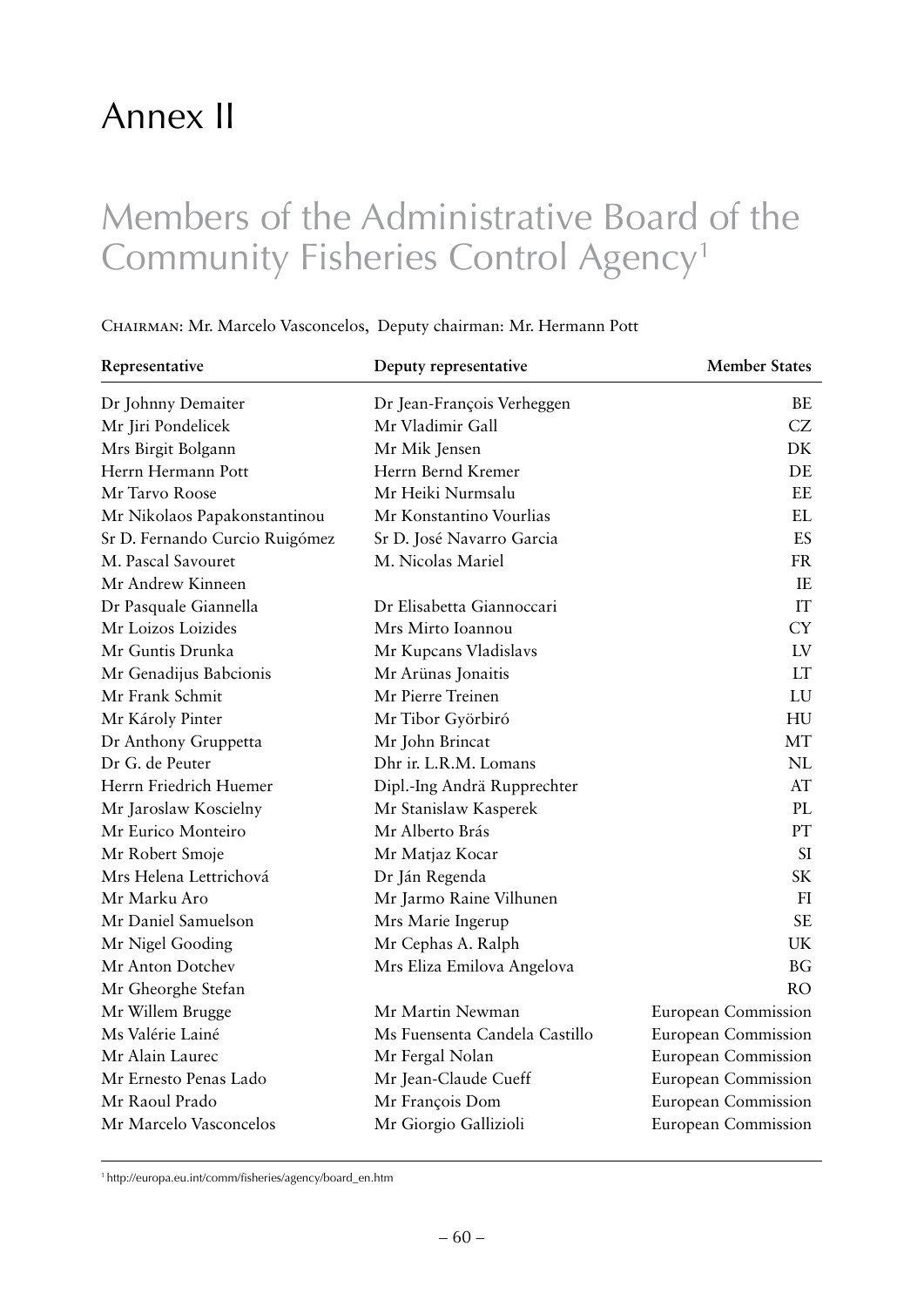## Annex III

## Format for Serious Infringement reporting

#### Member State:

Year:

|      | Cases discovered                       | Type of proceedings initiated      |        | Decision ruling |        | Description of the penalty |      |        |                     |                       |                   |          |        |                                                                 |                    |                  |                              |
|------|----------------------------------------|------------------------------------|--------|-----------------|--------|----------------------------|------|--------|---------------------|-----------------------|-------------------|----------|--------|-----------------------------------------------------------------|--------------------|------------------|------------------------------|
| Case | Type of offence and<br>details         | Administrative<br>Criminal<br>Date |        |                 |        |                            |      |        | Appeal              | First<br>instance     | Other<br>instance | Fine     |        | Withdrawal of<br>licence/fishing permit/<br>other authorisation | Seizure<br>(Please | Other<br>(Please | If suspended:<br>duration in |
| No   | (date, zone/port,<br>flag/nationality) |                                    | Yes/No | Yes/No          | Yes/No | Date                       | Date | (Euro) | Duration<br>in days | Temporary   Permanent | specify)          | specify) | months |                                                                 |                    |                  |                              |
|      |                                        |                                    |        |                 |        |                            |      |        |                     |                       |                   |          |        |                                                                 |                    |                  |                              |
|      |                                        |                                    |        |                 |        |                            |      |        |                     |                       |                   |          |        |                                                                 |                    |                  |                              |
|      |                                        |                                    |        |                 |        |                            |      |        |                     |                       |                   |          |        |                                                                 |                    |                  |                              |
|      |                                        |                                    |        |                 |        |                            |      |        |                     |                       |                   |          |        |                                                                 |                    |                  |                              |

#### **Code for notifying the types of behaviour which seriously infringe the rules of the common fisheries policy**

- A1 Obstructing the work of fisheries inspectors;
- A2 Falsifying, concealing, destroying or tampering with evidence;
- B1 Obstructing the work of observers;
- C1 Fishing without holding a fishing licence, a fishing permit or any other authorisation required for fishing;
- C2 Fishing under cover of a falsified document;
- C3 Falsifying, deleting or concealing the identification marks of the fishing vessel;
- D1 Using or keeping on board prohibited fishing gear;
- D<sub>2</sub> Using prohibited fishing methods;
- D3 Not lashing or stowing prohibited fishing gear;
- D4 Directed fishing for, or keeping on board of, a species subject to a fishing prohibition;
- D5 Unauthorised fishing;
- D6 Failure to comply with the rules on minimum sizes;
- D7 Failure to comply with the rules and procedures relating to transhipments;
- E1 Falsifying or failing to record data in logbooks, etc;
- E2 Tampering with the satellite-based vessel monitoring system;
- E3 Deliberate failure to comply with the Community rules on remote transmission of movements of fishing vessels;
- E4 Failure of the master of the fishing vessel of a third country to comply with the applicable control rules when operating in Community waters;
- F1 Landing of fishery products not complying with the Community rules on control and enforcement;
- F2 Storing, processing, placing on sale and transporting fishery products not meeting the marketing standards in force;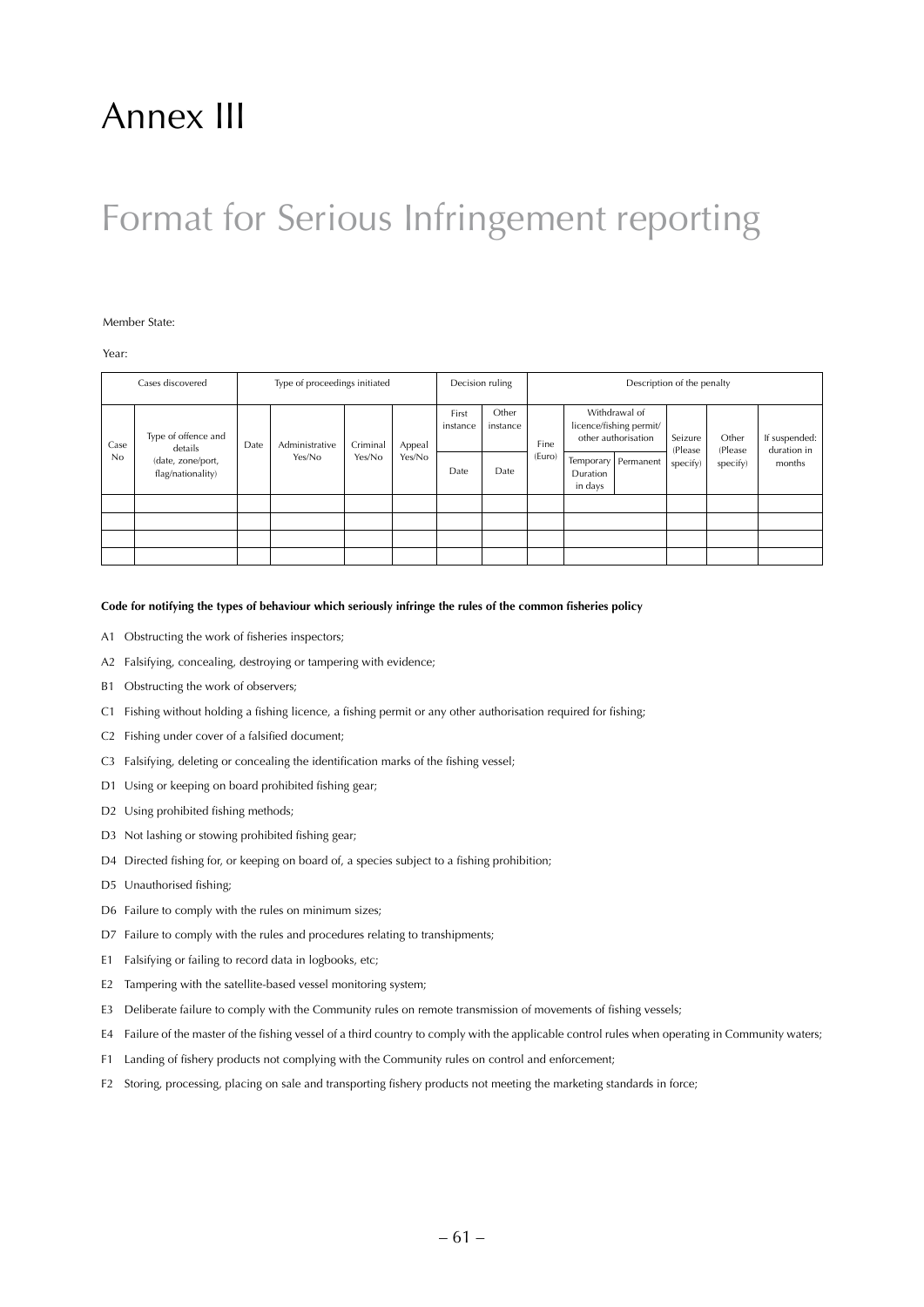## Annex IV

## Summary of the European Commission's Tri-annual Evaluation Report 2000-2002

## **Denmark** 2, 3, 4, 5

## Fisheries Management Institutes

The Ministry for Food Agriculture and Fisheries (*Ministeriet for Fødevarer, Landbrug og Fiskeri*) is the central authority responsible for coordinating and developing fisheries policy. The Fisheries Directorate (*Fiskeridirektoratet*) is the Ministerial department that is designated the 'lead' organisation for general matters of control, management of the fleet register, licensing, management of quota and catch registration.

The Fisheries Directorate consists of a central unit divided into three divisions (Administration,

IT, Fisheries) and three regional inspectorates:

- North, with offices in Nykøbing Mors and Frederikshavn;
- South, with offices in Fredericia, Randers, and Esbjerg; and,
- East, with offices in Roskilde and Nexø.

### Resources

The Fisheries Directorate employ approximately 300 people. Of these, approximately 175 were designated inspectors, who are based in the Copenhagen HQ, the Regional offices and aboard four Fisheries Patrol Vessels (FPVs). Each of the Regional Inspectorate offices has at least one small patrol boat available to undertake controls in inshore and inland waters. The Fisheries Directorate has no aerial surveillance capability but does use the UK and Swedish aerial surveillance patrols in the 'cod recovery areas' of the North Sea and Baltic Sea that fall within the Danish EEZ.

## Monitoring, control and enforcement: VMS

A Fisheries Monitoring Centre (FMC) is situated within the Fisheries Directorate in Copenhagen and receives and forwards all satellite information connected with the activities of Danish and foreign vessels. VMS data is routinely crosschecked against information entered in the EC logbooks and is accessible onboard certain FPVs. Remote access by DG Fish to the computer files containing the data recorded by the FMC is also provided.

## Licensing

There are various types of licence categories which state the conditions for participation in specific fisheries in certain areas and for set time periods.

## Catch recording

The information from EC logbooks and landing declarations is electronically entered into the system in the local offices. Sales-note data is mainly sent electronically directly from the auction/buyers and entered into the system automatically. The Fisheries Directorate then runs a daily validation which automatically compares the EC logbook information with sales-note details. Any discrepancies are highlighted and subsequently checked in the port offices. A paper check is carried out once a month in the Regional offices to ensure that the vessels are complying with quota regulations and to calculate 'days at sea'.

VMS, licensing, catch registration data and vessel registration details are held on a central mainframe and the regional offices have access to this system.

<sup>&</sup>lt;sup>2</sup> Danish Directorate of Fisheries website: http://www.fd.dk/info/sjle3/presentation\_uk.pdf

<sup>3</sup> Commission staff working documents, Annex to the report from the Commission on the monitoring of the Member States implementation of the CFP. COM(2004)849

<sup>4</sup> Information provided from individuals during the course of the project

<sup>5</sup> Sustainable Baltic Sea Fisheries – the way forward, Coalition Clean Baltic, 2004 http://www.ccb.se/pdf/050217\_ccb\_report\_fisheries.pdf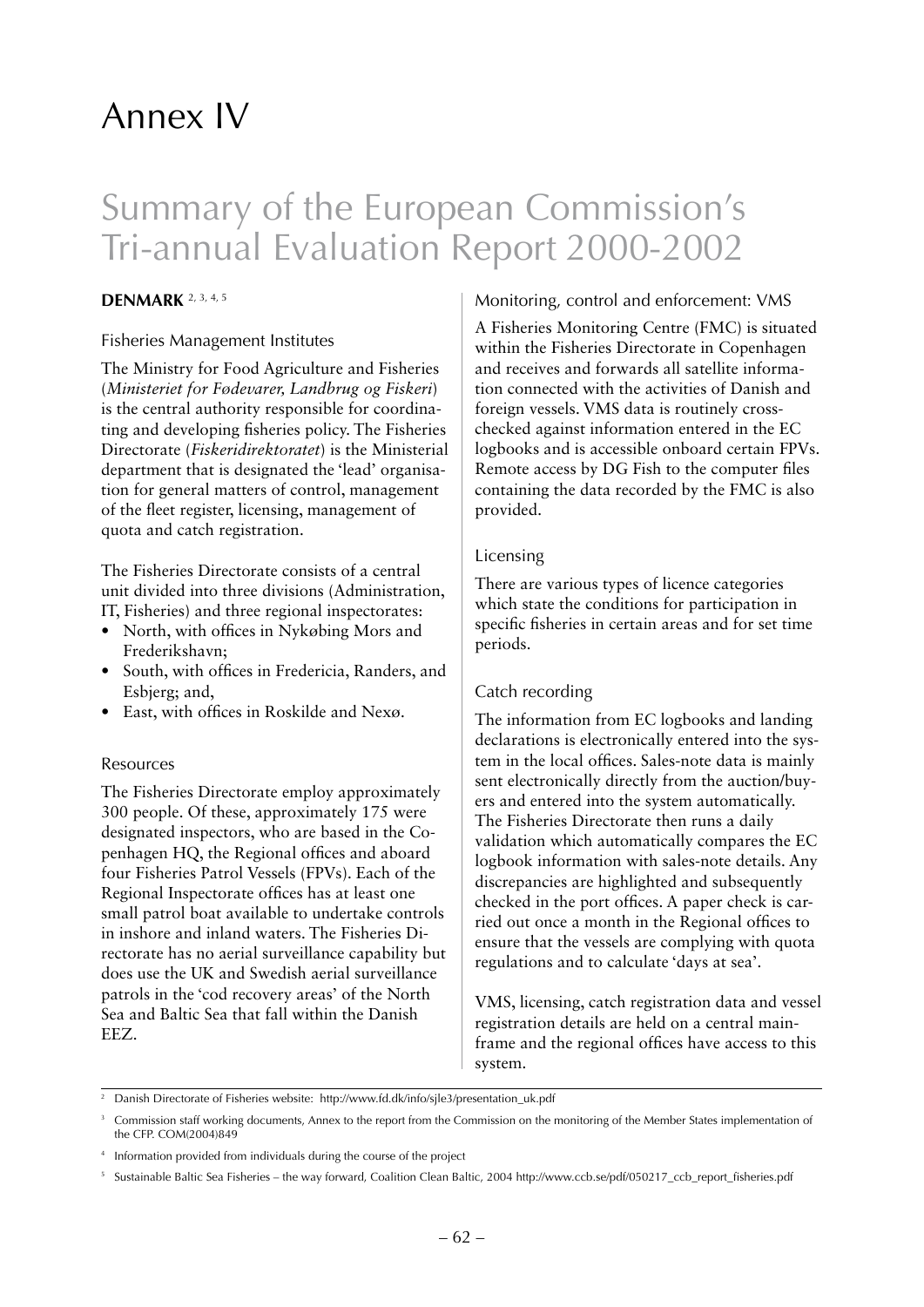### Inspections

At sea the Danish FPV's focus their efforts where fishing activity is expected to be concentrated and/ or where experience suggests a strong possibility of non-compliance. Enforcement of regulations that apply to cod in the Baltic are given a high priority. Between 2000 and 2002 the FPVs spent 3,550 days at sea and inspected 2,771 vessels.

Fisheries inspectors have authority to: board and inspect fishing vessels; access all premises where fisheries related business is undertaken; and, with the support of the police, stop and inspect any vehicle used to transport fish. They are able to take samples of fish and demand to see and seize, where appropriate, documentation for investigative and control purposes.

There are approximately 340 landing ports in Denmark and 14 auction centres. National measures require that cod landed into Denmark from the North Sea and Skagerrak have to be sold through the auction. All buyers and sellers of first sale fish have to be authorised. The Fisheries Directorate has the power to undertake administrative controls on the records of buyers and processors. However, if there is a suspicion of an offence the police have to be included in the investigation.

Fisheries inspectors are also responsible for monitoring compliance with Community marketing regulations, including the controls of fish and fish products landed by fishing vessels, factory ships and freighters registered in a Third country. They also verify and deal with payments concerning intervention aid.

The Fisheries Directorate sets annual targets for controls in the ports which are on average 10% of all landings for human consumption and 1 monitor per 1,000 tonnes for industrial catches.

## Dealing with infringements

The regional offices of the Fisheries Directorate undertake investigations and compile evidence against potential offenders. Within the industrial fisheries, administrative sanctions may be applied for offences associated with minimum percentage

of target species, bycatch rules and closed areas. Suspension of fishing licences for set periods can be used. Administrative sanction for other catching sectors appears to be limited to relatively minor offences, such as logbook infringements. In the case of a more serious offence, evidence will be submitted to the police for further action and referral to the public prosecutor (*anklagemyndigheden*).

In addition to being the investigating authority, the head of the local police authority is also the public prosecutor. In this capacity, he/she may compound the infraction, i.e. offer an option of a fine rather than taking the matter before a court. If this route is chosen, the offence has the same legal effects as a judgement and it will be registered. Compounding seems to be fairly common, and it is favoured by the police as it means quick justice.

There are no fine levels fixed in the legislation, and the setting of the fine is the exclusive competence of the court/public prosecutor. The Fisheries Directorate has issued guidelines for dealing with fisheries offences with suggested levels of fines. However, standardised methods for calculating the fines have evolved through case law.

## Additional comments

In its assessment of the Danish control and enforcement system for the period 2000–2002 and published in 2004, the Commission highlighted its concern regarding the system of electronic and manual verification of control documentation, i.e. logbooks and sales notes. They were of the view that there was a possibility that widespread misreporting of catches had ocurred in collusion with the buyers. EC inspectors had observed this in landings of cod in Bornholm and for herring and mackerel in the ports of northern Jutland.

## **Finland**6, 7, 8

Fisheries Management Instituitions

The Ministry of Agriculture and Forestry (*maa- ja metsätousministeriö*) has overall responsibility for the monitoring of fishing activities and the

<sup>6</sup> Ministry of Agriculture and Forestry website: http://www.mmm.fi/english/

<sup>7</sup> Commission staff working documents, Annex to the report from the Commission on the monitoring of the Member States implementation of the CFP. COM(2004)849

<sup>&</sup>lt;sup>8</sup> Information provided from individuals during the course of the project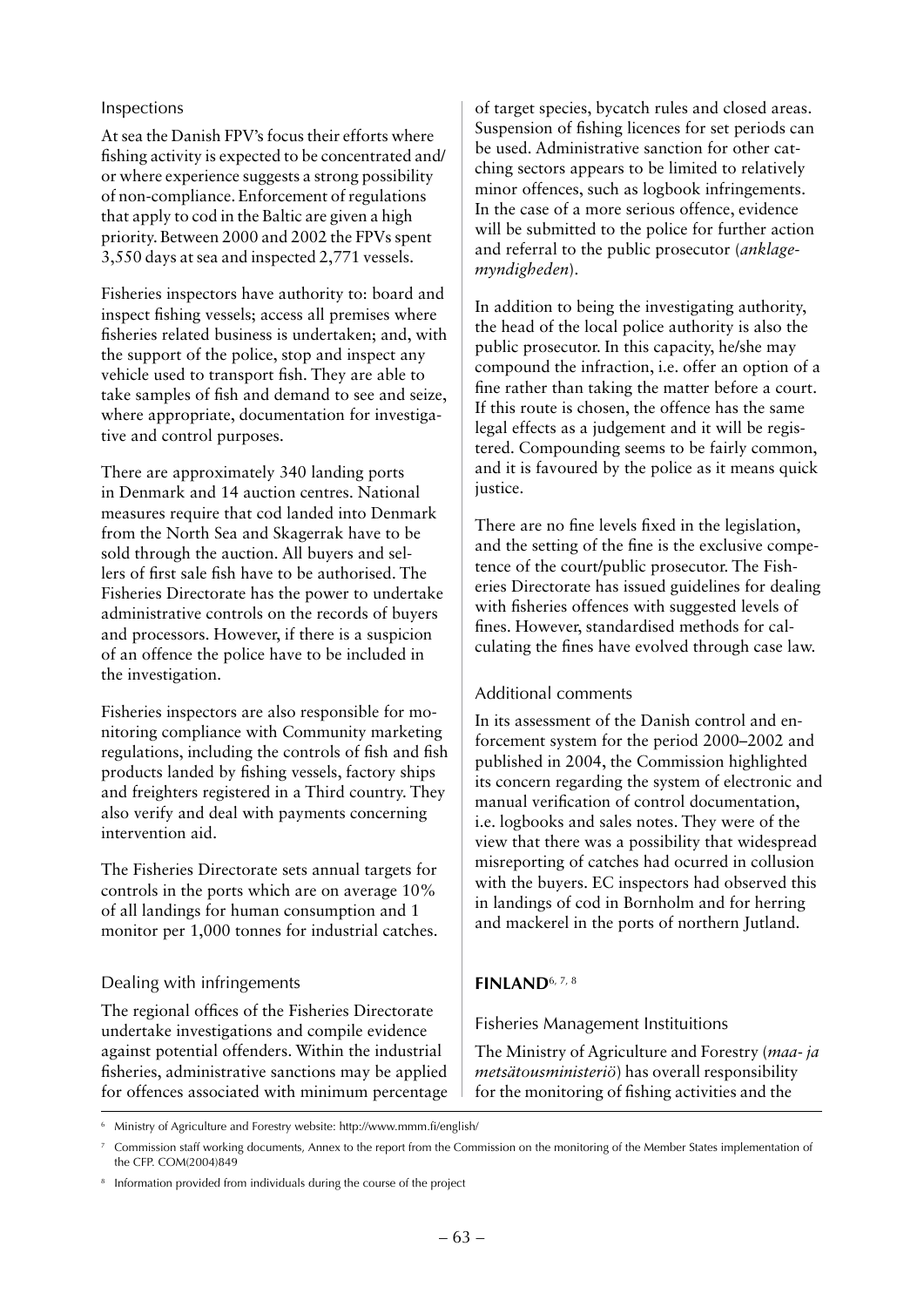Department of Fisheries and Game (*kala- ja riistaosasto*) undertakes the practical tasks of control through Regional Fisheries Units. There are six Regional Units on the mainland and the autonomous province of Åland Islands has its own fisheries monitoring and control administrations.

The Finnish Coast Guard (*merivatiosto*) undertakes multiple tasks, including surveillance of fishing activity at sea, and come under the responsibility of the Ministry of the Interior (*sisäasiainministriö*).

The Customs Authority (*Tullihallitus*) is responsible for controls and import of fish and fishery products into Finland and operates as part of the Ministry of Finance (*valtiovarainministeriö*).

The Finnish Game and Fisheries Research Institute (*Riiista- ja katalouden*) is responsible for the collation of fisheries statistics.

## Resources

Approximately 20 fisheries inspectors work within the Regional Units and 5 people work on fisheries policy and administration in the Ministry's headquarters in Helsinki.

The Coast Guard has approximately 430 staff which contribute to the fisheries control work and a large number of vessels that can be used for offshore and inshore patrols. They also have a number of aircraft they can call upon to provide aerial surveillance within the EEZ.

## Monitoring, Control and Enforcement: VMS

The national Fisheries Monitoring Centre is based in Helsinki and Regional Units have remote access to the VMS data.

## Licensing

A national fishing vessel licensing scheme is in operation and a fleet register database is maintained for all vessels over 10 m.

## Catch recording

The Regional Units collate and cross-check logsheets, landing declarations and sales notes before inputting the data onto a database which allows for monitoring of quota uptake.

### Inspections

There are 12 designated ports for landing cod and an estimated 370 landing locations along the Finnish coastline, although many are ice bound during the year. In total, 17 vessels were issued special permits for cod in 2005. According the Ministry fishing for cod takes place outside the EEZ and no landings of cod were made into Finnish ports in 2005. Sweden and Denmark are where the majority of cod landings are made by the Finnish cod fleet.

Fisheries inspectors have the power to board vessels and enter premises involved in the trade of fish and are able to seize illegal gear, catches and documentation. If further investigation is needed, Fisheries Inspectors from the Regional Units are obliged to request assistance from the police and, if a potential offence has happened at sea, the Coast Guard.

Fisheries inspectors also ensure that buyers are registered and their details maintained on an approved list.

## Dealing with infringements

Sanctioning of infringements is based on criminal procedure. Suspected infringement reports are forwarded to the police authorities for further investigation. Evidence is presented to the public prosecutor who decides on whether there is a case to be answered and, if so, the severity of the offence. If it is considered to be minor, sanctions in the form of a fine can be administered by the police; if more serious, the prosecutor will bring the case before a court of first instance.

Fines are calculated on the seriousness of the offence and an individual's daily income.

## Additional comments

In the Commission's 2004 evaluation report of the Finnish implementation of the CFP which refers to the period 2000–2002, it highlights concern in the low number of inspectors and the effectiveness of Coast Guard inspections. Also, the many and diverse demands on police and local prosecutors are considered to result in excessive delays in getting cases to court and the potential deterrent effect is further reduced with the lowest average fines of all Member States.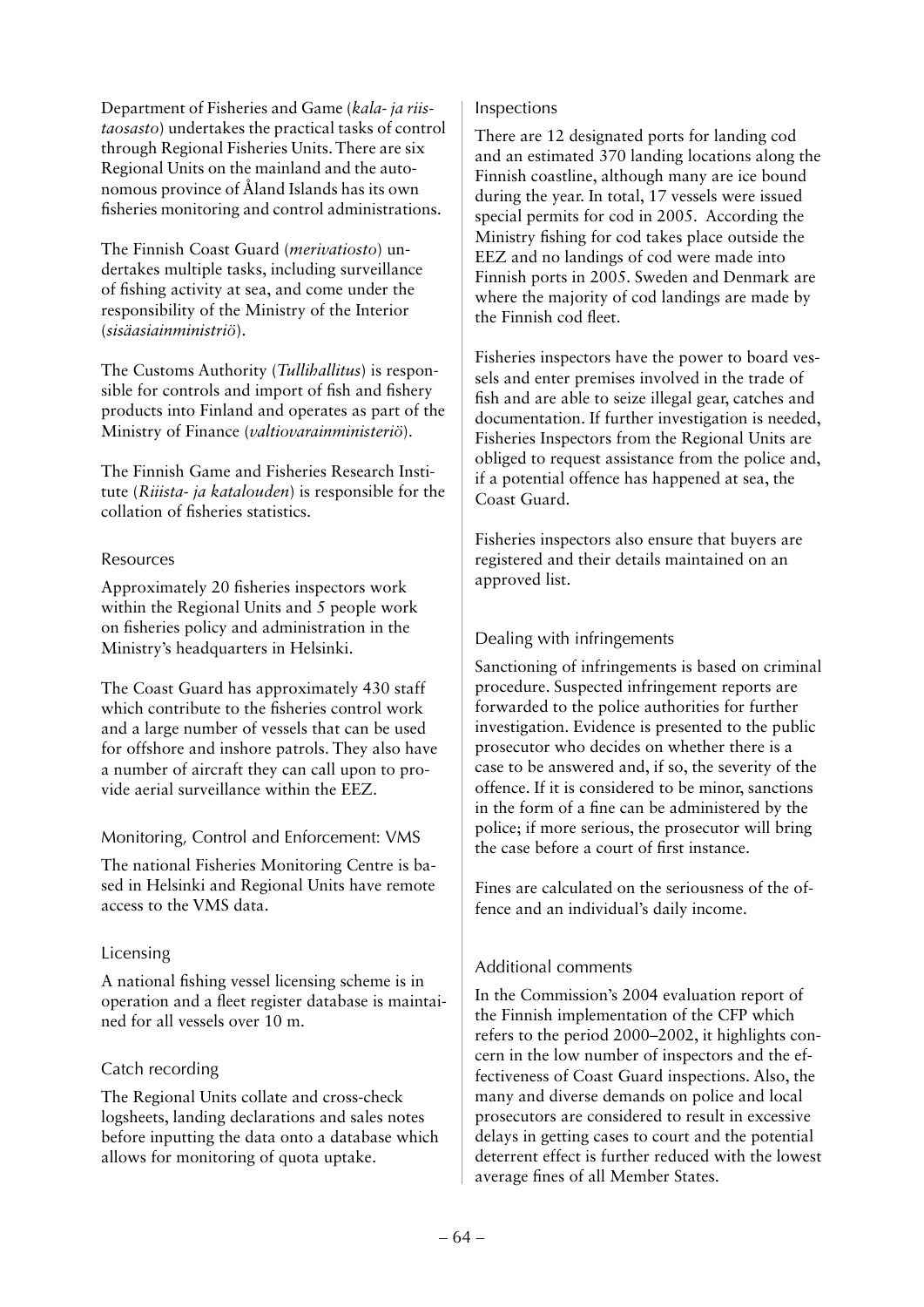## **Sweden**9, 10, 11, 12

### Fisheries Management Institutes

The Ministry of Agriculture, Food and Consumer Affairs (*Jordbruksdepartementet*) has overall responsibility for fisheries policy and the development of national fisheries legislation and the National Board of Fisheries (*Fiskeriverket*) is responsible for the implementation and enforcement of both EC and national fisheries legislation, as well as, structural matters, licensing and vessel registration. The latter is based in Göteborg.

The Board is organised into four departments:

- (i) Resource Management which aims to ensure long-term sustainability in the use fish resources and to support the development of the fishing industry;
- (ii) Research and Development enhances knowledge of fish and fish stocks, fishing techniques and the impact of fishing on the environment;
- (iii) Fisheries Control responsible for satellite monitoring, quota management, development of systems for fisheries control, market regulations and management of fisheries statistics;
- (iv) Administration provides services to other departments and works with development of organisational efficiency.

Although the Fisheries Control Department (*Avdelningen för fiskerikontroll*) is the main body responsible for monitoring and control, the Swedish Coast Guard (*Kustbevakningen*) undertakes the practical aspects of sea and shore based inspections. The Coast Guard is an independent public sector authority responsible to the Ministry of Defence and, as such, has additional multiple tasks related to defence, security and emergency response. It is estimated that 25% of their time is spent on fisheries-related work.

There are also a number of other organisations with responsibilities associated with the Swedish fishing industry, they include: The Swedish

Customs Authority (*Tullverket*) which carries out control of imports and fish products from third countries; the National Food Administration Authority (*Statens livsmedelsverk*) which is responsible for fish hygiene regulations; and, the Swedish Bureau for Statistics (*Statistiska centralbyrån*) which is responsible for compiling statistics on behalf of the Fisheries Control Department.

### Resources

The National Board of Fisheries has approximately 300 employees of which 30 work exclusively on fisheries control. The Coast Guard employ approximately 600 people, the majority of which (approximately 420) work aboard 27 vessels, with a further 25–30 working on aerial surveillance. All the vessels and hardware are available for fisheries monitoring and control purposes. All air and sea going personnel receive some formal training for fisheries control with a further 50, or so, receiving more specialised training.

## Monitoring, control and enforcement: VMS

The Fisheries Monitoring Centre (FMC) is based in Göteberg and is linked to the Coast Guard's operational centre. An automatic system to crosscheck VMS with logbook data has been developed.

## Licensing

The Swedish licensing system is based on three types of licences: personal fishing licence for each professional fisherman; vessel permits which are compulsory for vessels > 5 m used for commercial purposes; and, a special fishing permit for fishing in specific EU or third country waters.

## Catch recording

Data from logsheets, landing declarations and sales notes are collated and entered onto a database and is linked to the satellite monitoring and vessel register databases. The fisheries database is used as a support in the administration of quota, licensing and compensation associated with withdrawals.

<sup>9</sup> Swedish Board of Fisheries website: http://www.fiskeriverket.se/pdf/om\_fiskeriverket/engelsk.pdf

<sup>&</sup>lt;sup>10</sup> Commission staff working documents, Annex to the report from the Commission on the monitoring of the Member States implementation of the CFP. COM(2004)849

<sup>&</sup>lt;sup>11</sup> Information provided from individuals during the course of the project

<sup>&</sup>lt;sup>12</sup> Sustainable Baltic Sea Fisheries – the way forward, Coalition Clean Baltic, 2004 http://www.ccb.se/pdf/050217\_ccb\_report\_fisheries.pdf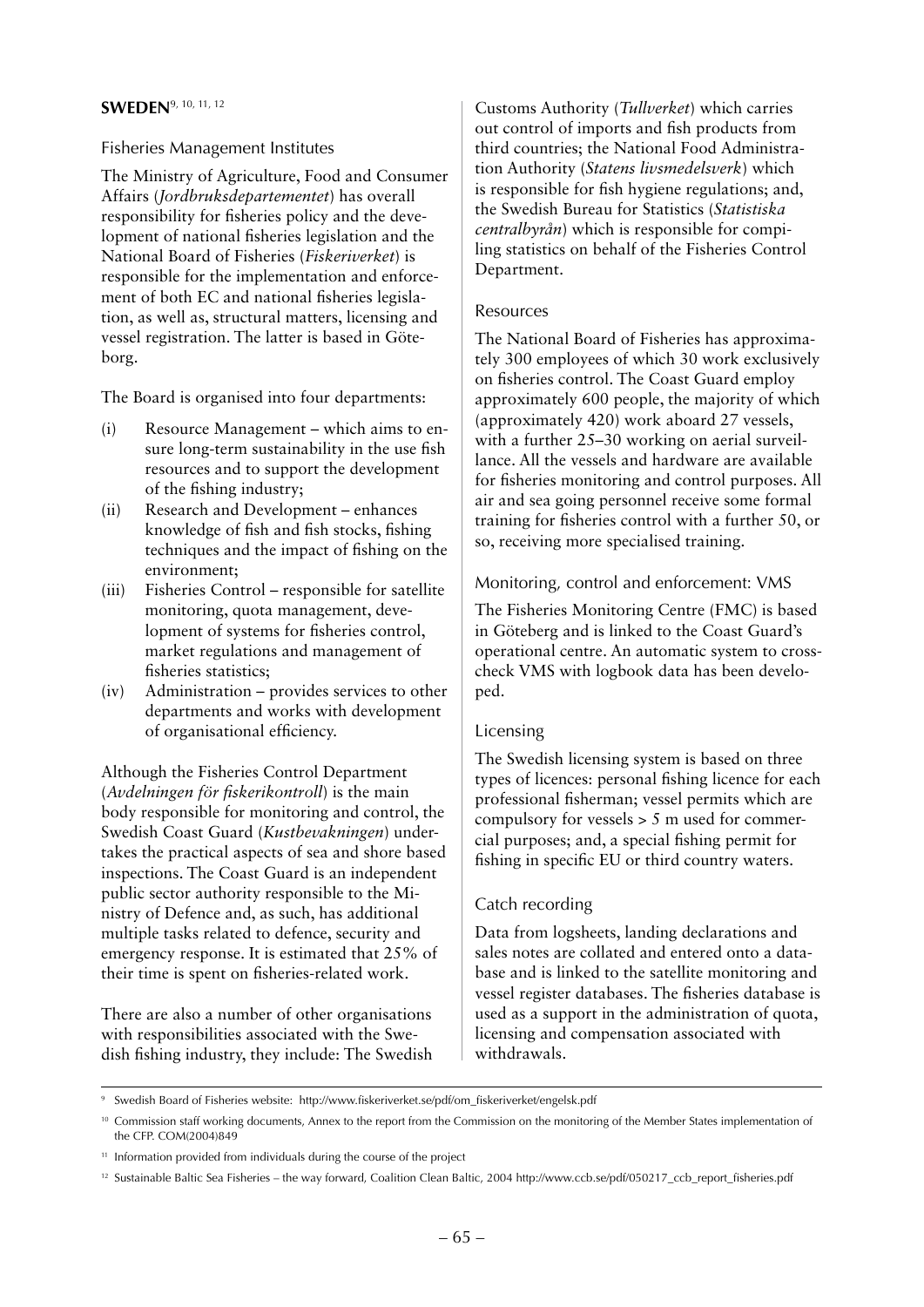### Inspections

The Fisheries Control Department and the Coast Guard uses a process of risk analysis to direct resources as well as control and enforcement effort. An inspection procedure has been developed which requires a minimum of checks to be undertaken according to vessel size and where the inspection takes place, i.e. at sea or on shore. Targets of 2% and 10% have been set for inspection of demersal and pelagic landings, respectively.

Fisheries inspectors have the authority to board and search vessels, premises dealing with fish and vehicles suspected of transporting fish. They are also empowered to seize information and documentation, including accounts (although the police need to be notified) and can retain a vessel or confiscate gear. If during inspection there is reasonable suspicion that an offence has been committed, the Fisheries Inspector has police authority to undertake further investigation.

## Dealing with infringements

Preparatory criminal investigations and infringement reports are drafted by Fisheries Inspectors from the National Board of Fisheries or the Coast Guard and submitted to the public prosecutor. The public prosecutor then directs either the police, the Coast Guard, or the National Board of Fisheries to conduct supplementary investigations before submitting a final case. If there is adequate evidence, the public prosecutor can ask for the case to be presented in court of first instance. The setting of any subsequent fine is at the discretion of the court. Appeals can be made to the next instance, i.e. the Court of Appeal.

### Additional comments

In the Commission's 2004 evaluation report of the Swedish implementation of the CFP which refers to the period 2000–2002, it highlights concern in the level of cooperation between the National Board of Fisheries and the Coast

Guard. Their structure and relative independence from each other was thought to limit the ability of the National Board of Fisheries to establish guidelines with the Coast Guard regarding the direction, scope and content of fisheries control.

The number of sea and shore based inspections was considered to be low and there were some concerns as to the thoroughness of monitoring of pelagic landings.

There were also criticisms of the efficiency and effectiveness of the sanctioning procedure. There was comment that the judiciary did not perceive breeches in fisheries regulations to be very serious and the length of time between detection and a court hearing were highlighted as being unduly long. A combination of factors were put forward as contributing to this problem: the low priority given by the police and prosecutors; extended processing times by the Board; and poor evidence gathering and presentation.

The Commission recommended improved cooperation between the Board, the Coast Guard and the prosecution authorities, improvements in training on follow-up to infringements and witness training and the manner with which infringements are reported to the police.

No procedures or guidelines for monitoring and control of fish following first sale had been established and control was considered to be limited.

Overall the Commission's view was that further significant effort was required by the Swedish authorities to ensure full compliance by the Swedish authorities.

### **Germany**13, 14, 15, 16

Fisheries Management Institutes

The Federal Ministry of Agriculture, Food and Consumer Protection (*Bundesministerium für Ernährung, Landwirtschaft und Verbraucherschutz*) has overall responsibility for general legislative policy for fisheries, monitoring, control and licensing.

<sup>&</sup>lt;sup>13</sup> Federal Ministry of Agriculture, Food and Consumer Affairs website: http://www.ble.de/index.cfm/D8A924F16E11433096BA6DA376003DEA

<sup>&</sup>lt;sup>14</sup> Commission staff working documents, Annex to the report from the Commission on the monitoring of the Member States implementation of the CFP. COM(2004)849

<sup>&</sup>lt;sup>15</sup> Information provided from individuals during the course of the project

<sup>16</sup> Sustainable Baltic Sea Fisheries – the way forward, Coalition Clean Baltic, 2004 http://www.ccb.se/pdf/050217\_ccb\_report\_fisheries.pdf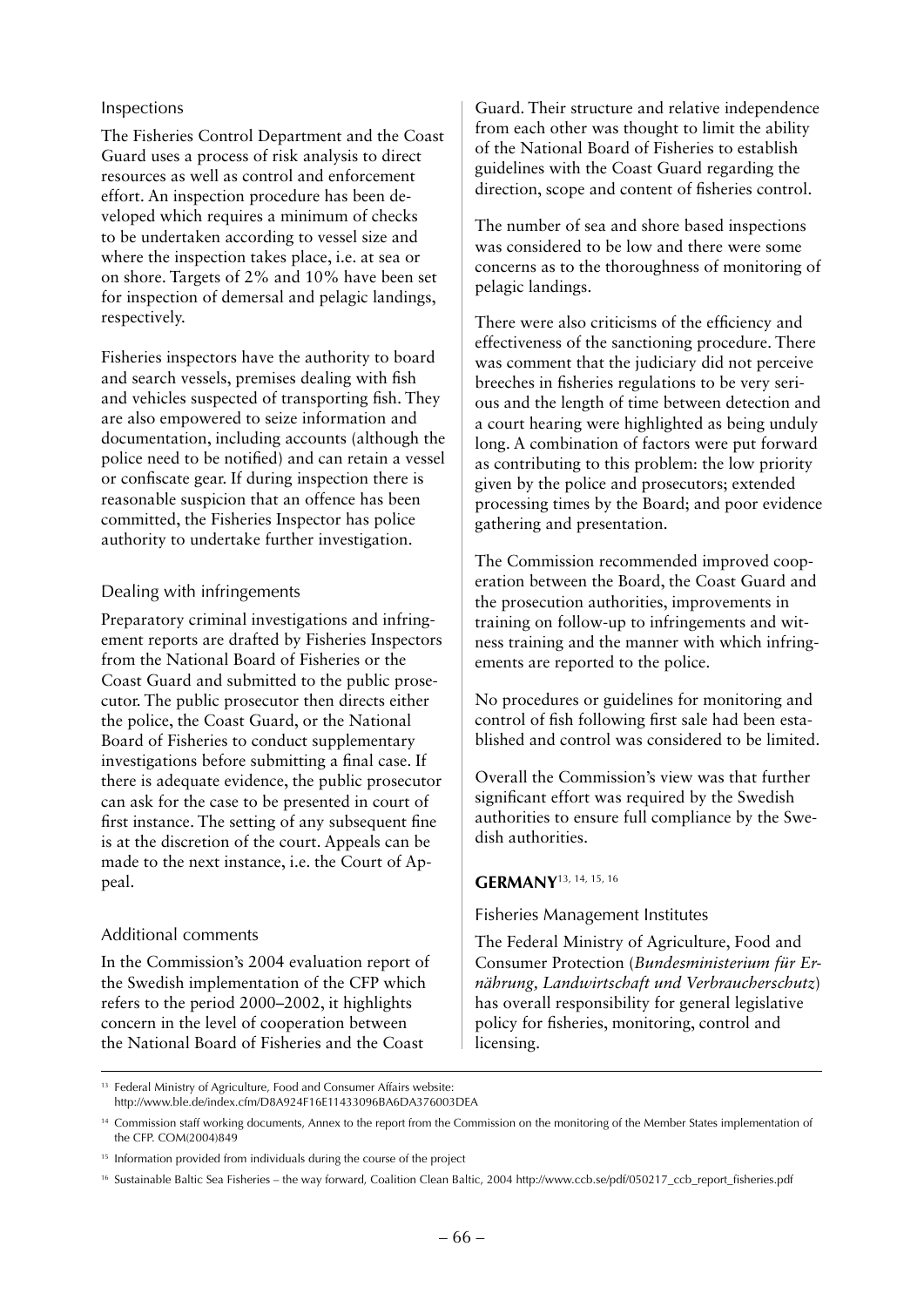Outside of the 12 mile limit, the Ministry is generally responsible for the surveillance, monitoring and control of fisheries. Within 12 miles, monitoring and control is the responsibility of the coastal states or Länder (Schleswig-Holstein, Niedersachsen/Bremen and Micklenburg-Vorpommern).

The Federal Customs Administration (*Zoll*) may also undertake fisheries inspections at sea or ashore while the Federal Border Guard (*Bundesgrenzschutz*) may undertake surveillance but do not undertake physical inspections.

## Resources

The Ministry has approximately 20 inspectors who are involved in offshore inspections with a further 5 inspectors based in Hamburg. The Länder have approximately 30 inspectors who have a dual sea going and shore based role. While not dedicated fisheries inspectors, Customs Officers are also considered inspectors in the scope of their designated competencies.

A total of 42 patrol vessels are capable of inspections at sea. Of these, 3 are operated by the Ministry, 8 by the Border Guard, 12 by Customs and 19 by the Länder within the 12 nautcial mile limit.

In total, 30% of the Customs' vessel time is spent on fisheries control. They are trained by the Ministry inspectors and are able to make inspections and conduct investigations. Border Guards can be used to monitor protected areas such as spawning areas and they report any apparent offences to the Ministry for follow-up action.

## Monitoring, control and enforcement: VMS

Data is centralised in the Fisheries Monitoring Centre in Hamburg and the large Ministry inspection vessels have access and can use this data while at sea. Data is exchanged automatically with Denmark, Finland and Sweden and the Commission can access recorded data on-line.

## Licensing

All registered vessels are required to be licensed. There are two types of licence and a special permit for cod. The licences allow fishing for quota and non-quota species, respectively.

## Catch recording

The collection of logbooks, landing declarations and sales notes is mainly carried out by the Länder fisheries inspectors. Landings into ports within Mecklenburg-Vorpommern are crosschecked and processed by the Länder authorities, whereas landings into other Länder are crosschecked and then sent to the Ministry offices in Hamburg for data processing.

Producer Organisations (POs) have some responsibilities for catch restrictions and they are expected to use internal management measures to discipline any over-shooting of quotas. POs may be fined or have the equivalent over quota fish removed from their allocation the following year.

## Inspections

Inspections are normally documented in an inspection report, a copy of which is provided to the skipper of the vessel or owner of any premises that may be inspected. The control of landings is the responsibility of the Länder.

Ministry and Länder Fisheries Inspectors and Custom Officers, when acting as Fisheries Inspectors, are entitled to seize and search vessels and premises in the normal course of their duties. They also have powers to search vehicles when they are stationary while only the police have the authority to stop a vehicle in transit.

## Dealing with infringements

An administrative sanctioning system is applied in Germany. Inspection reports that establish that an infringement has taken place are forwarded to either the Ministry's or Länder's Headquarters for further investigation and a decision on whether to impose a sanction. It is only at the stage of appeal that the prosecution authorities are involved.

Maximum federal fines are  $\epsilon$ 76,600 if the offence is considered to be intentional; if the offence is considered to be a result of negligence the maximum is half this value. The sanction is set according to the seriousness of the offence and the economic circumstances of the offender. However, the legislation states that the fine should exceed any economic benefit from the offence. If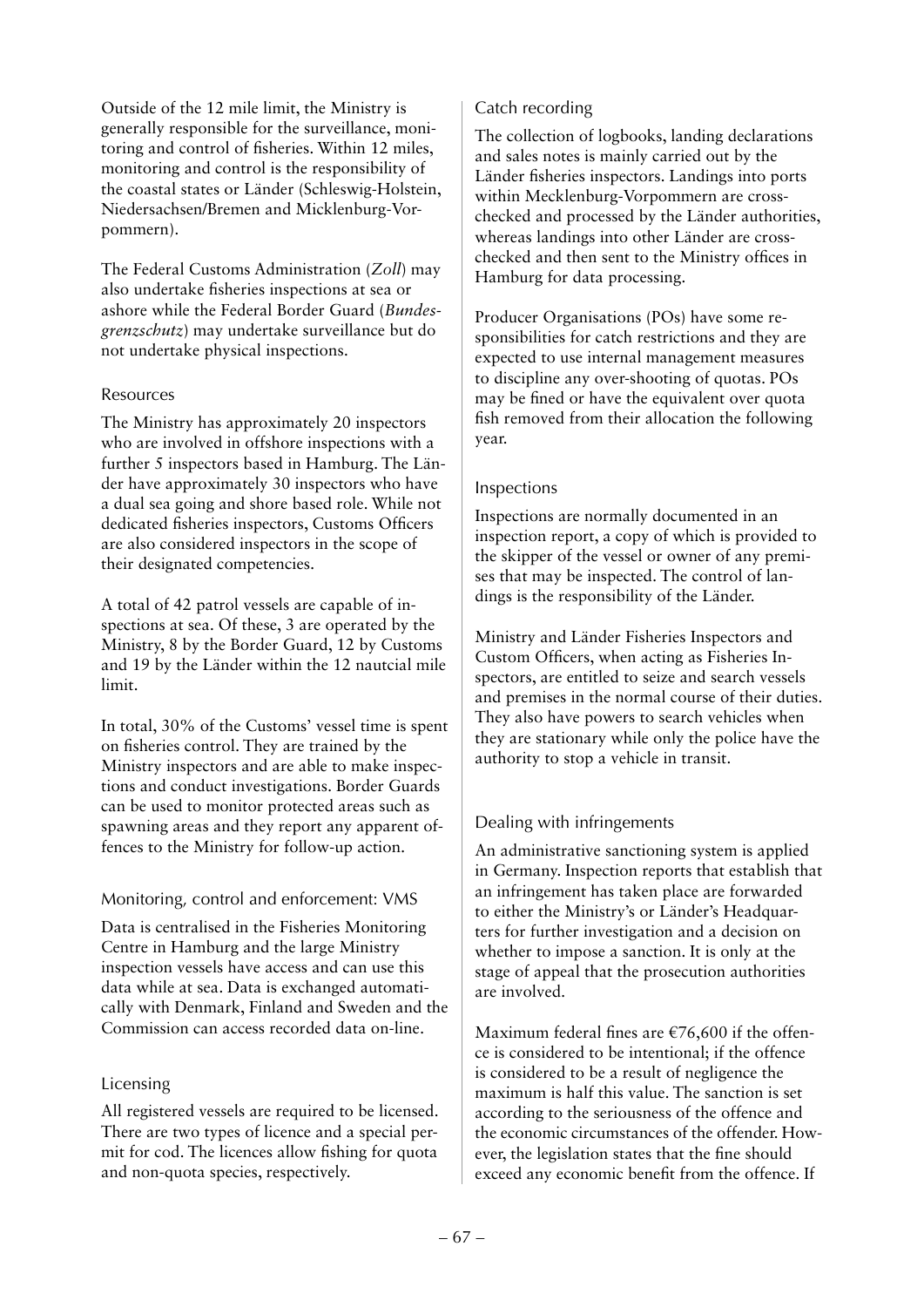this was to exceed the maximum, the maximum does not apply. Fines can also be accumulated for several offences.

The different Länder have their own legislation defining infringements. Maximum Länder fines range between €10,000 in Mecklenburg-Vorpommern and €25,500 in Schleswig-Holstein.

To avoid the potential for appeal, fines may be set at relatively low levels and so reduce their deterrent value.

## Additional comments

The Commission's 2004 evaluation report of the

German implementation of the CFP, which refers to the period 2000–2002, highlights concerns that Federal authorities have limited influence on the level of staff and resources allocated by the individual Länder. It considers that this may be problematic, particularly given the large number of potential landing points along the Baltic coast.

The ability to respond to prior notification and hailing in outside of normal office hours was also highlighted as a flaw.

The inspection of and control before and after first sale of transported fish was considered to be minimal.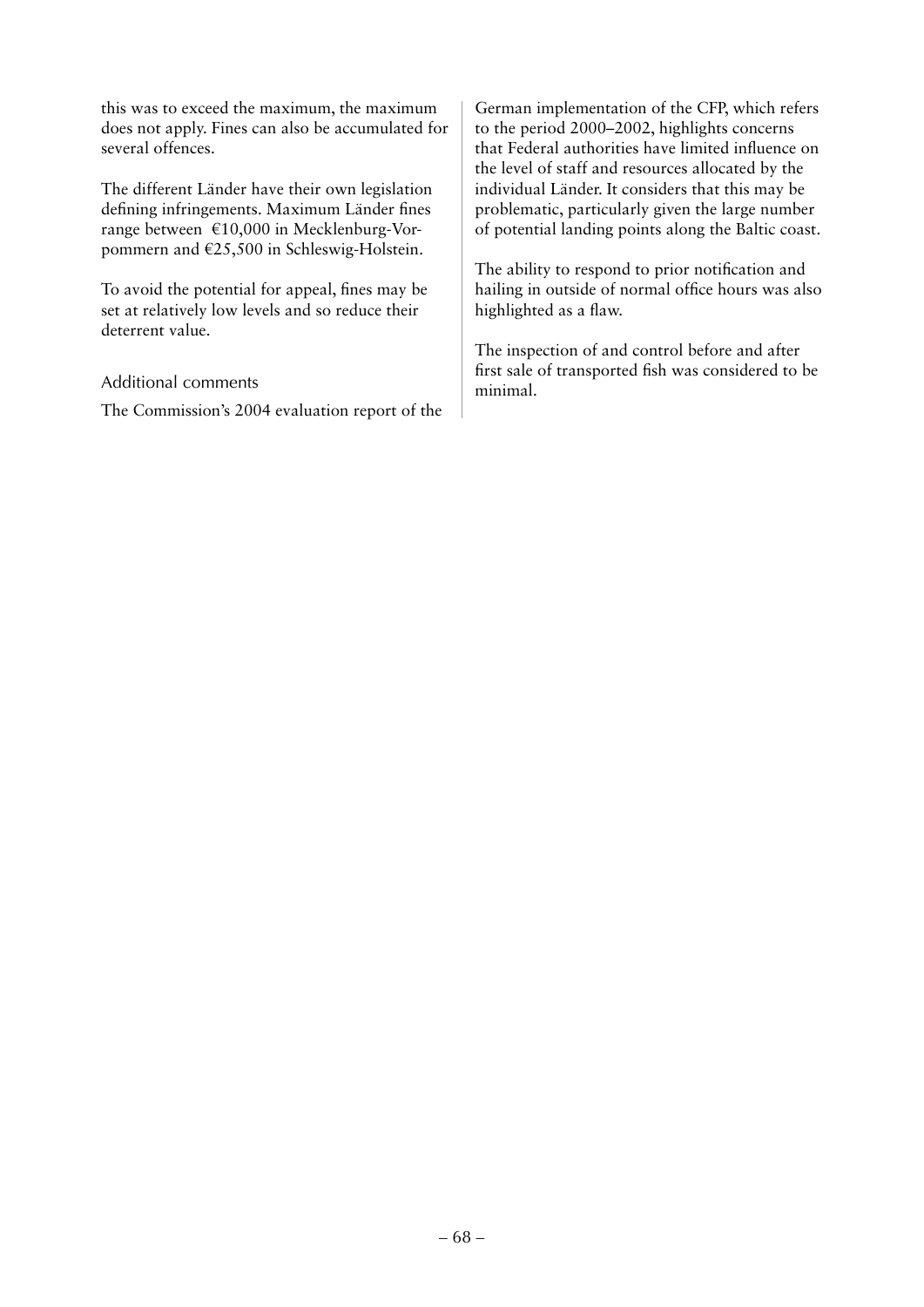## Annex V

## European Regulations that apply to Baltic Sea cod

| <b>Theme/Policy</b><br>area                              | <b>Regulations</b>                                                                                                                                                                                                                                                                                                          | <b>Description</b>                                                                                                                       |
|----------------------------------------------------------|-----------------------------------------------------------------------------------------------------------------------------------------------------------------------------------------------------------------------------------------------------------------------------------------------------------------------------|------------------------------------------------------------------------------------------------------------------------------------------|
| General principles<br>of the Common<br>Fisheries Policy. | Council Regulation (EC) No 2371/2002 of 20 December<br>2002 on the conservation and sustainable exploitation of<br>fisheries resources under the Common Fisheries Policy <sup>17</sup>                                                                                                                                      | The "Framework Regulation" of the new Common<br>Fisheries Policy.                                                                        |
|                                                          | Council Regulation (EC) No 1447/1999 of 24 June 1999<br>establishing a list of types of behaviour which seriously<br>infringe the rules of the Common Fisheries Policy <sup>18</sup>                                                                                                                                        | The annual "serious infringement report" which is in-<br>tended meant to indicate how each Member Sates deals<br>with specific offences. |
|                                                          | Council Regulation (EC) No 52/2006 fixing for 2006<br>the fishing opportunities and associated conditions for<br>certain fish stocks and groups of fish stocks, applicable<br>in Community waters and, for Community vessels, in<br>waters where catch limitations are required (adopted in<br>December 2005) <sup>19</sup> | Quotas and conditions on fishing. Annually revised and<br>renewed.                                                                       |
| Governance                                               | 2005/629/EC Council Decision of 26 August 2005 relating<br>to the institution of a Scientific, Technical and Economic<br>Committee for Fisheries (STECF) <sup>20</sup>                                                                                                                                                      | The constitution, function and role of STECF.                                                                                            |
|                                                          | 2004/585/EC: Council Decision of 19 July 2004 establis-<br>hing Regional Advisory Councils (RACs) under the Com-<br>mon Fisheries Policy <sup>21</sup>                                                                                                                                                                      | The constitution, function and role of RACs.                                                                                             |
| Fleet management                                         | Council Regulation (EEC) No 2930/86 of 22 September<br>1986 defining characteristics for fishing vessels <sup>22</sup>                                                                                                                                                                                                      | Describes characteristics of fishing vessels enabling<br>some sort of distinction.                                                       |
|                                                          | 95/84/EC: Council Decision of 20 March 1995 con-<br>cerning the implementation of the Annex to Council<br>Regulation (EEC) No 2930/86 defining the characteristics<br>of fishing vessels <sup>23</sup>                                                                                                                      | Describes the changes to re-measure fishing vessels<br>ensuring common practices across the EU.                                          |
|                                                          | Council Regulation (EC) No 1438/2003 of 12 August<br>2003 laying down implementing rules on the Community<br>Fleet Policy as defined in Chapter III of Council Regula-<br>tion (EC) No 2371/2002 <sup>24</sup>                                                                                                              | Describes the fleet management measures from 2002<br>onwards, ie. post Multi Annual Guidance Programmes<br>(MAGP I-IV)                   |
| Fleet register                                           | Council Regulation (EC) No 26/2004 of 30 December<br>2003 on the Community fishing fleet register <sup>25</sup>                                                                                                                                                                                                             | Establishes a register for all registered fishing vessels<br>throughout the EU and used to monitor fleet capacity.                       |
| Vessel Monitoring<br>Systems                             | Council Regulation (EC) No 2244/2003 of 18 December<br>2003 laying down detailed provisions regarding satellite-<br>based Vessel Monitoring Systems <sup>26</sup>                                                                                                                                                           | Confirms that vessels over 15m and fishing beyond<br>baselines should be fitted with a satellite based VMS.                              |

<sup>17</sup> http://europa.eu.int/eur-lex/pri/en/oj/dat/2002/l\_358/l\_35820021231en00590080.pdf

- <sup>18</sup> http://europa.eu.int/eur-lex/pri/en/oj/dat/1999/l\_167/l\_16719990702en00050006.pdf
- <sup>19</sup> http://europa.eu.int/eur-lex/lex/LexUriServ/site/en/oj/2006/l\_016/l\_01620060120en01840199.pdf
- <sup>20</sup> http://europa.eu.int/eur-lex/lex/LexUriServ/LexUriServ.do?uri=CELEX:32005D0629:EN:HTML
- <sup>21</sup> http://europa.eu.int/eur-lex/lex/LexUriServ/site/en/oj/2004/l\_256/l\_25620040803en00170022.pdf
- <sup>22</sup> http://europa.eu.int/eur-lex/lex/LexUriServ/LexUriServ.do?uri=CELEX:31986R2930:EN:HTML
- <sup>23</sup> http://europa.eu.int/eur-lex/lex/LexUriServ/LexUriServ.do?uri=CELEX:31995D0084:EN:HTML
- <sup>24</sup> http://europa.eu.int/eur-lex/lex/LexUriServ/site/en/oj/2006/l\_016/l\_01620060120en01840199.pdf
- <sup>25</sup> http://europa.eu.int/eur-lex/lex/LexUriServ/LexUriServ.do?uri=CELEX:32005D0629:EN:HTML
- <sup>26</sup> http://europa.eu.int/eur-lex/lex/LexUriServ/site/en/oj/2004/l\_256/l\_25620040803en00170022.pdf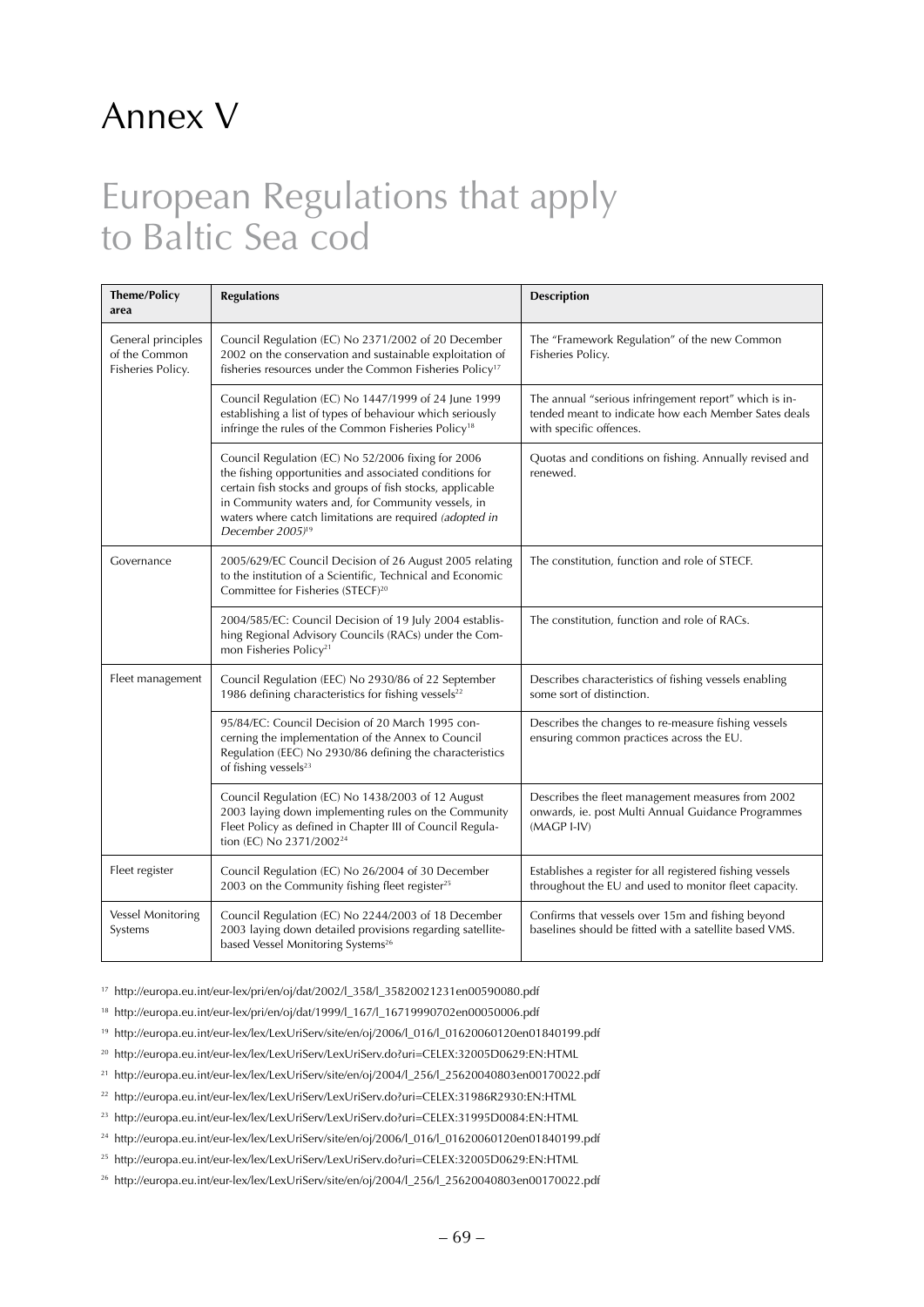| <b>Theme/Policy</b><br>area | <b>Regulations</b>                                                                                                                                                                                            | <b>Description</b>                                                                                                                                                                                                             |
|-----------------------------|---------------------------------------------------------------------------------------------------------------------------------------------------------------------------------------------------------------|--------------------------------------------------------------------------------------------------------------------------------------------------------------------------------------------------------------------------------|
| Inspection and<br>control   | Council Regulation (EEC) No 2847/93 of 12 October 1993<br>establishing a control system applicable to the common<br>fisheries policy <sup>27</sup>                                                            | The "Control" regulation, requiring Member States to<br>monitor and report on quota uptake, fishing effort and<br>buyers and sellers of fish.                                                                                  |
|                             | Council Regulation (EEC) No 3561/85 of 17 December<br>1985 concerning information about inspections of fishing<br>activities carried out by national control authorities <sup>28</sup>                        | Copy not available to give description                                                                                                                                                                                         |
|                             | Council Regulation (EC) No 1381/87 of 20 May 1987<br>establishing detailed rules concerning the marking and<br>documentation of fishing vessels <sup>29</sup>                                                 | Describes how vessels Port Letter Number (PLN) should<br>be displayed and how their information is documented.                                                                                                                 |
|                             | Council Regulation (EEC) No 1382/87 of 20 May 1987<br>establishing detailed rules concerning the inspection of<br>fishing vessels <sup>30</sup>                                                               | Copy not available to give description                                                                                                                                                                                         |
|                             | Council Regulation (EC) No 356/2005 of 1 March 2005<br>laying down detailed rules for the marking and identifica-<br>tion of passive fishing gear and beam trawls <sup>31</sup>                               | Ensuring that certain types of fishing gears are marked<br>with the vessel's PLN                                                                                                                                               |
|                             | Council Regulation (EC) No 2187/2005 of 21 December<br>2005 for the conservation of fishery resources through<br>technical measures in the Baltic Sea, the Belts and the<br>Sound $32$                        | Provides for technical measures in the Baltic Sea, the<br>Belts and the Sound                                                                                                                                                  |
|                             | Council Regulation (EC) No 1804/2005 of 3 November<br>2005 amending Regulation (EEC) No 2807/83 laying down<br>detailed rules for recording of information on Member<br>States' catches of fish <sup>33</sup> | Establishes detailed rules for recording information on<br>fish catches and fishing effort.                                                                                                                                    |
| Structural Policy           | Council Regulation (EC) No 1260/1999 of 21 June 1999<br>laying down general provisions on the Structural Funds <sup>34</sup>                                                                                  | Sets out what Structural Funds will be used and the<br>rules for their application.                                                                                                                                            |
|                             | Council Regulation (EC) No 1263/1999 of 21 June 1999<br>on the Financial Instrument for Fisheries Guidance (FIFG) <sup>35</sup>                                                                               | Sets out what FIFG will be used for and the rules for<br>their application and administration.                                                                                                                                 |
|                             | Council Regulation (EC) No 2792/1999 of 17 December<br>1999 laying down the detailed rules and arrangements<br>regarding Community structural assistance in the fisheries<br>sector <sup>36</sup>             | Sets rules and administrative requirements for restructur-<br>ing.                                                                                                                                                             |
|                             | Council Regulation (EC) No 2370/2002 of 20 December<br>2002 establishing an emergency Community measure for<br>scrapping fishing vessels <sup>37</sup>                                                        | An emergency Community measure to assist Member<br>States to achieve additional reductions in fishing effort<br>resulting from recovery plans adopted by the Council is<br>hereby instituted for the period from 2003 to 2006. |
| Markets                     | Council Regulation (EC) No 104/2000 of 17 December<br>1999 on the common organisation of the markets in fish-<br>ery and aquaculture products <sup>38</sup>                                                   | Establishes market standards, comprising price and<br>trading systems and common rules on competition                                                                                                                          |

<sup>27</sup> http://europa.eu.int/eur-lex/lex/LexUriServ/LexUriServ.do?uri=CELEX:31986R2930:EN:HTML

- <sup>28</sup> http://europa.eu.int/eur-lex/lex/LexUriServ/LexUriServ.do?uri=CELEX:31995D0084:EN:HTML
- 29 European Official Journal Legislation 339 18/12/1985 p.29
- <sup>30</sup> European Official Journal Legislation 132 21.05.1987 p.9
- <sup>30</sup> European Official Journal Legislation 132 21.05.1987 p.11
- <sup>32</sup> http://europa.eu.int/eur-lex/lex/LexUriServ/site/en/oj/2005/l\_056/l\_05620050302en00080011.pdf
- <sup>33</sup> http://europa.eu.int/eur-lex/lex/LexUriServ/site/en/oj/2005/l\_349/l\_34920051231en00010023.pdf
- <sup>34</sup> http://europa.eu.int/eur-lex/lex/LexUriServ/site/en/oj/2005/l\_290/l\_29020051104en00100011.pdf
- <sup>35</sup> http://europa.eu.int/eur-lex/lex/LexUriServ/site/en/consleg/1999/R/01999R1260-20050222-en.pdf
- $36$  http://europa.eu.int/eur-lex/pri/en/oj/dat/1999/l\_161/l\_16119990626en00540056.pdf
- <sup>37</sup> http://europa.eu.int/eur-lex/lex/LexUriServ/site/en/consleg/1999/R/01999R2792-20050402-en.pdf
- <sup>38</sup> http://europa.eu.int/eur-lex/pri/en/oj/dat/2002/l\_358/l\_35820021231en00570058.pdf
- <sup>39</sup> http://europa.eu.int/eur-lex/pri/en/oj/dat/2000/l\_017/l\_01720000121en00220052.pdf